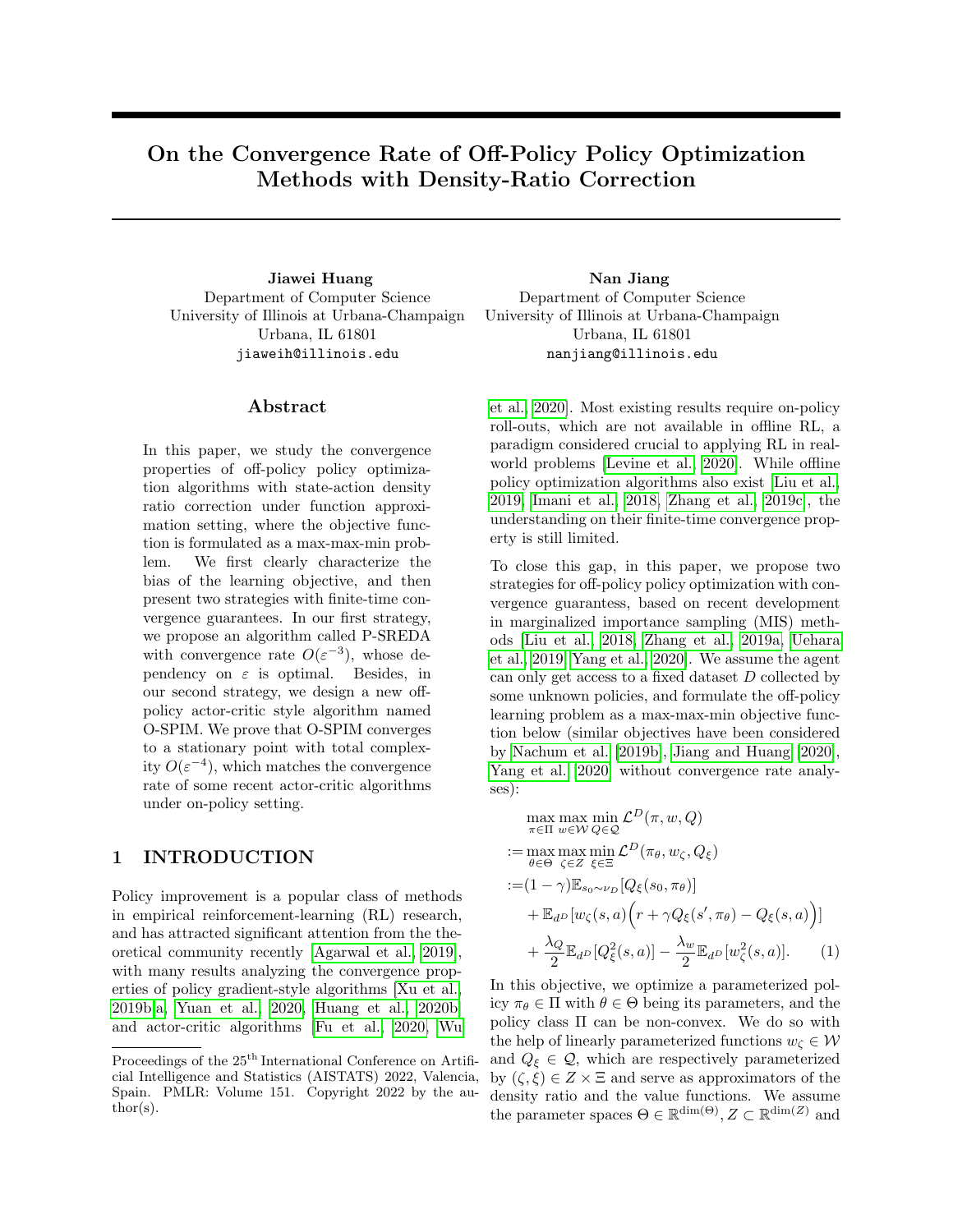$\Xi \subset \mathbb{R}^{\dim(\Xi)}$  are all convex sets.  $\nu_D$  and  $d^D$  are the empirical approximations of the initial state distribution and the state-action distribution in the data; see Sec. [2.1](#page-2-0) for a formal definition.  $Q_{\xi}(s, \pi_{\theta})$  is short for  $\mathbb{E}_{a \sim \pi_{\theta}(\cdot | s)}[Q_{\xi}(s, a)].$ <sup>[1](#page-1-0)</sup>

The main contributions of this paper is three-fold, which we summarize below:

A Detailed Analysis of Bias We identify the inevitable bias between the stationary points of  $\mathcal{L}^D(\pi_\theta, w_\zeta, Q_\xi)$  and  $J(\pi_\theta)$ , where  $J(\pi_\theta)$  is the expected return of  $\pi_{\theta}$ . We separate out and characterize the bias terms due to regularization ( $\varepsilon_{rea}$ ), generalization ( $\varepsilon_{func}$ ), and mis-specification ( $\varepsilon_{data}$ ), as will be detailed in Sec. [3.](#page-4-0) Besides, our analysis also reveals how  $\lambda_Q$  and  $\lambda_w$  affect the trade-off between the convergence speed and the magnitude of bias. Since the bias is unavoidable, we focus on the convergence to the points satisfying the following inequality, which we call the biased stationary points of  $J(\pi_{\theta})$  up to  $\varepsilon$  error.

<span id="page-1-2"></span>
$$
\mathbb{E}[\|\nabla_{\theta}J(\pi_{\theta})\|] \leq \varepsilon + \varepsilon_{data} + \varepsilon_{func} + \varepsilon_{reg} \qquad (2)
$$

where  $O(\cdot)$  only suppresses absolute constants. The rest of the paper then presents two optimization strategies for solving Eq.[\(1\)](#page-0-0) and provides their convergence analyses.

First Strategy: P-SREDA In our first strategy, we convert the original max-max-min problem to a standard non-convex-strongly-concave problem  $\min_{(\theta,\zeta)\in\Theta\times\mathbb{Z}} \max_{\xi\in\Xi} -\mathcal{L}(\pi_{\theta},w_{\zeta},Q_{\xi})$  by simultaneously optimizing  $\theta$  and  $\zeta$  in the outer min. Unfortunately, most of the existing non-convexstrongly-concave optimization algorithms can not be adapted directly here, because they focus on  $\min_{x \in \mathbb{R}^d} \max_{y \in \mathcal{Y}} f(x, y)$  where the first player can play an arbitrary vector in  $\mathbb{R}^d$ , while our objective function requires boundedness of  $\zeta$  and  $\xi$  in order to guarantee the smoothness of  $\mathcal{L}^D$ , as we will show in the proof of Property [B.1](#page-12-0) in Appendix [B.](#page-12-1) To tackle this challenge, we propose P-SREDA, which is adapted from the SREDA algorithm [\[Luo et al.,](#page-10-11) [2020\]](#page-10-11) by including a projection step every time after updating  $\zeta$ . The proof of P-SREDA is non-trivial because the projection step will incur additional error and some crucial steps in the original proof no longer hold in our case. We overcome these difficulties by leveraging the properties of  $\mathcal{L}^D$  and carefully choosing the projection sets for  $Z$  and  $\Xi$ , and prove that its convergence rate remains  $O(\varepsilon^{-3})$ , which matches the lower bound in non-convex optimization [\[Arje](#page-9-6)[vani et al., 2019\]](#page-9-6).

Second Strategy: O-SPIM In our second strategy for solving  $Eq.(1)$  $Eq.(1)$ , we study a novel actorcritic style framework called O-SPIM (Oracle-based Stochastic Policy Improvement with Momentum). In O-SPIM, we alternate between updating  $\zeta$  and ξ (the critic update) and updating  $θ$  with momentum to achieve a better trade-off (the actor update). The main technique difficulty is that different from policy gradient and actor-critic algorithms in the on-policy setting, here we need to coordinate the updates of three objects  $\theta$ ,  $\zeta$  and  $\xi$ , and the loss  $\mathcal{L}^D(\pi_{(\cdot)}, w_{\zeta_t}, Q_{\xi_t})$ —when viewed solely as a function of the policy parameter  $\theta$  with fixed parameters for w and Q—varies across iterations because  $\zeta_t, \xi_t$  are updated in the critic step. We handle this difficulty by considering a family of critic update rules that satisfy a general condition (Condition [5.1\)](#page-6-0), which enables us to relate the variations  $\|\zeta_{t+1} - \zeta_t\|$  and  $\|\xi_{t+1} - \xi_t\|$  with  $\|\theta_{t+1} - \theta_t\|$  and is crucial to establishing convergence guarantee. We use ORACLE to refer to all critic update subroutines satisfying such a condition, and present two concrete instantiations and analyze their convergence properties in Appendices [E.2](#page-30-0) and [E.3.](#page-35-0) The first one is a least-square algorithm, and the second one is a first-order algorithm by extending the SVRE [\[Chavdarova et al.,](#page-9-7) [2019\]](#page-9-7) from finite-sum setting to stochastic setting. Using either instantiation (or possibly other subroutines that satisfy our conditions), the convergence rate of our second strategy is  $O(\varepsilon^{-4})$ , which matches the rate of recent actor-critic algorithms in the onpolicy setting [\[Xu et al., 2020,](#page-10-12) [Fu et al., 2020\]](#page-9-2)

#### 1.1 Related works

Along with the progress of variance reduction techniques for non-convex optimization, there are emerging works analyzing convergence rates for on-policy policy gradient methods [\[Papini et al., 2018,](#page-10-13) [Xu](#page-10-1) [et al., 2019a](#page-10-1)[,b,](#page-10-0) [Yuan et al., 2020,](#page-10-2) [Huang et al.,](#page-9-8) [2020a\]](#page-9-8). Besides, in another line of work [\[Fu et al.,](#page-9-2) <sup>2</sup>

<span id="page-1-0"></span> $\ln$  this paper, we only give analysis for  $\max_{\pi \in \Pi} \max_{w \in \mathcal{W}} \min_{Q \in \mathcal{Q}} \mathcal{L}_D(\pi, w, Q)$ . In fact, we may swap the role of  $w$  and  $Q$  function and obtain another objective function  $\max_{\pi \in \Pi} \max_{Q \in \mathcal{Q}} \min_{w \in \mathcal{W}} \mathcal{L}'_D(\pi, w, Q),$ where  $\mathcal{L}'_D$  is the same as  $\mathcal L$  except that both  $\lambda_Q$  and  $\lambda_w$  are negative. In general, the solutions of Eq.[\(6\)](#page-4-1) and those of this new objective are not the same (see [\[Jiang](#page-9-5) [and Huang, 2020\]](#page-9-5) for their connections), but we can give a similar anlysis for  $\mathcal{L}'$  with the techniques in this paper and establish similar convergence results.

<span id="page-1-1"></span><sup>&</sup>lt;sup>2</sup>All norms  $\lVert \cdot \rVert$  in this paper is  $\ell_2$  norm for vectors and operator norm for matrices unless specified otherwise. The expectation is over the randomness of the algorithm (e.g., the randomness in SGD) and not that of the data.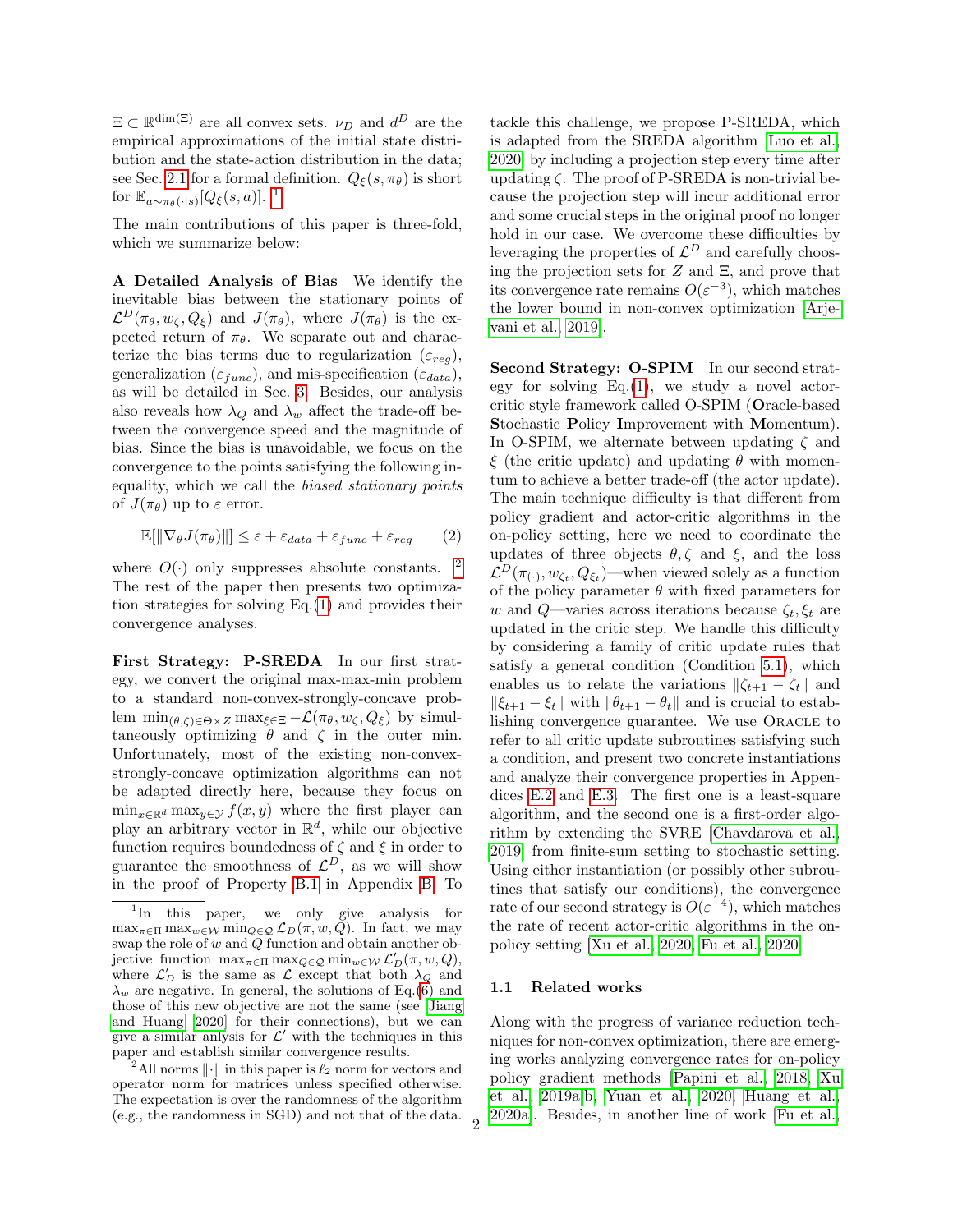[2020,](#page-9-2) [Wu et al., 2020,](#page-10-3) [Hong et al., 2020,](#page-9-9) [Xu et al.,](#page-10-12) [2020\]](#page-10-12), finite-time guarantees are established for actor-critic style algorithms. However, all of these works require online interaction with the environment, whereas our focus is the offline setting.

Turning to the offline setting, there have been substantial empirical developments and success for offpolicy PG or actor-critic algorithms [\[Degris et al.,](#page-9-10) [2012,](#page-9-10) [Lillicrap et al., 2015,](#page-9-11) [Haarnoja et al., 2018,](#page-9-12) [Fujimoto et al., 2018\]](#page-9-13), but most of these works ignore the distribution-shift issue and do not provide convergence guarantees. Recently, there has been a lot of interest in MIS methods for off-policy evaluation [\[Liu et al., 2018,](#page-10-6) [Uehara et al., 2019,](#page-10-8) [Zhang](#page-10-7) [et al., 2019a,](#page-10-7) [Nachum et al., 2019a\]](#page-10-14) and turning them into off-policy policy-optimization algorithms. Among them, [Liu et al.](#page-10-4) [\[2019\]](#page-10-4) presented OPPOSD with convergence guarantees, but the convergence relies on accurately estimating the density ratio and the value function via MIS, which were treated as a black box without further analysis. [Nachum et al.](#page-10-10) [\[2019b\]](#page-10-10), [Jiang and Huang](#page-9-5) [\[2020\]](#page-9-5) discussed policy optimization given arbitrary off-policy dataset, but no convergence analysis was performed. Besides, [\[Zhang et al., 2019c\]](#page-10-5) presented a provably convergent algorithm under a similar linear setting with emphatic weighting [\[Imani et al., 2018\]](#page-9-4), but only showed asymptotic convergence behavior and did not establish finite convergence rate.

In another work concurrent to ours [\[Xu et al., 2021\]](#page-10-15), the authors designed DR-Off-PAC, which is motivated by the doubly-robust estimator and their objective function is similar to ours. However, they fixed the coefficient of regularization terms and their bias analysis is much coarser than ours. As a result, their analysis cannot distinguish between the errors resulting from regularization and mis-specification, and do not characterize how the regularization weights affect the trade-off between bias and convergence speed. Besides, the convergence rate of their algorithm is  $O(\varepsilon^{-4})$ , which matches our second strategy but worse than our first strategy. Recently, [\[Lyu et al., 2020\]](#page-10-16) developped VOMPS/ACE-STORM based on Geoff-PAC [\[Zhang et al., 2019b\]](#page-10-17) and the STORM estimator [\[Cutkosky and Orabona,](#page-9-14) [2020\]](#page-9-14). However, as also pointed by [\[Xu et al., 2021\]](#page-10-15), the unbiasness of their estimator only holds asymptotically, and the convergence property of their algorithms is still unclear.

We summarize the comparison to closely related works in Table [1](#page-11-0) in Appendix.

## 2 PRELIMINARY

#### <span id="page-2-0"></span>2.1 Markov Decision Process

We consider an infinite-horizon discounted MDP  $(S, \mathcal{A}, R, P, \gamma, \nu_0)$ , where S and A are the state and action spaces, respectively, which we assume to be finite but can be arbitrarily large.  $R : S \times A \rightarrow$  $\Delta([0,1])$  is the reward function.  $P : \mathcal{S} \times \mathcal{A} \rightarrow \Delta(\mathcal{S})$ is the transition function,  $\gamma$  is the discount factor and  $\nu_0$  denotes the initial state distribution.

Fixing an arbitrary policy  $\pi$ , we use  $d^{\pi}(s, a)$  =  $(1 - \gamma) \mathbb{E}_{\tau \sim \pi, s_0 \sim \nu_0} \left[ \sum_{t=0}^{\infty} \gamma^t p(s_t = s, a_t = a) \right]$  to denote the normalized discounted state-action occupancy, where  $\tau \sim \pi$ ,  $s_0 \sim \nu_0$  means a trajectory  $\tau = \{s_0, a_0, s_1, a_1, ...\}$  is sampled according to the rule that  $s_0 \sim \nu_0, a_0 \sim \pi(\cdot|s_0), s_1 \sim$  $P(\cdot|s_0, a_0), a_1 \sim \pi(\cdot|s_1), ..., \text{ and } p(s_t = s, a_t = a)$ denotes the probability that the t-th state-action pair are exactly  $(s, a)$ . We also use  $Q^{\pi}(s, a)$  =  $\mathbb{E}_{\tau \sim \pi, s_0 = s, a_0 = a}$   $[\sum_{t=0}^{\infty} \gamma^t r(s_t, a_t)]$  to denote the Qfunction of  $\pi$ . It is well-known that  $Q^{\pi}$  satisfies the Bellman Equation:

$$
Q^{\pi}(s, a) = T^{\pi} Q^{\pi}(s, a) :=
$$
  

$$
\mathbb{E}_{r \sim R(s, a), s' \sim P(\cdot | s, a), a' \sim \pi(\cdot | s')} [r + \gamma Q^{\pi}(s', a')].
$$

Define  $J(\pi) = \mathbb{E}_{s \sim \nu_0, a \sim \pi} [Q^{\pi}(s, a)] = \frac{1}{1 - \gamma} \mathbb{E}_{s, a \sim d^{\pi}} [r(s, a)]$ as the expected return of policy  $\pi$ . If  $\pi$  is parameterized by  $\theta$  and differentiable, we have

$$
\nabla_{\theta} J(\pi_{\theta}) = \frac{1}{1 - \gamma} \mathbb{E}_{s, a \sim d^{\pi}} [Q^{\pi}(s, a) \nabla_{\theta} \log \pi(a|s)]
$$
  
= 
$$
\frac{1}{1 - \gamma} \mathbb{E}_{s, a \sim \mu} [w^{\pi}(s, a) Q^{\pi}(s, a) \nabla_{\theta} \log \pi(a|s)].
$$

where the first step is the policy-gradient theorem [\[Sutton et al., 2000\]](#page-10-18), and in the second step, we replace  $d^{\pi}$  with distribution  $\mu$ , a state-action distribution generated by some behavior policies, and introduce the density ratio  $w^{\pi}(s, a) := \frac{d^{\pi}(s, a)}{u(s, a)}$  $rac{u^{\shortparallel}(s,a)}{\mu(s,a)}$ .

In the rest of the paper, we assume we are only provided with a fixed off-line dataset  $D =$  $\{(s_i, a_i, r_i, s'_i)\}_{i=1}^{|D|}$ , where each tuple is sampled according to  $s_i, a_i \sim \mu, r_i \sim R(s_i, a_i), s'_i \sim P(\cdot | s_i, a_i)$ . Besides, we do not require the knowledge of behavior policies that generate  $\mu$ . As we also mentioned in the introduction, we will use  $d^D$  to denote the empirical state-action distribution induced from the dataset, which is defined by  $d^D(s, a) =$  $\frac{1}{|D|} \sum_{(s_i, a_i, r_i, s'_i) \in D} \mathbb{I}[s_i = s, a_i = a].$ 

Since the state-action space can be very large, we consider generalization via linear function approxi-3 mation: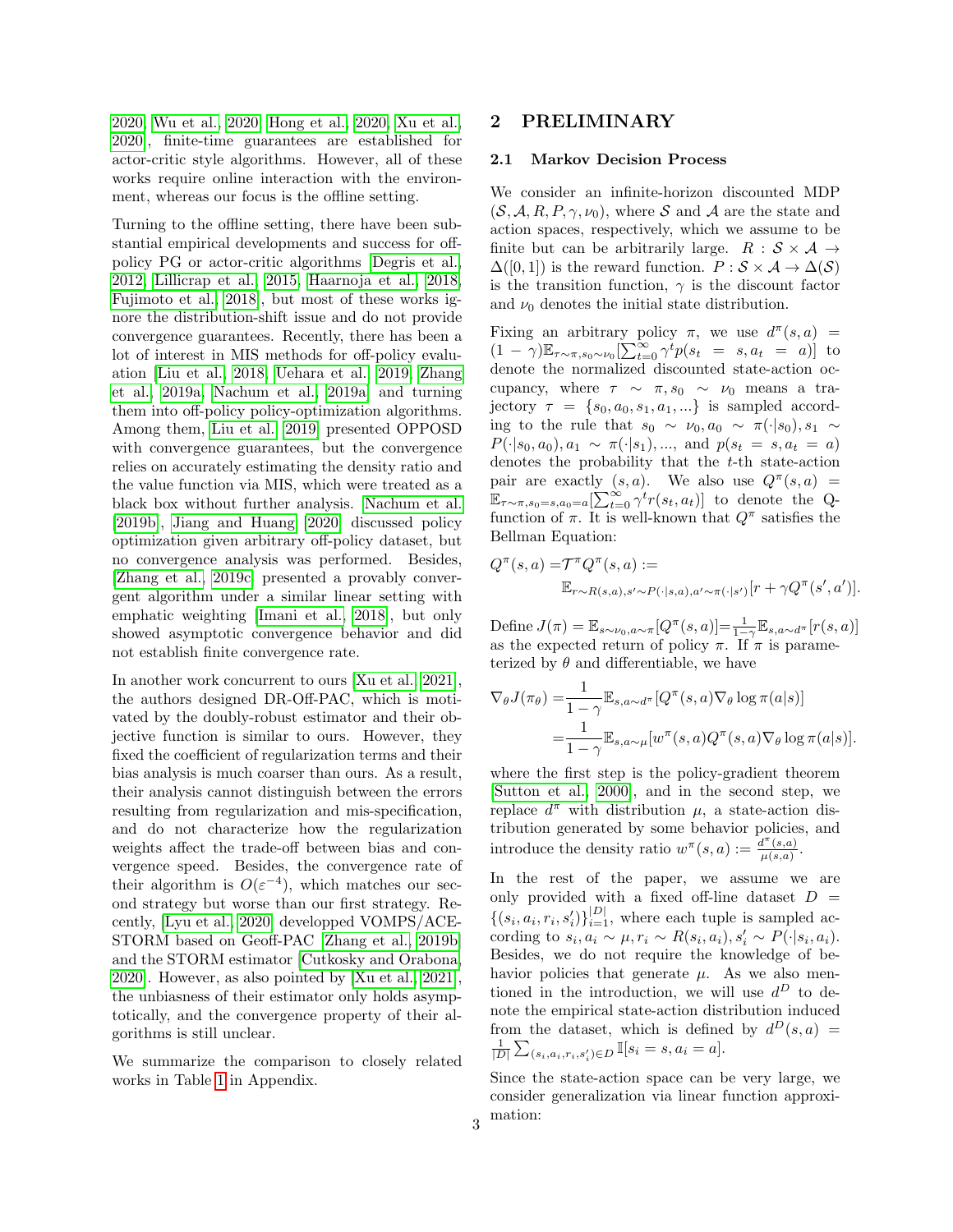<span id="page-3-0"></span>Definition 2.1 (Linear function classes). Suppose we have two feature maps  $\{\phi_W : \mathcal{S} \times \mathcal{A} \to \mathbb{R}^{\dim(Z)}\}$ and  $\{\boldsymbol{\phi}_Q : \mathcal{S} \times \mathcal{A} \to \mathbb{R}^{\dim(\Xi)}\}$  subject to  $\|\boldsymbol{\phi}_w(\cdot,\cdot)\| \leq$  $1, \|\phi_Q(\cdot, \cdot)\| \leq 1$ . Let  $Z \subset \mathbb{R}^{\dim(Z)}, \Xi \subset \mathbb{R}^{\dim(\Xi)}$ be the corresponding parameter spaces, respectively, satisfying  $C_{\mathcal{W}} := \max\{1, \max_{\zeta \in Z} ||\zeta||\} < \infty$  and  $C_{\mathcal{Q}} := \max_{\xi \in \Xi} ||\xi|| < \infty$ . The approximated value function  $Q_{\xi}$  and density ratio  $w_{\zeta}$  are represented by

$$
w(\cdot, \cdot) = \phi_w(\cdot, \cdot)^{\top} \zeta, \qquad Q(\cdot, \cdot) = \phi_Q(\cdot, \cdot)^{\top} \xi.
$$

We use  $\mathbf{\Phi}_w \in \mathbb{R}^{|S||A| \times \dim(Z)}$  to denote the matrix whose  $(s, a)$ -th row is  $\boldsymbol{\phi}_w(s, a)^\top$ , and use  $\mathbf{K}_w$  to denote  $\mathbf{\Phi}_w^{\top} \Lambda^D \mathbf{\Phi}_w$ , where  $\Lambda^D$  is a diagonal matrix whose diagonal elements are  $d^D(\cdot, \cdot)$ . Similarly, we define  $\Phi_Q$  and  $\mathbf{K}_Q$  for  $\phi_Q(\cdot,\cdot)$ . Besides,  $\mathbf{M}_{\pi}$  denotes  $\mathbf{\Phi}_w^{\top} \Lambda^D (I - \gamma \mathbf{P}_D^{\pi}) \mathbf{\Phi}_Q$ , where  $\mathbf{P}_D^{\pi}$  is the empirical transition matrix induced from the data distribution. Notes that if we never see some s in dataset, then the corresponding element in  $\Lambda^D$  should be 0, and therefore, the corresponding row in  ${\bf P}^{\pi}_D$  can just be set arbitrarily without having any effects on the loss function. Under linear function classes, we can rewrite  $\mathcal{L}^D$  in Eq.[\(1\)](#page-0-0) as:

$$
\mathcal{L}^{D}(\pi,\zeta,\xi) = (1-\gamma)(\nu_{D}^{\pi})^{\top} \Phi_{Q} \xi + \zeta^{\top} \Phi_{w}^{\top} \Lambda^{D} R \n- \zeta^{\top} \mathbf{M}_{\pi} \xi + \frac{\lambda_{Q}}{2} \xi^{\top} \mathbf{K}_{Q} \xi - \frac{\lambda_{w}}{2} \zeta^{\top} \mathbf{K}_{w} \zeta.
$$
\n(3)

We will also denote  $\Lambda$  as the diagonal matrix whose diagonal elements are  $\mu(\cdot, \cdot)$ , and denote  $P^{\pi}$  as the transition matrix of  $\pi$ .

### <span id="page-3-1"></span>2.2 Assumptions

Our first assumption is about the policy class, which is practical and frequently considered in the literature [\[Zhang et al., 2019c,](#page-10-5) [Wu et al., 2020\]](#page-10-3). In this paper, we choose  $\Theta = \mathbb{R}^{\dim(\Theta)}$  and we will interchangeably use  $\Theta$  and  $\mathbb{R}^{\dim(\Theta)}$  to denote the space of policy parameter  $\theta$ .

<span id="page-3-4"></span>Assumption A (Smoothness of policy function). For any  $s, a \in \mathcal{S} \times \mathcal{A}$  and  $\theta \in \Theta = \mathbb{R}^{\dim(\Theta)}, \pi_{\theta}(s, a)$  is second-order differentiable w.r.t.  $\theta$ , and there exist constants  $L_{\Pi}$ , G and H, s.t. for arbitrary  $\theta_1, \theta_2, \theta \in$ Θ:

$$
\|\pi_{\theta_1}(\cdot|s) - \pi_{\theta_2}(\cdot|s)\|_1 \le L_{\Pi} \|\theta_1 - \theta_2\|,\tag{4}
$$

$$
\|\nabla_{\theta}\log\pi_{\theta}(a|s)\| \leq G, \quad \|\nabla_{\theta}^2\log\pi_{\theta}(a|s)\| \leq H. \tag{5}
$$

Note that this assumption is equivalent to Assump. 4 in [\[Xu et al., 2021\]](#page-10-15) and Assump. 3 in [\[Zhang et al.,](#page-10-19) [2020\]](#page-10-19).

We also assume  $\mathbf{K}_w, \mathbf{K}_Q$  and  $\mathbf{M}_\pi$  are non-singular.

<span id="page-3-2"></span>**Assumption B.** Denote  $v_{\text{min}}(\cdot)$  as the function to return the minimum singular value. We assume that  $v_w := v_{\min}(\mathbf{K}_w) > 0$  and  $v_Q := v_{\min}(\mathbf{K}_Q) > 0$ . Beisdes, there exists a positive constant  $v_M$  that, for arbitrary  $\pi \in \Pi$  (i.e.  $\forall \theta \in \Theta$ ), the matrix  $\mathbf{M}_{\pi}$  is invertible, and  $v_{\min}(\mathbf{M}_{\pi}) \ge v_{\mathbf{M}} > 0$ .

Our assumption on  $v_Q$  and  $v_w$  is frequently considered in the literature, see e.g. Assump. 2 in [Zhang](#page-10-19) [et al.](#page-10-19) [\[2020\]](#page-10-19). Besides,  $v_w$  and  $v_Q$  can be computed from a holdout dataset. Comparing with [Xu et al.](#page-10-15) [\[2021\]](#page-10-15), our  $M_{\pi}$  is equivalent to matrix A in their Assump. 3 if we use the same feature to approximate Q and w. Although [Xu et al.](#page-10-15) [\[2021\]](#page-10-15) do not consider  $v<sub>O</sub>$ and  $v_w$ , they have additional constraints on another two matrices in their Assump. 3.

The next assumption characterizes the coverage of  $\mu$  using a constant  $C$ , often known as the concentrability coefficient in the literature Szepesvári and [Munos, 2005,](#page-10-20) [Chen and Jiang, 2019\]](#page-9-15).

<span id="page-3-3"></span>Assumption C (Exploratory Data). Recall the behavior policy is denoted as  $\mu$ . We assume there exists a constant  $C > 0$ , for arbitrary  $\pi \in \Pi$  and any  $(s, a) \in \mathcal{S} \times \mathcal{A}$ , we have

<span id="page-3-5"></span>
$$
w^{\pi}(s, a) := \frac{d^{\pi}(s, a)}{\mu(s, a)} \le C, \quad w^{\pi}_{\mu}(s, a) := \frac{d^{\pi}_{\mu}(s, a)}{\mu(s, a)} \le C
$$

where  $d_{\mu}^{\pi}(s, a) := (1 - \gamma) \mathbb{E}_{\tau \sim \pi, s_0, a_0 \sim \mu}[\sum_{t=0}^{\infty} \gamma^t p(s_t =$  $s, a_t = a$ ] is the normalized discounted state-action occupancy by treating  $\mu$  as initial distribution.

Our Assump. C is slightly stronger than Assump. 1 in [Xu et al.](#page-10-15) [\[2021\]](#page-10-15) because we have additional constraints on  $\|\frac{\tilde{d}_{\mu}^{\pi}}{\mu}\|_{\infty}$ , but it is still weaker than assuming the behavior policy is exploration enough, which is used by [Zhang et al.](#page-10-19) [\[2020\]](#page-10-19) as their Assump. 1.

Finally, since  $\phi_w$  and  $\phi_Q$  has bounded norm, the following variance terms are therefore bounded, and we use  $\sigma_{(.)}$  to denote their minimal upper bounds:

<span id="page-3-6"></span>Assumption D. [Variance] There are constants  $\sigma_{\mathbf{K}}, \sigma_{\mathbf{M}}, \sigma_R$  and  $\sigma_{\nu}$  satisfying

$$
\label{eq:4.1} \begin{aligned} \mathbb{E}_{s,a\sim d^D}[\|{\bf K}_w-\phi_w(s,a)\phi_w(s,a)^\top\|^2] &\leq \sigma_{{\bf K}}^2,\\ \mathbb{E}_{s,a\sim d^D}[\|{\bf K}_Q-\phi_Q(s,a)\phi_Q(s,a)^\top\|^2] &\leq \sigma_{{\bf K}}^2,\\ \mathbb{E}_{s,a\sim d^D}[\|{\pmb\Phi}_w^\top\Lambda^D R-\phi_w(s,a)r(s,a)\|^2] &\leq \sigma_{{\cal R}}^2,\\ \mathbb{E}_{s\sim \nu_0^D,a\sim \pi(\cdot|s)}[\|{\pmb\Phi}_Q^\top\nu_D^\pi-\phi_Q(s,a)\|] &\leq \sigma_\nu^2,\\ \mathbb{E}_{s,a,s'\sim d^D,a'\sim \pi(\cdot|s')}[\|{\bf M}_\pi-\phi_w(s,a)(\phi_Q(s,a)\\ &\quad -\gamma\phi_Q(s',a'))^\top\|] &\leq \sigma_{{\bf M}}^2. \end{aligned}
$$

4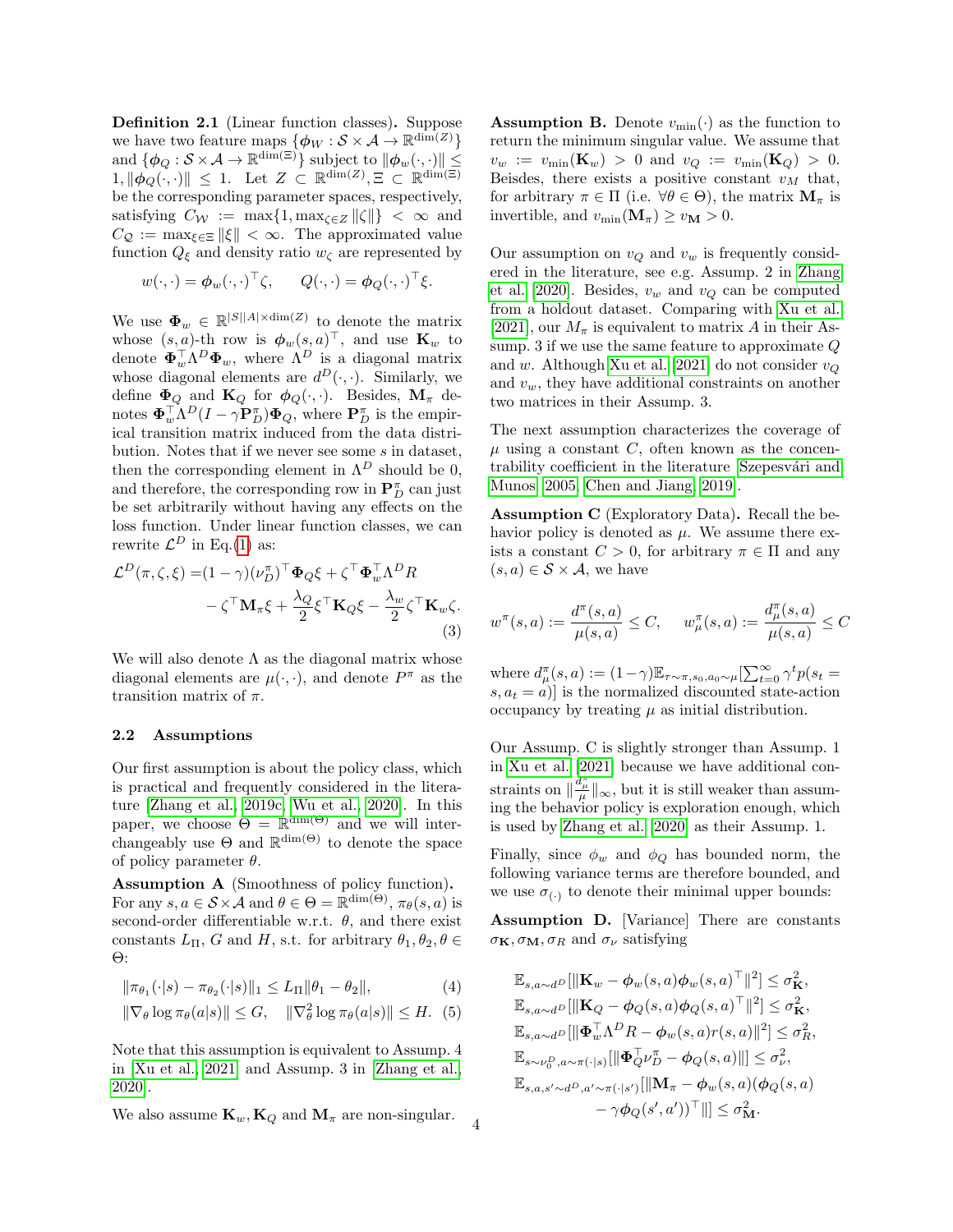#### 2.3 Useful Properties

Under Assumptions above, we have the following important property regarding the convexity, concavity and smoothness of our objective function, which will be central to our proofs. Due to space limits, we defer a more detailed version (Property [B.1\)](#page-12-0) in Appendix [B,](#page-12-1) in addition to some other useful properties and their proofs.

<span id="page-4-2"></span>Property 2.2 (Convexity, Concavity and Smoothness). For arbitrary  $\theta \in \Theta, \zeta \in Z$ ,  $\mathcal{L}^D$  is  $\mu_{\xi}$ -strongly convex w.r.t.  $\xi \in \Xi$ , and for arbitrary  $\theta \in \Theta, \xi \in \Xi$ ,  $\mathcal{L}^D$  is  $\mu_{\zeta}$ -strongly concave w.r.t.  $\zeta \in Z$ , where  $\mu_{\xi} = \lambda_{Q} v_{Q}$  and  $\mu_{\zeta} = \lambda_{w} v_{w}$ . Besides, given that  $C_{Q}$ and  $C_W$  in Definition [2.1](#page-3-0) is finite,  $\mathcal{L}^D$  is L-smooth with finite L.

In the rest of paper, we will use  $\kappa_{\zeta} := \lambda_{\zeta}/L$  and  $\kappa_{\xi} := \lambda_{\xi}/L$  as a short note of the condition number.

# <span id="page-4-0"></span>3 THE BIASED STATIONARY POINTS

As alluded to in the introduction, even if we optimize  $Eq.(1)$  $Eq.(1)$ , we do not expect that it converges to the a true stationary point w.r.t.  $J(\pi_{\theta})$  due to regularization, function-class mis-specification, and finite-sample effects, which result in the three error terms in Eq. $(2)$ . More concretely, by the triangular inequality,

$$
\|\nabla_{\theta} J(\pi_{\theta})\| \leq \|\nabla_{\theta} \max_{w \in \mathcal{W}} \min_{Q \in \mathcal{Q}} \mathcal{L}^{D}(\pi_{\theta}, w, Q)\|
$$
  
+ 
$$
\|\nabla_{\theta} J(\pi_{\theta}) - \nabla_{\theta} \max_{w \in \mathcal{W}} \min_{Q \in \mathcal{Q}} \mathcal{L}^{D}(\pi_{\theta}, w, Q)\|.
$$

Optimizing our loss function  $\mathcal{L}^D(\pi, w, Q)$  reduces the first term but leaves the second term intact. In the rest of this section we bound the second term by breaking it down to more basic quantities that can be bounded under further standard assumptions. To do so, we need some additional definitions: We use  $\mathcal{L}(w, \pi, Q)$  (as well as  $\mathcal{L}(\pi_{\theta}, w_{\zeta}, Q_{\xi})$ ) to denote the asymptotic version of  $\mathcal{L}^D$  as  $|D| \to \infty$ :

$$
\max_{\pi \in \Pi} \max_{w \in W} \min_{Q \in Q} \mathcal{L}(\pi, w, Q)
$$
\n
$$
:= \max_{\theta \in \Theta} \max_{\zeta \in Z} \min_{\xi \in \Xi} \mathcal{L}(\pi_{\theta}, w_{\zeta}, Q_{\xi})
$$
\n
$$
:= (1 - \gamma) \mathbb{E}_{s_0 \sim \nu_0} [Q_{\xi}(s_0, \pi_{\theta})]
$$
\n
$$
+ \mathbb{E}_{\mu} [w_{\zeta}(s, a) (r + \gamma Q_{\xi}(s', \pi_{\theta}) - Q_{\xi}(s, a))]
$$
\n
$$
+ \frac{\lambda_Q}{2} \mathbb{E}_{\mu} [Q_{\xi}^2(s, a)] - \frac{\lambda_w}{2} \mathbb{E}_{\mu} [w_{\zeta}^2(s, a)]. \tag{6}
$$

<span id="page-4-3"></span>Definition 3.1 (Generalization Error). We define  $\bar{\varepsilon}_{data}$  to be the minimal value satisfying that, for arbitrary  $\pi_{\theta}, w_{\zeta}, Q_{\xi} \in \Pi \times \mathcal{W} \times \mathcal{Q}$ , we have:

$$
|\mathcal{L}(\pi_{\theta}, w_{\zeta}, Q_{\xi}) - \mathcal{L}^{D}(\pi_{\theta}, w_{\zeta}, Q_{\xi})| \leq \bar{\varepsilon}_{data},
$$
  

$$
||\nabla_{\theta} \mathcal{L}(\pi_{\theta}, w_{\mu}^*, Q_{\mu}^*) - \nabla_{\theta} \mathcal{L}^{D}(\pi_{\theta}, w_{\mu}^*, Q_{\mu}^*)||^2 \leq \bar{\varepsilon}_{data}
$$

where  $(w^*_{\mu}, Q^*_{\mu}) := \arg \max_{w \in \mathcal{W}} \min_{Q \in \mathcal{Q}} \mathcal{L}(\pi, w, Q).$ 

 $\bar{\varepsilon}_{data}$  characterizes the uniform deviation between  $\mathcal{L}$ and  $\mathcal{L}^D$  ( $\nabla_{\theta} \mathcal{L}$  and  $\nabla_{\theta} \mathcal{L}^D$ , resp.) and can be bounded by the sample size and the complexity of the function classes. Such uniform convergence bounds are standard and we do not further analyze it in this paper.

<span id="page-4-4"></span>Definition 3.2 (Mis-specification Error). Denote  $\|\cdot\|_{\Lambda}$  as the  $\ell_2$ -norm weighted by  $\Lambda$ , and define  $w_{\mathcal{L}}^{\pi} = \arg \max_{w \in \mathbb{R}^{|\mathcal{S}||\mathcal{A}|}} \min_{Q \in \mathbb{R}^{|\mathcal{S}||\mathcal{A}|}} \mathcal{L}(\pi, w, Q)$  given arbitrary  $\pi \in \Pi$ . We define

$$
\begin{array}{l} {\varepsilon _1}: = \mathop {\max }\limits_{\pi \in \Pi } \mathop {\min }\limits_{w \in \mathcal{W}} \| w - w_{\mathcal{L}}^\pi \|_{{\Lambda }}^2, \\ {\varepsilon _2}: = \mathop {\max }\limits_{w \in \mathcal{W},\pi \in \Pi } \quad \mathop {\min }\limits_{Q \in \mathcal{Q}} \| Q - \mathop {\arg \min }\limits_{Q \in \mathbb{R}^{\left| {\mathcal{S}} \right| \left| {\mathcal{A}} \right|}} \mathcal{L}(\pi ,w,Q) \|_{{\Lambda }}^2 \end{array}
$$

Based on these definitions and Assumptions in Section [2.2,](#page-3-1) in the following theorem, we provide an upper bound for the bias between the stationary points of our objective function  $\mathcal{L}^D$  and  $J(\pi)$ , which is one of our main contributions. The proofs are deferred to Appendix [C.](#page-17-0)

<span id="page-4-5"></span>Theorem 3.3. [Bias] Based Assumptions in Sec-tion [2.2](#page-3-1) and Definitions above, for arbitrary  $\theta \in \Theta$ , we have:

$$
\|\nabla_{\theta} \max_{w \in \mathcal{W}} \min_{Q \in \mathcal{Q}} \mathcal{L}^{D}(\pi_{\theta}, w, Q) - \nabla_{\theta} J(\pi_{\theta})\|
$$
  

$$
\leq \varepsilon_{reg} + \varepsilon_{func} + \varepsilon_{data}
$$

The bias terms  $\varepsilon_{reg}, \varepsilon_{func}$  and  $\varepsilon_{data}$  are defined by

<span id="page-4-1"></span>
$$
\varepsilon_{func} := \frac{G}{1-\gamma} \Big( \sqrt{C\varepsilon_{\mathcal{Q}}} + C_{\mathcal{W}} \sqrt{\frac{\gamma \varepsilon_{\mathcal{Q}} C}{1-\gamma}} \n+ \sqrt{\frac{\gamma \varepsilon_{\mathcal{Q}} \varepsilon_{\mathcal{W}} C}{1-\gamma}} + \gamma C_{\mathcal{Q}} \sqrt{\varepsilon_{\mathcal{W}}} \Big) \n\varepsilon_{reg} := \frac{G}{1-\gamma} \Big( \frac{C^2}{(1-\gamma)} \big( \frac{\lambda_w \lambda_Q}{1-\gamma} + \lambda_w \big) \n+ \frac{\gamma C (\lambda_Q + \lambda_Q \lambda_w C)}{(1-\gamma)^3} \n+ \frac{C^2 (\lambda_Q + \lambda_Q \lambda_w C)}{(1-\gamma)^3} \big( \frac{\lambda_w \lambda_Q}{1-\gamma} + \lambda_w \big) \sqrt{\frac{\gamma C}{1-\gamma}} \Big) \n5^{\varepsilon_{data}} := (2\kappa_{\zeta} \kappa_{\xi} + 2\kappa_{\zeta} + 2\kappa_{\xi} + \sqrt{2}/2) \sqrt{2\bar{\varepsilon}_{data}}
$$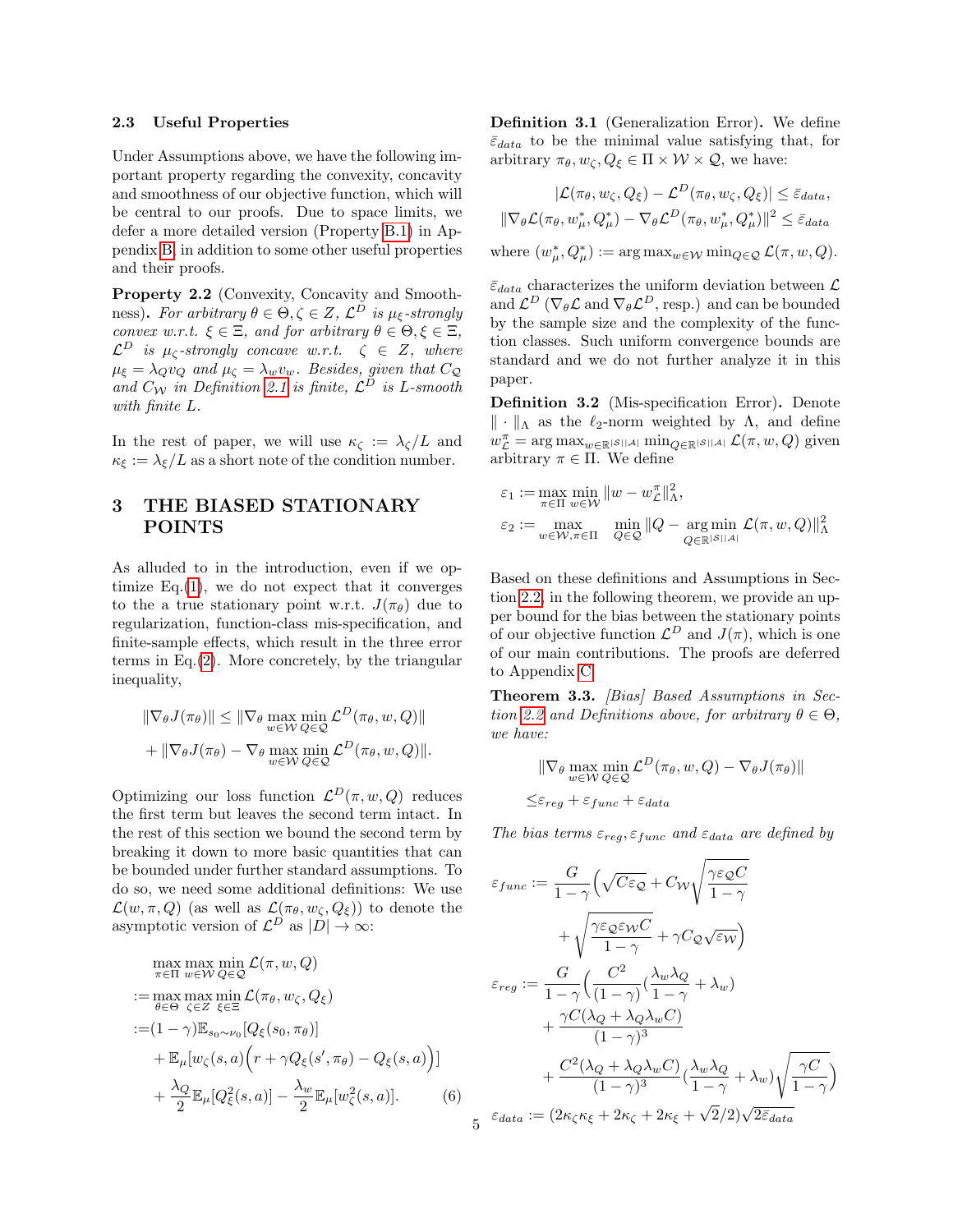where  $\kappa_{\zeta}$  and  $\kappa_{\xi}$  is the condition number, and

$$
\varepsilon_{\mathcal{W}} := 4 \frac{\lambda_{\max}^2}{\lambda_Q \lambda_w} \varepsilon_1 + 2 \frac{\lambda_{\max}}{\mu_{\zeta}} \varepsilon_2,
$$

$$
\varepsilon_{\mathcal{Q}} := 8 \frac{\lambda_{\max}^3}{\lambda_Q^2 \lambda_w} \varepsilon_1 + (2 + 4 \frac{\lambda_{\max}^2}{\lambda_Q \mu_{\zeta}}) \varepsilon_2
$$

with  $\lambda_{\text{max}} := \max\{\lambda_Q, \lambda_w\}.$ 

As we can see,  $\|\nabla_{\theta} \max_{w \in \mathcal{W}} \min_{Q \in \mathcal{Q}} \mathcal{L}^{D}(\pi_{\theta}, w, Q) \nabla_{\theta}J(\pi_{\theta})$  can be controlled by three terms.  $\varepsilon_{data}$ reflects the generalization error and decreases with sample size (assuming all function classes have bounded capacity and allow uniform convergence).  $\varepsilon_{req}$  depends on the magnitude of regularization, and will decrease if  $\lambda_w$  and  $\lambda_Q$  decreases. As for  $\varepsilon_{func}$ , it depends on the approximation error  $\varepsilon_{\mathcal{W}}$  and  $\varepsilon_{\mathcal{Q}}$ , which are proportional to  $\varepsilon_1$  and  $\varepsilon_2$ . Besides, because  $\mu_{\zeta}$  should be proportional to  $\lambda_{w}$ , the coefficients before  $\varepsilon_1$  and  $\varepsilon_2$  will not vary significant as we change  $\lambda_w$  and  $\lambda_Q$ , as long as  $\lambda_w \approx \lambda_Q$ . ( $\varepsilon_1$  and  $\varepsilon_2$  themselves may change with  $\lambda_w$  and  $\lambda_Q$ ). Overall, a large dataset, well-specified function classes, and small  $\lambda_w$  and  $\lambda_Q$  will result in a small total bias, while small  $\lambda_w$  and  $\lambda_Q$  can lead to weaker strongconcavity or strong-convexity of the loss function, resulting in slower convergence.

Based on the discussion above, our goal is to find stochastic optimization algorithms, which return a policy  $\pi_{\theta}$  after consuming  $\text{poly}(\varepsilon^{-1})$  samples from dataset (we omit the dependence on quantities such as  $\mu_{\zeta}$  and  $\mu_{\xi}$ ), satisfying the biased stationary condition in Eq. $(2)$ 

Global Convergence Under Polyak- Lojasiewicz Condition If we assume the policy function class satisfies certain additional conditions, we can establish the global convergence guarantee. Take the Polyak-Lojasiewicz condition as an example, which requires that, there exists a constant  $c_{P}$   $> 0$ , s.t., for arbitrary  $\theta \in \Theta$ 

$$
\frac{1}{2} \|\nabla_{\theta} J(\pi_{\theta})\|^2 \ge c_{P\mathcal{L}} (J^* - J(\pi_{\theta})). \tag{7}
$$

where  $J^*$  is the value of the optimal policy. As a result, if the policy class satisfies the PL inequality, a biased stationary point  $\theta$  in Eq.[\(2\)](#page-1-2) indicates that,

$$
\mathbb{E}[J(\pi_{\theta})] \ge J^* - \frac{1}{c_{PL}} (\varepsilon^2 + \varepsilon_{data}^2 + \varepsilon_{func}^2 + \varepsilon_{reg}^2).
$$

Such condition is provably weaker than the strongly convexity/concavity [\[Karimi et al., 2020\]](#page-9-16).

# 4 Strategy 1: Projected-Stochastic Recursive Gradient Descent Ascent

In our first optimization strategy, we rewrite the original max-max-min problem as a max-min:

$$
\argmax_{\theta \in \mathbb{R}^{d_{\theta}}} \max_{\zeta \in Z} \min_{\xi \in \Xi} \mathcal{L}^{D}(\theta, \zeta, \xi)
$$

 $\rightarrow$  arg max  $\theta,\zeta \in \mathbb{R}^{d_{\theta}} \times Z$  $\min_{\xi \in \Xi} \mathcal{L}^D(\theta, \zeta, \xi) = \argmin_{\theta \in \mathcal{L} \mathbb{R}^{d_{\theta}}}$  $\theta,\zeta \in \mathbb{R}^{d_{\theta}} \times Z$  $\max_{\xi \in \Xi} \mathcal{L}_{-}^{D}(\theta, \zeta, \xi)$ 

where we use  $\mathcal{L}^D_-$  as a shorthand of  $-\mathcal{L}^D$ . Given Assumptions in Sec. [2.2,](#page-3-1) we know  $\arg\min_{\theta,\zeta\in\mathbb{R}^{d_{\theta}}\times Z} \max_{\xi\in\Xi} \mathcal{L}_{-}^{D}(\theta,\zeta,\xi)$  is a nonconvex-strongly-concave problem, which has been the focus of some prior works [\[Lin et al., 2019,](#page-9-17) [Luo](#page-10-11) [et al., 2020\]](#page-10-11). That said, most of them target at  $\min_{x \in \mathbb{R}^d} \max_{y \in \mathcal{Y}} f(x, y)$  where the first player can play an arbitrary vector in  $\mathbb{R}^d$ , while in our setting,  $\zeta$  and  $\xi$  have to be constrained in bounded sets to guarantee that  $\mathcal{L}^D$  (and  $\mathcal{L}^D$ ) is L-smooth with finite L (see the proof of Property [B.1](#page-12-0) in Appendix [B](#page-12-1) for details).

Therefore, we introduce Projected-SREDA (Algo-rithm [1\)](#page-6-1), where we project  $\zeta$  back to the convex set Z every time after update. However, the proofs for original SREDA [\[Luo et al., 2020\]](#page-10-11) cannot be adapted directly because the projection step will incur extra error. To overcome this difficulty, we first study the following property of our objective function, which illustrate that the saddle-points of  $\mathcal{L}^D$  given arbitrary  $\pi \in \Pi$  have bounded  $l_2$ -norm.

<span id="page-5-1"></span>**Property 4.1.** Denote  $Z_0 = {\text{S}} ||{\text{S}}|| \leq R_{\zeta}$ and  $\Xi_0 = {\xi} \|\xi\| \leq R_{\xi}$  with  $R_{\zeta} :=$  $\frac{1}{\lambda_w \lambda_Q v_w + v_{\mathbf{M}}^2} \left( \frac{1 - \gamma^2}{v_Q} \right)$  $\frac{-\gamma^2}{v_Q} + \lambda_Q$ ) and  $R_\xi := \frac{1}{\lambda_w \lambda_Q v_Q + v_M^2}((1-\frac{1}{\lambda_Q})$  $\gamma\rightarrow \gamma\lambda_w + \frac{1+\gamma}{v_w}$ . For all  $\pi \in \Pi$ , we have  $(\zeta^*_{\pi}, \overline{\zeta^*_{\pi}}) :=$  $\arg\max_{\zeta \in \mathbb{R}^{\dim(Z)}} \min_{\xi \in \mathbb{R}^{\dim(\Xi)}} \mathcal{L}^{D}(\pi_{\theta}, w_{\zeta}, Q_{\xi}) \in Z_0 \times$  $\Xi_0$ .

As a result, we have Lemma [4.2](#page-5-0) below, which is a key step to control the projection error. We carefully choose the projection set  $Z$  and  $\Xi$ ; as we increase the diameter of  $Z$  (i.e.  $R'$ ) and fix the diameter of  $\Xi$  as  $R_0$ , the angle between  $\nabla_{\zeta} \mathcal{L}_{-}^D(\theta_k, \zeta_k, \xi_k)$  and the projection direction  $\zeta_{k+1} - \zeta_{k+1}^+$  increases, which reflects the decrease of the relative projection error. **Lemma 4.2.** According to Alg [1,](#page-6-1) at iteration  $k$ , we have  $\zeta_k \in Z$ ,  $\zeta_{k+1}^+ = \zeta_k - \eta_k \mathbf{v}_k^{\zeta}$  and  $\zeta_{k+1} = P_Z(\zeta_{k+1}^+).$ Denote  $R_0 := \frac{1}{\lambda_w v_w} (1 + (1 + \gamma)R_\xi)$  where  $R_\xi$  is de-fined in Property [4.1.](#page-5-1) If we choose  $\Xi = \Xi_0$  and  $Z = \{ \zeta | \|\zeta\| \le R' \}$  with  $R' \ge R_0$ , we have:

<span id="page-5-0"></span>
$$
\langle \nabla_{\zeta} \mathcal{L}_{-}^{D}(\theta_{k}, \zeta_{k}, \xi_{k}), \zeta_{k+1} - \zeta_{k+1}^{+} \rangle
$$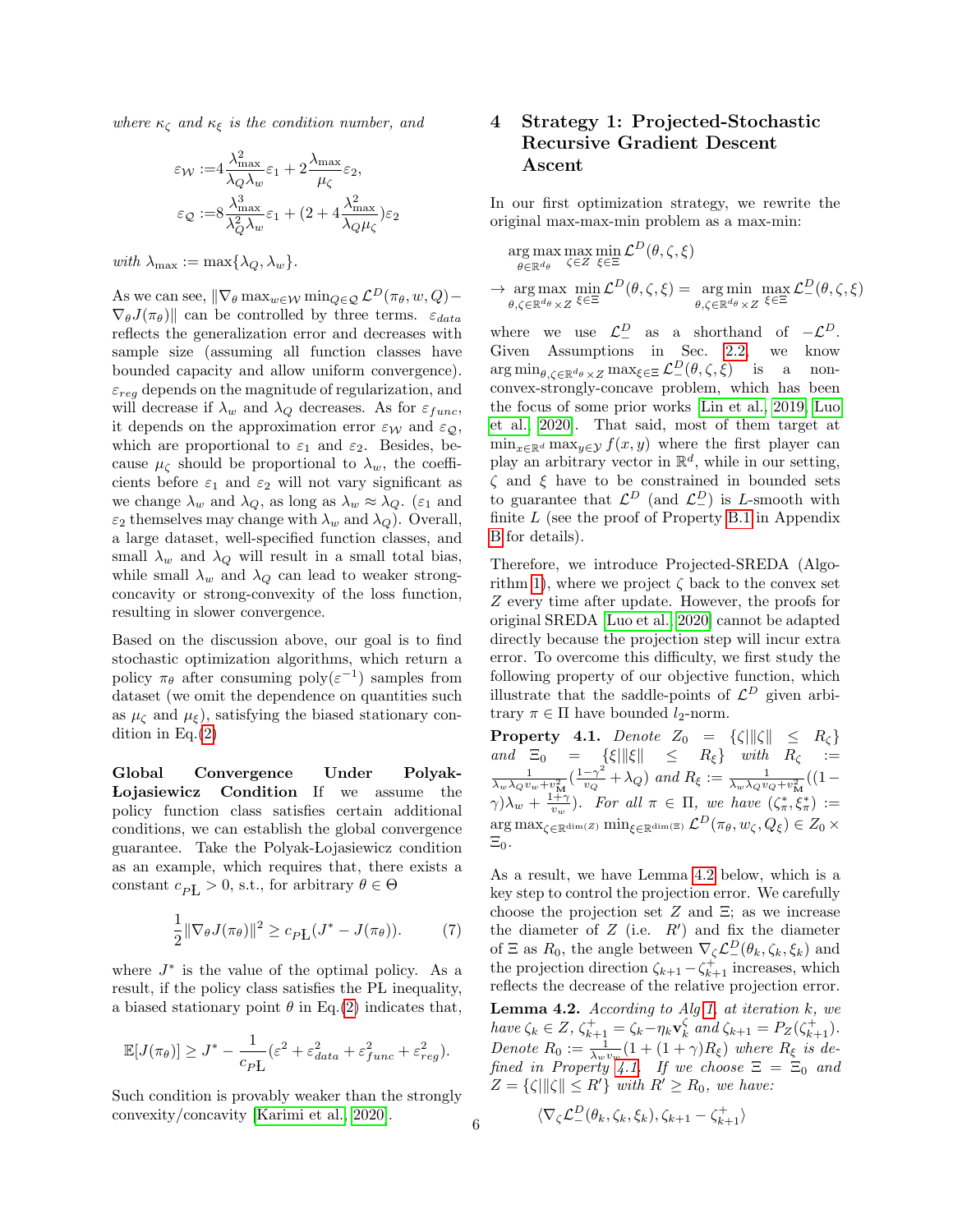$$
\leq \!\eta_k \frac{R_0 + \eta_k \|\mathbf{v}_k^{\zeta}\|}{R' + \eta_k \|\mathbf{v}_k^{\zeta}\|} \|\nabla_{\zeta} \mathcal{L}_-^D(\theta_k, \zeta_k, \xi_k)\| \|\mathbf{v}_k^{\zeta}\|.
$$

Based on this lemma and an appropriate choice of  $R'$ , we can show that Algorithm [1](#page-6-1) converges to the biased stationary points. We omit the detail of the hyper-parameter choices due to space limits, and a detailed version of the following theorem and its proof are deferred to Appendix [D.](#page-25-0)

**Theorem 4.3** (Informal). For  $\varepsilon < 1$ , under As-sumptions in Section [2.2,](#page-3-1) by choosing  $\Xi = \Xi_0$  and  $Z = \{ \zeta | ||\zeta|| \le R' := 8 \max\{R_0, 1\} \},$  $Z = \{ \zeta | ||\zeta|| \le R' := 8 \max\{R_0, 1\} \},$  $Z = \{ \zeta | ||\zeta|| \le R' := 8 \max\{R_0, 1\} \},$  Algorithm 1 will return  $\widehat{\theta}$  satisfy the following with  $O(\varepsilon^{-3})$  stochastic gradient evaluations.

$$
\mathbb{E}[\nabla_{\theta} || J(\pi_{\widehat{\theta}}) ||] \le \varepsilon + \varepsilon_{reg} + \varepsilon_{func} + \varepsilon_{gen}
$$

## Algorithm 1: Projected SREDA

<span id="page-6-1"></span>**1 Input:** initial point  $(\theta_0, \zeta_0)$ , learning rates  $\eta_k$ ,  $\lambda > 0$ , batch size  $S_1, S_2 > 0$ ; periods  $q, m > 0$ , number of initial iterations  $K_0$ ; Convex Sets  $\Xi$ and Z; Two functions PiSARAH and ConcaveMaximizer (Alg. 4) in [\[Luo et al.,](#page-10-11) [2020\]](#page-10-11). 2  $\xi_0 = \text{PiSARAH}(-\mathcal{L}_-^D(\theta_0, \zeta_0, \cdot), K_0)$ 3 for  $k = 0, ..., K - 1$  do 4 if  $mod(k, q) = 0$  then  $\mathfrak{s}$  | draw  $S_1$  samples and compute:  $\textbf{v}_k := (\textbf{v}_k^{\theta}, \textbf{v}_k^{\zeta}) = \nabla_{\theta, \zeta} \mathcal{L}^{S_1}_-(\theta_k, \zeta_k, \xi_k),$  $\mathbf{u}_k = \nabla_\xi \mathcal{L}^{S_1}_-(\theta_k, \zeta_k, \xi_k)$ <sup>8</sup> end <sup>9</sup> else  $\mathbf{u}_0 \quad \Big| \quad \Big| \quad \mathbf{v}_k = \mathbf{v}'_k, \quad \mathbf{u}_k = \mathbf{u}'_k$ <sup>11</sup> end 12  $\begin{aligned} \begin{array}{c} \theta_{k+1} = \theta_k - \eta_k \mathbf{v}_k^{\theta}, \quad \zeta_{k+1}^+ = \zeta_k - \eta_k \mathbf{v}_k^{\zeta}, \end{array} \end{array}$ 13  $\int \zeta_{k+1} = P_Z(\zeta_{k+1}^+)$  ${\bf u}_4 \quad | \quad (\xi_{k+1}, {\bf v}'_{k+1}, {\bf u}'_{k+1}) =$ ConcaveMaximizer(k, m,  $S_2$ ,  $(\theta_k, \zeta_k)$ ,  $(\theta_{k+1}, \zeta_{k+1})$ ,  $\xi_k$ ,  $\mathbf{u}_k$ ,  $\mathbf{v}_k$ ,  $\lambda$ ) <sup>15</sup> end 16 Output:  $(\widehat{\theta}, \widehat{\zeta})$  chosen uniformly at random from  $\{(\theta_k, \zeta_k)\}_{k=0}^{K-1}$ 

# 5 Strategy 2: Oracle-based Stochastic Policy Improvement with Momentum

A natural question is that, can we solve max-maxmin objective directly without merging  $\max_{\xi}$  together? We answer it firmly in this section by proposing an off-policy actor-critic style algorithm named O-SPIM in Algorithm [2,](#page-6-2) where we solve  $\zeta$ and  $\xi$  with an abstract subroutine Oracle in the critic step, and update  $\theta$  with momentum in the actor step. Our analysis of O-SPIM also contributes to the understanding of convergence properties of actor-critic algorithms in the off-policy setting.

Different from the on-policy setting, where distribution shift is not a problem, our objective function has three variables to optimize, which causes difficulty in analyzing convergence property. Therefore, we enforce the following condition on ORACLE to coordinate the actor and critic steps.

<span id="page-6-0"></span>Condition 5.1. For any strongly-concave-stronglyconvex objective  $\max_{\zeta \in Z} \min_{\xi \in \Xi} \mathcal{L}^D(\theta, \zeta, \xi)$  with saddle point  $(\zeta^*, \xi^*) \in Z \times \Xi$ , and arbitrary  $0 \leq$  $\beta \leq 1$  and  $c > 0$ , starting from a random initializer  $(\bar{\zeta}, \bar{\xi}) \in Z \times \Xi$ , ORACLE can return a solution  $(\widehat{\zeta}, \widehat{\xi})$ satisfying

$$
\mathbb{E}[\|\hat{\zeta} - \zeta^*\|^2 + \|\hat{\xi} - \xi^*\|^2] \n\leq \frac{\beta}{2} \mathbb{E}[\|\bar{\zeta} - \zeta^*\|^2 + \|\bar{\xi} - \xi^*\|^2] + c.
$$
\n(8)

Algorithm 2: Stochastic Momentum Policy Improvement with Oracle

- <span id="page-6-2"></span>1 Input: Total number of iteration  $T$ ; Learning rate  $\eta_{\theta}, \eta_{\zeta}, \eta_{\xi}$ ; Dataset distribution  $d^D$ ; ORACLE parameter  $\beta$ .
- 2 Set  $Z = Z_0$  and  $\Xi = \Xi_0$  with  $Z_0$  and  $\Xi_0$  defined in Property [4.1.](#page-5-1)
- **3** Initialize  $\theta_0, \zeta_{-1}, \xi_{-1}$ .
- $4 \zeta_0, \xi_0 \leftarrow$  Oracle.init $(T_1, \eta_{\zeta}, \eta_{\xi}, \theta_0, \zeta_{-1}, \xi_{-1}, d^D)$ .
- 5 Sample  $B_0 \sim d^D$  with batch size  $|B_0|$  and estimate batch gradient  $g_{\theta}^0 = \nabla_{\theta} \mathcal{L}^{B_0}(\theta_0, \zeta_0, \xi_0)$ .
- 6 for  $t = 0, 1, 2, ...T 1$  do 7  $\theta_{t+1} \leftarrow \theta_t + \eta_{\theta} g_{\theta}^t;$
- 
- $\mathbf{s} \mid \zeta_{t+1}, \xi_{t+1} \leftarrow \text{Oracle}(\beta, \theta_{t+1}, \zeta_t, \xi_t, d^D);$

$$
\bullet \quad \text{Sample } B \sim d^D;
$$

$$
\begin{array}{c|c} \text{10} & g_{\theta}^{t+1} \leftarrow (1-\alpha)g_{\theta}^t + \alpha \nabla_{\theta} \mathcal{L}^B(\theta_{t+1}, \zeta_{t+1}, \xi_{t+1}) \\ & // \text{ update } g_{\theta} \text{ with batch gradient} \end{array}
$$

$$
11 \text{ end}
$$

12 Output: Sample  $\hat{\theta} \sim$  Unif{ $\theta_0, \theta_1, ..., \theta_T$ } and output  $\pi_{\widehat{\theta}}$ .

### 5.1 Analysis of O-SPIM

The key insight of Condition [5.1](#page-6-0) is the following lemma, in which we make a connection between the actor step and the critic step. As a result, in addition <sup>7</sup>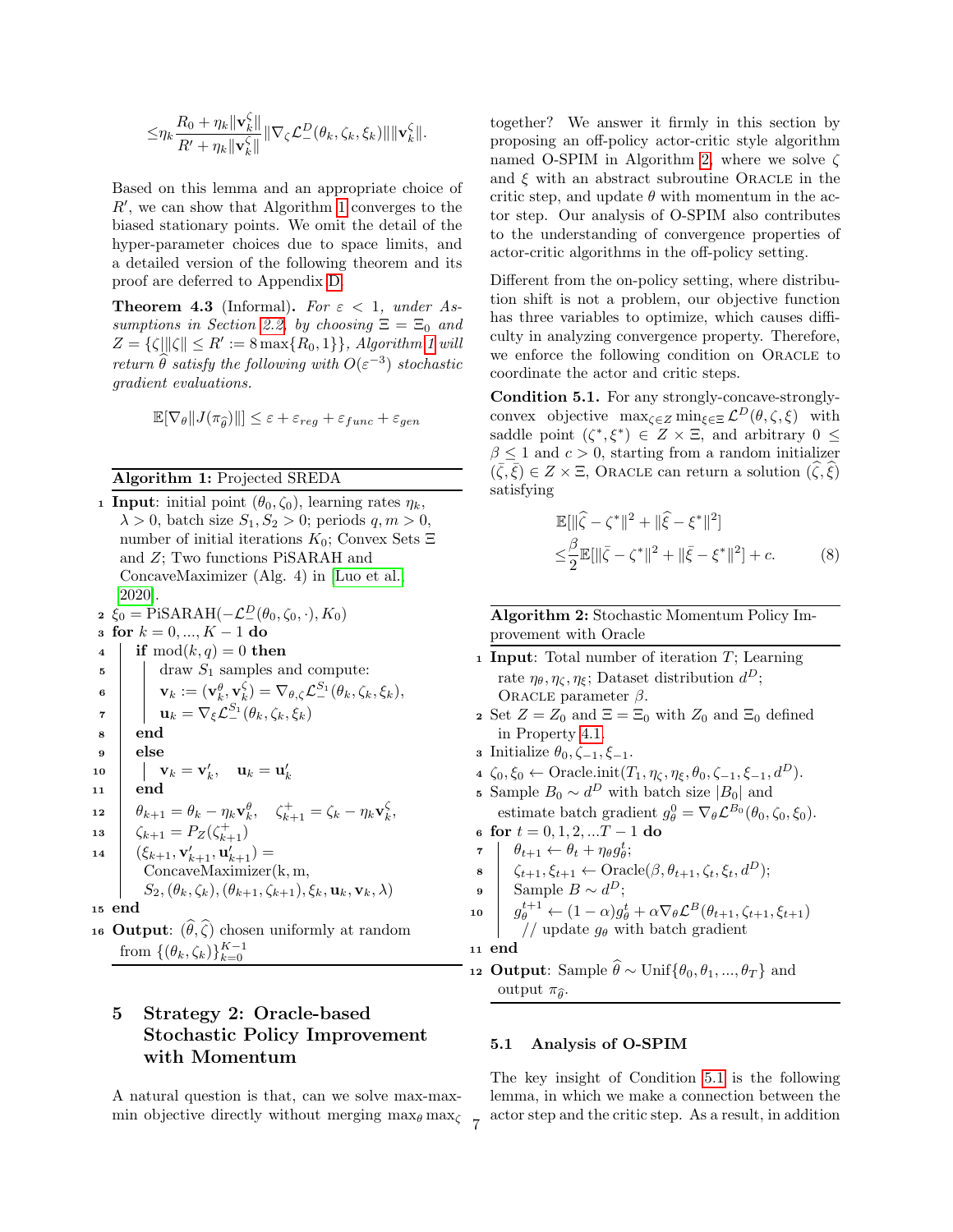to the smoothness of  $\mathcal{L}^D$ , we can control the shift between  $\nabla \mathcal{L}^D(\theta_t, \zeta_t, \xi_t)$  and  $\nabla \mathcal{L}^D(\theta_{t+1}, \zeta_{t+1}, \xi_{t+1})$ only with the shift of  $\theta$  (i.e.  $\eta_{\theta} g_{\theta}^{\tau}$ ) and hyperparameters  $\beta$  and c, which paves the way to comparing  $\nabla_{\theta} \mathcal{L}^{D}(\theta, \zeta_t, \xi_t)$  with  $\nabla_{\theta} J(\pi_{\theta})$  and finally establishing the convergence guarantee.

<span id="page-7-1"></span>**Lemma 5.2.** [Relate the shift of  $\zeta_t$  and  $\xi_t$  with  $\theta_t$  Denote  $(\theta_t, \zeta_t, \xi_t)$  as the parameter value at the beginning at the step t in Algorithm [2,](#page-6-2) and denote  $(\zeta_t^*, \xi_t^*) = \arg \max_{\zeta \in Z} \min_{\xi \in \Xi} \mathcal{L}^D(\theta_t, \zeta, \xi)$  as the only saddle point given  $\theta_t$ . Under Assumptions in Section [2.2,](#page-3-1) we have:

$$
\mathbb{E}[\|\zeta_{t+1} - \zeta_t\|^2 + \|\xi_{t+1} - \xi_t\|^2]
$$
  

$$
\leq 6\beta^{t+1}d^2 + 6\eta_\theta^2 C_{\zeta,\xi} \sum_{\tau=0}^t \beta^{t-\tau} \mathbb{E}[\|g_\theta^\tau\|^2] + \frac{6c}{1-\beta}.
$$

where  $d := \max\{C_{\mathcal{W}}, C_{\mathcal{Q}}\}$  is the maximum of diameters of Z and  $\Xi$ ,  $C_{\zeta,\xi}$  is a short note of  $\kappa^2_\mu(\kappa_\xi +$  $(1)^2 + \kappa_\xi^2(\kappa_\mu + 1)^2$ ,  $g_\theta^\tau := \frac{1}{\eta_\theta}(\theta^{\tau+1} - \theta^\tau)$ , and  $\eta_\theta$  is the step size of  $\theta$ .

In the actor step, we introduce another hyperparameter  $\alpha$  and adopt a momentum-based update rule, aiming at a better trade-off between the variance of the gradient estimation in the current step and the bias of using accumulative gradient in previous steps. As we will show in the proof of our main theorem (Theorem [F.4](#page-43-0) in Appendix [F\)](#page-39-0), by choosing  $\alpha$  appropriately, although the trade-off cannot improve the dependence of  $\varepsilon$  in the convergence rate, it can indeed reduce the upper bound of  $\mathbb{E}[\|\nabla_{\theta}J(\theta)\|]$ comparing with the case without momentum (i.e.  $\alpha = 1$ )

Now, we are ready to state the main theorem of our second strategy. We defer the formal version including the hyper-parameter choices and its proof to Theorem [F.4](#page-43-0) in Appendix [F.](#page-39-0)

Theorem 5.3 (Informal). Under Assumptions in Section [2.2,](#page-3-1) given arbitrary  $\varepsilon$ , with appropriate hyper-parameter choices, by using either Algorithm [3](#page-7-0) or Algorithm [4](#page-8-0) as Oracle, Algorithm [2](#page-6-2) will return us a policy  $\pi_{\widehat{\theta}}$  with total complexity  $O(\varepsilon^{-4})$ , satisfying

$$
\mathbb{E}[\|\nabla_{\theta}J(\pi_{\widehat{\theta}})\|\] \leq \varepsilon + \varepsilon_{reg} + \varepsilon_{data} + \varepsilon_{func}.
$$

#### 5.2 Concrete Examples of Oracle

We provide two concrete examples of ORACLE, and defer the algorithm details and the discussion about related works to Appendix [E.](#page-30-1)

#### 5.2.1 The Least-Square Oracle

In the linear setting, the saddle-point  $(\zeta^*, \xi^*)$  has a closed form, which can be regarded as the regularized LSTD-Q solution [\[Kolter and Ng, 2009\]](#page-9-18) and can be represented by  $\mathbf{K}_w, \mathbf{K}_Q, \mathbf{M}_\pi$  and so on. Therefore, a natural solution is to estimate these matrices from (a subsample of) the dataset and plug them into the closed-form solution. We describe this idea in Alg. [3](#page-7-0) and show that it satisfies our definition of Oracle in Appendix [E.2.](#page-30-0)

In Alg. [3,](#page-7-0) we use  $\mathbf{u}_R$  to denote  $\mathbf{\Phi}_w^{\top} \Lambda^D R$  and use  $\mathbf{u}_\nu^{\pi}$ to denote  $\Phi_{Q}^{\top} \nu_{D}^{\pi}$ . Besides, we use ( $\cdot$ ) to denote the empirical version of the matrices/vectors estimated via samples. Besides,  $P_{\Omega}(x)$  means projected x into set  $\Omega$ .

<span id="page-7-0"></span>

| <b>Algorithm 3: Projected Least-Square Oracle</b>                                                                                                                                                                               |
|---------------------------------------------------------------------------------------------------------------------------------------------------------------------------------------------------------------------------------|
| <b>1 Input</b> : Distribution $d^D$ ; Batch Size $N_{all}$ ;                                                                                                                                                                    |
| ${\bf 2}\;\zeta \leftarrow \left(\lambda_w \lambda_Q \widehat{\bf K}_w + \widehat{\bf M}_\pi \widehat{\bf K}_Q^{-1} \widehat{\bf M}_\pi^\top \right)^{-1} \Big(- (1-\varepsilon)$                                               |
| $\gamma) \widehat{{\mathbf{M}}}_\pi \widehat{{\mathbf{K}}}_{Q}^{-1} \widehat{{\mathbf{u}}}_{\nu}^\pi + \lambda_Q \widehat{{\mathbf{u}}}_{R} \Big).$                                                                             |
| $\begin{aligned} \mathbf{a}\ \ \xi \leftarrow \Big(\lambda_w\lambda_Q\widehat{\mathbf{K}}_Q+\widehat{\mathbf{M}}_\pi^\top\widehat{\mathbf{K}}_w^{-1}\widehat{\mathbf{M}}_\pi\Big)^{-1}\Big((1-\varepsilon)\Big), \end{aligned}$ |
| $\gamma) \lambda_w \widehat{\mathbf{u}}^{\pi}_\nu + \widehat{\mathbf{M}}^\top_\pi \widehat{\mathbf{K}}^{-1}_w \widehat{\mathbf{u}}_R \Big).$                                                                                    |
| 4 Output: $P_Z(\zeta), P_{\Xi}(\xi)$                                                                                                                                                                                            |

### 5.2.2 Stochastic Variance-Reduced Extragradient with Batch Data

Similar to the LSTD, the per-step computational complexity of the first solver is quadratic in the dimension of the feature, which can be expensive for high dimensional features. Therefore, in Alg. [4,](#page-8-0) we present a first-order algorithm inspired by Stochastic Variance Reduced Extra-gradient [\[Chavdarova](#page-9-7) [et al., 2019\]](#page-9-7), which reduces the per-step complexity to  $O(d)$  and also satisfies the ORACLE condition. Besides, Alg. [4](#page-8-0) can also handle general strongly-convexstrongly-concave problem beyond the linear setting.

In the algorithm,  $P_{\zeta}$  and  $P_{\xi}$  are projection operators;  $\nabla \mathcal{L}^{N}(\theta, \zeta, \xi)$  denotes the average gradient over samples from mini batch data N. We also define:

$$
d_{\zeta}^{N}(\zeta_{1}, \xi_{1}, \zeta_{2}, \xi_{2}) = \nabla_{\zeta} \mathcal{L}^{N}(\theta, \zeta_{1}, \xi_{1}) - \nabla_{\zeta} \mathcal{L}^{N}(\theta, \zeta_{2}, \xi_{2})
$$
  

$$
d_{\xi}^{N}(\zeta_{1}, \xi_{1}, \zeta_{2}, \xi_{2}) = \nabla_{\xi} \mathcal{L}^{N}(\theta, \zeta_{1}, \xi_{1}) - \nabla_{\xi} \mathcal{L}^{N}(\theta, \zeta_{2}, \xi_{2}).
$$

It is clear that

$$
\mathbb{E}[g_k^{\zeta}] = \nabla_{\zeta} \mathcal{L}^D(\theta, \zeta_k, \xi_k),
$$
  

$$
\mathbb{E}[g_{k+1/2}^{\zeta}] = \nabla_{\zeta} \mathcal{L}^D(\theta, \zeta_{k+1/2}, \xi_{k+1/2}),
$$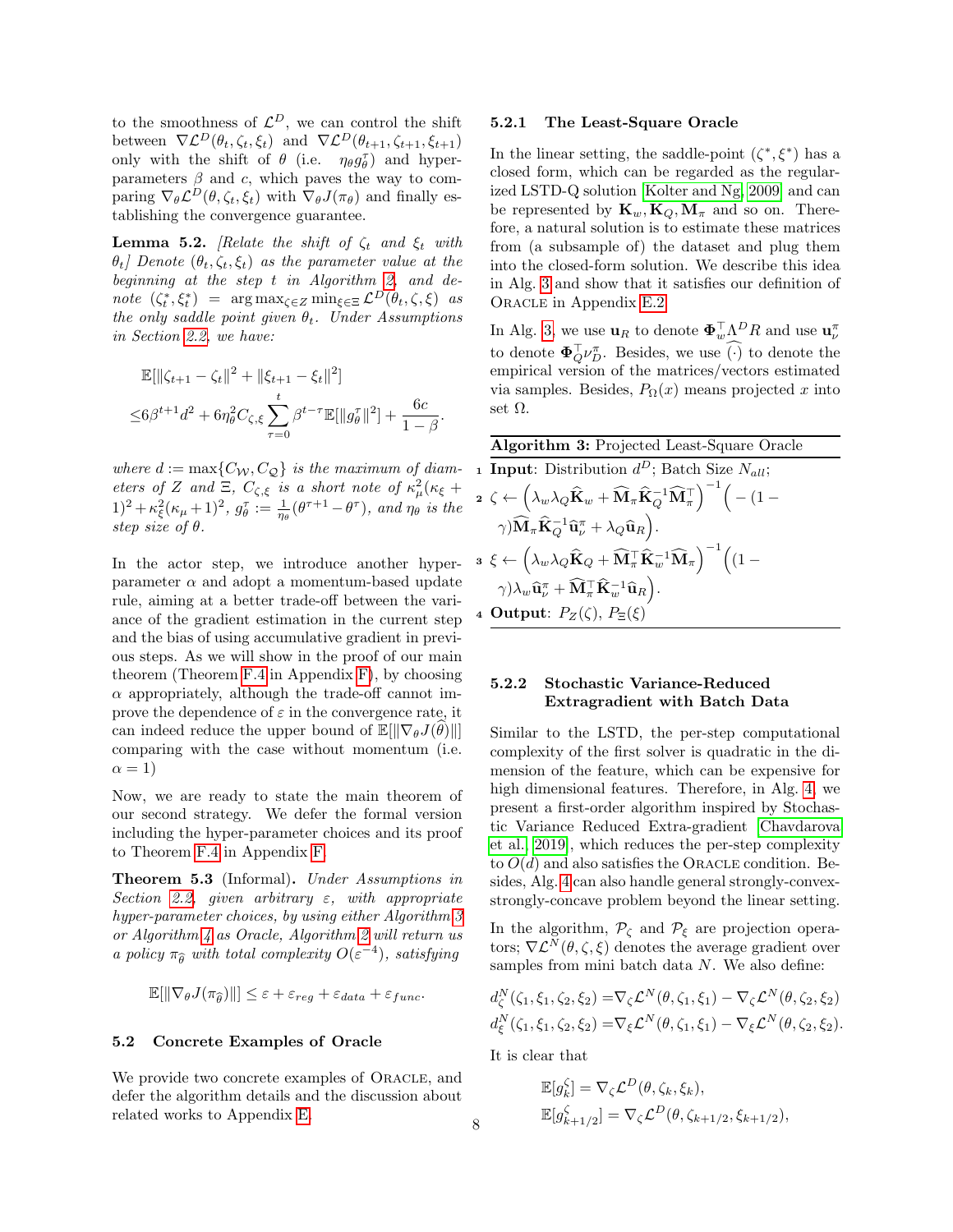Algorithm 4: Stochastic Variance-Reduced Extragradient with Mini Batch Data (SVREB)

- <span id="page-8-0"></span>1 Input: Stopping time K; learning rates  $\eta_{\zeta}, \eta_{\xi}$ ; Initial wegihts  $\zeta_0, \xi_0$ ; Distribution  $d^D$ ; Batch size  $|N|$ .
- **2** Sample mini batch  $N_{\zeta}, N_{\xi} \sim d^D$  with batch size  $|N|$
- $s \, g_0^{\zeta} \leftarrow \nabla_{\zeta} \mathcal{L}^{N_{\zeta}}(\theta, \zeta_0, \xi_0), \quad g_0^{\xi} \leftarrow \nabla_{\xi} \mathcal{L}^{N_{\xi}}(\theta, \zeta_0, \xi_0).$ 4  $\zeta_1 \leftarrow \mathcal{P}_{\zeta}(\zeta_0 + \eta_{\zeta} g_0^{\zeta}).$
- 5  $\xi_1 \leftarrow \mathcal{P}_{\xi}(\xi_0 \eta_{\xi} g_0^{\xi}).$
- 6  $m_1^{\zeta}, m_1^{\xi} \leftarrow \nabla_{\zeta} \mathcal{L}^{N_{\zeta}}(\theta, \zeta_0, \xi_0), \nabla_{\xi} \mathcal{L}^{N_{\xi}}(\theta, \zeta_0, \xi_0).$
- 7 for  $k = 1, 2, ... K + 1$  do
- 8 Sample mini batch  $N_\zeta$ ,  $N_\xi$  ∼ d<sup>D</sup> with batch size  $|N|$ .

<span id="page-8-1"></span>
$$
\mathbf{9} \quad g_k^{\zeta} = m_k^{\zeta} + d_{\zeta}^{N_{\zeta}}(\zeta_k, \xi_k, \zeta_{k-1}, \xi_{k-1}).
$$

<span id="page-8-2"></span>
$$
\mathbf{10} \quad g_k^{\xi} = m_k^{\xi} + d_{\xi}^{N_{\xi}}(\zeta_k, \xi_k, \zeta_{k-1}, \xi_{k-1}).
$$

- 11  $\zeta_{k+1/2} = \mathcal{P}_{\zeta}(\zeta_k + \eta_{\zeta} g_k^{\zeta}).$
- 12  $\Big| \xi_{k+1/2} = \mathcal{P}_{\xi} (\xi_k \eta_{\xi} g_k^{\xi}).$

13 Sample mini batch  $N'_\zeta, N'_\xi \sim d^D$  with batch size  $|N|$ .

14  
\n
$$
\begin{array}{c}\ng_{k+1/2}^{\zeta} = \\
m_k^{\zeta} + d_{\zeta}^{N_{\zeta}'}(\zeta_{k+1/2}, \zeta_{k+1/2}, \zeta_{k-1}, \xi_{k-1}). \\
g_{k+1/2}^{\xi} = \\
m_k^{\xi} + d_{\xi}^{N_{\xi}'}(\zeta_{k+1/2}, \zeta_{k+1/2}, \zeta_{k-1}, \xi_{k-1}). \\
\zeta_{k+1} = \mathcal{P}_{\zeta}(\zeta_k + \eta_{\zeta} g_{k+1/2}^{\zeta}). \\
17 \\
\zeta_{k+1} = \mathcal{P}_{\xi}(\xi_k - \eta_{\xi} g_{k+1/2}^{\xi}). \\
\text{18}\n\end{array}
$$
\n19  
\n18  
\n19  
\n10  
\n11  
\n11  
\n12  
\n13  
\n14  
\n15  
\n16  
\n17  
\n18  
\n19  
\n10  
\n11  
\n12  
\n13  
\n14  
\n15  
\n16  
\n17  
\n18  
\n19  
\n10  
\n10  
\n11  
\n12  
\n13  
\n14  
\n15  
\n16  
\n17  
\n18  
\n19  
\n10  
\n10  
\n11  
\n12  
\n13  
\n14  
\n15  
\n16  
\n17  
\n18  
\n19  
\n10  
\n10  
\n11  
\n12  
\n13  
\n14  
\n15  
\n16  
\n17  
\n18  
\n19  
\n10  
\n10  
\n11  
\n12  
\n13  
\n14  
\n15  
\n16  
\n17  
\n18  
\n19  
\n10  
\n10  
\n11  
\n12  
\n13  
\n14  
\n15  
\n16  
\n17  
\n18  
\n19  
\n10  
\n10  
\n11  
\n12  
\n13  
\n14  
\n15  
\n16  
\n17  
\n18  
\n19  
\n10  
\n10  
\n11  
\n12  
\n13  
\n14  
\n15  
\n16  
\n17  
\n18  
\n19

20  $k \leftarrow k + 1$ . <sup>21</sup> end

- 
- 22 Output:  $\zeta_K$ ,  $\xi_K$

where the expectation only concerns the randomness of sample when computing  $g$ . The above relationship also holds if we consider gradient w.r.t.  $\xi$ .

For this Algorithm [4,](#page-8-0) we have the following theorem:

Theorem 5.4. Under Assumptions in Section [2.2,](#page-3-1) in Algorithm [4,](#page-8-0) if step sizes satisfy

$$
\eta_{\zeta} \le \frac{1}{50 \max\{\bar{L}_{\zeta}, \mu_{\zeta}\}}, \qquad \eta_{\xi} \le \frac{1}{50 \max\{\bar{L}_{\xi}, \mu_{\xi}\}}
$$

after K iterations, the algorithm will output  $(\zeta_K, \xi_K)$ :

$$
\mathbb{E}[\|\zeta_K - \zeta^*\|^2 + \|\xi_K - \xi^*\|^2] \n\leq \frac{201}{100} \left(1 - \frac{\mu \eta}{4}\right)^K \mathbb{E}[\|\zeta_0 - \zeta^*\|^2 + \|\xi_0 - \xi^*\|^2] \n+ \frac{8\sigma^2}{\min\{\frac{\mu_{\zeta}\eta_{\zeta}}{4}, \frac{\mu_{\zeta}\eta_{\zeta}}{4}\}|N|} \left(\frac{\eta_{\zeta}}{\mu_{\zeta}} + \frac{\eta_{\xi}}{\mu_{\xi}}\right)
$$

where  $(\zeta^*, \xi^*)$  is the saddle point of  $\mathcal{L}^D(\theta, \zeta, \xi)$  given input θ.

The theorem implies that Alg. [4](#page-8-0) can be used as an oracle for arbitrary  $\beta$  and c as long as K and |N| are chosen appropriately. We defer the proofs to Appx. [E.3.1.](#page-35-1)

# 6 Conclusion

In this paper, we study two natural optimization strategies for density-ratio based off-policy policy optimization, establish their convergence rates, and characterize the quality of the output policies. In the future, there are several potentially interesting directions to study. (i) It would be interesting to investigate the possibility of improving the dependence on  $\varepsilon$  on the convergence rate of our second strategy. (ii) Some of our assumptions are still quite strong, such as Assump. [B](#page-3-2) and [C,](#page-3-3) where we assume that some condition holds for any policy  $\pi \in \Pi$ . An open question is whether we can derive convergence rate when those conditions holds only for the optimal policy. (iii) In this paper, we consider the linear approximation for  $W$  and  $Q$  in order to ensure the strongly concavity/convexity property of the loss function w.r.t.  $\zeta$  and  $\xi$  so that the analysis is more tractable. It is still an open problem whether we can show some convergence property if  $W$  and  $Q$ are more complicated function classes.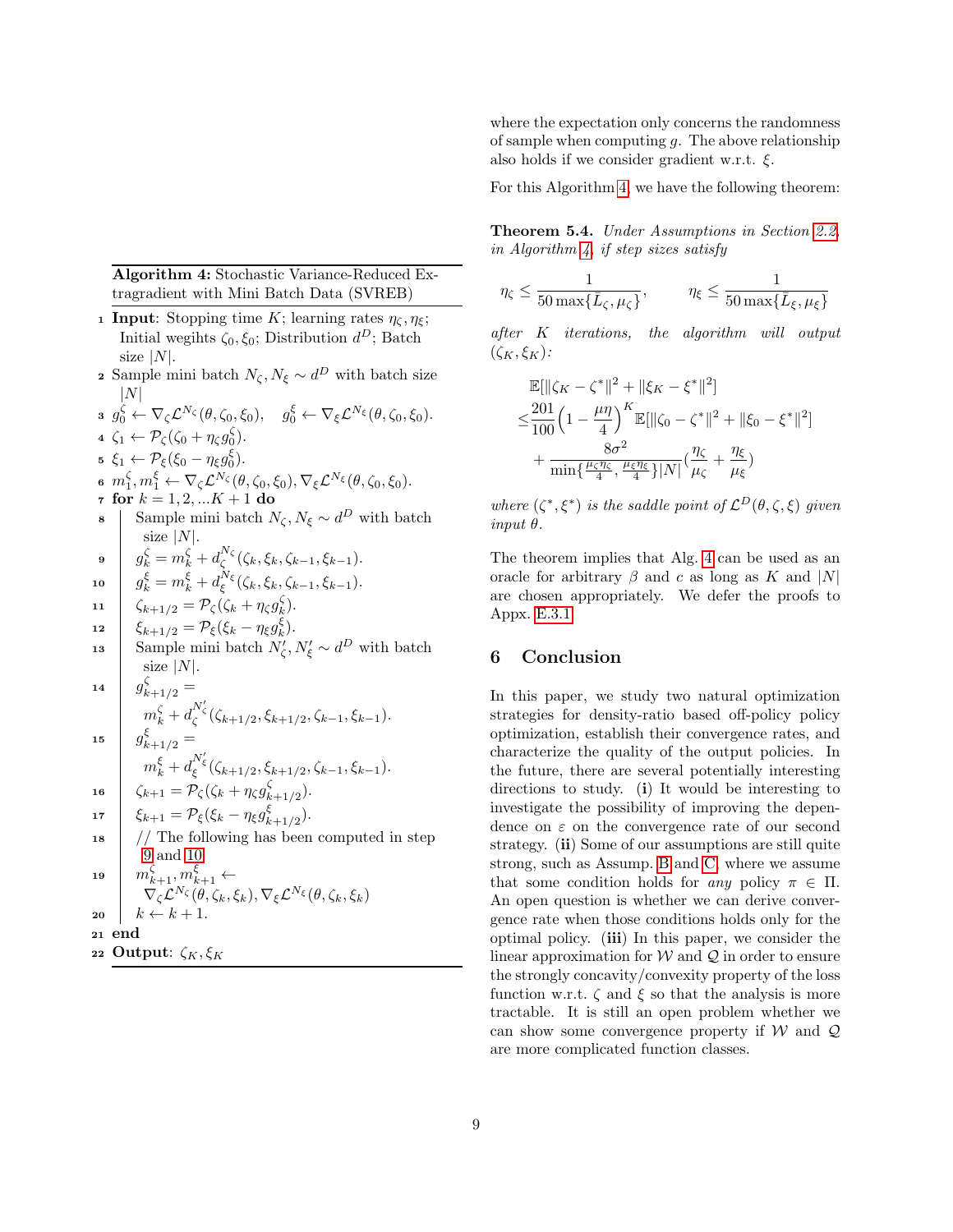### Acknowledgements

JH's research activities on this work at UIUC were completed by December 2021. NJ acknowledges funding support from ARL Cooperative Agreement W911NF-17-2-0196, NSF IIS-2112471, and Adobe Data Science Research Award.

### References

- <span id="page-9-0"></span>Alekh Agarwal, Sham M Kakade, Jason D Lee, and Gaurav Mahajan. Optimality and approximation with policy gradient methods in markov decision processes. arXiv preprint arXiv:1908.00261, 2019.
- <span id="page-9-6"></span>Yossi Arjevani, Yair Carmon, John C Duchi, Dylan J Foster, Nathan Srebro, and Blake Woodworth. Lower bounds for non-convex stochastic optimization. arXiv preprint arXiv:1912.02365, 2019.
- <span id="page-9-7"></span>Tatjana Chavdarova, Gauthier Gidel, François Fleuret, and Simon Lacoste-Julien. Reducing noise in gan training with variance reduced extragradient. In Advances in Neural Information Processing Systems, pages 393–403, 2019.
- <span id="page-9-15"></span>Jinglin Chen and Nan Jiang. Information-theoretic considerations in batch reinforcement learning. In Proceedings of the 36th International Conference on Machine Learning, pages 1042–1051, 2019.
- <span id="page-9-14"></span>Ashok Cutkosky and Francesco Orabona. Momentum-based variance reduction in nonconvex sgd, 2020.
- <span id="page-9-10"></span>Thomas Degris, Martha White, and Richard S. Sutton. Off-policy actor-critic. CoRR, abs/1205.4839, 2012. URL <http://arxiv.org/abs/1205.4839>.
- <span id="page-9-21"></span>Simon S. Du, Jianshu Chen, Lihong Li, Lin Xiao, and Dengyong Zhou. Stochastic variance reduction methods for policy evaluation. volume 70 of Proceedings of Machine Learning Research, pages 1049–1058, International Convention Centre, Sydney, Australia, 06–11 Aug 2017. PMLR. URL [http://proceedings.mlr.press/](http://proceedings.mlr.press/v70/du17a.html) [v70/du17a.html](http://proceedings.mlr.press/v70/du17a.html).
- <span id="page-9-2"></span>Zuyue Fu, Zhuoran Yang, and Zhaoran Wang. Single-timescale actor-critic provably finds globally optimal policy, 2020.
- <span id="page-9-13"></span>Scott Fujimoto, Herke van Hoof, and David Meger. Addressing function approximation error in actorcritic methods, 2018.
- <span id="page-9-12"></span>Tuomas Haarnoja, Aurick Zhou, Pieter Abbeel, and Sergey Levine. Soft actor-critic: Off-policy maximum entropy deep reinforcement learning with a stochastic actor, 2018.
- <span id="page-9-9"></span>Mingyi Hong, Hoi-To Wai, Zhaoran Wang, and Zhuoran Yang. A two-timescale framework for bilevel optimization: Complexity analysis and application to actor-critic, 2020.
- <span id="page-9-8"></span>F. Huang, Shangqian Gao, Jian Pei, and H. Huang. Momentum-based policy gradient methods. ArXiv, abs/2007.06680, 2020a.
- <span id="page-9-1"></span>Feihu Huang, Shangqian Gao, Jian Pei, and Heng Huang. Momentum-based policy gradient methods. In Hal Daumé III and Aarti Singh, editors, Proceedings of the 37th International Conference on Machine Learning, volume 119 of Proceedings of Machine Learning Research, pages 4422– 4433. PMLR, 13–18 Jul 2020b. URL [http://](http://proceedings.mlr.press/v119/huang20a.html) [proceedings.mlr.press/v119/huang20a.html](http://proceedings.mlr.press/v119/huang20a.html).
- <span id="page-9-4"></span>Ehsan Imani, Eric Graves, and Martha White. An off-policy policy gradient theorem using emphatic weightings. In Advances in Neural Information Processing Systems 31: Annual Conference on Neural Information Processing Systems 2018, NeurIPS 2018, 3-8 December 2018, Montréal, Canada, pages 96-106, 2018.
- <span id="page-9-5"></span>Nan Jiang and Jiawei Huang. Minimax confidence interval for off-policy evaluation and policy optimization. arXiv preprint arXiv:2002.02081, 2020.
- <span id="page-9-16"></span>Hamed Karimi, Julie Nutini, and Mark Schmidt. Linear convergence of gradient and proximalgradient methods under the polyak-lojasiewicz condition, 2020.
- <span id="page-9-18"></span>J. Z. Kolter and A. Ng. Regularization and feature selection in least-squares temporal difference learning. In ICML '09, 2009.
- <span id="page-9-3"></span>Sergey Levine, Aviral Kumar, George Tucker, and Justin Fu. Offline reinforcement learning: Tutorial, review, and perspectives on open problems. arXiv preprint arXiv:2005.01643, 2020.
- <span id="page-9-11"></span>Timothy P. Lillicrap, Jonathan J. Hunt, Alexander Pritzel, Nicolas Heess, Tom Erez, Yuval Tassa, David Silver, and Daan Wierstra. Continuous control with deep reinforcement learning, 2015.
- <span id="page-9-17"></span>Tianyi Lin, Chi Jin, and Michael I Jordan. On gradient descent ascent for nonconvex-concave minimax problems. arXiv preprint arXiv:1906.00331, 2019.
- <span id="page-9-19"></span>Tianyi Lin, Chi Jin, Michael Jordan, et al. Nearoptimal algorithms for minimax optimization. arXiv preprint arXiv:2002.02417, 2020.
- <span id="page-9-20"></span>Bo Liu, Ji Liu, Mohammad Ghavamzadeh, Sridhar Mahadevan, and Marek Petrik. Finite-sample analysis of proximal gradient td algorithms,  $2020$ .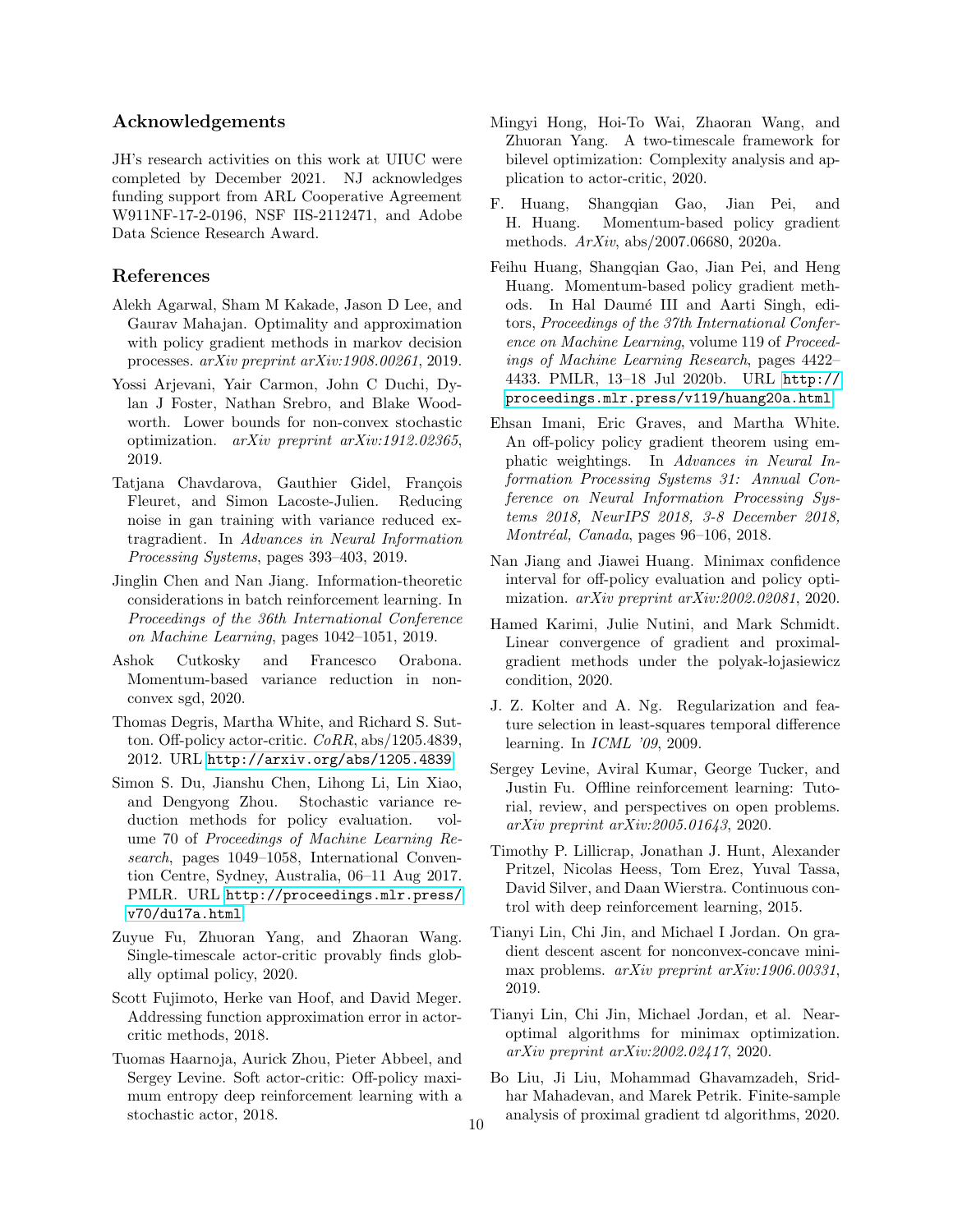- <span id="page-10-6"></span>Qiang Liu, Lihong Li, Ziyang Tang, and Dengyong Zhou. Breaking the curse of horizon: Infinitehorizon off-policy estimation. In Advances in Neural Information Processing Systems, pages 5361– 5371, 2018.
- <span id="page-10-4"></span>Yao Liu, Adith Swaminathan, Alekh Agarwal, and Emma Brunskill. Off-policy policy gradient with state distribution correction. CoRR, abs/1904.08473, 2019. URL [http://arxiv.org/](http://arxiv.org/abs/1904.08473) [abs/1904.08473](http://arxiv.org/abs/1904.08473).
- <span id="page-10-11"></span>Luo Luo, Ye Haishan, and Zhang Tong. Stochastic recursive gradient descent ascent for stochastic nonconvex-strongly-concave minimax problems. 2020.
- <span id="page-10-16"></span>Daoming Lyu, Qi Qi, Mohammad Ghavamzadeh, Hengshuai Yao, Tianbao Yang, and Bo Liu. Variance-reduced off-policy memory-efficient policy search, 2020.
- <span id="page-10-14"></span>Ofir Nachum, Yinlam Chow, Bo Dai, and Lihong Li. Dualdice: Behavior-agnostic estimation of discounted stationary distribution corrections. In Advances in Neural Information Processing Systems 32: Annual Conference on Neural Information Processing Systems 2019, NeurIPS 2019, 8-14 December 2019, Vancouver, BC, Canada, pages 2315–2325, 2019a.
- <span id="page-10-10"></span>Ofir Nachum, Bo Dai, Ilya Kostrikov, Yinlam Chow, Lihong Li, and Dale Schuurmans. Algaedice: Policy gradient from arbitrary experience. arXiv preprint arXiv:1912.02074, 2019b.
- <span id="page-10-13"></span>Matteo Papini, Damiano Binaghi, Giuseppe Canonaco, Matteo Pirotta, and Marcello Restelli. Stochastic variance-reduced policy gradient. arXiv preprint arXiv:1806.05618, 2018.
- <span id="page-10-18"></span>Richard S Sutton, David A. McAllester, Satinder P. Singh, and Yishay Mansour. Policy gradient methods for reinforcement learning with function approximation. In S. A. Solla, T. K. Leen, and K. Müller, editors, Advances in Neural Information Processing Systems 12, pages 1057–1063. MIT Press, 2000.
- <span id="page-10-20"></span>Csaba Szepesvári and Rémi Munos. Finite time bounds for sampling based fitted value iteration. In Proceedings of the 22nd international conference on Machine learning, pages 880–887, 2005.
- <span id="page-10-21"></span>Joel A. Tropp. An introduction to matrix concentration inequalities, 2015.
- <span id="page-10-8"></span>Masatoshi Uehara, Jiawei Huang, and Nan Jiang. Minimax weight and q-function learning for off-policy evaluation. arXiv preprint arXiv:1910.12809, 2019.
- <span id="page-10-3"></span>Yue Wu, Weitong Zhang, Pan Xu, and Quanquan Gu. A finite time analysis of two time-scale actor critic methods, 2020.
- <span id="page-10-1"></span>Pan Xu, Felicia Gao, and Quanquan Gu. An improved convergence analysis of stochastic variance-reduced policy gradient. arXiv preprint arXiv:1905.12615, 2019a.
- <span id="page-10-0"></span>Pan Xu, Felicia Gao, and Quanquan Gu. Sample efficient policy gradient methods with recursive variance reduction. arXiv preprint arXiv:1909.08610, 2019b.
- <span id="page-10-12"></span>Tengyu Xu, Zhe Wang, and Yingbin Liang. Nonasymptotic convergence analysis of two time-scale (natural) actor-critic algorithms, 2020.
- <span id="page-10-15"></span>Tengyu Xu, Zhuoran Yang, Zhaoran Wang, and Yingbin Liang. Doubly robust off-policy actorcritic: Convergence and optimality, 2021.
- <span id="page-10-9"></span>Mengjiao Yang, Ofir Nachum, Bo Dai, Lihong Li, and Dale Schuurmans. Off-policy evaluation via the regularized lagrangian. arXiv preprint arXiv:2007.03438, 2020.
- <span id="page-10-2"></span>Huizhuo Yuan, Xiangru Lian, Ji Liu, and Yuren Zhou. Stochastic recursive momentum for policy gradient methods. arXiv preprint arXiv:2003.04302, 2020.
- <span id="page-10-7"></span>Ruiyi Zhang, Bo Dai, Lihong Li, and Dale Schuurmans. Gendice: Generalized offline estimation of stationary values. In International Conference on Learning Representations, 2019a.
- <span id="page-10-17"></span>Shangtong Zhang, Wendelin Boehmer, and Shimon Whiteson. Generalized off-policy actor-critic, 2019b.
- <span id="page-10-5"></span>Shangtong Zhang, Bo Liu, Hengshuai Yao, and Shimon Whiteson. Provably convergent twotimescale off-policy actor-critic with function approximation, 2019c.
- <span id="page-10-19"></span>Shangtong Zhang, Bo Liu, Hengshuai Yao, and Shimon Whiteson. Provably convergent twotimescale off-policy actor-critic with function approximation, 2020.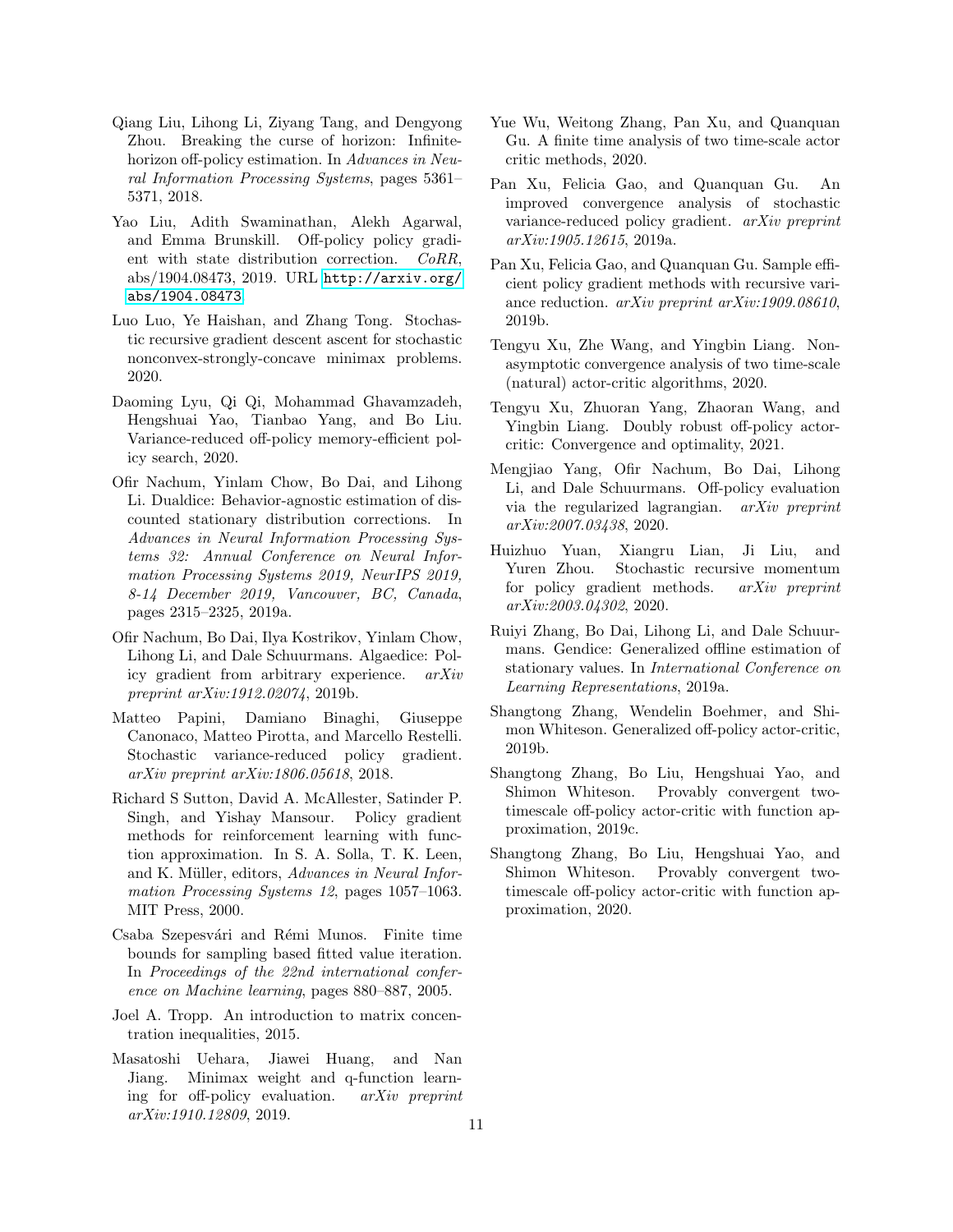<span id="page-11-0"></span>

| Algorithms                                             | Convergence Rate         | Off-Policy? | Detailed Bias Analysis? |
|--------------------------------------------------------|--------------------------|-------------|-------------------------|
| SVRPG [Xu et al., 2019a]                               | $O(\varepsilon^{-10/3})$ | $\times$    |                         |
| SRVR-PG [Xu et al., 2019b]                             | $O(\varepsilon^{-3})$    | $\times$    |                         |
| STORM-PG [Yuan et al., 2020]                           | $O(\varepsilon^{-3})$    | $\times$    | N.A.                    |
| MBPG [Huang et al., 2020b]                             | $O(\varepsilon^{-3})$    | $\times$    |                         |
| On Policy AC/NAC<br>[Fu et al., 2020, Xu et al., 2020] | $O(\varepsilon^{-4})$    | $\times$    |                         |
| DR-Off-PAC [Xu et al., 2021]                           | $O(\varepsilon^{-4})$    |             | $\times$                |
| P-SREDA (Ours)                                         | $O(\varepsilon^{-3})$    |             |                         |
| O-SPIM (Ours)                                          | $O(\varepsilon^{-4})$    |             |                         |

Table 1: Comparison of Convergence Guarantee of Recent Methods

# A Useful Lemma

<span id="page-11-1"></span>Lemma A.1 (Lemma B.2 in [\[Lin et al., 2020\]](#page-9-19)). Define

$$
\Phi_{\theta}(\zeta) = \min_{\xi \in \Xi} \mathcal{L}^{D}(\theta, \zeta, \xi) \qquad \phi_{\theta}(\zeta) = \arg_{\xi \in \Xi} \min \mathcal{L}^{D}(\theta, \zeta, \xi), \qquad \text{for } \zeta \in \mathbb{R}^{\dim(Z)}
$$
\n
$$
\Psi_{\theta}(\xi) = \max_{\zeta \in Z} \mathcal{L}^{D}(\theta, \zeta, \xi) \qquad \psi_{\theta}(\xi) = \arg_{\zeta \in Z} \max \mathcal{L}^{D}(\theta, \zeta, \xi), \qquad \text{for } \xi \in \mathbb{R}^{\dim(\Xi)}
$$

Under [A](#page-3-4)ssumption A and [B,](#page-3-2) for fixed  $\theta$ , we have:

(1) The function  $\phi_{\theta}(\cdot)$  is  $\kappa_{\xi} = \frac{L}{\mu_{\xi}}$ -Lipschitz.

(2) The function 
$$
\Phi_{\theta}(\cdot)
$$
 is  $2\kappa_{\xi}L = 2\frac{L^2}{\mu_{\xi}}$ -smooth and  $\mu_{\zeta}$ -strongly concave with  $\nabla \Phi_{\theta}(\cdot) := \nabla_{\zeta} \mathcal{L}^{D}(\theta, \zeta, \phi_{\theta}(\zeta))$ .

(3) The function  $\psi_{\theta}(\cdot)$  is  $\kappa_{\zeta} = \frac{L}{\mu_{\zeta}}$ -Lipschitz.

(4) The function 
$$
\Psi_{\theta}(\cdot)
$$
 is  $2\kappa_{\zeta}L = 2\frac{L^2}{\mu_{\zeta}}$ -smooth and  $\mu_{\xi}$ -strongly convex with  $\nabla \Psi_{\theta}(\cdot) := \nabla_{\xi}L^D(\theta, \psi_{\theta}(\xi), \xi)$ .

Remark A.2 (For clarification). According to Danskin's Theorem,

$$
\nabla \Phi_{\theta}(\cdot) := \nabla_{\zeta} \mathcal{L}^{D}(\theta, \zeta, \phi_{\theta}(\zeta)) = \nabla_{\zeta} \mathcal{L}^{D}(\theta, \zeta, \xi)|_{\xi = \phi_{\theta}(\zeta)}
$$

Therefore, when we compute  $\nabla_{\zeta} \mathcal{L}^D(\theta, \zeta, \phi_{\theta}(\zeta))$ , we can treat  $\phi_{\theta}(\zeta)$  as a constant. Then, for arbitrary  $\zeta', \xi',$ based on Assumption [A,](#page-3-4) we always have:

$$
\|\nabla\Phi_{\theta}(\cdot) - \nabla_{\zeta}\mathcal{L}^{D}(\theta,\zeta',\xi')\| \leq L\|\zeta - \zeta'\| + L\|\phi_{\theta}(\zeta) - \xi'\|
$$

We have a similar clarification w.r.t.  $\nabla_{\xi} \Psi(\xi)$ .

<span id="page-11-2"></span>**Lemma A.3.** For  $\alpha$ -strongly-convex function  $f(x)$  and  $\beta$ -strongly-concave function  $g(x)$  w.r.t.  $x \in X$ , where  $X \subseteq \mathbb{R}^n$  is a convex set, we have

$$
||x - x_f^*|| \le \frac{1}{\alpha} ||\nabla_x f(x)||, \qquad \frac{\alpha}{2} ||x - x_f^*||^2 \le f(x) - f(x_f^*)
$$
\n(9)

$$
||x - x_g^*|| \le \frac{1}{\beta} ||\nabla_x g(x)||, \qquad \frac{\beta}{2} ||x - x_f^*||^2 \le g(x_g^*) - g(x)
$$
 (10)

where  $x_f^*$  and  $x_g^*$  the minimum and maximum of  $f(x)$  and  $g(x)$ , respectively.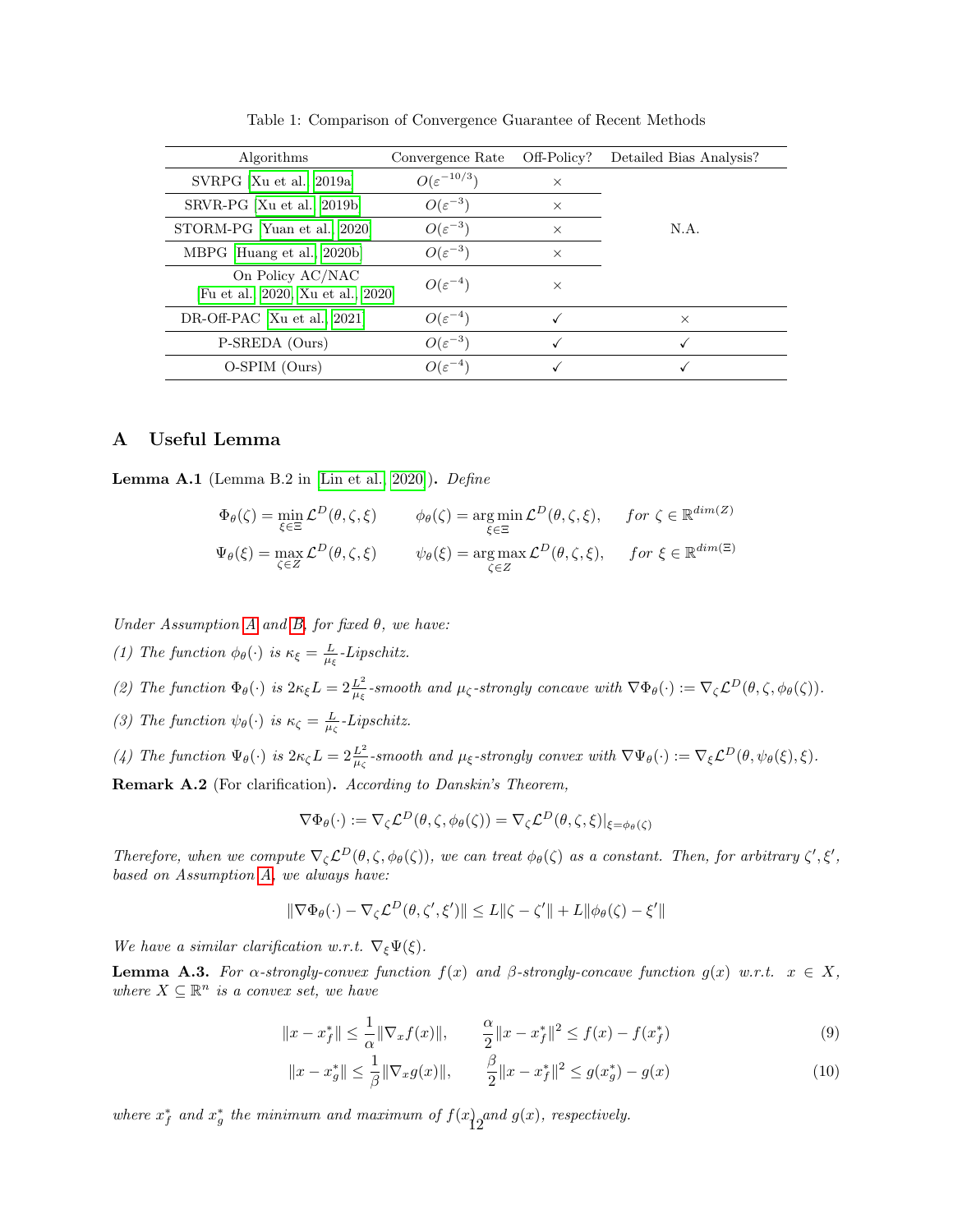*Proof.* Since  $f(x)$  is  $\alpha$ -strongly-convex, we have

$$
(\nabla_x f(x) - \nabla_x f(x_f^*))^{\top} (x - x_f^*) \ge \alpha \|x - x_f^*\|^2, \qquad f(x) \ge f(x_f^*) + \nabla_x f(x_f^*)^{\top} (x - x_f^*) + \frac{\alpha}{2} \|x - x_f^*\|^2.
$$

Since  $x_f^*$  is the minimizer of  $f(x)$ , we know that  $\nabla_x f(x_f^*)^\top (x - x_f^*) \geq 0, \forall x \in X$ . Combining all the above inequalities together and we obtain

$$
||x - x_f^*||^2 \le \frac{1}{\alpha} \nabla_x f(x)^\top (x - x_f^*) \le \frac{1}{\alpha} ||\nabla_x f(x)|| ||x - x_f^*||, \qquad f(x) \ge f(x_f^*) + \frac{\alpha}{2} ||x - x_f^*||^2.
$$

which implies

$$
||x - x_f^*|| \le \frac{1}{\alpha} ||\nabla_x f(x)||
$$
,  $\frac{\alpha}{2} ||x - x_f^*||^2 \le f(x) - f(x_f^*).$ 

By applying the above results for  $-g(x)$  which is a  $\beta$ -strongly-convex function and we can complete the proof.

<span id="page-12-2"></span>**Lemma A.4.** For positive definite matrix A, and arbitrary  $\alpha > 0$ , we have:

$$
(\mathbf{A}^\top \mathbf{A})^{-1} \succ \Big((\alpha \mathbf{I} + \mathbf{A})^\top (\alpha \mathbf{I} + \mathbf{A})\Big)^{-1}
$$

*Proof.* Suppose for symmetric matrix **A** and **B**, we have the relationship  $A \succ B \succ 0$ . According to the inverse matrix lemma, we have

$$
B^{-1} - A^{-1} = B^{-1} - (B + (A - B))^{-1} = (B + B(A - B)^{-1}B)^{-1}
$$

Because  $\mathbf{A} \succ \mathbf{B} \succ 0$ , we have  $(\mathbf{B} + \mathbf{B}(\mathbf{A} - \mathbf{B})^{-1}\mathbf{B})^{-1} \succ 0$ , therefore  $\mathbf{B}^{-1} \succ \mathbf{A}^{-1}$ .

Then, we only need to prove

$$
(\alpha \mathbf{I} + \mathbf{A})^{\top} (\alpha \mathbf{I} + \mathbf{A}) \succ \mathbf{A}^{\top} \mathbf{A}
$$

We have

$$
(\alpha \mathbf{I} + \mathbf{A})^{\top} (\alpha \mathbf{I} + \mathbf{A}) = \alpha^2 \mathbf{I} + \alpha (\mathbf{A} + \mathbf{A}^{\top}) + \mathbf{A}^{\top} \mathbf{A}
$$

Combining  $\mathbf{A} = \mathbf{A}^{\top} \succ 0$  and  $\alpha > 0$ , we can finish the proof.

<span id="page-12-3"></span>**Lemma A.5** (Non-negative Elements). We use  $\mathbf{P}_{*}^{\pi} = (\mathbf{P}^{\pi})^{\top} \in \mathbb{R}^{|\mathcal{S}||\mathcal{A}|\times |\mathcal{S}||\mathcal{A}|}$  to denote the transpose of the transition kernel. All the elements in  $(I - \gamma P_*^{\pi})^{-1}$  are non-negative. Moreover, the element indexed by  $(s_i, a_j)$  in row and  $(s_p, a_q)$  in column equals to the unnormalized discounted state-action occupancy of  $(s_i, a_j)$ starting from  $(s_p, a_q)$  and executing  $\pi$ .

*Proof.* For arbitrary initial state-action distribution vector  $\mu_0 \in \mathbb{R}^{|S||\mathcal{A}| \times 1}$ ,  $(\mathbf{I} - \gamma \mathbf{P}_{*}^{\pi})^{-1} \mu_0$  is a vector whose elements are unnormalized state-action occupancy with  $\mu_0$  as initial distribution, which is larger or equal to 0. As a result, by choosing standard basis vector as  $\mu_0$ , we can finish the proof 0. As a result, by choosing standard basis vector as  $\mu_0$ , we can finish the proof.

## <span id="page-12-1"></span>B Useful Properties Implied by Assumptions in [2.2](#page-3-1)

In this section, we first prove several properties implied by our basic assumptions in Section [2.2.](#page-3-1)

<span id="page-12-0"></span>**Property B.1.** [A detailed version of Property [2.2\]](#page-4-2) Under [A](#page-3-4)ssumption A and [B,](#page-3-2) given that  $C_W :=$  $\max\{1, \max_{\zeta \in Z} ||\zeta||\}$  and  $C_{\mathcal{Q}} := \max_{\zeta \in \Xi} ||\zeta||$  are finite, we have:

(a) For arbitrary  $\theta \in \Theta, \zeta \in Z$ ,  $\mathcal{L}^D$  is  $\mu_{\xi}$ -strongly convex w.r.t.  $\xi \in \Xi$ , and for arbitrary  $\theta \in \Theta, \xi \in \Xi$ ,  $\mathcal{L}^D$ is  $\mu_{\zeta}$ -strongly concave w.r.t.  $\zeta \in Z$ , where  $\mu_{\xi} = \lambda_{Q} v_{\zeta}$  and  $\mu_{\zeta} = \lambda_{w} v_{w}$ .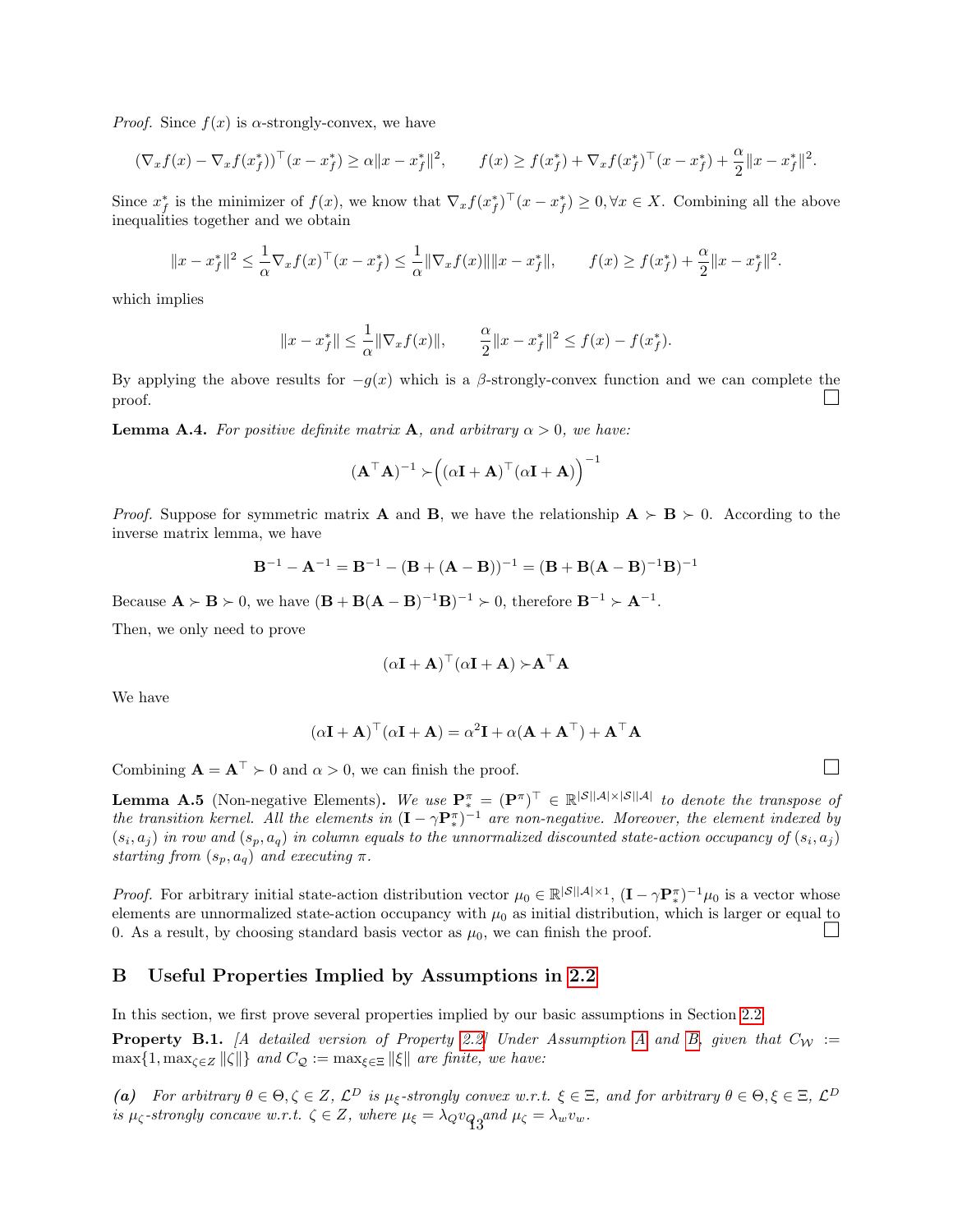(b) For any  $\xi, \xi_1, \xi_2 \in \Xi, \zeta, \zeta_1, \zeta_2 \in Z, (s, a) \in S \times \mathcal{A}$ ,

$$
|Q_{\xi}(s, a)| \leq C_{\mathcal{Q}}; \quad |Q_{\xi_1}(s, a) - Q_{\xi_2}(s, a)| \leq ||\xi_1 - \xi_2||;
$$
  

$$
|w_{\zeta}(s, a)| \leq C_{\mathcal{W}}; \quad |w_{\zeta_1}(s, a) - w_{\zeta_2}(s, a)| \leq ||\zeta_1 - \zeta_2||.
$$

(c) For any  $\zeta_1, \zeta_2 \in Z, \xi_1, \xi_2 \in \Xi, \theta_1, \theta_2 \in \Theta$ ,  $\mathcal{L}^D$  defined in Eq.[\(1\)](#page-0-0) is differentiable, and there exists constant  $L\ s.t.$ 

$$
\|\nabla_{\theta} \mathcal{L}^{D}(\theta_{1}, \zeta_{1}, \xi_{1}) - \nabla_{\theta} \mathcal{L}^{D}(\theta_{2}, \zeta_{2}, \xi_{2})\| + \|\nabla_{\zeta} \mathcal{L}^{D}(\theta_{1}, \zeta_{1}, \xi_{1}) - \nabla_{\zeta} \mathcal{L}^{D}(\theta_{2}, \zeta_{2}, \xi_{2})\| + \|\nabla_{\xi} \mathcal{L}^{D}(\theta_{1}, \zeta_{1}, \xi_{1}) - \nabla_{\xi} \mathcal{L}^{D}(\theta_{2}, \zeta_{2}, \xi_{2}) \leq L \|\theta_{1} - \theta_{2}\| + L \|\zeta_{1} - \zeta_{2}\| + L \|\xi_{1} - \xi_{2}\|.
$$

In other words,  $\mathcal{L}^D$  is L-smooth when  $\zeta \in Z, \xi \in \Xi, \theta \in \Theta$ .

Proof.

**Proof of (a)** Since  $\mathcal{L}^D$  is second-order differentible w.r.t. arbitrary  $\zeta \in \mathbb{R}^{d_{\zeta}}$  and  $\xi \in \mathbb{R}^{d_{\xi}}$ , under Assumption [B,](#page-3-2) we have:

$$
\nabla_{\zeta}^2 \mathcal{L}^D = -\lambda_w K_w \prec -\lambda_w v_w \mathbf{I}, \qquad \nabla_{\xi}^2 \mathcal{L}^D = \lambda_Q K_Q \succ \lambda_Q v_Q \mathbf{I}.
$$

where **I** is the identity matrix.

**Proof of (b)** Because  $w_{\zeta}$  and  $Q_{\xi}$  are linear and features has bounded  $l_2$ -norm, and Z and Ξ are all convex sets with bounded radius, we have:

$$
|Q_{\xi}(s, a)| \le ||\phi_Q(s, a)^\top \xi|| \le C_Q, \qquad |Q_{\xi_1}(s, a) - Q_{\xi_2}(s, a)| \le ||\xi_1 - \xi_2||;
$$
  

$$
|w_{\zeta}(s, a)| \le ||\phi_w(s, a)^\top \zeta|| \le C_W, \qquad |w_{\zeta_1}(s, a) - w_{\zeta_2}(s, a)| \le ||\zeta_1 - \zeta_2||;
$$

Therefore, Property [B.1-](#page-12-0)(b) holds.

**Proof of (c)** We will use  $, w_1, Q_1, \pi_1$  and  $\mathcal{L}_1^D$  as shortnotes of  $w_{\zeta_1}, Q_{\xi_1}, \pi_{\theta_1}$  and  $\mathcal{L}^D(\theta_1, \zeta_1, \xi_1)$ , and the meaning of  $w_2, Q_2, \pi_2$  and  $\mathcal{L}_2^D$  are similar.

$$
\|\nabla_{\theta} \mathcal{L}_{1}^{D} - \nabla_{\theta} \mathcal{L}_{2}^{D}\| \n= \|(1-\gamma)\mathbb{E}_{\nu_{D, a}\sim\pi_{1}(\cdot|s_{0})}[Q_{1}(s_{0}, a)\nabla_{\theta}\log\pi_{1}(a|s_{0})] - (1-\gamma)\mathbb{E}_{\nu_{D, a}\sim\pi_{2}(\cdot|s_{0})}[Q_{2}(s_{0}, a)\nabla_{\theta}\log\pi_{2}(a|s_{0})] \n+ \gamma\mathbb{E}_{d^{D}, a'\sim\pi_{1}(\cdot|s')}[w_{1}(s, a)Q_{1}(s', a')\nabla_{\theta}\log\pi_{1}(a'|s')] - \gamma\mathbb{E}_{d^{D}, a'\sim\pi_{2}(\cdot|s')}[w_{2}(s, a)Q_{2}(s', a')\nabla_{\theta}\log\pi_{2}(a'|s')]\| \n\leq (1-\gamma)\|\mathbb{E}_{\nu_{D}, a\sim\pi_{1}(\cdot|s_{0})}[Q_{1}(s_{0}, a) - Q_{2}(s_{0}, a))\nabla_{\theta}\log\pi_{1}(a|s_{0})] \n+ \mathbb{E}_{\nu_{D}, a\sim\pi_{1}(\cdot|s_{0})-\pi_{2}(\cdot|s_{0})}[Q_{2}(s_{0}, a)\nabla_{\theta}\log\pi_{1}(a|s_{0})] + \mathbb{E}_{\nu_{D}, a\sim\pi_{2}(\cdot|s_{0})}[Q_{2}(s_{0}, a)\left(\nabla_{\theta}\log\pi_{1}(a|s_{0}) - \nabla_{\theta}\log\pi_{2}(a|s_{0})\right)]\| \n+ \gamma\|\mathbb{E}_{d^{D}, a'\sim\pi_{1}(\cdot|s')}[w_{1}(s, a) - w_{2}(s, a)Q_{1}(s', a')\nabla_{\theta}\log\pi_{1}(a'|s')]\n+ \mathbb{E}_{d^{D}, a'\sim\pi_{1}(\cdot|s')}[w_{2}(s, a)Q_{2}(s', a')\nabla_{\theta}\log\pi_{1}(a'|s')]\n+ \mathbb{E}_{d^{D}, a'\sim\pi_{2}(\cdot|s')}[w_{2}(s, a)Q_{2}(s', a')\nabla_{\theta}\log\pi_{1}(a'|s')]\n+ \mathbb{E}_{d^{D}, a'\sim\pi_{2}(\cdot|
$$

In the last inequality, we use  $C_{\mathcal{W}} \geq 1$  and  $0 < \gamma \leq 1$ . Besides,

 $\|\nabla_{\zeta}\mathcal{L}_1^D - \nabla_{\zeta}\mathcal{L}_2^D\| = \|(M_{\pi_1} - M_{\pi_2})\xi_1 + M_{\tilde{\mathbb{T}}\tilde{A}}(\xi_1 - \xi_2) - \lambda_w K_w(\zeta_1 - \zeta_2)\|$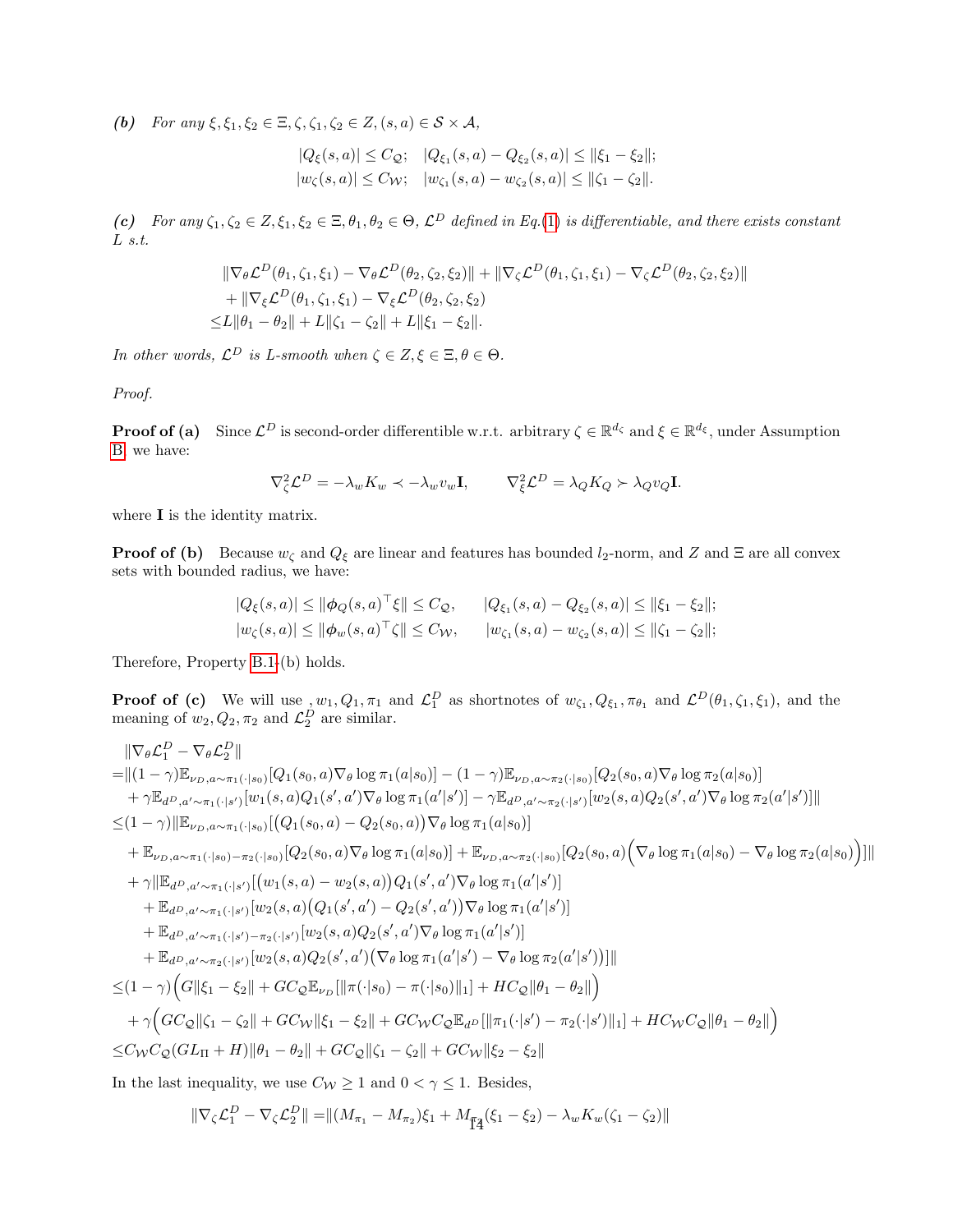$$
\leq \gamma C_{\mathcal{Q}} \mathbb{E}_{d} \log \left[ \|\pi_1(\cdot|s') - \pi_2(\cdot|s')\|_1 \right] + (1+\gamma) \|\xi_1 - \xi_2\| + \lambda_w \|\zeta_1 - \zeta_2\|
$$
  
\n
$$
\leq \gamma C_{\mathcal{Q}} L_{\Pi} \|\theta_1 - \theta_2\| + (1+\gamma) \|\xi_1 - \xi_2\| + \lambda_w \|\zeta_1 - \zeta_2\|
$$
  
\n
$$
\|\nabla_{\xi} \mathcal{L}_1^D - \nabla_{\xi} \mathcal{L}_2^D\| = \|(M_{\pi_1} - M_{\pi_2})^\top \zeta_1 + M_{\pi_2}^\top (\zeta_1 - \zeta_2) + \lambda_Q K_Q(\xi_1 - \xi_2)\|
$$
  
\n
$$
\leq \gamma C_{\mathcal{W}} \mathbb{E}_{d} \log \left[ \|\pi_1(\cdot|s') - \pi_2(\cdot|s')\|_1 \right] + (1+\gamma) \|\zeta_1 - \zeta_2\| + \lambda_Q \|\xi_1 - \xi_2\|
$$
  
\n
$$
\leq \gamma C_{\mathcal{W}} L_{\Pi} \|\theta_1 - \theta_2\| + (1+\gamma) \|\zeta_1 - \zeta_2\| + \lambda_Q \|\xi_1 - \xi_2\|
$$

As a result,

$$
\|\nabla_{\theta} \mathcal{L}^{D}(\theta_{1}, \zeta_{1}, \xi_{1}) - \nabla_{\theta} \mathcal{L}^{D}(\theta_{2}, \zeta_{2}, \xi_{2})\| + \|\nabla_{\zeta} \mathcal{L}^{D}(\theta_{1}, \zeta_{1}, \xi_{1}) - \nabla_{\zeta} \mathcal{L}^{D}(\theta_{2}, \zeta_{2}, \xi_{2})\| \n+ \|\nabla_{\xi} \mathcal{L}^{D}(\theta_{1}, \zeta_{1}, \xi_{1}) - \nabla_{\xi} \mathcal{L}^{D}(\theta_{2}, \zeta_{2}, \xi_{2})\| \n\leq (C_{W}C_{\mathcal{Q}}(GL_{\Pi} + H) + \gamma(C_{\mathcal{Q}} + C_{W})L_{\Pi}) \|\theta_{1} - \theta_{2}\| + (GC_{\mathcal{Q}} + (1 + \gamma) + \lambda_{w}) \|\zeta_{1} - \zeta_{2}\| \n+ (GC_{W} + (1 + \gamma) + \lambda_{Q}) \|\xi_{1} - \xi_{2}\|
$$

Therefore, Condition [A-](#page-3-4)(b) holds with

$$
L = \max\{C_{\mathcal{W}}C_{\mathcal{Q}}(GL_{\Pi} + H) + \gamma(C_{\mathcal{Q}} + C_{\mathcal{W}})L_{\Pi}, GC_{\mathcal{Q}} + (1 + \gamma) + \lambda_w, GC_{\mathcal{W}} + (1 + \gamma) + \lambda_Q\}
$$
(11)

<span id="page-14-0"></span> $\Box$ 

**Property 4.1.** Denote  $Z_0 = \{\zeta | \|\zeta\| \le R_\zeta\}$  and  $\Xi_0 = \{\xi | \|\xi\| \le R_\xi\}$  with  $R_\zeta := \frac{1}{\lambda_w \lambda_Q v_w + v_M^2} (\frac{1-\gamma^2}{v_Q})$  $\frac{-\gamma^-}{v_Q}$  +  $\lambda_Q$ ) and  $R_\xi$  :=  $\frac{1}{\lambda_w \lambda_Q v_Q + v_M^2}((1 - \gamma)\lambda_w + \frac{1 + \gamma}{v_w}).$  For all  $\pi \in \Pi$ , we have  $(\zeta^*_{\pi}, \xi^*_{\pi})$  :=  $\arg\max_{\zeta \in \mathbb{R}^{\dim(Z)}} \min_{\xi \in \mathbb{R}^{\dim(\Xi)}} \mathcal{L}^D(\pi_\theta, w_\zeta, Q_\xi) \in Z_0 \times \Xi_0.$ 

*Proof.* Recall the definition of  $\mathcal{L}^D$  in Eq.[\(3\)](#page-3-5):

$$
\mathcal{L}^D(\pi,\zeta,\xi) = (1-\gamma)(\nu_D^{\pi})^{\top} \Phi_Q \xi + \zeta^{\top} \Phi_w^{\top} \Lambda^D R - \zeta^{\top} \mathbf{M}_{\pi} \xi + \frac{\lambda_Q}{2} \xi^{\top} \mathbf{K}_Q \xi - \frac{\lambda_w}{2} \zeta^{\top} \mathbf{K}_w \zeta.
$$

by taking derivatives w.r.t.  $\xi$  and setting it to be zero, we have:

$$
\xi = \frac{1}{\lambda_Q} \mathbf{K}_Q^{-1} \Big( \mathbf{M}_\pi^\top \zeta - (1 - \gamma) \mathbf{\Phi}_Q^\top \nu_D^\pi \Big)
$$

Plug it into  $\mathcal{L}^D$ :

$$
-\frac{\lambda_w}{2} \zeta^\top \mathbf{K}_w \zeta - \frac{1}{2\lambda_Q} \Big(\mathbf{M}_\pi^\top \zeta - (1-\gamma) \pmb{\Phi}_Q^\top \nu_D^{\pi}\Big)^\top \mathbf{K}_Q^{-1} \Big(\mathbf{M}_\pi^\top \zeta - (1-\gamma) \pmb{\Phi}_Q^\top \nu_D^{\pi}\Big) + \zeta^\top \pmb{\Phi}_w^\top \Lambda^D R
$$

Taking the derivative of  $\zeta$  and set it to be zero, we have:

$$
\zeta_{\pi}^* = \left(\lambda_w \lambda_Q \mathbf{K}_w + \mathbf{M}_{\pi} \mathbf{K}_Q^{-1} \mathbf{M}_{\pi}^\top\right)^{-1} \left( \begin{array}{c} -\left(1 - \gamma\right) \mathbf{M}_{\pi} \mathbf{K}_Q^{-1} \boldsymbol{\Phi}_Q^\top \boldsymbol{\nu}_D^{\pi} + \lambda_Q \boldsymbol{\Phi}_w^\top \boldsymbol{\Lambda}^D \boldsymbol{R} \end{array} \right)
$$

and therefore,

$$
\begin{split} &\xi_{\pi}^*=\!\frac{1}{\lambda_Q}\mathbf{K}_Q^{-1}\!\left(\mathbf{M}_{\pi}^\top\zeta_{\pi}^*-(1-\gamma)\boldsymbol{\Phi}_Q^\top\nu_D^\pi\right)\\ &=\!\frac{1}{\lambda_Q}\mathbf{K}_Q^{-1}\mathbf{M}_{\pi}^\top\!\left(\lambda_w\lambda_Q\mathbf{K}_w+\mathbf{M}_{\pi}\mathbf{K}_Q^{-1}\mathbf{M}_{\pi}^\top\right)^{-1}\cdot\left(-(1-\gamma)\mathbf{M}_{\pi}\mathbf{K}_Q^{-1}\boldsymbol{\Phi}_Q^\top\nu_D^\pi+\lambda_Q\boldsymbol{\Phi}_w^\top\boldsymbol{\Lambda}^D\boldsymbol{R}\right)\\ &+(1-\gamma)\frac{1}{\lambda_Q}\mathbf{K}_Q^{-1}\boldsymbol{\Phi}_Q^\top(\nu_D^\pi)^\top\\ =&(1-\gamma)\lambda_w\Big(\lambda_w\lambda_Q\mathbf{K}_Q+\mathbf{M}_{\pi}^\top\mathbf{K}_w^{-1}\mathbf{M}_{\pi}\Big)^{-1}\boldsymbol{\Phi}_Q^\top\nu_{\rm B}^\pi+\mathbf{K}_Q^{-1}\mathbf{M}_{\pi}^\top\Big(\lambda_w\lambda_Q\mathbf{K}_w+\mathbf{M}_{\pi}\mathbf{K}_Q^{-1}\mathbf{M}_{\pi}^\top\Big)^{-1}\boldsymbol{\Phi}_w^\top\boldsymbol{\Lambda}^D\boldsymbol{R} \end{split}
$$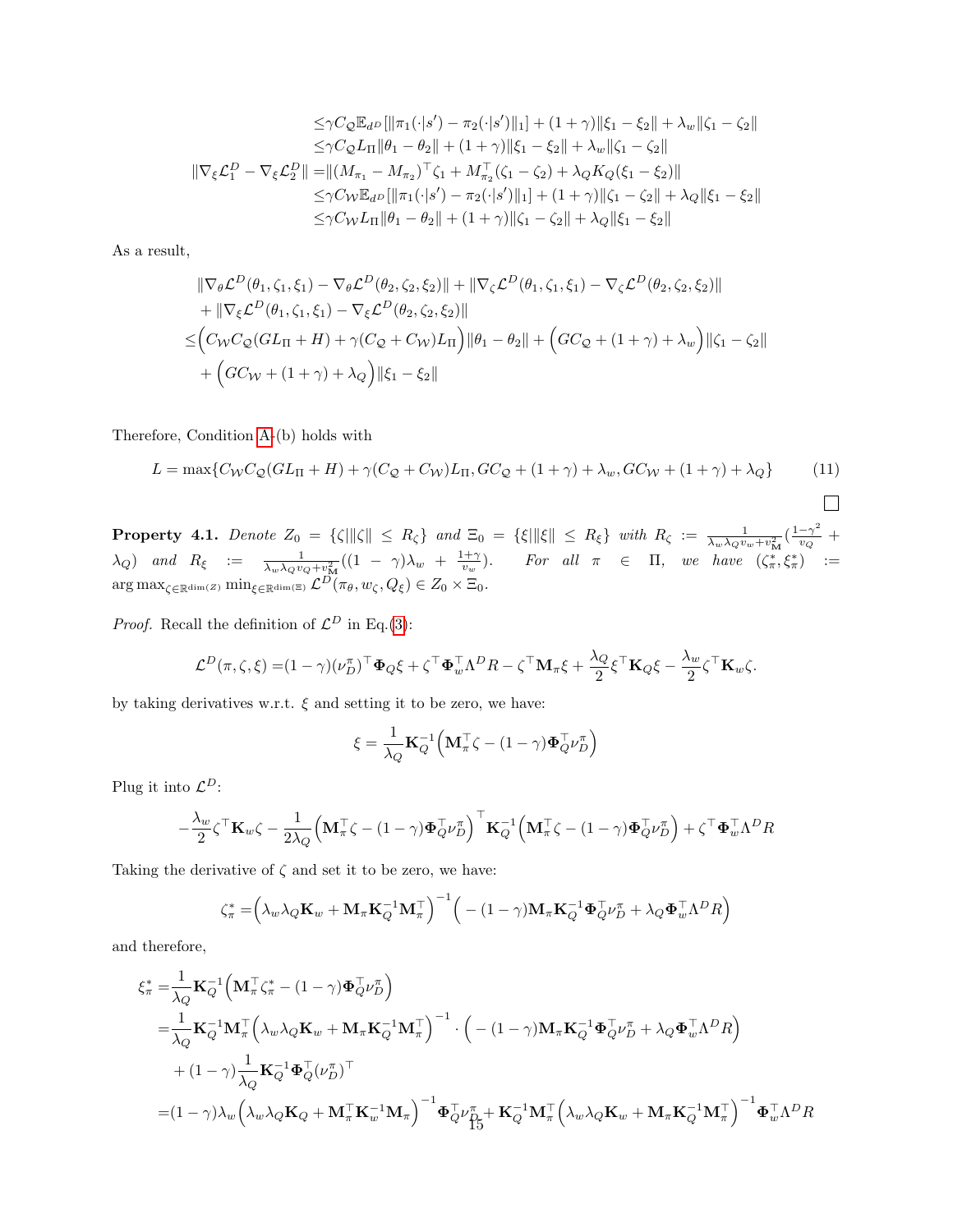$$
= \left(\lambda_w \lambda_Q \mathbf{K}_Q + \mathbf{M}_{\pi}^{\top} \mathbf{K}_w^{-1} \mathbf{M}_{\pi}\right)^{-1} \left((1 - \gamma) \lambda_w \boldsymbol{\Phi}_Q^{\top} \boldsymbol{\nu}_D^{\pi} + \mathbf{M}_{\pi}^{\top} \mathbf{K}_w^{-1} \boldsymbol{\Phi}_w^{\top} \boldsymbol{\Lambda}^D R\right)
$$

where in the third step, we use the inverse matrix lemma:

$$
(\lambda_w \lambda_Q \mathbf{K}_Q + \mathbf{M}_{\pi}^{\top} \mathbf{K}_w^{-1} \mathbf{M}_{\pi})^{-1} = \frac{1}{\lambda_w \lambda_Q} \mathbf{K}_Q^{-1} - \frac{1}{\lambda_w \lambda_Q} \mathbf{K}_Q^{-1} \mathbf{M}_{\pi}^{\top} (\lambda_w \lambda_Q \mathbf{K}_w + \mathbf{M}_{\pi} \mathbf{K}_Q^{-1} \mathbf{M}_{\pi}^{\top}) \mathbf{M}_{\pi} \mathbf{K}_Q^{-1}
$$

Because  $\|\phi(\cdot,\cdot)\| \leq 1$ , it's easy to prove that, for arbitrary vector  $x \in \mathbb{R}^d$ ,

$$
\max\{\|\mathbf{M}_\pi x\|,\|\mathbf{M}_\pi^\top x\|\}\leq (1+\gamma)\|x\|
$$

Therefore,

$$
\|\zeta_{\pi}^{*}\| \leq (1-\gamma)\| \left(\lambda_{w}\lambda_{Q}\mathbf{K}_{w} + \mathbf{M}_{\pi}\mathbf{K}_{Q}^{-1}\mathbf{M}_{\pi}^{\top}\right)^{-1}\mathbf{M}_{\pi}\mathbf{K}_{Q}^{-1}\| \cdot \|\mathbf{\Phi}_{Q}^{\top}\nu_{D}^{\pi}\| \n+ \| \left(\lambda_{w}\lambda_{Q}\mathbf{K}_{w} + \mathbf{M}_{\pi}\mathbf{K}_{Q}^{-1}\mathbf{M}_{\pi}^{\top}\right)^{-1}\| \cdot \|\lambda_{Q}\mathbf{\Phi}_{w}^{\top}\Lambda^{D}R\| \n\leq \frac{1}{\lambda_{w}\lambda_{Q}v_{w} + v_{\mathbf{M}}^{2}} \left(\frac{1-\gamma^{2}}{v_{Q}} + \lambda_{Q}\right) := R_{\zeta}
$$
\n
$$
\|\xi_{\pi}^{*}\| \leq (1-\gamma)\lambda_{w}\| \left(\lambda_{w}\lambda_{Q}\mathbf{K}_{Q} + \mathbf{M}_{\pi}^{\top}\mathbf{K}_{w}^{-1}\mathbf{M}_{\pi}\right)^{-1}\| \cdot \|\mathbf{\Phi}_{Q}^{\top}\nu_{D}^{\pi}\|
$$
\n(12)

$$
+ \| \left( \lambda_w \lambda_Q \mathbf{K}_Q + \mathbf{M}_\pi^\top \mathbf{K}_w^{-1} \mathbf{M}_\pi \right)^{-1} \mathbf{M}_\pi^\top \mathbf{K}_w^{-1} \| \| \mathbf{\Phi}_w^\top \Lambda^D R \|
$$
  

$$
\leq \frac{1}{\lambda_w \lambda_Q v_Q + v_\mathbf{M}^2} ((1 - \gamma) \lambda_w + \frac{1 + \gamma}{v_w}) := R_\xi
$$
 (13)

<span id="page-15-1"></span> $\Box$ 

Given the special property of  $Z_0$  and  $\Xi_0$ , we force Z and  $\Xi$  satisfying the following condition: Condition B.2.  $Z_0 \subseteq Z$ ,  $\Xi_0 \subseteq \Xi$ .

As a direct result, we have:

$$
\begin{aligned} \|\nabla_{\zeta} \max_{\zeta \in \mathbb{R}^u} \min_{\xi \in \mathbb{R}^u} \mathcal{L}^D(\theta, \zeta_{\theta}^*, \xi_{\theta}^*) \| &= \|\nabla_{\zeta} \max_{\zeta \in Z} \min_{\xi \in \Xi} \mathcal{L}^D(\theta, \zeta_{\theta}^*, \xi_{\theta}^*) \| = 0, \\ \|\nabla_{\xi} \max_{\zeta \in \mathbb{R}^u} \min_{\xi \in \mathbb{R}^u} \mathcal{L}^D(\theta, \zeta_{\theta}^*, \xi_{\theta}^*) \| &= \|\nabla_{\xi} \max_{\zeta \in Z} \min_{\xi \in \Xi} \mathcal{L}^D(\theta, \zeta_{\theta}^*, \xi_{\theta}^*) \| = 0. \end{aligned}
$$

<span id="page-15-0"></span>**Property [B](#page-3-2).3.** [Variance of Estimated Gradient] Under Assumption [A,](#page-3-4) B and [D,](#page-3-6) given convex sets  $\Theta$ , Z,  $\Xi$ , where Z and  $\Xi$  have finite diameter  $C_W$  and  $C_Q$ , then there exists constants  $\sigma_\theta, \sigma_\zeta, \sigma_\xi$ , such that, for arbitrary  $\theta, \zeta, \xi \in \Theta \times Z \times \Xi$ , we have:

$$
\mathbb{E}_{s,a,r,s',a',s_0,a_0}[\|\nabla_{\theta}\mathcal{L}^{(s,a,r,s',a',s_0,a_0)}(\theta,\zeta,\xi) - \nabla_{\theta}\mathcal{L}^D(\theta,\zeta,\xi)\|^2] \leq \sigma_{\theta}^2;
$$
  

$$
\mathbb{E}_{s,a,r,s',a',s_0,a_0}[\|\nabla_{\zeta}\mathcal{L}^{(s,a,r,s',a',s_0,a_0)}(\theta,\zeta,\xi) - \nabla_{\zeta}\mathcal{L}^D(\theta,\zeta,\xi)\|^2] \leq \sigma_{\zeta}^2;
$$
  

$$
\mathbb{E}_{s,a,r,s',a',s_0,a_0}[\|\nabla_{\xi}\mathcal{L}^{(s,a,r,s',a',s_0,a_0)}(\theta,\zeta,\xi) - \nabla_{\xi}\mathcal{L}^D(\theta,\zeta,\xi)\|^2] \leq \sigma_{\xi}^2.
$$

Here we use  $\mathbb{E}_{s,a,r,s',a',s_0,a_0}[\cdot]$  as a shorthand of  $\mathbb{E}_{(s,a,r,s')\sim d^D,a'\sim \pi(\cdot|s'),s_0\sim \nu_0^D,a_0\sim \pi(\cdot|s_0)}$ and use  $\nabla \mathcal{L}^{(s,a,r,s',a',s_0,a_0)}(\theta,\zeta,\xi)$  to denote the stochastic gradient estimated using a single data point:

$$
\nabla_{\theta} \mathcal{L}^{(s,a,r,s',a',s_0,a_0)}(\theta,\zeta,\xi) = (1-\gamma)Q_{\xi}(s_0,a_0)\nabla_{\theta}\log\pi_{\theta}(a_0|s) + \gamma w_{\zeta}(s,a)Q_{\xi}(s',a')\nabla_{\theta}\log\pi_{\theta}(a'|s'),
$$
  
\n
$$
\nabla_{\zeta} \mathcal{L}^{(s,a,r,s',a',s_0,a_0)}(\theta,\zeta,\xi) = (r+\gamma Q_{\xi}(s',a') - Q_{\xi}(s,a))\nabla_{\zeta} w_{\zeta}(s,a) - \lambda_w w_{\zeta}(s,a)\nabla_{\zeta} w_{\zeta}(s,a),
$$
  
\n
$$
\nabla_{\xi} \mathcal{L}^{(s,a,r,s',a',s_0,a_0)}(\theta,\zeta,\xi) = (1-\gamma)\nabla_{\xi} Q_{\xi}(s_0,a_0) + w_{\zeta}(s,a)\nabla_{\xi} \left(\gamma Q_{\xi}(s',a') - Q_{\xi}(s,a)\right) + \lambda_Q Q_{\xi}(s,a)\nabla_{\xi} Q_{\xi}(s,a).
$$
\n(14)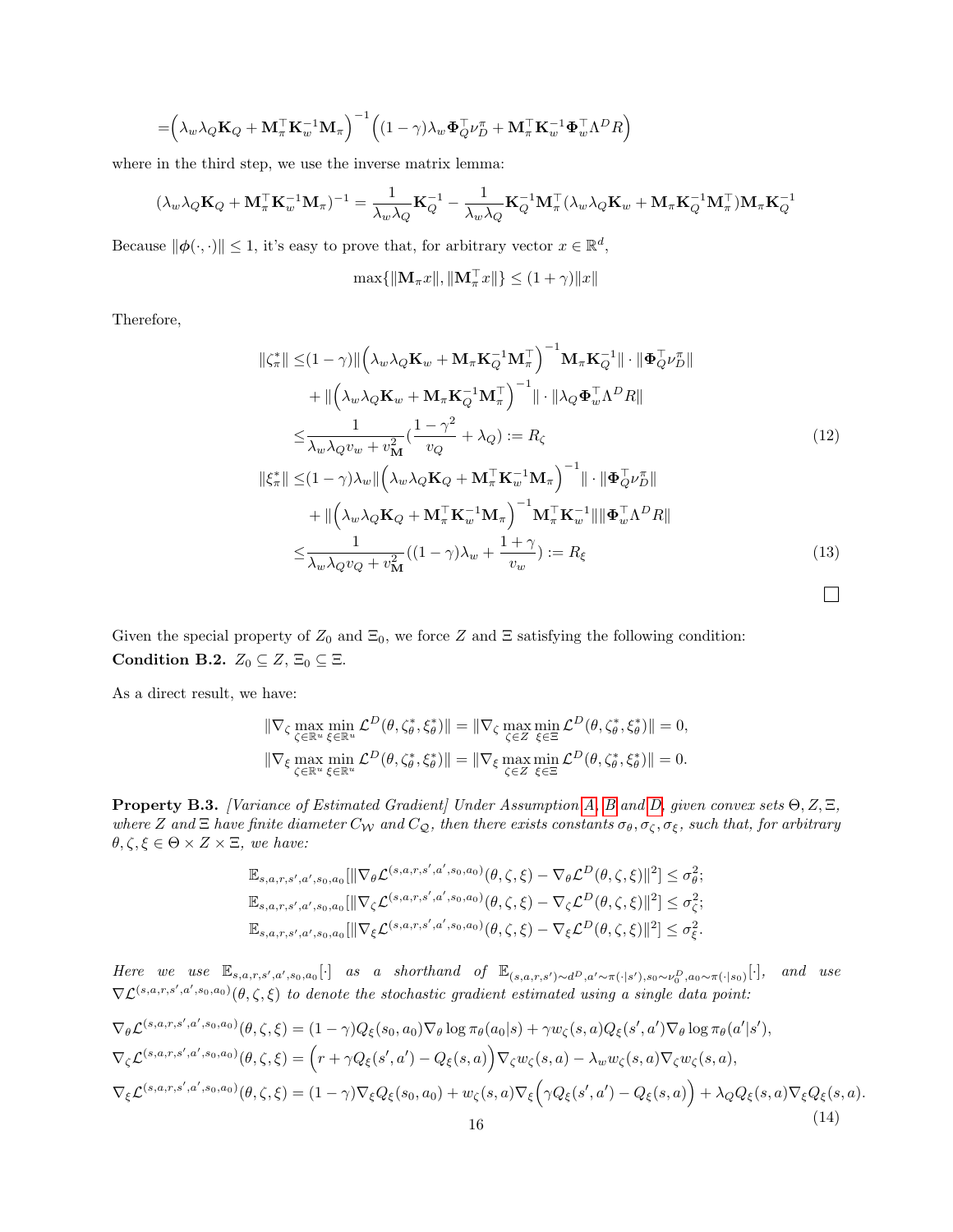Proof. Under Linear case and Assumption [D,](#page-3-6) we should have

$$
\mathbb{E}_{s,a,r,s',a',s_{0},a_{0}}[\|\nabla_{\theta}\mathcal{L}^{(s,a,r,s',a',s_{0},a_{0})}(\theta,\zeta,\xi)-\nabla_{\theta}\mathcal{L}^{D}(\theta,\zeta,\xi)\|^{2}] \n\leq 2(1-\gamma)^{2}\mathbb{E}[\|Q_{\xi}(s_{0},a_{0})\nabla_{\theta}\log\pi_{\theta}(a_{0}|s_{0})-\mathbb{E}[Q_{\xi}(s_{0},a_{0})\nabla_{\theta}\log\pi_{\theta}(a_{0}|s_{0})]\|^{2}] \n+2\gamma^{2}\mathbb{E}[\|w_{\zeta}(s,a)Q_{\xi}(s',a')\nabla_{\theta}\log\pi_{\theta}(a'|s')-\mathbb{E}[w_{\zeta}(s,a)Q_{\xi}(s',a')\nabla_{\theta}\log\pi_{\theta}(a'|s')]\|^{2}] \n\leq 2(1-\gamma)^{2}\mathbb{E}[\|Q_{\xi}(s_{0},a_{0})\nabla_{\theta}\log\pi_{\theta}(a_{0}|s_{0})\|^{2}] + 2\gamma^{2}\mathbb{E}[\|w_{\zeta}(s,a)Q_{\xi}(s',a')\nabla_{\theta}\log\pi_{\theta}(a'|s')]\|^{2}] \n\leq 2(1-\gamma)^{2}C_{Q}^{2}G^{2} + 2\gamma^{2}C_{W}^{2}C_{Q}^{2}G^{2} \n\mathbb{E}_{s,a,r,s',a',s_{0},a_{0}}[\|\nabla_{\zeta}\mathcal{L}^{(s,a,r,s',a',s_{0},a_{0})}(\theta,\zeta,\xi)-\nabla_{\zeta}\mathcal{L}^{D}(\theta,\zeta,\xi)\|^{2}] \n+3\mathbb{E}[\|\phi_{w}(s,a)(\gamma\phi_{Q}(s',a')-\phi_{Q}(s,a))\|^{2}] + 3\lambda_{w}^{2}\mathbb{E}[\|\phi_{w}(s,a)(\gamma\phi_{Q}(s',a')-\phi_{Q}(s,a))\|^{2}] \n+3\mathbb{E}[\|\phi_{w}(s,a)r-\mathbb{E}[\phi_{w}(s,a)r]\|^{2}] + 3\lambda_{w}^{2}\mathbb{E}[\|\phi_{w}(s,a)\phi_{w}(s,a)\|^{2}] \n\leq 3\sigma_{R}^{2} + 3
$$

which finishes the proof.

In Linear setting,  $\sigma_{\theta}^2, \sigma_{\zeta}^2, \sigma_{\xi}^2$  can be chosen as:

$$
\begin{split} \sigma_\theta^2=&2(1-\gamma)^2\sigma_\nu^2G^2C_\mathcal{Q}^2+2\gamma^2\sigma_\mathbf{M}^2G^2C_\mathcal{W}^2C_\mathcal{Q}^2,\\ \sigma_\zeta^2=&3\sigma_R^2+3\sigma_\mathbf{M}^2C_\mathcal{Q}^2+3\lambda_w^2\sigma_\mathbf{K}^2C_\mathcal{W}^2,\\ \sigma_\xi^2=&3(1-\gamma)^2\sigma_\nu^2+3\sigma_\mathbf{M}^2C_\mathcal{W}^2+3\lambda_Q^2\sigma_\mathbf{K}^2C_\mathcal{Q}^2. \end{split}
$$

In the following, we will use  $\sigma$  to refer to the  $\max{\lbrace \sigma_\theta, \sigma_\zeta, \sigma_\xi \rbrace}$  value satisfying Property [B.3.](#page-15-0)

Finally, we prove a condition which is useful in the analysis of our second strategy. We first introduce some new notations. Suppose we have a mini batch data N sampled according to  $d^D$  whose batch size is constant  $|N|$ . Then, we denote the average batch gradients as

$$
\nabla \mathcal{L}^N(\theta, \zeta, \xi) = \frac{1}{|N|} \sum_{i=1}^{|N|} \nabla \mathcal{L}^{(s^i, a^i, r^i, s'^i, a'^i, s^i_0, a^i_0)}(\theta, \zeta, \xi)
$$

where  $\nabla \mathcal{L}^{(s^i, a^i, r^i, s'^i, a'^i, s^i_0, a^i_0)}(\theta, \zeta, \xi)$  is defined in Eq.[\(14\)](#page-15-1).

<span id="page-16-0"></span>**Property B.4.** Under [A](#page-3-4)ssumption A and [B,](#page-3-2) there exists two constants two constants  $\bar{L}_{\zeta}$  and  $\bar{L}_{\xi}$ , such that:

$$
\mathbb{E}_{N \sim d^{D}} [\|\nabla_{\zeta} \mathcal{L}^{N}(\theta, \zeta_{1}, \xi_{1}) - \nabla_{\zeta} \mathcal{L}^{N}(\theta, \zeta_{2}, \xi_{2})\|^{2} + \|\nabla_{\xi} \mathcal{L}^{N}(\theta, \zeta_{1}, \xi_{1}) - \nabla_{\xi} \mathcal{L}^{N}(\theta, \zeta_{2}, \xi_{2})\|^{2}] \n\leq \mathbb{E}_{N \sim d^{D}} [\bar{L}_{\zeta} (\nabla_{\zeta} \mathcal{L}^{N}(\theta, \zeta_{1}, \xi_{1}) - \nabla_{\zeta} \mathcal{L}^{N}(\theta, \zeta_{2}, \xi_{2}))^{\top} (\zeta_{2} - \zeta_{1}) + \bar{L}_{\xi} (\nabla_{\xi} \mathcal{L}^{N}(\theta, \zeta_{1}, \xi_{1}) - \nabla_{\xi} \mathcal{L}^{N}(\theta, \zeta_{2}, \xi_{2}))^{\top} (\xi_{1} - \xi_{2})],\n\mathbb{E}_{N \sim d^{D}} [\|\nabla_{\zeta} \mathcal{L}^{N}(\theta, \zeta_{1}, \xi_{1}) - \nabla_{\zeta} \mathcal{L}^{N}(\theta, \zeta_{2}, \xi_{2})\|^{2} + \|\nabla_{\xi} \mathcal{L}^{N}(\theta, \zeta_{1}, \xi_{1}) - \nabla_{\xi} \mathcal{L}^{N}(\theta, \zeta_{2}, \xi_{2})\|^{2}] \n\leq \bar{L}_{\zeta}^{2} \|\zeta_{1} - \zeta_{2}\|^{2} + \bar{L}_{\xi}^{2} \|\xi_{1} - \xi_{2}\|^{2}.
$$

*Proof.* For simplicity, we use  $\mathbf{K}_w^N$  to denote matrix  $\mathbb{E}_N[\phi_w(s, a)\phi_w(s, a)^\top]$   $(\mathbf{K}_Q^N$  is similar) and use  $\mathbf{M}_\pi^N$  to denote  $\mathbb{E}_N[\boldsymbol{\phi}(s,a)\boldsymbol{\phi}(s,a)^\top-\gamma \boldsymbol{\phi}(s,a)\boldsymbol{\phi}(s',\pi)^\top]$ 

$$
\nabla_{\zeta} \mathcal{L}^N(\theta, \zeta_1, \xi_1) - \nabla_{\zeta} \mathcal{L}^N(\theta, \zeta_2, \xi_2) = -\lambda_w \mathbf{K}_w^N(\zeta_1 - \zeta_2) - \mathbf{M}_\pi^N(\xi_1 - \xi_2)
$$
  

$$
\nabla_{\xi} \mathcal{L}^N(\theta, \zeta_1, \xi_1) - \nabla_{\xi} \mathcal{L}^N(\theta, \zeta_2, \xi_2) = \lambda_Q \mathbf{K}_Q^N(\xi_1 - \xi_2) - \mathbf{M}_\pi^{N^\top}(\zeta_1 - \zeta_2)
$$

$$
\Box
$$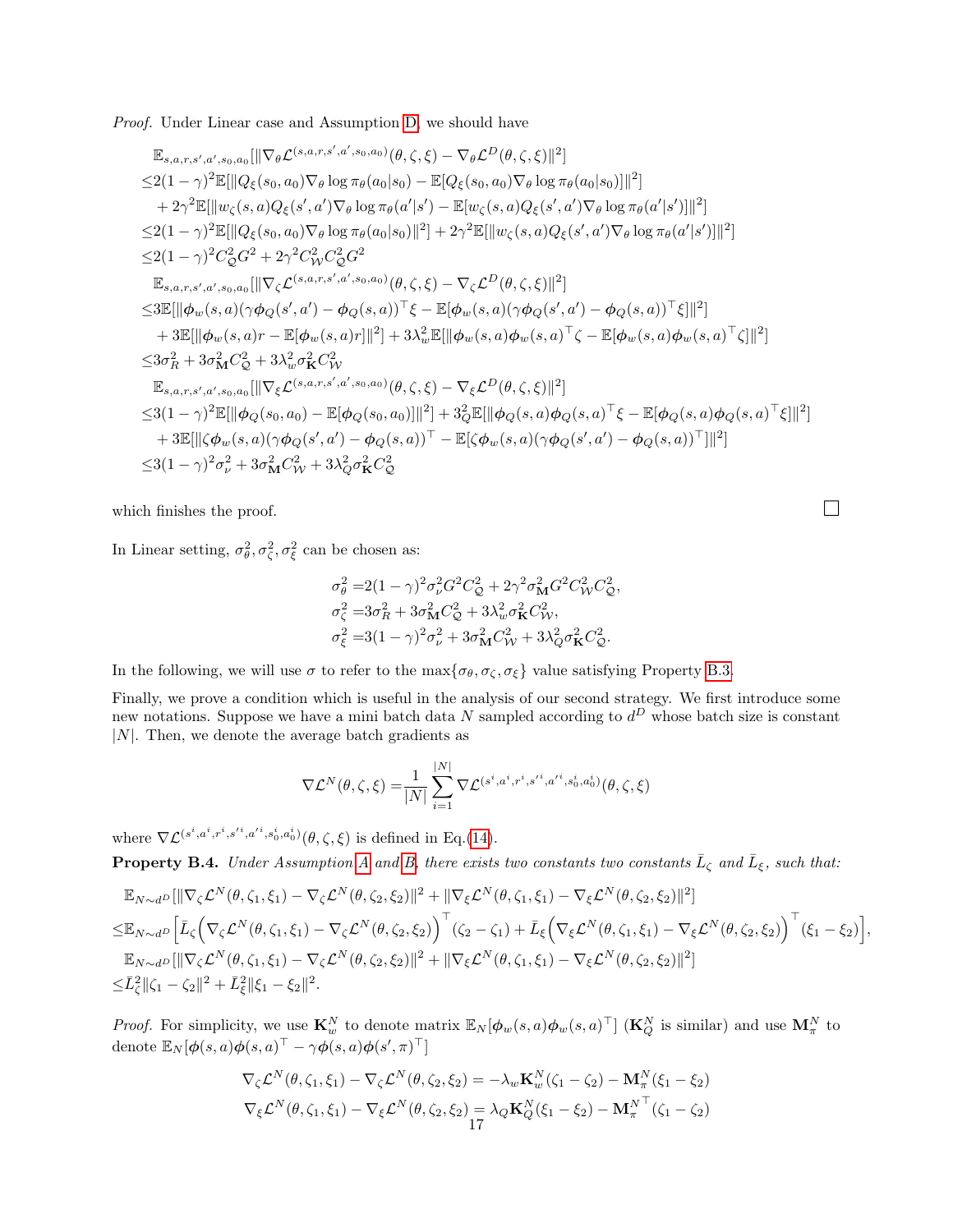Therefore,

$$
\mathbb{E}_{N \sim d^{D}} [\|\nabla_{\zeta} \mathcal{L}^{N}(\theta, \zeta_{1}, \xi_{1}) - \nabla_{\zeta} \mathcal{L}^{N}(\theta, \zeta_{2}, \xi_{2})\|^{2} + \|\nabla_{\xi} \mathcal{L}^{N}(\theta, \zeta_{1}, \xi_{2}) - \nabla_{\xi} \mathcal{L}^{N}(\theta, \zeta_{2}, \xi_{2})\|^{2}] \n\leq 2 \mathbb{E}_{N \sim d^{D}} [(\zeta_{1} - \zeta_{2})^{\top} (\lambda_{w}^{2} (\mathbf{K}_{w}^{N})^{\top} \mathbf{K}_{w}^{N} + \mathbf{M}_{\pi}^{N^{\top}} \mathbf{M}_{\pi}^{N})(\zeta_{1} - \zeta_{2})] \n+ 2 \mathbb{E}_{N \sim d^{D}} [(\xi_{1} - \xi_{2})^{\top} (\lambda_{Q}^{2} (\mathbf{K}_{Q}^{N})^{\top} \mathbf{K}_{Q}^{N} + \mathbf{M}_{\pi}^{N^{\top}} \mathbf{M}_{\pi}^{N})(\xi_{1} - \xi_{2})] \n\leq 2 \mathbb{E}_{N \sim d^{D}} [(\zeta_{1} - \zeta_{2})^{\top} (\lambda_{w}^{2} (\mathbf{K}_{w}^{N})^{2} + (1 + \gamma)^{2} I)(\zeta_{1} - \zeta_{2})] + 2 \mathbb{E}_{N \sim d^{D}} [(\xi_{1} - \xi_{2})^{\top} (\lambda_{Q}^{2} (\mathbf{K}_{Q}^{N})^{2} + (1 + \gamma)^{2} I)(\xi_{1} - \xi_{2})] \n\leq 2 \mathbb{E}_{N \sim d^{D}} [(\zeta_{1} - \zeta_{2})^{\top} (\lambda_{w}^{2} (\mathbf{K}_{w}^{N})^{2} + (1 + \gamma)^{2} I)(\zeta_{1} - \zeta_{2})] + 2 \mathbb{E}_{N \sim d^{D}} [(\xi_{1} - \xi_{2})^{\top} (\lambda_{Q}^{2} (\mathbf{K}_{Q}^{N})^{2} + (1 + \gamma)^{2} I)(\xi_{1} - \xi_{2})] \n= (\zeta_{1} - \zeta_{2})^{\top} (2 \lambda_{w}^{2} \mathbf{K}_{w} + 2(1 + \gamma
$$

In the first inequality, we use Young's inequality; in the second one, we use the fact that the largest singular value of  $\mathbf{M}_{\pi}^{N}$  is less than  $(1+\gamma)$ ; the third one is because all eigenvalues of  $\mathbf{K}_{w}^{N}$  and  $\mathbf{K}_{Q}^{N}$  locate in [0, 1], and we should have  $I \succ \mathbf{K}_w^N \succ (\mathbf{K}_w^N)^2$  and  $I \succ \mathbf{K}_Q^N \succ (\mathbf{K}_Q^N)^2$ . Notice that,

$$
\mathbb{E}_{N \sim d} \mathbb{P} \Big[ - \Big( \nabla_{\zeta} \mathcal{L}^{N}(\theta, \zeta_{1}, \xi_{1}) - \nabla_{\zeta} \mathcal{L}^{N}(\theta, \zeta_{2}, \xi_{2}) \Big)^{\top} (\zeta_{1} - \zeta_{2}) \n+ \Big( \nabla_{\xi} \mathcal{L}^{N}(\theta, \zeta_{1}, \xi_{1}) - \nabla_{\xi} \mathcal{L}^{N}(\theta, \zeta_{2}, \xi_{2}) \Big)^{\top} (\xi_{1} - \xi_{2}) \Big] \n= \lambda_{w} (\zeta_{1} - \zeta_{2})^{\top} \mathbf{K}_{w} (\zeta_{1} - \zeta_{2}) + \lambda_{Q} (\xi_{1} - \xi_{2})^{\top} \mathbf{K}_{Q} (\xi_{1} - \xi_{2})
$$

Therefore,

$$
\begin{split} & (\zeta_1 - \zeta_2)^{\top} (2\lambda_w^2 \mathbf{K}_w + 2(1+\gamma)^2 I)(\zeta_1 - \zeta_2) + (\xi_1 - \xi_2)^{\top} (2\lambda_Q^2 \mathbf{K}_Q + 2(1+\gamma)^2 I)(\xi_1 - \xi_2) \\ \leq & \frac{2 \max\{\lambda_w^2, \lambda_Q^2\} + 2(1+\gamma)^2}{\min\{\lambda_w v_w, \lambda_Q v_Q\}} \Big( \lambda_w (\zeta_1 - \zeta_2)^{\top} \mathbf{K}_w (\zeta_1 - \zeta_2) + \lambda_Q (\xi_1 - \xi_2)^{\top} \mathbf{K}_Q (\xi_1 - \xi_2) \Big) \end{split}
$$

Moreover,

$$
(\zeta_1 - \zeta_2)^{\top} (2\lambda_w^2 \mathbf{K}_w + 2(1+\gamma)^2 I)(\zeta_1 - \zeta_2) + (\xi_1 - \xi_2)^{\top} (2\lambda_Q^2 \mathbf{K}_Q + 2(1+\gamma)^2 I)(\xi_1 - \xi_2)
$$
  
 
$$
\leq (2 \max{\lambda_w^2, \lambda_Q^2} + 2(1+\gamma)^2) ((\zeta_1 - \zeta_2)^{\top} (\zeta_1 - \zeta_2) + (\xi_1 - \xi_2)^{\top} (\xi_1 - \xi_2))
$$

As a result, Assumption [B.4](#page-16-0) holds with

$$
\bar{L}_{\zeta} = \bar{L}_{\xi} = \max\{\frac{2\max\{\lambda_w^2, \lambda_Q^2\} + 2(1+\gamma)^2}{\min\{\lambda_w v_w, \lambda_Q v_Q\}}, \sqrt{2\max\{\lambda_w^2, \lambda_Q^2\} + 2(1+\gamma)^2}\}
$$

 $\Box$ 

### <span id="page-17-0"></span>C The Analysis of Bias

We first prove two propositions, which are crucial for analyzing the biases due to the finite dataset and mis-specified function classes.

<span id="page-17-1"></span>**Proposition C.1.** For abitrary  $\pi \in \Theta$ , we have:

$$
\|\nabla_{\theta} \max_{w \in \mathcal{W}} \min_{Q \in \mathcal{Q}} \mathcal{L}(\pi_{\theta}, w, Q) - \nabla_{\theta} \max_{w \in \mathcal{W}} \min_{Q \in \mathcal{Q}} \mathcal{L}^{D}(\pi_{\theta}, w, Q)\| \leq \underbrace{(2\kappa_{\zeta}\kappa_{\xi} + 2\kappa_{\zeta} + 2\kappa_{\xi} + \sqrt{2}/2)\sqrt{2\bar{\varepsilon}_{data}}}_{denoted as \varepsilon_{data}}
$$

where  $\bar{\varepsilon}_{data}$  is defined in Definition [3.1.](#page-4-3)

*Proof.* For the simplicity of notation, we give the proof for a fixed  $\pi$ .

Denote  $(w^*_{\mu}, Q^*_{\mu})$  parameterized by  $(\zeta^*_{\mu}, \xi^*_{\mu})$  as  $\arg \max_{w \in \mathcal{W}} \min_{Q \in \mathcal{Q}} \mathcal{L}(\pi, w, Q)$  and denote  $(w^*, Q^*)$  parameterized by  $(\zeta^*, \xi^*)$  as  $\arg \max_{w \in \mathcal{W}} \min_{Q \in \mathcal{Q}} \mathcal{L}^D(\pi, w_{1Q})$ . First, we try to bound  $\zeta^* - \zeta^*_{\mu}$ . We use  $Q_w$  and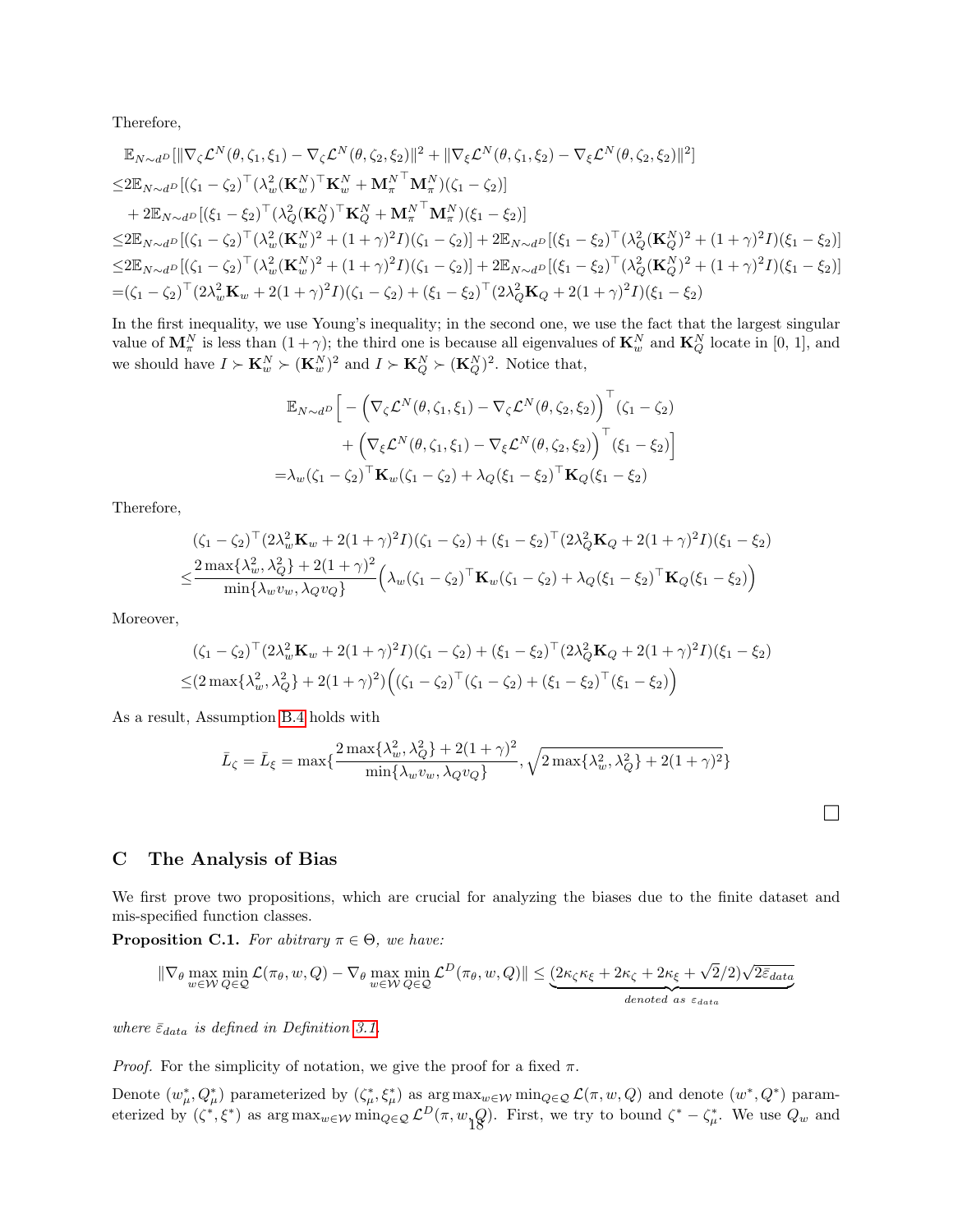$Q_w^D$  (parameterized by  $\xi_w$  and  $\xi_w^D$ ) as the short notes of  $\arg \min_{Q \in \mathcal{Q}} \mathcal{L}(\pi, w, Q)$  and  $\arg \min_{Q \in \mathcal{Q}} \mathcal{L}^D(\pi, w, Q)$ , respectively. Then,

$$
|\mathcal{L}(\pi, w, Q_w) - \mathcal{L}^D(\pi, w, Q_w^D)| \le \max\{\mathcal{L}(\pi, w, Q_w^D) - \mathcal{L}^D(\pi, w, Q_w^D), \mathcal{L}^D(\pi, w, Q_w) - \mathcal{L}(\pi, w, Q_w)\} \le \bar{\varepsilon}_{data}
$$

As a result,

$$
0 \leq \mathcal{L}^D(\pi, w^*, Q^*) - \min_{Q \in \mathcal{Q}} \mathcal{L}^D(\pi, w^*_\mu, Q)
$$
  
 
$$
\leq \mathcal{L}^D(\pi, w^*, Q^*) - \min_{Q \in \mathcal{Q}} \mathcal{L}(\pi, w^*, Q) + \mathcal{L}(\pi, w^*_\mu, Q^*_\mu) - \min_{Q \in \mathcal{Q}} \mathcal{L}^D(\pi, w^*_\mu, Q)
$$
  
 
$$
\leq 2\bar{\varepsilon}_{data}
$$

According to Lemma [A.1,](#page-11-1)  $\min_{Q \in \mathcal{Q}} \mathcal{L}^D(\pi, w, Q)$  is  $\mu_{\zeta}$ -strongly concave. Therefore,

$$
\|\zeta^* - \zeta^*_\mu\| \le \frac{2}{\mu_\zeta} \sqrt{\mathcal{L}^D(\pi, w^*, Q^*) - \min_{Q \in \mathcal{Q}} \mathcal{L}^D(\pi, w^*_\mu, Q)} \le \frac{2}{\mu_\zeta} \sqrt{2\bar{\varepsilon}_{data}}
$$

Next, we bound  $\|\xi^* - \xi^*_{\mu}\|$ . For arbitrary  $\pi \in \Pi$  and  $w \in \mathcal{W}$ , we have:

$$
0 \leq \mathcal{L}^D(\pi, w, Q_w) - \mathcal{L}^D(\pi, w, Q_w^D) \leq \mathcal{L}^D(\pi, w, Q_w) - \mathcal{L}(\pi, w, Q_w) + \mathcal{L}(\pi, w, Q_w^D) - \mathcal{L}^D(\pi, w, Q_w^D) \leq 2\bar{\varepsilon}_{data}
$$

Since  $L^D$  is  $\mu_{\xi}$  strongly-convex, as a result of Lemma [A.3,](#page-11-2) for arbitrary w,

$$
\|\xi_w - \xi_w^D\| \le \frac{2}{\mu_{\xi}} \sqrt{2\bar{\varepsilon}_{data}}\tag{15}
$$

Then, we have

$$
\begin{split} \|\xi^* - \xi^*_{\mu}\| &\leq \|\xi^* - \arg\min_{\xi \in \Xi} \mathcal{L}^D(\pi, w^*_{\mu}, Q_{\xi})\| + \|\arg\min_{\xi \in \Xi} \mathcal{L}^D(\pi, w^*_{\mu}, Q_{\xi}) - \xi^*_{\mu}\| \\ &= \|\xi^* - \arg\min_{\xi \in \Xi} \mathcal{L}^D(\pi, w^*_{\mu}, Q_{\xi})\| + \|\arg\min_{\xi \in \Xi} \mathcal{L}^D(\pi, w^*_{\mu}, Q_{\xi}) - \arg\min_{\xi \in \Xi} \mathcal{L}(\pi, w^*_{\mu}, Q_{\xi})\| \\ &\leq & \frac{L}{\mu_{\xi}} \|\zeta^* - \zeta^*_{\mu}\| + \frac{2}{\mu_{\xi}} \sqrt{2 \bar{\varepsilon}_{data}} \\ &\leq & (\frac{2L}{\mu_{\xi}\mu_{\zeta}} + \frac{2}{\mu_{\xi}}) \sqrt{2 \bar{\varepsilon}_{data}} \end{split}
$$

where in the last but two step, we use Lemma [A.1-](#page-11-1)(1).

As a directly application of Property [B.1,](#page-12-0) we have:

$$
\|\nabla_{\theta} \max_{w \in \mathcal{W}} \min_{Q \in \mathcal{Q}} \mathcal{L}(\pi_{\theta}, w, Q) - \nabla_{\theta} \max_{w \in \mathcal{W}} \min_{Q \in \mathcal{Q}} \mathcal{L}^{D}(\pi_{\theta}, w, Q)\|
$$
\n
$$
= \|\nabla_{\theta} \mathcal{L}(\pi_{\theta}, w_{\mu}^{*}, Q_{\mu}^{*}) - \nabla_{\theta} \mathcal{L}^{D}(\pi_{\theta}, w_{\mu}^{*}, Q_{\mu}^{*})\| + \|\nabla_{\theta} \mathcal{L}^{D}(\pi_{\theta}, w_{\mu}^{*}, Q_{\mu}^{*}) - \nabla_{\theta} \mathcal{L}^{D}(\pi_{\theta}, w^{*}, Q^{*})\|
$$
\n
$$
\leq \sqrt{\bar{\varepsilon}_{data}} + L\|\zeta^{*} - \zeta_{\mu}^{*}\| + L\|\xi^{*} - \xi_{\mu}^{*}\|
$$
\n
$$
\leq (2\kappa_{\zeta}\kappa_{\xi} + 2\kappa_{\zeta} + 2\kappa_{\xi} + \sqrt{2}/2)\sqrt{2\bar{\varepsilon}_{data}}
$$

 $\Box$ 

<span id="page-18-0"></span>**Proposition C.2.** For arbitrary  $\pi \in \Pi$ , we have:

$$
\mathbb{E}_{d^{\mu}}[|w^*_{\mu}(s,a) - w^{\pi}_{\mathcal{L}}(s,a)|^2] \leq \varepsilon_{\mathcal{W}} := 4 \frac{\lambda_{\max}^2}{\lambda_Q \lambda_w} \varepsilon_1 + 2 \frac{\lambda_{\max}}{\mu_{\zeta}} \varepsilon_2
$$
  

$$
\mathbb{E}_{d^{\mu}}[|Q^*_{\mu}(s,a) - Q^{\pi}_{\mathcal{L}}(s,a)|^2] \leq \varepsilon_{\mathcal{Q}} := 8 \frac{\lambda_{\max}^3}{\lambda_Q^2 \lambda_w} \varepsilon_1 + (2 + 4 \frac{\lambda_{\max}^2}{\lambda_Q \mu_{\zeta}}) \varepsilon_2
$$

where  $(w_{\mu}^*, Q_{\mu}^*)$  denotes the saddle point of  $\mathcal{L}(\pi, w, Q)$  constrained by  $w, Q \in \mathcal{W} \times \mathcal{Q}$  (i.e.  $\zeta \in Z, \xi \in \Xi$ ),  $(w_L^{\pi}, Q_L^{\pi})$  denotes the saddle point of  $\mathcal{L}(\pi, w, Q)$  without any constraint on w and Q (i.e. w and Q can be arbitrary vectors in  $\mathbb{R}^{|S||\mathcal{A}|}$ ),  $\lambda_{\max} = \max\{\lambda_Q, \lambda_w\}$ ,  $\mu_{\mathbf{Q}}$  is defined in Property [2.2.](#page-4-2)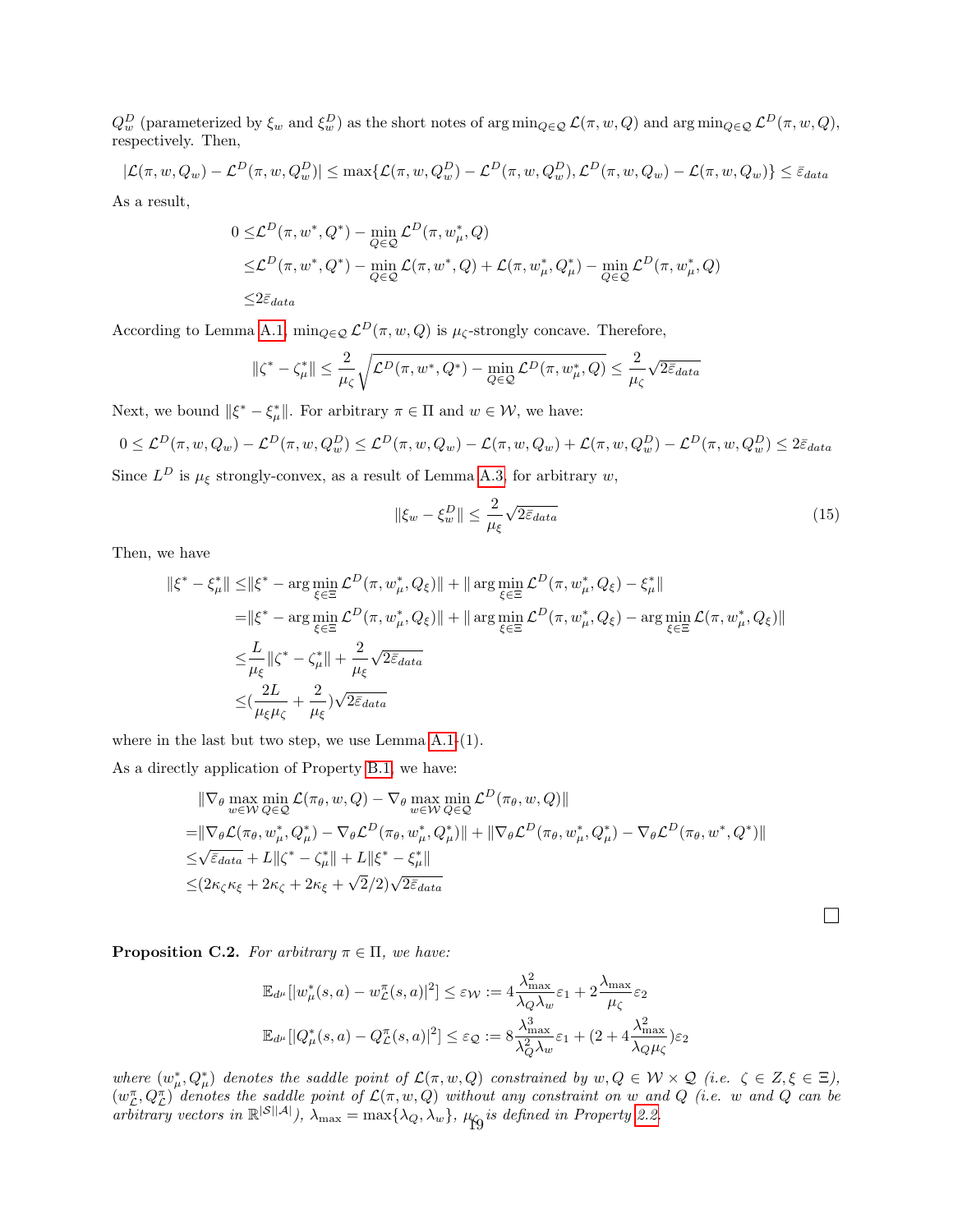*Proof.* In the following, we will frequently consider two loss functions. The first one is  $\mathcal{L}(\pi, w, Q)$  defined in Eq.[\(6\)](#page-4-1), where w and Q are parameterized by  $\zeta$  and  $\xi$ , respectively, and we will write  $(w, Q) \in W \times Q$ . The second one is  $\mathcal{F}(\pi, x, y)$  defined by:

$$
\mathcal{F}(\pi, x, y) = (1 - \gamma)(\nu_0^{\pi})^{\top} \Lambda^{-1/2} y + x^{\top} (\Lambda^{1/2} R - (\mathbf{I} - \gamma \Lambda^{1/2} P^{\pi} \Lambda^{-1/2}) y) + \frac{\lambda_Q}{2} y^{\top} y - \frac{\lambda_w}{2} x^{\top} x
$$

where  $(x, y) \in \mathbb{R}^{|\mathcal{S}||\mathcal{A}|} \times \mathbb{R}^{|\mathcal{S}||\mathcal{A}|}$ . For simplification, in the following, we will use  $\max_x \min_y$  as a short note of  $\max_{x\in\mathbb{R}^{\left|\mathcal{S}\right|\left|\mathcal{A}\right|}}\min_{y\in\mathbb{R}^{\left|\mathcal{S}\right|\left|\mathcal{A}\right|}}.$ 

As we can see, the difference between  $\mathcal{L}(\pi, w, Q)$  and  $\mathcal{F}(\pi, x, y)$  is not only that we don't have any constraint on x and y, but also that we absorb one  $\Lambda^{1/2}$  into vector x and y. In another word, for arbitrary  $\pi, w, Q$ , we have

$$
\mathcal{L}(\pi, w, Q) = \mathcal{F}(\pi, \Lambda^{1/2}w, \Lambda^{1/2}Q).
$$

Obviously,  $\mathcal{F}(\pi, x, y)$  is  $\lambda_w$ -strongly-concave- $\lambda_Q$ -strongly-convex and  $\lambda_{\max}$ -smooth w.r.t.  $x, y \in \mathbb{R}^{|S||A|}$ .

In the following, we use  $w_{\mathbb{R}}^*$  parameterized by  $\zeta_{\mathbb{R}}^*$  to denote  $\arg \max_{w \in \mathcal{W}} \min_y \mathcal{F}(\pi, \Lambda^{1/2}w, y)$ . Accord-ing to Lemma [A.1,](#page-11-1)  $\min_y \mathcal{F}(\pi, x, y)$  is a  $2\frac{\lambda_{\text{max}}^2}{\lambda_Q}$ -smooth and  $\lambda_w$ -strongly-concave function with gradient  $\nabla_x \min_y \mathcal{F}(\pi, x, y)$ . Since  $\nabla_x \mathcal{F}(\pi, \Lambda^{1/2} w_{\mathcal{L}}^{\pi}, \Lambda^{1/2} Q_{\mathcal{L}}^{\pi}) = 0$ , we have,

$$
\frac{\lambda_w}{2} \|\Lambda^{1/2} w_{\mathbb{R}}^* - \Lambda^{1/2} w_{\mathbb{Z}}^{\pi}\|^2
$$
\n
$$
\leq \mathcal{F}(\pi, \Lambda^{1/2} w_{\mathbb{Z}}^{\pi}, \Lambda^{1/2} Q_{\mathbb{Z}}^{\pi}) - \min_{y} \mathcal{F}(\pi, \Lambda^{1/2} w_{\mathbb{R}}^*, y)
$$
\n
$$
= \mathcal{F}(\pi, \Lambda^{1/2} w_{\mathbb{Z}}^{\pi}, \Lambda^{1/2} Q_{\mathbb{Z}}^{\pi}) - \max_{w \in W} \min_{y} \mathcal{F}(\pi, \Lambda^{1/2} w, y)
$$
\n
$$
\leq \mathcal{F}(\pi, \Lambda^{1/2} w_{\mathbb{Z}}^{\pi}, \Lambda^{1/2} Q_{\mathbb{Z}}^{\pi}) - \min_{y} \mathcal{F}(\pi, \Lambda^{1/2} w_{\mathbb{Z}^*}, y)
$$
\n
$$
\leq \frac{\lambda_{\max}^2}{\lambda_Q} \|\Lambda^{1/2} w_{\mathbb{C}}^* - \Lambda^{1/2} w_{\mathbb{Z}}^{\pi}\|^2
$$
\n
$$
= \frac{\lambda_{\max}^2}{\lambda_Q} \|w_{\mathbb{C}}^* - w_{\mathbb{Z}}^{\pi}\|_{\Lambda}^2 = \frac{\lambda_{\max}^2}{\lambda_Q} \varepsilon_1
$$
\n(Secondness of  $\min_y \mathcal{F}(\pi, x, y)$ )

\n(see definition of  $\varepsilon_1$  in Def. 3.2)

which implies

<span id="page-19-0"></span>
$$
\|\Lambda^{1/2}w_{\mathbb{R}}^* - \Lambda^{1/2}w_{\mathcal{L}}^\pi\|^2 \le 2\frac{\lambda_{\max}^2}{\lambda_Q\lambda_w}\varepsilon_1\tag{16}
$$

Applying Lemma [A.1](#page-11-1) for  $(w, Q) \in W \times Q$ , we know  $\min_{\xi \in \Xi} \mathcal{L}(\pi, w_{\zeta}, Q_{\xi})$  is  $\mu_{\zeta}$ -strongly-concave w.r.t.  $\zeta$ . Since  $\zeta^*$  is the minimizer of  $\min_{\xi \in \Xi} \mathcal{L}(\pi, w_{\zeta}, Q_{\xi})$  and Z is a convex set, we have

$$
\frac{\mu_{\zeta}}{2} || \zeta^* - \zeta_{\mathbb{R}}^* ||^2 \leq \mathcal{L}(\pi, w_{\mu}^*, Q_{\mu}^*) - \min_{Q \in \mathcal{Q}} \mathcal{L}(\pi, w_{\mathbb{R}}^*, Q) \quad \text{(Strong concavity of } \min_{Q \in \mathcal{Q}} \mathcal{L}(\pi, w, Q); \text{ Lemma A.3)}
$$
\n
$$
= \mathcal{F}(\pi, \Lambda^{1/2} w_{\mu}^*, \Lambda^{1/2} Q_{\mu}^*) - \min_{Q \in \mathcal{Q}} \mathcal{F}(\pi, \Lambda^{1/2} w_{\mathbb{R}}^*, \Lambda^{1/2} Q)
$$
\n
$$
\leq \mathcal{F}(\pi, \Lambda^{1/2} w_{\mu}^*, \Lambda^{1/2} Q_{\mu}^*) - \min_{y} \mathcal{F}(\pi, \Lambda^{1/2} w_{\mathbb{R}}^*, y)
$$
\n
$$
\leq \mathcal{F}(\pi, \Lambda^{1/2} w_{\mu}^*, \Lambda^{1/2} Q_{\mu}^*) - \min_{y} \mathcal{F}(\pi, \Lambda^{1/2} w_{\mu}^*, y)
$$
\n(Because  $w_{\mathbb{R}}^* = \arg \max_{w \in \mathcal{W}} \min_{y} \mathcal{F}(\pi, \Lambda^{1/2} w, y)$ )\n
$$
\leq \frac{\lambda_{\max}}{2} || \Lambda^{1/2} Q_{\mu}^* - \arg \min_{y} \mathcal{F}(\pi, \Lambda^{1/2} w_{\mu}^*, y) ||^2
$$

$$
\leq \frac{1}{2} \|\Lambda^{\gamma} \mathcal{Q}_{\mu} - \underset{y}{\text{arg min}} \mathcal{F}(\pi, \Lambda^{\gamma} \mathcal{W}_{\mu}, y)\|
$$
\n(Smoothness of  $\mathcal{F}(\pi, x, y)$  for fixed x and  $\nabla_y \min_y \mathcal{F} = 0$ )\n
$$
\leq \frac{\lambda_{\max}}{2} \varepsilon_2
$$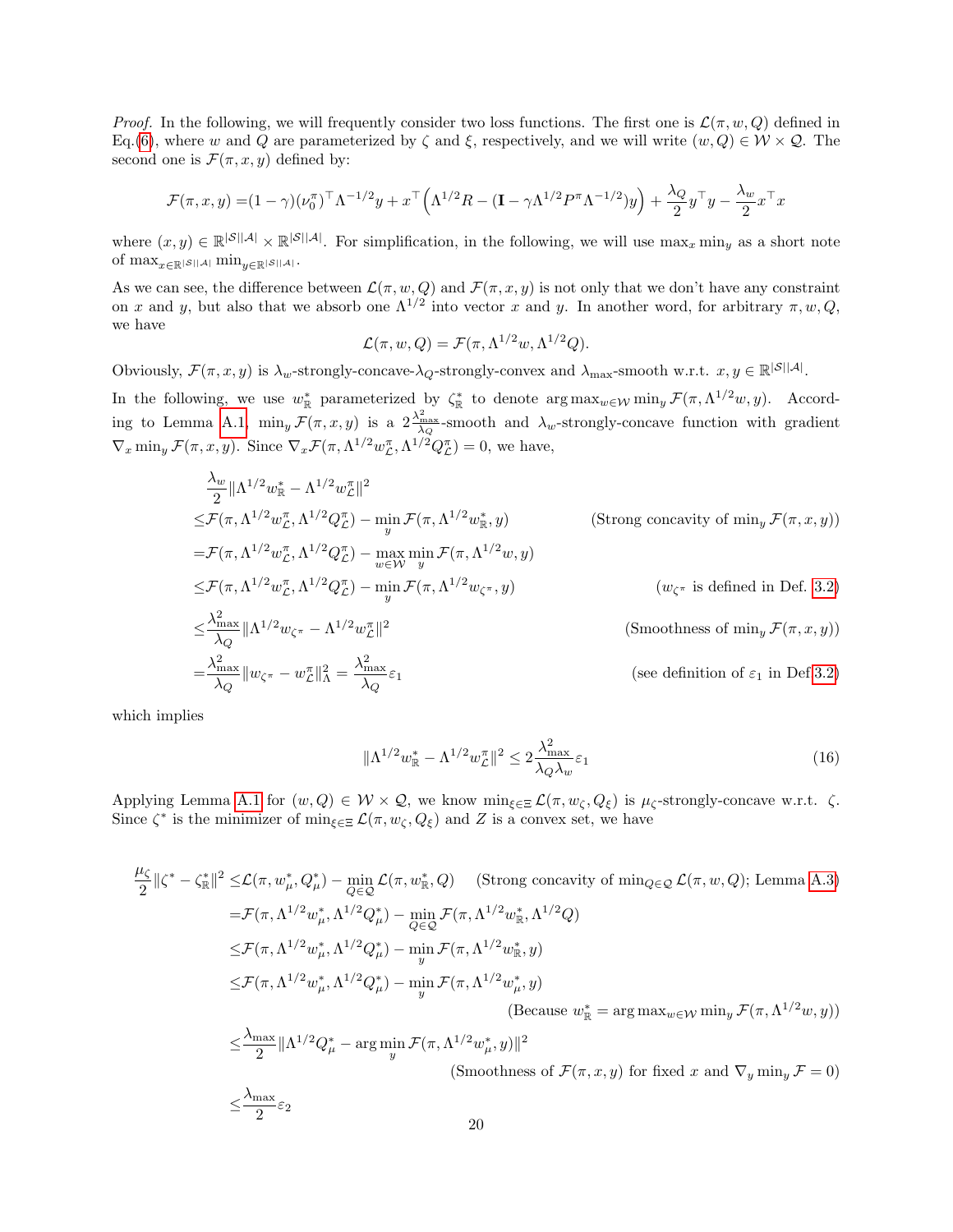In the last but two inequality, we use the fact that  $\mathcal{F}(\pi, \Lambda^{1/2} w^*_{\mu}, \cdot)$  is  $\lambda_{\max}$ -smooth and  $\nabla_y \min_y \mathcal{F}(\pi, \Lambda^{1/2} w_\mu^*, Q) = 0$ ; in the last equality, we use the definition of  $\varepsilon_2$  in Def. [3.2.](#page-4-4) Combing (b) in Property [B.1](#page-12-0) with  $L_w = 1$ , for arbitrary  $s, a \in S \times A$ , we have:

$$
|w^*_{\mu}(s,a) - w^*_{\mathbb{R}}(s,a)|^2 \le ||\zeta^* - \zeta^*_{\mathbb{R}}||^2 \le \frac{\lambda_{\max}}{\mu_{\zeta}} \varepsilon_2 \tag{17}
$$

<span id="page-20-0"></span> $\Box$ 

Therefore, as a result of Eq.[\(16\)](#page-19-0) and Eq.[\(17\)](#page-20-0):

$$
\mathbb{E}_{d^{\mu}}[|w_{\mu}^{*}-w_{\mathcal{L}}^{\pi}|^{2}] \leq 2\mathbb{E}_{d^{\mu}}[|w_{\mathbb{R}}^{*}-w_{\mathcal{L}}^{\pi}|^{2}] + 2\mathbb{E}_{d^{\mu}}[|w_{\mathbb{R}}^{*}-w_{\mu}^{*}|^{2}]
$$
  
\n
$$
=2||\Lambda^{1/2}w_{\mathbb{R}}^{*}-\Lambda^{1/2}w_{\mathcal{L}}^{\pi}||^{2} + 2\mathbb{E}_{d^{\mu}}[|w_{\mathbb{R}}^{*}-w_{\mu}^{*}|^{2}]
$$
  
\n
$$
\leq 4\frac{\lambda_{\max}^{2}}{\lambda_{Q}\lambda_{w}}\varepsilon_{1} + 2\frac{\lambda_{\max}}{\mu_{\zeta}}\varepsilon_{2}
$$

According to Lemma [A.1](#page-11-1) again,  $\arg\min_y \mathcal{F}(\pi, x, y)$  is  $\frac{\lambda_{\max}}{\lambda_Q}$ -Lipschitz w.r.t. x, we have

$$
\mathbb{E}_{d^{\mu}}[|Q_{\mu}^{*} - Q_{\mu}^{\pi}|^{2}] = \|\Lambda^{1/2}Q_{\mu}^{*} - \Lambda^{1/2}Q_{\mu}^{\pi}\|^{2}
$$
  
\n
$$
\leq 2\|\Lambda^{1/2}Q_{\mu}^{*} - \arg\min_{y} \mathcal{F}(\pi, \Lambda^{1/2}w_{\mu}^{*}, Q)\|^{2} + 2\|\arg\min_{y} \mathcal{F}(\pi, \Lambda^{1/2}w_{\mu}^{*}, y) - \Lambda^{1/2}Q_{\mathcal{L}}^{\pi}\|^{2}
$$
  
\n*bounded by*  $\varepsilon_{2}$   
\n
$$
\leq 2\varepsilon_{2} + 2\frac{\lambda_{\max}}{\lambda_{Q}}\|\Lambda^{1/2}w_{\mu}^{*} - \Lambda^{1/2}w_{\mathcal{L}}^{\pi}\|^{2} \leq 8\frac{\lambda_{\max}^{3}}{\lambda_{Q}^{2}\lambda_{w}}\varepsilon_{1} + (2 + 4\frac{\lambda_{\max}^{2}}{\lambda_{Q}\mu_{\zeta}})\varepsilon_{2}
$$

As a result,

$$
\varepsilon_{\mathcal{W}} = 4 \frac{\lambda_{\max}^2}{\lambda_Q \lambda_w} \varepsilon_1 + 2 \frac{\lambda_{\max}}{\mu_{\zeta}} \varepsilon_2; \quad \varepsilon_{\mathcal{Q}} = 8 \frac{\lambda_{\max}^3}{\lambda_Q^2 \lambda_w} \varepsilon_1 + (2 + 4 \frac{\lambda_{\max}^2}{\lambda_Q \mu_{\zeta}}) \varepsilon_2
$$

<span id="page-20-1"></span>**Theorem C.3** (Bias resulting from regularization). Let's rewrite Eq. [\(6\)](#page-4-1) in a vector-matrix form:

$$
\max_{w \in \mathcal{W}} \min_{Q \in \mathcal{Q}} \mathcal{L}(\pi, w, Q) := (1 - \gamma)(\nu_0^{\pi})^{\top} Q + w^{\top} \Lambda \left( R - (I - \gamma \mathbf{P}^{\pi}) Q \right) + \frac{\lambda_Q}{2} Q^{\top} \Lambda Q - \frac{\lambda_w}{2} w^{\top} \Lambda w
$$

where  $\nu_0^{\pi}$  and  $\mathbf{P}^{\pi}$  denotes the initial state-action distribution and the transition matrix w.r.t. policy  $\pi$ , respectively;  $\Lambda \in \mathbb{R}^{|S||A|\times |S||A|}$  denotes the diagonal matrix whose diagonal elements are  $d^{\mu}(\cdot,\cdot)$ . Denote  $(w_{\mathcal{L}}^{\pi}, Q_{\mathcal{L}}^{\pi})$  as the saddle point of  $\mathcal{L}(\pi, w, Q)$  without any constraint on w and  $Q$  (i.e.  $\mathcal{W} = \mathcal{Q} = \mathbb{R}^{|\mathcal{S}||\mathcal{A}|}$ ), then we have:

$$
w_{\mathcal{L}}^{\pi} = w^{\pi} + \left(\lambda_{w}\lambda_{Q}I + (I - \gamma \mathbf{P}^{\pi})\Lambda^{-1}(I - \gamma \mathbf{P}_{*}^{\pi})\Lambda\right)^{-1}\left(\lambda_{Q}R - \lambda_{Q}\lambda_{w}w^{\pi}\right)
$$
  

$$
Q_{\mathcal{L}}^{\pi} = Q^{\pi} - \left(\lambda_{w}\lambda_{Q}I + \Lambda^{-1}(I - \gamma \mathbf{P}_{*}^{\pi})\Lambda(I - \gamma \mathbf{P}^{\pi})\right)^{-1}\left(\lambda_{w}\lambda_{Q}Q^{\pi} + \lambda_{w}(1 - \gamma)\Lambda^{-1}\nu_{0}^{\pi}\right)
$$

where  $w^{\pi} = \frac{d^{\pi}}{d^{\mu}}$  is the density ratio and  $Q^{\pi}$  is the Q function of  $\pi$ . we use  $\mathbf{P}_{*}^{\pi} = (\mathbf{P}^{\pi})^{\top}$  to denote the transpose of the transition matrix.

Proof. Recall the loss function

$$
\mathcal{L}(\pi, w, Q) = (1 - \gamma)(\nu_0^{\pi})^{\top} Q + w^{\top} \Lambda R - w^{\top} \Lambda (I - \gamma \mathbf{P}^{\pi}) Q + \frac{\lambda_Q}{2} Q^{\top} \Lambda Q - \frac{\lambda_w}{2} w^{\top} \Lambda w
$$

By taking the derivatives w.r.t.  $Q$ , since  $\Lambda$  is invertible, the optimal choice of  $Q$  should be:

$$
Q = \frac{1}{\lambda_Q} \Lambda^{-1} \left( (I - \gamma \mathbf{P}_*^{\pi}) \Lambda w - (1 - \gamma) \nu_0^{\pi} \right)
$$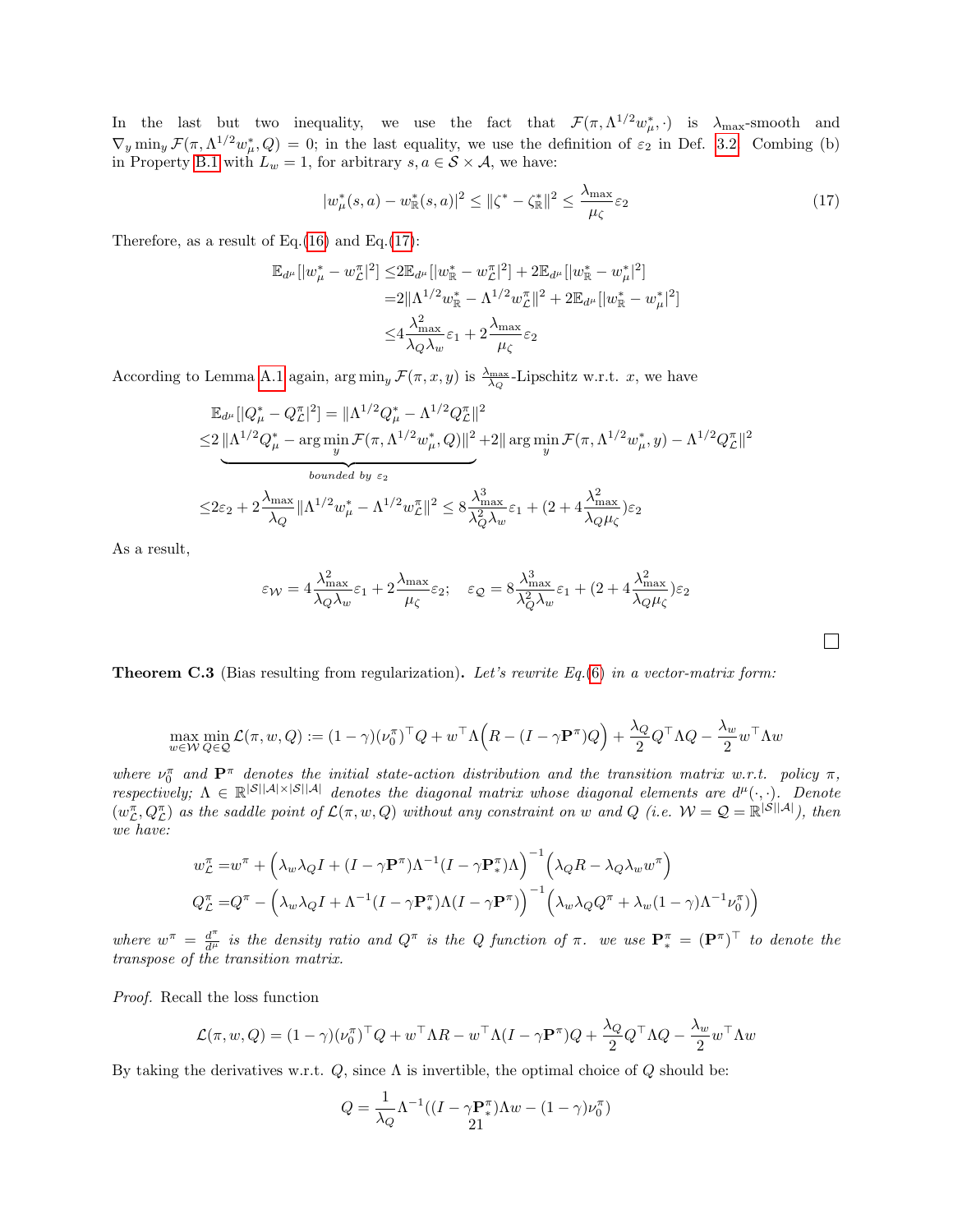Plug this result in, and we have

$$
\mathcal{L}(\pi, w, Q) = -\frac{1}{2\lambda_Q} \Big( (1 - \gamma) \nu_0^{\pi} - (I - \gamma \mathbf{P}_{*}^{\pi}) \Lambda w \Big)^{\top} \Lambda^{-1} \Big( (1 - \gamma) (\nu_0^{\pi}) - (I - \gamma \mathbf{P}_{*}^{\pi}) \Lambda w \Big) + w^{\top} \Lambda R - \frac{\lambda_w}{2} w^{\top} \Lambda w
$$

Taking the derivative w.r.t.  $w$ , and set it to 0:

$$
0 = \frac{1}{\lambda_Q} \Lambda (I - \gamma \mathbf{P}^{\pi}) \Lambda^{-1} ((1 - \gamma)(\nu_0^{\pi}) - (I - \gamma \mathbf{P}_{*}^{\pi}) \Lambda w) + \Lambda R - \lambda_w \Lambda w
$$

As a result,

$$
w_{\mathcal{L}}^{\pi} = \left(\lambda_{w} I + \frac{1}{\lambda_{Q}} (I - \gamma \mathbf{P}^{\pi}) \Lambda^{-1} (I - \gamma \mathbf{P}_{*}^{\pi}) \Lambda\right)^{-1} \left(\frac{1}{\lambda_{Q}} (I - \gamma \mathbf{P}^{\pi}) \Lambda^{-1} (1 - \gamma) \nu_{0}^{\pi} + R\right)
$$
  
\n
$$
= \left(\lambda_{w} \lambda_{Q} I + (I - \gamma \mathbf{P}^{\pi}) \Lambda^{-1} (I - \gamma \mathbf{P}_{*}^{\pi}) \Lambda\right)^{-1} \left((I - \gamma \mathbf{P}^{\pi}) \Lambda^{-1} (I - \gamma \mathbf{P}_{*}^{\pi}) \Lambda \Lambda^{-1} (I - \gamma \mathbf{P}_{*}^{\pi})^{-1} (1 - \gamma) \nu_{0}^{\pi} + \lambda_{Q} R\right)
$$
  
\n
$$
= w^{\pi} + \left(\lambda_{w} \lambda_{Q} I + (I - \gamma \mathbf{P}^{\pi}) \Lambda^{-1} (I - \gamma \mathbf{P}_{*}^{\pi}) \Lambda\right)^{-1} \left(\lambda_{Q} R - \lambda_{Q} \lambda_{w} w^{\pi}\right)
$$

and

$$
Q_{\mathcal{L}}^{\pi} = \frac{1}{\lambda_Q} \Lambda^{-1} \Big( (I - \gamma \mathbf{P}_{*}^{\pi}) \Lambda w_{\mathcal{L}}^{\pi} - (1 - \gamma) \nu_{0}^{\pi} \Big)
$$
  
\n
$$
= \frac{1}{\lambda_Q} \Lambda^{-1} \Big( (I - \gamma \mathbf{P}_{*}^{\pi}) \Lambda w_{\mathcal{L}}^{\pi} - (I - \gamma \mathbf{P}_{*}^{\pi}) \Lambda w^{\pi} \Big)
$$
  
\n
$$
= \frac{1}{\lambda_Q} \Lambda^{-1} (I - \gamma \mathbf{P}_{*}^{\pi}) \Lambda \Big( \lambda_Q \lambda_w \Lambda + \Lambda (I - \gamma \mathbf{P}^{\pi}) \Lambda^{-1} (I - \gamma \mathbf{P}_{*}^{\pi}) \Lambda \Big)^{-1} \Big( \lambda_Q \Lambda R - \lambda_Q \lambda_w \Lambda w^{\pi} \Big)
$$
  
\n
$$
= \Big( \lambda_w \lambda_Q (I - \gamma \mathbf{P}_{*}^{\pi})^{-1} \Lambda + \Lambda (I - \gamma \mathbf{P}_{*}^{\pi}) \Big)^{-1} \Big( \Lambda R - \lambda_w \Lambda w^{\pi} \Big)
$$
  
\n
$$
= \Big( \lambda_w \lambda_Q (I - \gamma \mathbf{P}_{*}^{\pi})^{-1} \Lambda + \Lambda (I - \gamma \mathbf{P}_{*}^{\pi}) \Big)^{-1} \Big( \Lambda (I - \gamma \mathbf{P}_{*}^{\pi}) Q^{\pi} - \lambda_w \Lambda w^{\pi} \Big)
$$
  
\n
$$
= Q^{\pi} - \Big( \lambda_w \lambda_Q (I - \gamma \mathbf{P}_{*}^{\pi})^{-1} \Lambda + \Lambda (I - \gamma \mathbf{P}_{*}^{\pi}) \Big)^{-1} \Big( \lambda_w \lambda_Q (I - \gamma \mathbf{P}_{*}^{\pi})^{-1} \Lambda Q^{\pi} + \lambda_w \Lambda w^{\pi} \Big)
$$
  
\n
$$
= Q^{\pi} - \Big( \lambda_w \lambda_Q I + \Lambda^{-1} (I - \gamma \mathbf{P}_{*}^{\pi}) \Lambda (I - \gamma \mathbf{P}_{*}^{\pi}) \Big)^{-1} \Big( \lambda_w \lambda_Q Q^{\pi} + \lambda_w (1 - \gamma) \Lambda^{-1} \nu_0^{\pi} \Big)
$$

Lemma C.4. Under Assumption [C:](#page-3-3)

$$
\|w^\pi - w^\pi_\mathcal{L}\|_\Lambda^2 \leq \frac{C^2(\lambda_Q + \lambda_Q\lambda_w C)^2}{(1-\gamma)^4}, \quad \|Q^\pi - Q^\pi_\mathcal{L}\|_\Lambda^2 \leq \frac{C^2}{(1-\gamma)^2}(\frac{\lambda_w\lambda_Q}{1-\gamma} + \lambda_w)^2
$$

 $\Box$ 

where  $(w^{\pi}, Q^{\pi})$  and  $(w^{\pi}_{\mathcal{L}}, Q^{\pi}_{\mathcal{L}})$  are defined in Theorem [C.3.](#page-20-1)  $||x||_{\Lambda} = x^{\top} \Lambda x$  denotes the norm of column vector  $x$  weighted by  $\Lambda$ .

Proof. From Theorem [C.3,](#page-20-1) we have

$$
w_{\mathcal{L}}^{\pi} = w^{\pi} + \left(\lambda_w \lambda_Q I + (I - \gamma \mathbf{P}^{\pi}) \Lambda^{-1} (I - \gamma \mathbf{P}_{*}^{\pi}) \Lambda\right)^{-1} \left(\lambda_Q R - \lambda_Q \lambda_w w^{\pi}\right)
$$
  

$$
Q_{\mathcal{L}}^{\pi} = Q^{\pi} - \left(\lambda_w \lambda_Q I + \Lambda^{-1} (I - \gamma \mathbf{P}_{*}^{\pi}) \Lambda (I - \gamma \mathbf{P}_{*}^{\pi})\right)^{-1} \left(\lambda_w \lambda_Q Q^{\pi} + \lambda_w (1 - \gamma) \Lambda^{-1} \nu_0^{\pi}\right)
$$

We use  $\mathbf{1} \in \mathbb{R}^{|\mathcal{S}||\mathcal{A}|\times 1}$  to denote a vector whose all elements are 1. Then, we have

$$
||w^{\pi} - w_{\mathcal{L}}^{\pi}||_{\Lambda}^{2} = ||\left(\lambda_{w}\lambda_{Q}I + (I - \gamma \mathbf{P}^{\pi})\Lambda^{-1}(I_{\frac{\gamma}{22}}\gamma \mathbf{P}_{*}^{\pi})\Lambda\right)^{-1}\left(\lambda_{Q}R - \lambda_{Q}\lambda_{w}w^{\pi}\right)||_{\Lambda}^{2}
$$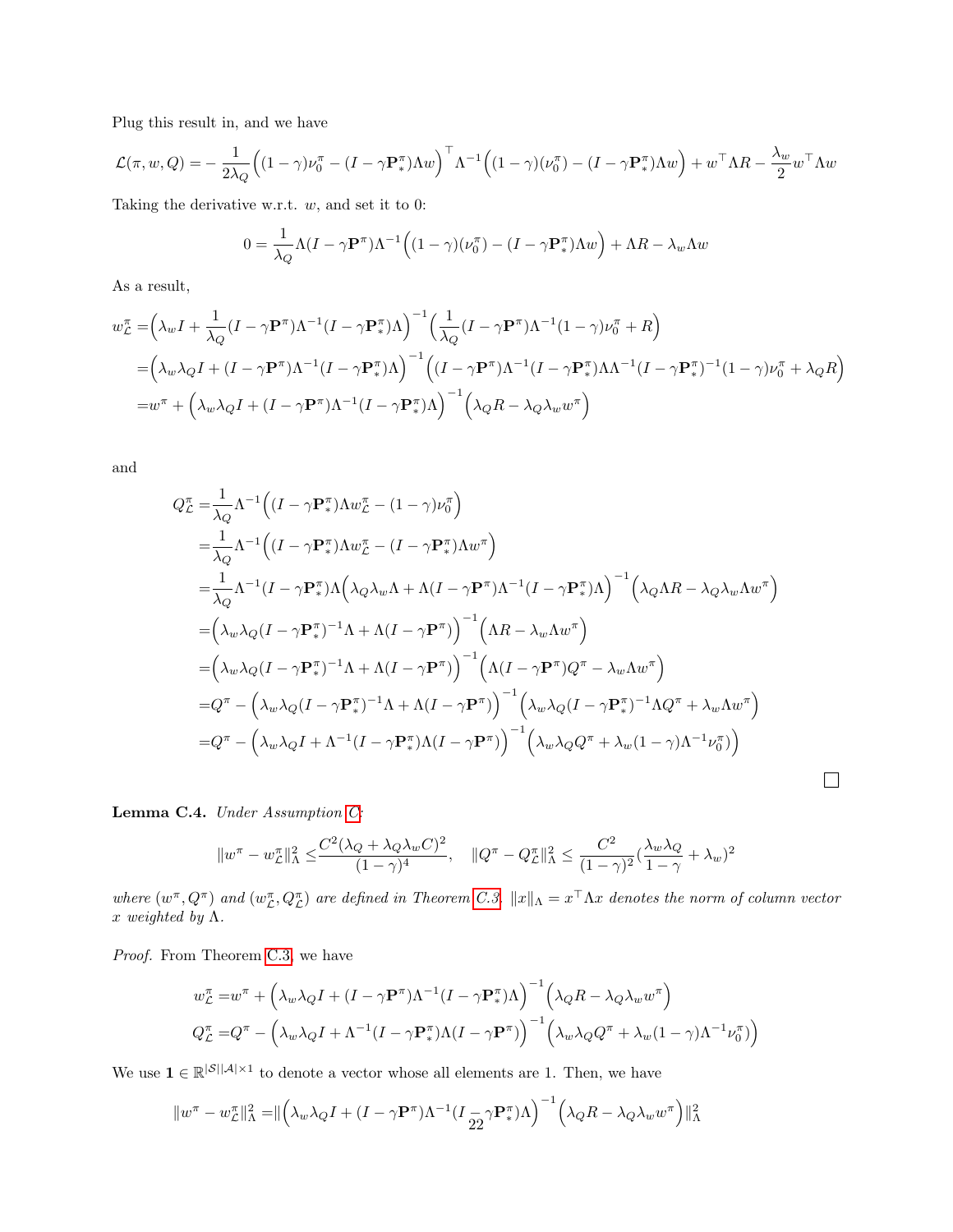$$
= || \left( \lambda_w \lambda_Q I + \Lambda^{1/2} (I - \gamma \mathbf{P}^\pi) \Lambda^{-1} (I - \gamma \mathbf{P}_\pi^\pi) \Lambda^{1/2} \right)^{-1} \Lambda^{1/2} \left( \lambda_Q R - \lambda_Q \lambda_w w^\pi \right) ||^2
$$
  
\n
$$
\leq || \Lambda^{-1/2} (I - \gamma \mathbf{P}_\pi^\pi)^{-1} \Lambda (I - \gamma \mathbf{P}^\pi) ^{-1} \left( \lambda_Q R - \lambda_Q \lambda_w w^\pi \right) ||^2
$$
  
\n
$$
= || \Lambda^{-1/2} (I - \gamma \mathbf{P}_\pi^\pi) ^{-1} \Lambda \widetilde{Q}^\pi ||^2
$$
  
\n
$$
\leq \frac{(\lambda_Q + \lambda_Q \lambda_w C)^2}{(1 - \gamma)^2} || \Lambda^{-1} (I - \gamma \mathbf{P}_\pi^\pi) ^{-1} \Lambda \mathbf{1} ||^2_{\Lambda}
$$
  
\n
$$
= \frac{(\lambda_Q + \lambda_Q \lambda_w C)^2}{(1 - \gamma)^2} || \Lambda^{-1} (I - \gamma \mathbf{P}_\pi^\pi) ^{-1} d^\mu ||^2_{\Lambda}
$$
  
\n
$$
= \frac{(\lambda_Q + \lambda_Q \lambda_w C)^2}{(1 - \gamma)^4} || w_{d^\mu}^\pi ||^2_{\Lambda} \leq \frac{C^2 (\lambda_Q + \lambda_Q \lambda_w C)^2}{(1 - \gamma)^4}
$$

where in the first inequality, we use Lemma [A.4;](#page-12-2) in the third equality, we use  $\widetilde{Q}^{\pi}$  to denote the Q function after replacing true rewards with  $\lambda_Q R - \lambda_Q \lambda_w w^{\pi}$ ; in the second inequality, we use Lemma [A.5](#page-12-3) and the result that  $|\lambda_Q R - \lambda_Q \lambda_w w^{\pi}| \leq \lambda_Q + \lambda_Q \lambda_w C$  $|\lambda_Q R - \lambda_Q \lambda_w w^{\pi}| \leq \lambda_Q + \lambda_Q \lambda_w C$  given Assumption [C;](#page-3-3) in the last inequality, we use Assumption C again. Similarly,

$$
\|Q^{\pi} - Q_{\mathcal{L}}^{\pi}\|_{\Lambda}^{2} \leq \|\left(\lambda_{w}\lambda_{Q}I + \Lambda^{-1}(I - \gamma \mathbf{P}_{*}^{\pi})\Lambda(I - \gamma \mathbf{P}^{\pi})\right)^{-1}\left(\lambda_{w}\lambda_{Q}Q^{\pi} + \lambda_{w}(1 - \gamma)\Lambda^{-1}\nu_{0}^{\pi}\right)\|_{\Lambda}^{2}
$$
  
\n=
$$
\|(\lambda_{Q}\lambda_{w}I + \Lambda^{-1/2}(I - \gamma \mathbf{P}_{*}^{\pi})\Lambda(I - \gamma \mathbf{P}^{\pi})\Lambda^{-1/2}\right)^{-1}\Lambda^{1/2}\left(\lambda_{Q}\lambda_{w}Q^{\pi} + \lambda_{w}(1 - \gamma)\Lambda^{-1}\nu_{0}^{\pi}\right)\|^{2}
$$
  
\n
$$
\leq \|\Lambda^{1/2}(I - \gamma \mathbf{P}^{\pi})^{-1}\Lambda^{-1}(I - \gamma \mathbf{P}_{*}^{\pi})^{-1}\left(\lambda_{w}\lambda_{Q}\Lambda Q^{\pi} + \lambda_{w}(1 - \gamma)\nu_{0}^{\pi}\right)\|^{2}
$$
  
\n=
$$
\|\lambda_{w}\lambda_{Q}\Lambda^{1/2}(I - \gamma \mathbf{P}^{\pi})^{-1}\Lambda^{-1}(I - \gamma \mathbf{P}_{*}^{\pi})^{-1}\Lambda Q^{\pi} + \lambda_{w}\Lambda^{1/2}(I - \gamma \mathbf{P}^{\pi})^{-1}w^{\pi}\|^{2}
$$
  
\n
$$
\leq \|\frac{\lambda_{w}\lambda_{Q}}{1 - \gamma}\Lambda^{1/2}(I - \gamma \mathbf{P}^{\pi})^{-1}\Lambda^{-1}(I - \gamma \mathbf{P}_{*}^{\pi})^{-1}\Lambda\mathbf{1} + \lambda_{w}\Lambda^{1/2}(I - \gamma \mathbf{P}^{\pi})^{-1}w^{\pi}\|^{2}
$$
  
\n
$$
\leq \|(I - \gamma \mathbf{P}^{\pi})^{-1}\left(\frac{\lambda_{w}\lambda_{Q}}{1 - \gamma}w_{d^{\mu}}^{\pi} + \lambda_{w}w^{\pi}\right)\|_{\Lambda}^{2}
$$
  
\n
$$
\leq \frac{C^{2}}{(1 - \gamma)^{2}}\left(\frac{\lambda_{w}\lambda_{Q}}{1 - \gamma} + \lambda_{w}\right)^{2}
$$

<span id="page-22-2"></span>where in the last but third inequality, we use Lemma [A.5](#page-12-3) and the fact that  $w^{\pi}$  is also non-negative.  $\Box$ **Lemma C.5.** Under Assumption [C,](#page-3-3) for arbitrary function  $f(s, a)$ ,

$$
(1 - \gamma) \mathbb{E}_{s_0 \sim \nu_0, a_0 \sim \pi} [f(s_0, a_0)] + \gamma \mathbb{E}_{s, a, s' \sim d^{\mu}, a' \sim \pi} [w^{\pi}(s, a) f(s', a')] = \mathbb{E}_{d^{\mu}} [w^{\pi}(s, a) f(s, a)] \tag{18}
$$

$$
\gamma \mathbb{E}_{s,a,s' \sim d^{\mu},a' \sim \pi} [f^{2}(s',a')] \leq \frac{1}{1-\gamma} \mathbb{E}_{s,a \sim d^{\pi}_{d^{\mu}}} [f^{2}(s,a)] \leq \frac{C}{1-\gamma} \mathbb{E}_{s,a \sim d^{\mu}} [f^{2}(s,a)] \tag{19}
$$

where  $d_{d^{\mu}}^{\pi} := (1 - \gamma) \mathbb{E}_{\tau \sim \pi, s_0, a_0 \sim d^{\mu}(\cdot, \cdot)} \left[\sum_{t=0}^{\infty} \gamma^t p(s_t = s, a_t = a)\right]$  is the normalized discounted state-action occupancy by treating  $d^{\mu}(\cdot,\cdot)$  as initial distribution;  $s, a, s' \sim d^{\mu}, a' \sim \pi$  is a short note of  $s, a \sim d^{\mu}, s' \sim d^{\mu}$  $P(s'|s, a), a' \sim \pi(\cdot|s').$ 

Proof. Eq. [\(18\)](#page-22-0) can be proved by the equation:

$$
d^{\pi}(s, a) = (1 - \gamma)\nu_0(s)\pi(a|s) + \gamma \sum_{s', a'} p(s|s', a')d^{\pi}(s', a')\pi(a|s)
$$

For Eq.[\(19\)](#page-22-1), the first step is because  $\gamma \sum_{s',a'} d^{\mu}(s',a') p(s|s',a') \pi(a|s) \leq \frac{1}{1-\gamma} d^{\pi}_{d^{\mu}}(s,a)$ , and the second step is the result of Assumption [C.](#page-3-3)

**Theorem 3.3.** [Bias] Based Assumptions in Section [2.2](#page-3-1) and Definitions above, for arbitrary  $\theta \in \Theta$ , we have:

<span id="page-22-1"></span><span id="page-22-0"></span>
$$
\|\nabla_{\theta} \max_{w \in \mathcal{W}} \min_{Q \in \mathcal{Q}} \mathcal{L}^{D}(\pi_{\theta}, w, Q) - \nabla_{\theta} J(\pi_{\theta})\|
$$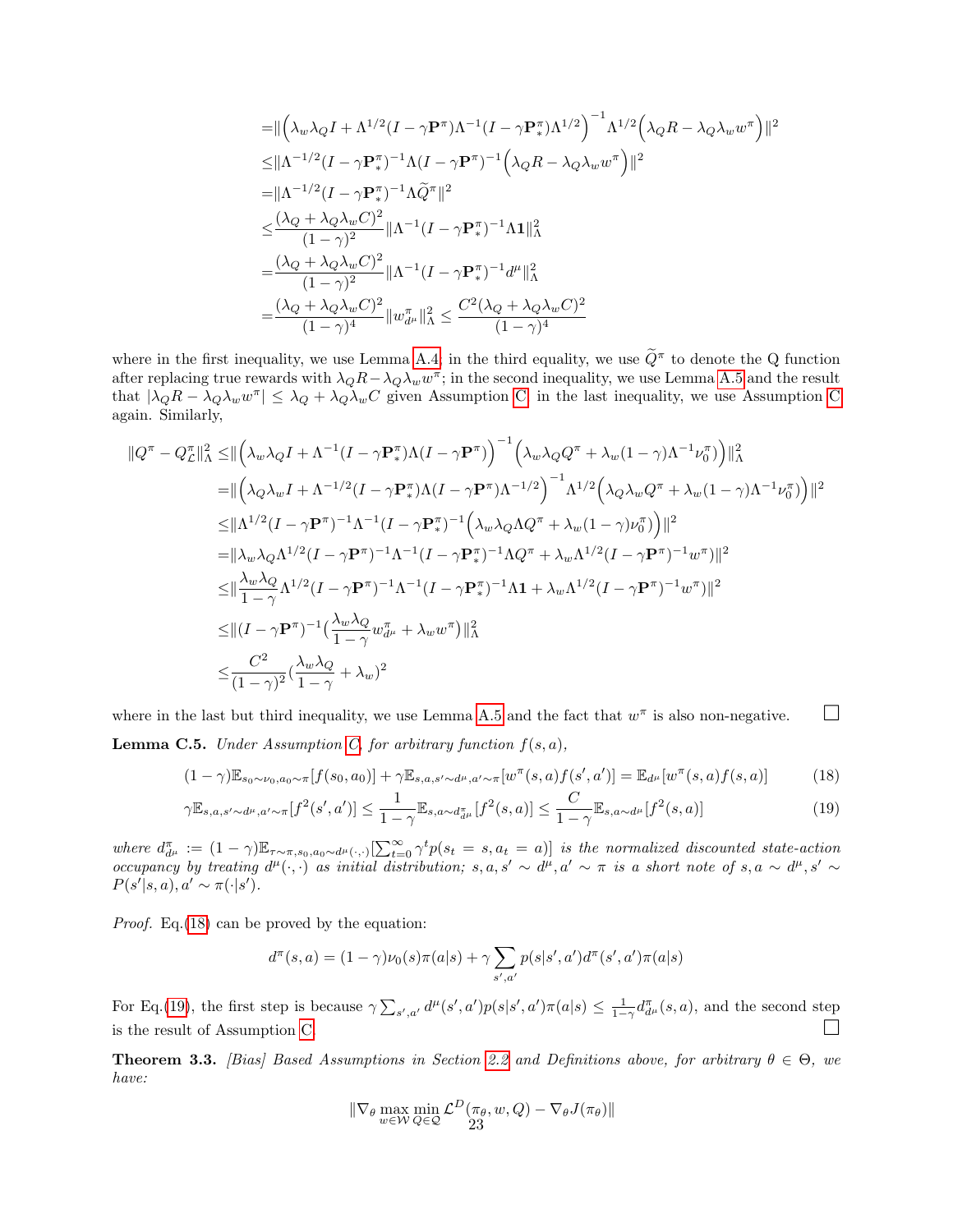$$
\leq \varepsilon_{reg} + \varepsilon_{func} + \varepsilon_{data}
$$

The bias terms  $\varepsilon_{reg}, \varepsilon_{func}$  and  $\varepsilon_{data}$  are defined by

$$
\varepsilon_{func} := \frac{G}{1-\gamma} \Big( \sqrt{C\varepsilon_{\mathcal{Q}}} + C_{\mathcal{W}} \sqrt{\frac{\gamma \varepsilon_{\mathcal{Q}} C}{1-\gamma}} \n+ \sqrt{\frac{\gamma \varepsilon_{\mathcal{Q}} \varepsilon_{\mathcal{W}} C}{1-\gamma}} + \gamma C_{\mathcal{Q}} \sqrt{\varepsilon_{\mathcal{W}}} \Big) \n\varepsilon_{reg} := \frac{G}{1-\gamma} \Big( \frac{C^2}{(1-\gamma)} \big( \frac{\lambda_w \lambda_Q}{1-\gamma} + \lambda_w \big) \n+ \frac{\gamma C (\lambda_Q + \lambda_Q \lambda_w C)}{(1-\gamma)^3} \n+ \frac{C^2 (\lambda_Q + \lambda_Q \lambda_w C)}{(1-\gamma)^3} \big( \frac{\lambda_w \lambda_Q}{1-\gamma} + \lambda_w \big) \sqrt{\frac{\gamma C}{1-\gamma}} \Big) \n\varepsilon_{data} := \left( 2\kappa_{\zeta} \kappa_{\xi} + 2\kappa_{\zeta} + 2\kappa_{\xi} + \sqrt{2}/2 \right) \sqrt{2\bar{\varepsilon}_{data}}
$$

where  $\kappa_{\zeta}$  and  $\kappa_{\xi}$  is the condition number, and

$$
\varepsilon_{\mathcal{W}} := 4 \frac{\lambda_{\max}^2}{\lambda_Q \lambda_w} \varepsilon_1 + 2 \frac{\lambda_{\max}}{\mu_{\zeta}} \varepsilon_2,
$$
  

$$
\varepsilon_{\mathcal{Q}} := 8 \frac{\lambda_{\max}^3}{\lambda_Q^2 \lambda_w} \varepsilon_1 + (2 + 4 \frac{\lambda_{\max}^2}{\lambda_Q \mu_{\zeta}}) \varepsilon_2
$$

with  $\lambda_{\max} := \max{\{\lambda_Q, \lambda_w\}}$ .

Proof. Firstly, by applying the triangle inequality:

$$
\|\nabla_{\theta} \max_{w \in \mathcal{W}} \min_{Q \in \mathcal{Q}} \mathcal{L}^{D}(\pi_{\theta}, w, Q) - \nabla_{\theta} J(\pi_{\theta})\| \leq \underbrace{\|\nabla_{\theta} \max_{w \in \mathcal{W}} \min_{Q \in \mathcal{Q}} \mathcal{L}^{D}(\pi_{\theta}, w, Q) - \nabla_{\theta} \max_{w \in \mathcal{W}} \min_{Q \in \mathcal{Q}} \mathcal{L}(\pi_{\theta}, w, Q)\|}_{Bounded in Proposition C.1}
$$
\n
$$
+ \underbrace{\|\nabla_{\theta} \max_{w} \min_{Q} \mathcal{L}(\pi_{\theta}, w, Q) - \nabla_{\theta} \max_{w \in \mathcal{W}} \min_{Q \in \mathcal{Q}} \mathcal{L}(\pi_{\theta}, w, Q)\|}_{t_1}
$$
\n
$$
+ \underbrace{\|\nabla_{\theta} J(\pi_{\theta}) - \nabla_{\theta} \max_{w} \min_{Q} \mathcal{L}(\pi_{\theta}, w, Q)\|}_{t_2}
$$

where we use  $\max_w \min_Q$  as a short note of  $\max_{w\in \mathbb{R}^{|{\cal S}||{\cal A}|}} \min_{Q\in \mathbb{R}^{|{\cal S}||{\cal A}|}}.$ 

In the following, we again use  $(w_{\mathcal{L}}^{\pi_{\theta}}, Q_{\mathcal{L}}^{\pi_{\theta}})$  to denote the saddle point of  $\mathcal{L}(\pi_{\theta}, w, Q)$  without any constraint on w and Q, and use  $(w^*_{\mu}, Q^*_{\mu})$  to denote the saddle point of  $\mathcal{L}(\pi_{\theta}, w, Q)$ . Next, we upper bound  $t_1$  and  $t_2$  one by one. For simplicity, we use  $s, a, s' \sim d^{\mu}, a' \sim \pi_{\theta}$  as a short note of  $s, a \sim d^{\mu}, s' \sim P(s'|s, a), a' \sim \pi_{\theta}(\cdot|s').$ 

**Upper bound**  $t_1$  With misspecification Definition [3.2,](#page-4-4) we can easily bound  $t_1$ :

$$
t_1 = \|\nabla_{\theta} \mathcal{L}(\pi_{\theta}, w_{\mu}^*, Q_{\mu}^*) - \nabla_{\theta} \mathcal{L}(\pi_{\theta}, w_{\mathcal{L}}^{\pi_{\theta}}, Q_{\mathcal{L}}^{\pi_{\theta}})\|
$$
  
\n
$$
\leq \frac{1}{1-\gamma} \|(1-\gamma)\mathbb{E}_{\nu_0^{\pi_{\theta}}}[\left(Q_{\mu}^*(s_0, a_0) - Q_{\mathcal{L}}^{\pi_{\theta}}(s_0, a_0)\right) \nabla_{\theta} \log \pi_{\theta}(a_0|s_0)]\|
$$
  
\n
$$
+ \frac{\gamma}{1-\gamma} \|\mathbb{E}_{s,a,s'\sim d^{\mu},a'\sim\pi} [w_{\mu}^*(s,a) \left(Q_{\mu}^*(s',a') - Q_{\mathcal{L}}^{\pi_{\theta}}(s',a')\right) \nabla_{\theta} \log \pi(a'|s')]\|
$$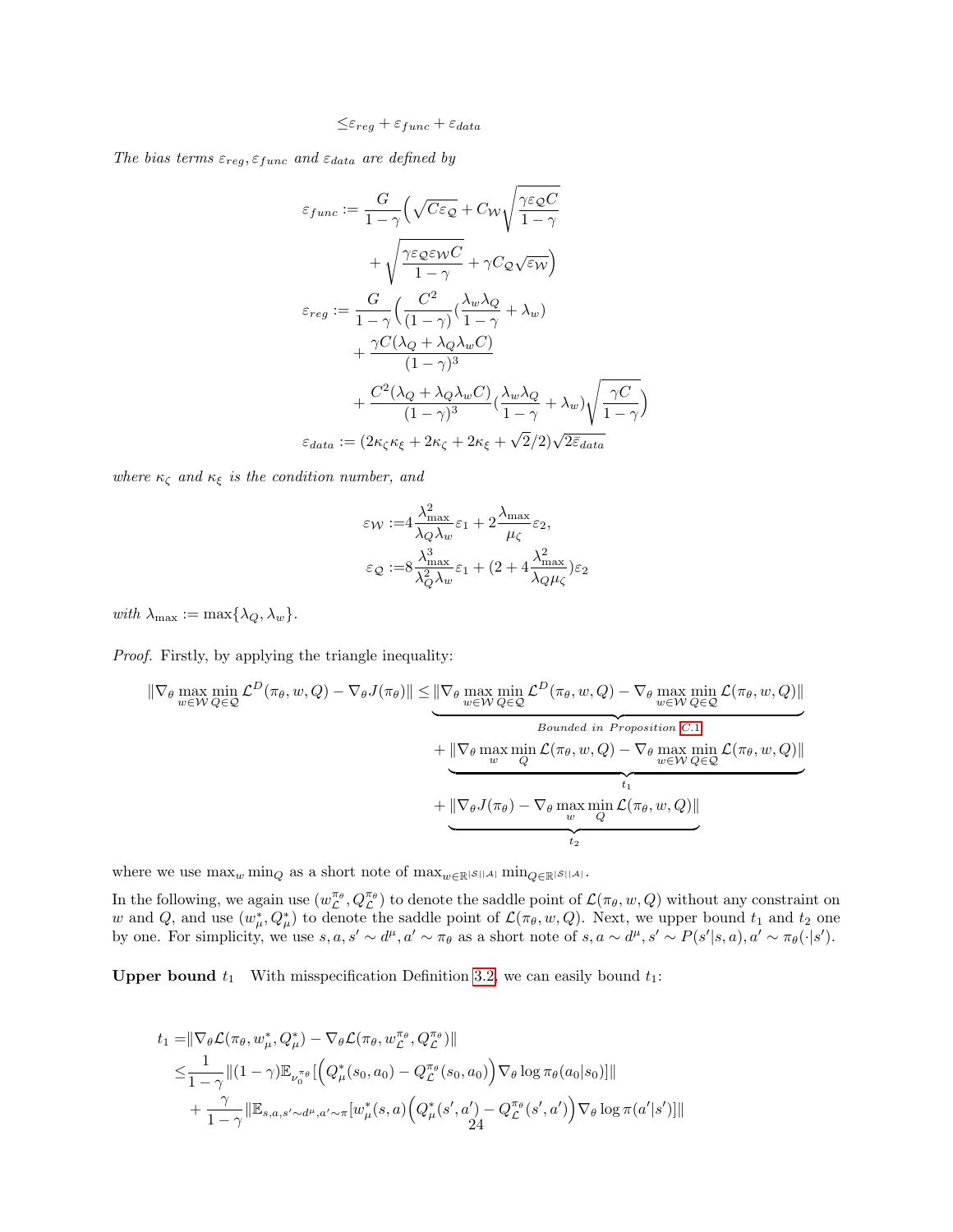$$
+ \frac{\gamma}{1-\gamma} \|\mathbb{E}_{s,a,s'\sim d^{\mu},a'\sim \pi}[(w_{\mu}^{*}(s,a)-w_{\mathcal{L}}^{\pi_{\theta}}(s,a))\left(Q_{\mu}^{*}(s',a')-Q_{\mathcal{L}}^{\pi_{\theta}}(s',a')\right)\nabla_{\theta}\log\pi(a'|s')]\| + \frac{\gamma}{1-\gamma}\|\mathbb{E}_{s,a,s'\sim d^{\mu},a'\sim \pi_{\theta}}[(w_{\mu}^{*}(s,a)-w_{\mathcal{L}}^{\pi_{\theta}}(s,a))Q_{\mu}^{*}(s',a')\nabla_{\theta}\log\pi(a'|s')]\| \n\leq \frac{G}{1-\gamma}\mathbb{E}_{\nu_{0}^{\pi_{\theta}}}[[Q_{\mu}^{*}(s,a)-Q_{\mathcal{L}}^{\pi_{\theta}}(s,a)]\|+\frac{\gamma C_{\mathcal{W}}G}{1-\gamma}\mathbb{E}_{s,a,s'\sim d^{\mu},a'\sim \pi_{\theta}}[[Q_{\mu}^{*}(s',a')-Q_{\mathcal{L}}^{\pi_{\theta}}(s',a')]]\| + \frac{\gamma G}{1-\gamma}\mathbb{E}_{s,a,s'\sim d^{\mu},a'\sim \pi_{\theta}}[[w_{\mu}^{*}(s,a)-w_{\mathcal{L}}^{\pi_{\theta}}(s,a)]\left(Q_{\mu}^{*}(s',a')-Q_{\mathcal{L}}^{\pi_{\theta}}(s',a')\right)\|+ \frac{\gamma C_{\mathcal{Q}}G}{1-\gamma}\mathbb{E}_{s,a,s'\sim d^{\mu},a'\sim \pi_{\theta}}[[w_{\mu}^{*}(s,a)-w_{\mathcal{L}}^{\pi_{\theta}}(s,a)]\| \n\leq \frac{G}{1-\gamma}\sqrt{\mathbb{E}_{\nu_{0}^{\pi_{\theta}}}[[Q_{\mu}^{*}(s,a)-Q_{\mathcal{L}}^{\pi_{\theta}}(s,a)]]^{2}}+\frac{\gamma C_{\mathcal{W}}G}{1-\gamma}\sqrt{\mathbb{E}_{s,a,s'\sim d^{\mu},a'\sim \pi_{\theta}}[[Q_{\mu}^{*}(s',a')-Q_{\mathcal{L}}^{\pi_{\theta}}(s',a')]^{2}]}\|+\frac{\gamma C_{\mathcal{Q}}G}{1-\gamma}\sqrt{\mathbb{E}_{d^{\mu}}[[w_{\mu}^{\pi_{\theta}}(s,a)-w_{\mu}^{*}(s,a)]^{2
$$

In the last equation, we first use Eq.[\(19\)](#page-22-1) in Lemma [C.5,](#page-22-2) and then apply Proposition [C.2.](#page-18-0)

**Upper bound**  $t_2$  Similarly, we can give a bound for  $t_2$ :

$$
t_2 = || \nabla_{\theta} J(\pi_{\theta}) - \nabla_{\theta} \mathcal{L}(\pi_{\theta}, w_{\mathcal{L}}^{\pi_{\theta}}, Q_{\mathcal{L}}^{\pi_{\theta}}) ||
$$
\n
$$
\leq \frac{1}{1-\gamma} ||(1-\gamma)\mathbb{E}_{\nu_{0}^{\pi_{\theta}}} [Q^{\pi_{\theta}}(s_{0}, a_{0}) - Q_{\mathcal{L}}^{\pi_{\theta}}(s_{0}, a_{0})) \nabla_{\theta} \log \pi_{\theta}(a_{0}|s_{0})]
$$
\n
$$
+ \gamma \mathbb{E}_{d^{\mu}}[w^{\pi_{\theta}}(s, a) (Q^{\pi_{\theta}}(s', a') - Q_{\mathcal{L}}^{\pi_{\theta}}(s', a')) \nabla_{\theta} \log \pi(a'|s') ||]
$$
\n
$$
+ \frac{\gamma}{1-\gamma} || \mathbb{E}_{d^{\mu}}[(w^{\pi_{\theta}}(s, a) - w_{\mathcal{L}}^{\pi_{\theta}}(s, a)) (Q^{\pi_{\theta}}(s', a') - Q_{\mathcal{L}}^{\pi_{\theta}}(s', a')) \nabla_{\theta} \log \pi(a'|s') ||]
$$
\n
$$
+ \frac{\gamma}{1-\gamma} || \mathbb{E}_{d^{\mu}}[w^{\pi_{\theta}}(s, a) - w_{\mathcal{L}}^{\pi_{\theta}}(s, a)) Q^{\pi_{\theta}}(s', a') \nabla_{\theta} \log \pi(a'|s') ||]
$$
\n
$$
= \frac{1}{1-\gamma} || \mathbb{E}_{d^{\mu}}[w^{\pi_{\theta}}(s, a) (Q^{\pi_{\theta}}(s, a) - Q_{\mathcal{L}}^{\pi_{\theta}}(s, a)) \nabla_{\theta} \log \pi(a|s) || ] \qquad (\text{Eq. (18) in Lemma C.5)}
$$
\n
$$
+ \frac{\gamma}{1-\gamma} || \mathbb{E}_{s, a, s' \sim d^{\mu}, a' \sim \pi_{\theta}}[(w^{\pi_{\theta}}(s, a) - w_{\mathcal{L}}^{\pi_{\theta}}(s, a)) (Q^{\pi_{\theta}}(s', a') \nabla_{\theta} \log \pi(a'|s') ||]
$$
\n
$$
+ \frac{\gamma}{1-\gamma} || \mathbb{E}_{s, a, s' \sim d^
$$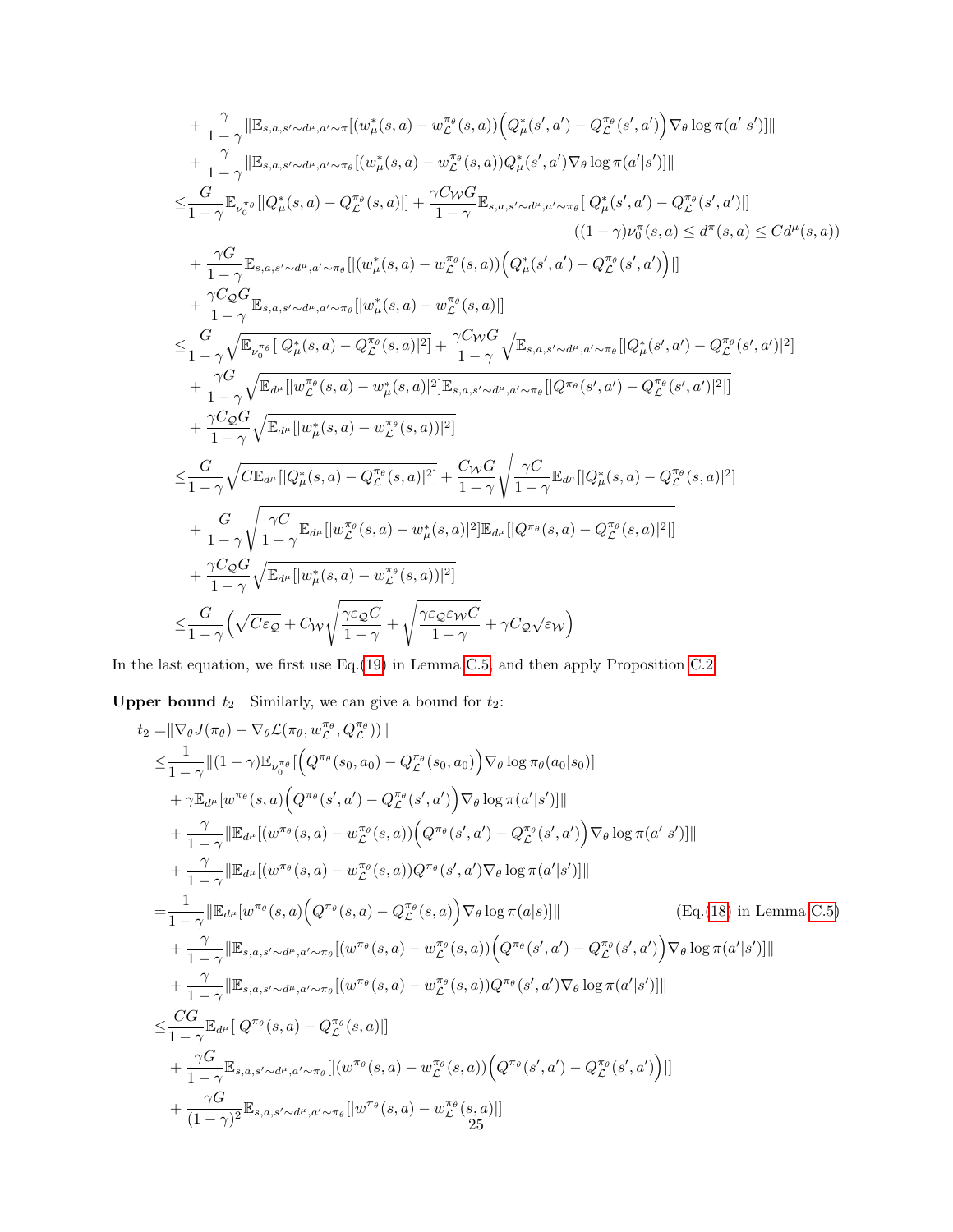$$
\leq \frac{CG}{1-\gamma}\sqrt{\mathbb{E}_{d^{\mu}}[|Q^{\pi_{\theta}}-Q^{\pi_{\theta}}_{\mathcal{L}}|^2]} + \frac{\gamma G}{(1-\gamma)^2}\sqrt{\mathbb{E}_{d^{\mu}}[|(w^{\pi_{\theta}}(s,a)-w^{\pi_{\theta}}(s,a)|^2]}\n+ \frac{\gamma G}{1-\gamma}\sqrt{\mathbb{E}_{d^{\mu}}[|w^{\pi_{\theta}}_{\mathcal{L}}(s,a)-w^{\pi_{\theta}}(s,a)|^2]\mathbb{E}_{s,a,s'\sim d^{\mu},a'\sim\pi_{\theta}}[|Q^{\pi_{\theta}}(s',a')-Q^{\pi_{\theta}}_{\mathcal{L}}(s',a')|^2]]}\n\\ \leq \frac{CG}{1-\gamma}\sqrt{\mathbb{E}_{d^{\mu}}[|Q^{\pi_{\theta}}-Q^{\pi_{\theta}}_{\mathcal{L}}|^2]} + \frac{\gamma G}{(1-\gamma)^2}\sqrt{\mathbb{E}_{d^{\mu}}[|(w^{\pi_{\theta}}(s,a)-w^{\pi_{\theta}}_{\mathcal{L}}(s,a)|^2]}\n+ \frac{G}{1-\gamma}\sqrt{\frac{\gamma C}{1-\gamma}\mathbb{E}_{d^{\mu}}[|w^{\pi_{\theta}}_{\mathcal{L}}(s,a)-w^{\pi_{\theta}}(s,a)|^2]\mathbb{E}_{d^{\mu}}[|Q^{\pi_{\theta}}(s,a)-Q^{\pi_{\theta}}_{\mathcal{L}}(s,a)|^2]]}\n+ \frac{G}{1-\gamma}\left(\frac{C^2}{(1-\gamma)}(\frac{\lambda_w\lambda_Q}{1-\gamma}+\lambda_w)+\frac{\gamma C(\lambda_Q+\lambda_Q\lambda_wC)}{(1-\gamma)^3}+\frac{C^2(\lambda_Q+\lambda_Q\lambda_wC)}{(1-\gamma)^3}(\frac{\lambda_w\lambda_Q}{1-\gamma}+\lambda_w)\sqrt{\frac{\gamma C}{1-\gamma}}\right)
$$

### <span id="page-25-0"></span>D Missing Examples and Proofs for Strategy 1

### D.1 Equivalence between Stationary Points

<span id="page-25-3"></span>Theorem D.1. [Equivalence Between Stationary Points] Under Assumptions in Section [2.2,](#page-3-1) given Z and Ξ with finite  $C_Q$  and  $C_W$ , suppose there is an Algorithm provides us with one stationary point  $(\theta_T, \zeta_T, \zeta_T)$  of the non-concave-strongly-convex objective  $\max_{\theta,\zeta} \min_{\xi} \mathcal{L}^D(\theta,\zeta,\xi)$  after running T iterations, statisfying the following conditions in expectation over the randomness of algorithm.

<span id="page-25-1"></span>
$$
\mathbb{E}[\|\nabla_{\theta,\zeta} \mathcal{L}^D(\theta_T,\zeta_T,\phi_{\theta_T}(\zeta_T))\|] := \mathbb{E}[\|\nabla_{\theta} \mathcal{L}^D(\theta_T,\zeta_T,\phi_{\theta_T}(\zeta_T))\| + \|\nabla_{\zeta} \mathcal{L}^D(\theta_T,\zeta_T,\phi_{\theta_T}(\zeta_T))\|] \leq \frac{\varepsilon}{(\kappa_{\xi}+1)(\kappa_{\zeta}+1)}\tag{20}
$$

where  $\phi_{\theta}(\zeta) = \arg \min_{\xi \in \Xi} \mathcal{L}^{D}(\theta, \zeta, \xi)$  and  $\kappa_{\zeta}$  and  $\kappa_{\xi}$  are the condition numbers, then in expectation  $\theta_{T}$  is a biased stationary point satisfying Eq.[\(2\)](#page-1-2).

Proof. Eq.[\(20\)](#page-25-1) implies that

<span id="page-25-2"></span>
$$
\max\{\mathbb{E}[\|\nabla_{\theta}\mathcal{L}^{D}(\theta_{T},\zeta_{T},\phi_{\theta_{T}}(\zeta_{T}))\|],\mathbb{E}[\|\nabla_{\zeta}\mathcal{L}^{D}(\theta_{T},\zeta_{T},\phi_{\theta_{T}}(\zeta_{T}))\|]\}\leq \frac{\varepsilon}{(\kappa_{\xi}+1)(\kappa_{\zeta}+1)}
$$
(21)

We can upper bounded  $\mathbb{E}[\|\nabla_{\theta}J(\pi_{\theta_T})\|]$  with the triangle inequality:

$$
\mathbb{E}[\|\nabla_{\theta}J(\pi_{\theta_T})\|] \leq \underbrace{\mathbb{E}[\|\nabla_{\theta}\mathcal{L}^D(\theta_T,\zeta_T,\phi_{\theta_T}(\zeta_T))\|]}_{Bounded in Eq.(21)} + \underbrace{\mathbb{E}[\|\nabla_{\theta}\mathcal{L}^D(\theta_T,\zeta^*,\xi^*) - \nabla_{\theta}\mathcal{L}^D(\theta_T,\zeta_T,\phi_{\theta_T}(\zeta_T)))\|]}_{Bounded in Theorem 3.3} \leq \frac{\varepsilon}{(\kappa_{\xi}+1)(\kappa_{\zeta}+1)} + \varepsilon_{func} + \varepsilon_{reg} + \varepsilon_{data} + \mathbb{E}[\|\nabla_{\theta}\mathcal{L}^D(\theta_T,\zeta^*,\xi^*) - \nabla_{\theta}\mathcal{L}^D(\theta_T,\zeta_T,\phi_{\theta_T}(\zeta_T)))\|]
$$

where we use  $\zeta^*, \xi^*$  to denote the saddle-point of  $\max_{\zeta \in \mathcal{Z}} \min_{\xi \in \Xi} \mathcal{L}^D(\theta_T, \zeta, \xi)$ ; in the last inequality we use  $Eq.(21)$  $Eq.(21)$  and Theorem [3.3.](#page-4-5)

Next, we try to bound the last term. According to the definition,  $\zeta^*$  is also the maximum of function  $\Phi_{\theta_T}(\cdot) = \min_{\xi \in \Xi} \mathcal{L}^D(\theta_T, \cdot, \xi)$  defined in Lemma [A.1.](#page-11-1) Applying Property (2) in Lemma [A.1,](#page-11-1) Lemma [A.3,](#page-11-2) and inequality [\(21\)](#page-25-2), we obtain that

$$
\|\zeta_T - \zeta^*\| \le \frac{1}{\mu_{\zeta}} \|\Phi_{\theta_T}(\zeta_T)\| = \frac{1}{\mu_{\zeta}} \|\nabla_{\zeta} \mathcal{L}^D(\theta_T, \zeta_T, \phi_{\theta_T}(\zeta_T))\| \le \frac{\varepsilon}{\mu_{\zeta}(\kappa_{\xi} + 1)(\kappa_{\zeta} + 1)}
$$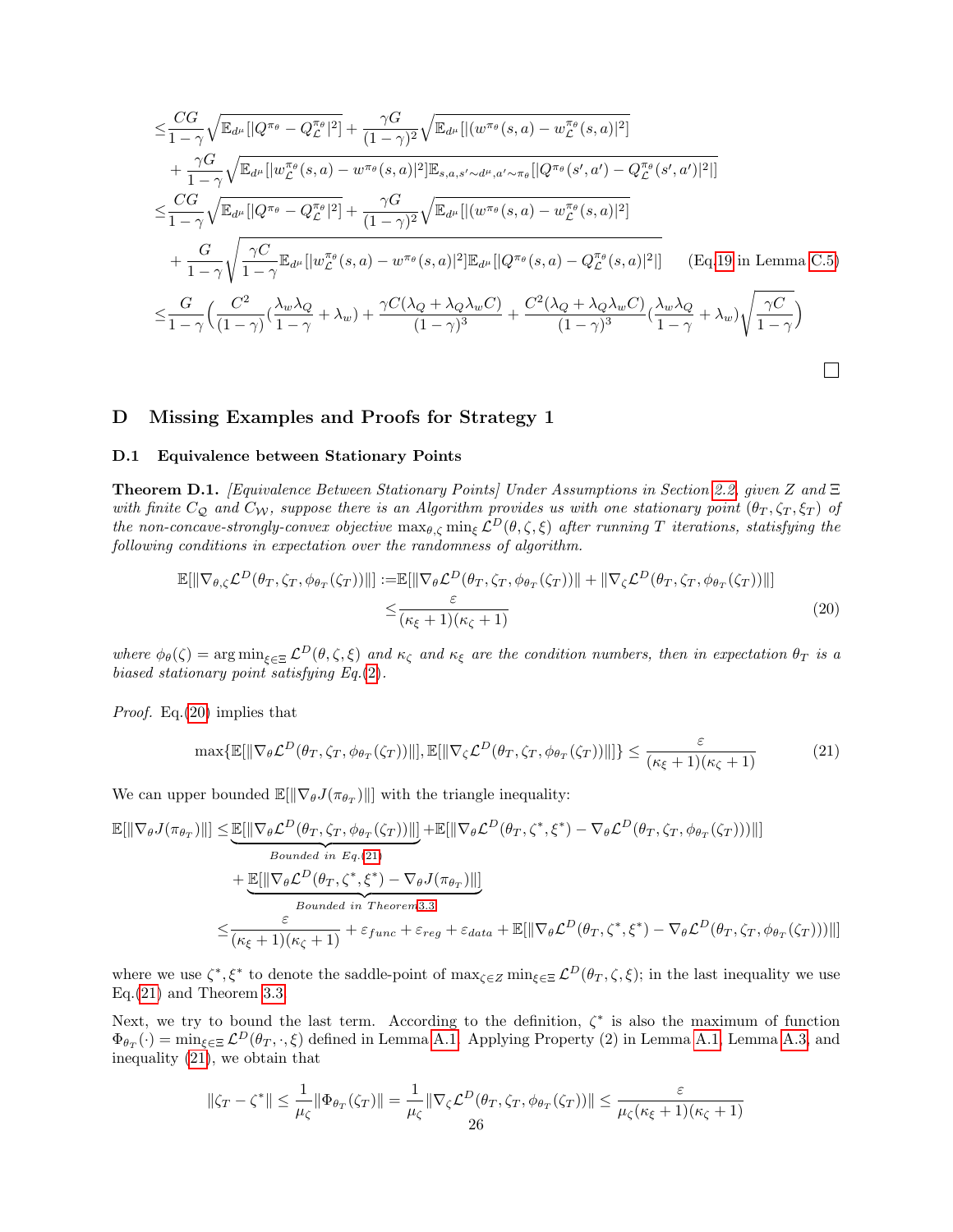Then we can bound:

$$
\|\nabla_{\theta} \mathcal{L}^{D}(\theta_{T}, \zeta^{*}, \xi^{*}) - \nabla_{\theta} \mathcal{L}^{D}(\theta_{T}, \zeta_{T}, \phi_{\theta_{T}}(\zeta_{T}))\|
$$
  
\n
$$
\leq L \|\zeta_{T} - \zeta^{*}\| + L \|\xi^{*} - \phi_{\theta_{T}}(\zeta_{T}))\| = L \|\zeta_{T} - \zeta^{*}\| + L \|\phi_{\theta_{T}}(\zeta^{*}) - \phi_{\theta_{T}}(\zeta_{T}))\|
$$
  
\n
$$
\leq (L + L\kappa_{\xi}) \|\zeta_{T} - \zeta^{*}\| \leq \frac{\varepsilon \kappa_{\zeta}}{1 + \kappa_{\zeta}}
$$

where in the first inequality we use the smoothness Assumption [A,](#page-3-4) and in the second inequality we use (1) in Lemma [A.1.](#page-11-1) As a result,

$$
\mathbb{E}[\|\nabla_{\theta}J(\pi_{\theta_T})\|] \leq \frac{\varepsilon}{(\kappa_{\xi}+1)(\kappa_{\zeta}+1)} + \frac{\varepsilon \kappa_{\zeta}}{1+\kappa_{\zeta}} + \varepsilon_{func} + \varepsilon_{reg} + \varepsilon_{data}
$$
  

$$
\leq \varepsilon + \varepsilon_{func} + \varepsilon_{reg} + \varepsilon_{data}
$$

 $\Box$ 

In the following subsections, we will introduce the Projected-SREDA Algorithm revised from [\[Luo et al.,](#page-10-11) [2020\]](#page-10-11) and prove that it provide us a stationary points required by Theorem [D.1.](#page-25-3)

We choose  $\Theta = \mathbb{R}^{d_{\theta}}, \ \Xi = \Xi_0$ , and  $Z = \{\zeta | ||\zeta|| \leq R'\}$ , where  $\Xi_0$  is defined in Property [4.1](#page-5-1) and R' will be determined later. For simplicity, we use  $\mathcal{L}_{-}^{D} = -\mathcal{L}^{D}$  to denote the minus of original loss function, which should be a non-convex-strongly-concave problem and aligns with the setting of [\[Luo et al., 2020\]](#page-10-11).

### D.2 Verification of the Assumptions in [\[Luo et al., 2020\]](#page-10-11)

In this section, we verify that Assumptions 1-5 in [\[Luo et al., 2020\]](#page-10-11) are satisfied under our Assumption [A,](#page-3-4) [B](#page-3-2) and [D.](#page-3-6)

### Assumption 1

$$
\begin{split} & \inf_{\theta \in \mathbb{R}^{d_{\theta}}, \zeta \in Z} \max_{\xi \in \Xi} \mathcal{L}_{-}^{D}(\theta, \zeta, \xi) \\ & \geq - \max_{\theta \in \mathbb{R}^{d_{\theta}}, \zeta \in Z, \xi \in \Xi} (1 - \gamma) \| (\nu_{D}^{\pi})^{\top} \Phi_{Q} \xi \| + \| \zeta \| \| \Phi_{w}^{\top} \Lambda^{D} R \| + \| \zeta \| \| \mathbf{M}_{\pi} \| \| \xi \| + \frac{\lambda_{Q}}{2} \| \xi \|^2 \| \mathbf{K}_{Q} \| + \frac{\lambda_{w}}{2} \| \zeta \| \| \mathbf{K}_{w} \| \\ & \geq - \max_{\theta \in \mathbb{R}^{d_{\theta}}, \zeta \in Z, \xi \in \Xi} (1 - \gamma) + \| \zeta \| + (1 + \gamma) \| \zeta \| \| \xi \| + + \frac{\lambda_{Q}}{2} \| \xi \|^2 + \frac{\lambda_{w}}{2} \| \zeta \| \end{split}
$$

Because  $\|\zeta\|$  and  $\|\xi\|$  are bounded for arbitrary  $\zeta, \xi \in Z \times \Xi$ , Assumption 1 holds.

Assumption 2 The proof is almost identical to the proof of Property [B.1-](#page-12-0)(b) and we omit here. Assumption 2 holds by choosing  $L$  according to  $(11)$ .

Assumption 3 Under our linear function classes setting, it holds obviously.

**Assumption 4** Hold directly by choosing  $\mu = \lambda_Q v_Q$ .

Assumption 5 Identicial to the Condition [B.3.](#page-15-0) We prove Condition [B.3](#page-15-0) holds in Appendix [B](#page-12-1) under our Assumptions.

### D.3 Useful Lemma

In this subsection, we first prove several useful lemma.

**Lemma D.2.** Under Assumption [B,](#page-3-2) for arbitrary  $\theta \in \Theta$  and  $\xi \in \Xi$ , the solution for  $\max_{\zeta \in \mathbb{R}^d} \mathcal{L}^D(\theta, \zeta, \xi)$ has bounded  $\ell_2$  norm.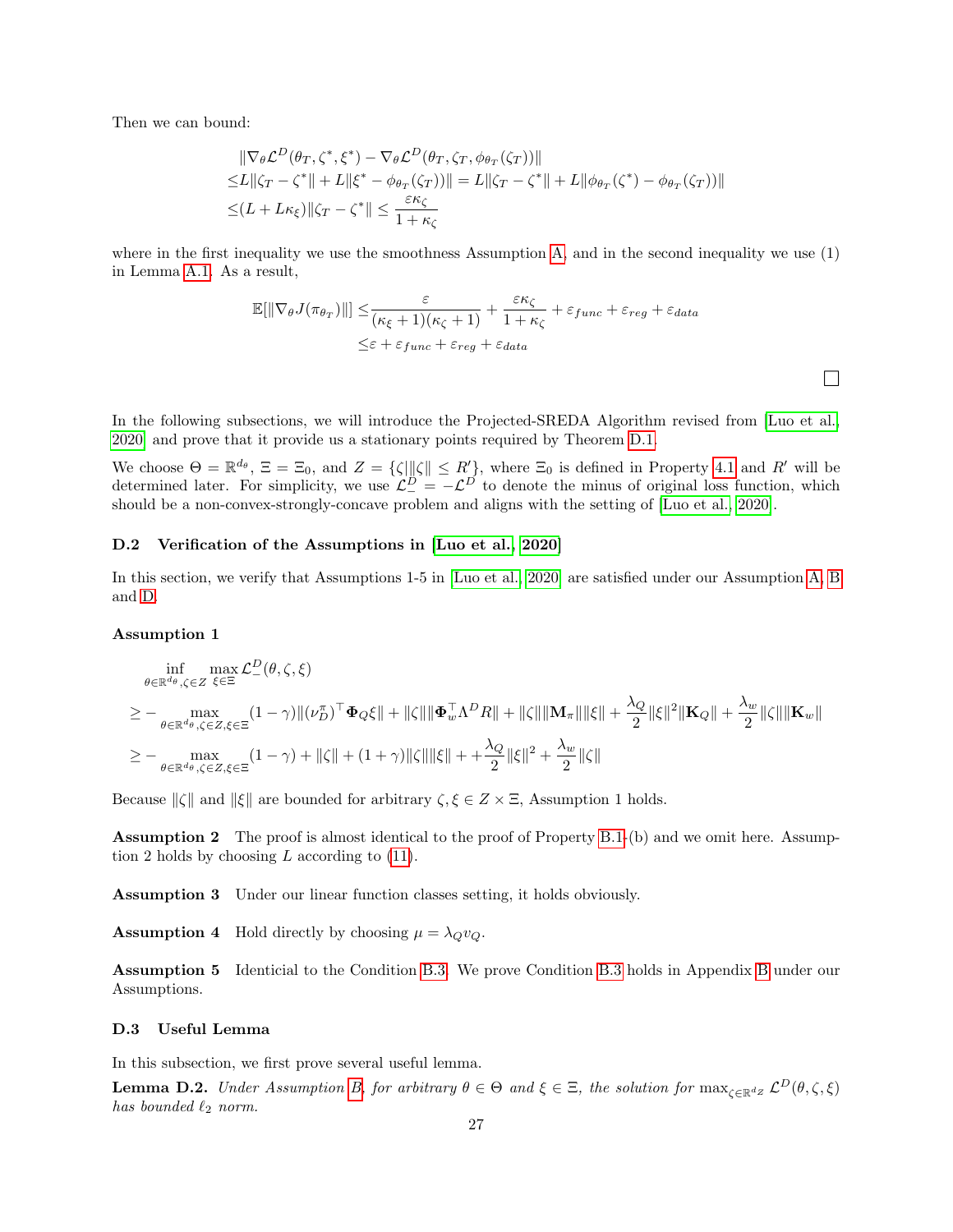*Proof.* Recall the loss function  $\mathcal{L}^D$ :

$$
\mathcal{L}^{D}(\pi,\zeta,\xi) = (1-\gamma)(\nu_{D}^{\pi})^{\top}\Phi_{Q}\xi + \zeta^{\top}\Phi_{w}^{\top}\Lambda^{D}R - \zeta^{\top}\mathbf{M}_{\pi}\xi + \frac{\lambda_{Q}}{2}\xi^{\top}\mathbf{K}_{Q}\xi - \frac{\lambda_{w}}{2}\zeta^{\top}\mathbf{K}_{w}\zeta
$$

Taking the derivative w.r.t.  $\zeta$  and set it to 0, we have:

$$
\zeta^* = \frac{1}{\lambda_w} \mathbf{K}_w^{-1} (\boldsymbol{\Phi}_w^{\top} \boldsymbol{\Lambda}^D R - \mathbf{M}_\pi \boldsymbol{\xi})
$$

Given that  $\|\xi\| \leq R_{\xi}$  for  $\xi \in \Xi$ , we have:

$$
\|\zeta^*\| \leq \frac{1}{\lambda_w} \|\mathbf{K}_w^{-1}\| (\|\mathbf{\Phi}^\top \Lambda^D R\| + \|\mathbf{M}_\pi\| \|\xi\|) \leq \frac{1}{\lambda_w v_w} (1 + (1 + \gamma)R_\xi)
$$

 $\Box$ 

In the following, we will use  $R_0 := \frac{1}{\lambda_w v_w} (1 + (1 + \gamma)R_\xi)$  as a shortnote. Next, we are ready to prove the following lemma which is crucial for the analysis of the effect of projection step.

**Lemma 4.2.** According to Alg [1,](#page-6-1) at iteration k, we have  $\zeta_k \in Z$ ,  $\zeta_{k+1}^+ = \zeta_k - \eta_k \mathbf{v}_k^{\zeta}$  and  $\zeta_{k+1} = P_Z(\zeta_{k+1}^+).$ Denote  $R_0 := \frac{1}{\lambda_w v_w} (1 + (1 + \gamma)R_\xi)$  where  $R_\xi$  is defined in Property [4.1.](#page-5-1) If we choose  $\Xi = \Xi_0$  and  $Z =$  $\{\zeta\|\zeta\| \leq R'\}\ \text{with}\ R' \geq R_0, \text{ we have:}$ 

$$
\langle \nabla_{\zeta} \mathcal{L}_{-}^{D}(\theta_{k}, \zeta_{k}, \xi_{k}), \zeta_{k+1} - \zeta_{k+1}^{+} \rangle \leq \eta_{k} \frac{R_{0} + \eta_{k} ||\mathbf{v}_{k}^{\zeta}||}{R' + \eta_{k} ||\mathbf{v}_{k}^{\zeta}||} ||\nabla_{\zeta} \mathcal{L}_{-}^{D}(\theta_{k}, \zeta_{k}, \xi_{k})|| ||\mathbf{v}_{k}^{\zeta}||.
$$

*Proof.* First of all, if  $\zeta_{k+1}^+ \in Z$ , then  $\zeta_{k+1} - \zeta_{k+1}^+ = 0$ , and the Lemma holds. Therefore, in the following, we only consider the case when  $\zeta_{k+1}^+ \notin Z$ . Because  $\zeta_k \in Z$ , in the case, we must have  $\|\mathbf{v}_k^{\zeta}\| > 0$ .

Because we are considering Z is a high dimensional ball. For  $\zeta_{k+1}^+ \notin Z$ , we have

$$
\zeta_{k+1} = P_Z(\zeta_{k+1}^+) = \zeta_{k+1}^+ \frac{R'}{\|\zeta_{k+1}^+\|}
$$

which means,

$$
\zeta_{k+1} - \zeta_{k+1}^+ = \left(\frac{R'}{\|\zeta_{k+1}^+\|} - 1\right)\zeta_{k+1}^+
$$

Denote  $\zeta_k^* = \min_{\zeta \in Z} \mathcal{L}^D_-(\theta_k, \zeta, \xi_k)$ . Then we have:

$$
\langle \nabla_{\zeta} \mathcal{L}_{-}^{D}(\theta_k, \zeta_k, \xi_k), \zeta_k - \zeta_k^* \rangle \ge 0, \quad \|\zeta_k^*\| \le R_0
$$

Then we have:

$$
\frac{\langle \nabla_{\zeta} \mathcal{L}_{-}^{D}(\theta_{k}, \zeta_{k}, \xi_{k}), \zeta_{k+1} - \zeta_{k+1}^{+} \rangle}{\|\nabla_{\zeta} \mathcal{L}_{-}^{D}(\theta_{k}, \zeta_{k}, \xi_{k})\| \|\mathbf{v}_{k}^{\zeta}\|} \n= (\frac{R'}{\|\zeta_{k+1}^{+}\|} - 1) \frac{\langle \nabla_{\zeta} \mathcal{L}_{-}^{D}(\theta_{k}, \zeta_{k}, \xi_{k}), \zeta_{k+1}^{+} \rangle}{\|\nabla_{\zeta} \mathcal{L}_{-}^{D}(\theta_{k}, \zeta_{k}, \xi_{k})\| \|\mathbf{v}_{k}^{\zeta}\|} \n= (\frac{R'}{\|\zeta_{k+1}^{+}\|} - 1) \frac{\langle \nabla_{\zeta} \mathcal{L}_{-}^{D}(\theta_{k}, \zeta_{k}, \xi_{k}), \zeta_{k} - \eta_{k} \mathbf{v}_{k}^{\zeta} \pm \zeta_{k}^{*} \rangle}{\|\nabla_{\zeta} \mathcal{L}_{-}^{D}(\theta_{k}, \zeta_{k}, \xi_{k})\| \|\mathbf{v}_{k}^{\zeta}\|_{8}}
$$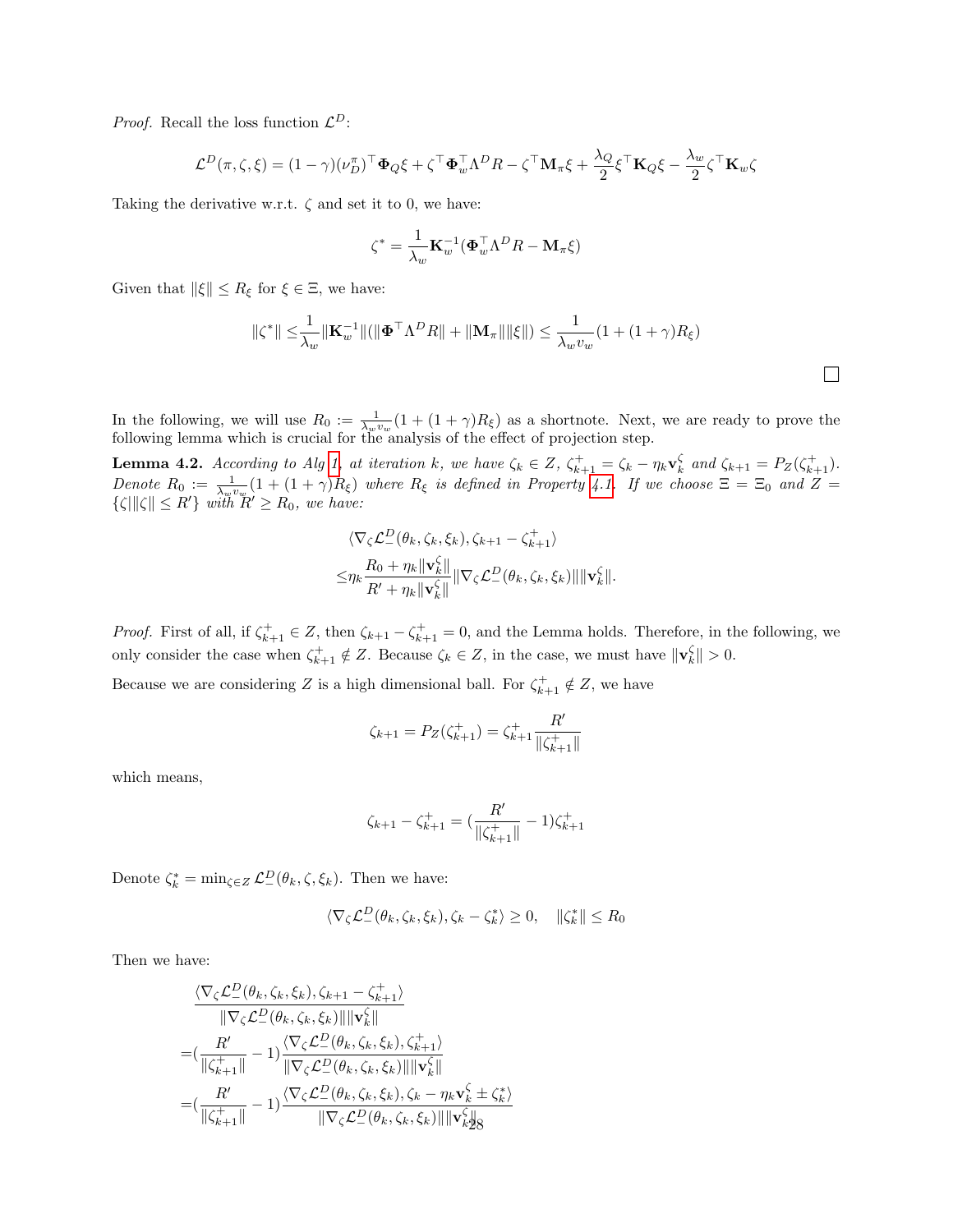$$
\begin{split}\n&= \underbrace{\left(\frac{R'}{\|\zeta_{k+1}^+\|} - 1\right)}_{smaller \; than \; 0} \underbrace{\frac{\langle \nabla_{\zeta} \mathcal{L}_-^D(\theta_k, \zeta_k, \xi_k), \zeta_k - \zeta_k^* \rangle}_{smaller \; than \; 0} + \left(\frac{R'}{\|\zeta_{k+1}^+\|} - 1\right) \frac{\langle \nabla_{\zeta} \mathcal{L}_-^D(\theta_k, \zeta_k, \xi_k), \zeta_k^* - \eta_k \mathbf{v}_k^{\zeta} \rangle}{\|\nabla_{\zeta} \mathcal{L}_-^D(\theta_k, \zeta_k, \xi_k)\| \|\mathbf{v}_k^{\zeta}\|} \\
&\leq \left(\frac{R'}{\|\zeta_{k+1}^+\|} - 1\right) \frac{\langle \nabla_{\zeta} \mathcal{L}_-^D(\theta_k, \zeta_k, \xi_k), \zeta_k^* - \eta_k \mathbf{v}_k^{\zeta} \rangle}{\|\nabla_{\zeta} \mathcal{L}_-^D(\theta_k, \zeta_k, \xi_k)\| \|\mathbf{v}_k^{\zeta}\|} \\
&\leq (1 - \frac{R'}{\|\zeta_{k+1}^+\|} ) \frac{\|\zeta_k^*\| + \eta_k \|\mathbf{v}_k^{\zeta}\|}{\|\mathbf{v}_k^{\zeta}\|} \\
&\leq (1 - \frac{R'}{R' + \eta_k \|\mathbf{v}_k^{\zeta}\|}) \frac{R_0 + \eta_k \|\mathbf{v}_k^{\zeta}\|}{\|\mathbf{v}_k^{\zeta}\|} \\
&= \eta_k \frac{R_0 + \eta_k \|\mathbf{v}_k^{\zeta}\|}{R' + \eta_k \|\mathbf{v}_k^{\zeta}\|} \\
&= \eta_k \frac{R_0 + \eta_k \|\mathbf{v}_k^{\zeta}\|}{R' + \eta_k \|\mathbf{v}_k^{\zeta}\|}\n\end{split}
$$

Because  $R' = 8 \max\{R_0, 1\}$ , and  $\|\mathbf{v}_k\| \ge \|\mathbf{v}_k^{\zeta}\|$ , we have

$$
\frac{R_0+\eta_k\|{\bf v}_k^\zeta\|}{R'+\eta_k\|{\bf v}_k^\zeta\|}\leq\!\frac{R_0+\eta_k\|{\bf v}_k\|}{R'+\eta_k\|{\bf v}_k\|}\leq\frac{R_0+\frac{\varepsilon}{5\kappa_\xi L}}{R'+\frac{\varepsilon}{5\kappa_\xi L}}\leq\frac{R_0+1}{R'+1}\leq\frac{1}{4}
$$

where in the third inequality we use the constraint that  $\varepsilon < 1$  and the fact that  $\kappa_{\xi} > 1, L > 1$  in our setting.

### D.4 Main Proofs for Theorem 3.1

The proofs for Theorem [D.5](#page-29-0) is almost the same as those for the original SREDA algorithm. We will only show those key Lemmas or Theorems in [\[Luo et al., 2020\]](#page-10-11) which need to be modified as a result of the additional projection step, and omit those untouched. In the following, we will frequently use  $x_{k+1}^+$  to denote  $(\theta_{k+1}, \zeta_{k+1}^+)$  before the projection and use  $x_{k+1}$  to denote  $(\theta_{k+1}, \zeta_{k+1})$  after the projection.

First of all, the following condition still holds

$$
||x_{k+1} - x_k||^2 \le ||x_{k+1}^+ - x_k||^2 \le \frac{\varepsilon^2}{25\kappa_{\xi}^2}
$$

where the first inequality results from the property of projection and the second one holds because of the choice of learning rate  $\eta_k$ . The condition above corresponds to the  $||x_{k+1}-x_k||^2 \leq \varepsilon_x^2$  in [\[Luo et al., 2020\]](#page-10-11). As a result, all the Lemmas and Theorems in the Appendix B of [\[Luo et al., 2020\]](#page-10-11) still hold for our Projected-SREDA. Besides, because the PiSARAH will not be effected by our projection step, the results in Appendix C of [\[Luo et al., 2020\]](#page-10-11) also holds.

Similarly, we consider the following decomposition:

$$
\mathcal{L}_{-}^{D}(x_{k+1},\xi_{k+1}) - \mathcal{L}_{-}^{D}(x_{k},\xi_{k}) = \underbrace{\mathcal{L}_{-}^{D}(x_{k+1},\xi_{k}) - \mathcal{L}_{-}^{D}(x_{k},\xi_{k})}_{A_{k}} + \underbrace{\mathcal{L}_{-}^{D}(x_{k+1},\xi_{k+1}) - \mathcal{L}_{-}^{D}(x_{k+1},\xi_{k})}_{B_{k}}
$$

Because the proof of Lemma 14 and Lemma 15 in [\[Luo et al., 2020\]](#page-10-11) only depends on the previous lemmas, they still hold and we list them here.

<span id="page-28-0"></span>**Lemma D.3.** Under Assumptions of Theorem [D.5,](#page-29-0) we have  $\mathbb{E}[B_k] \leq \frac{134\varepsilon^2}{\kappa L}$  $\frac{34\varepsilon^2}{\kappa_{\xi}L}$  for any  $k \geq 1$ Lemma D.4. Under Assumptions of Theorem [D.5,](#page-29-0) we have

$$
\mathbb{E}\|\nabla_{\theta,\zeta}\max_{\xi\in\Xi}\mathcal{L}^D_-(\theta,\zeta,\xi)\| \le \mathbb{E}\|\mathbf{v}_k\| + \frac{15}{7}\varepsilon
$$

However, the final proof for Theorem [D.5](#page-29-0) can not be adapted from [\[Luo et al., 2020\]](#page-10-11) directly because of the projection. In the following, we show our proof targeted at our Projected-SREDA: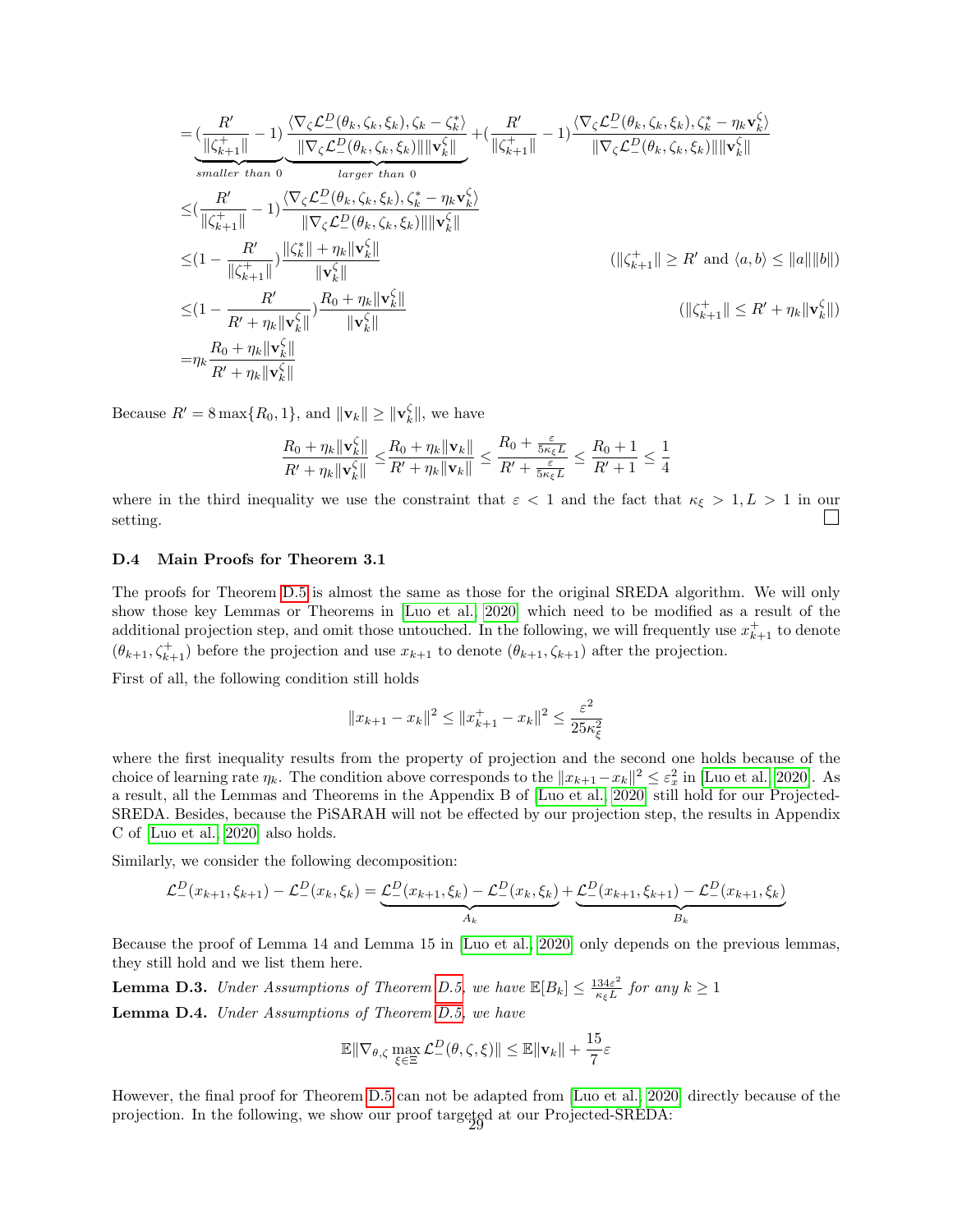<span id="page-29-0"></span>**Theorem D.5.** For  $\varepsilon < 1$ , under Assumption [A,](#page-3-4) [B,](#page-3-2) [D,](#page-3-6) with the following parameter choices:

$$
R' = 8 \max \{ \frac{1}{\lambda_w v_w} (1 + (1 + \gamma) R_{\xi}), 1 \}, R_{\xi} = \frac{1}{\lambda_w \lambda_Q v_Q + v_M^2} ((1 - \gamma) \lambda_w + \frac{1 + \gamma}{v_w}),
$$
  
\n
$$
\eta_k = \min \left( \frac{\varepsilon}{5 \kappa_{\xi} L \| \mathbf{v}_k \|}, \frac{1}{10 \kappa_{\xi} L} \right), \quad \lambda = \frac{1}{8L}, \quad S_1 = \lceil \frac{2250}{19} \sigma^2 \kappa_{\xi}^2 \varepsilon^2 \rceil, \quad S_2 = \lceil \frac{3687}{76} \kappa_{\xi} q \rceil, \quad q = \lceil \varepsilon^{-1} \rceil,
$$
  
\n
$$
\Delta \mathcal{L}_-^D = \max_{\theta \in \Theta, \zeta \in Z, \xi \in \Xi} \mathcal{L}_-^D(\theta, \zeta, \xi) - \mathcal{L}_-^D(\theta_0, \zeta_0, \xi_0), \quad K = \lceil \frac{50 \kappa_{\xi} L \Delta \mathcal{L}_-^D}{\varepsilon^2} \rceil \quad and \quad m = \lceil 1024 \kappa_{\xi} \rceil
$$

and the same parameter choices for PiSADAH as in [\[Luo et al., 2020\]](#page-10-11), Algorithm [3](#page-7-0) outputs  $\widehat{\theta}, \widehat{\zeta}$  such that

$$
\mathbb{E}[\|\nabla_{\theta,\zeta}\max_{\xi\in\Xi}\mathcal{L}^D_-(\widehat{\theta},\widehat{\zeta},\xi)\|]\leq O(\varepsilon)
$$

with  $O(\kappa_{\xi}^3 \varepsilon^{-3})$  stochastic gradient evaluations.

*Proof of Theorem [D.5.](#page-29-0)* Based on the update rule of  $\theta$  and  $\zeta$  in Algorithm [1,](#page-6-1) we have:

$$
A_k \leq \langle \nabla_{\theta,\zeta} \mathcal{L}_-^D(x_k, \xi_k), x_{k+1} - x_k \rangle + \frac{L}{2} \|x_{k+1} - x_k\|^2
$$
\n(Smoothness of  $\mathcal{L}_-^D$ )  
\n
$$
\leq \langle \nabla_{\theta,\zeta} \mathcal{L}_-^D(x_k, \xi_k), x_{k+1}^+ - x_k \rangle + \langle \nabla_{\theta,\zeta} \mathcal{L}_-^D(x_k, \xi_k), x_{k+1} - x_{k+1}^+ \rangle + \frac{L}{2} \|x_{k+1}^+ - x_k\|^2
$$
\n(the property of projection)  
\n
$$
= -\eta_k \langle \nabla_{\theta,\zeta} \mathcal{L}_-^D(x_k, \xi_k), \mathbf{v}_k \rangle + \langle \nabla_{\zeta} \mathcal{L}_-^D(x_k, \xi_k), \zeta_{k+1} - \zeta_{k+1}^+ \rangle + \frac{L\eta_k^2}{2} \|\mathbf{v}_k\|^2
$$
\n(Smoothness of  $\mathcal{L}_-^D$ )

$$
\leq -\eta_k \langle \nabla_{\theta,\zeta} \mathcal{L}_-^D(x_k,\xi_k), \mathbf{v}_k \rangle + \frac{\eta_k}{4} \|\nabla_{\zeta} \mathcal{L}_-^D(x_k,\xi_k)\| \|\mathbf{v}_k^{\zeta}\| + \frac{L\eta_k^2}{2} \|\mathbf{v}_k\|^2
$$
\n
$$
\leq -\eta_k \langle \nabla_{\theta,\zeta} \mathcal{L}_-^D(x_k,\xi_k), \mathbf{v}_k \rangle + \frac{\eta_k}{4} \|\mathbf{v}_k\|^2 + \frac{\eta_k}{4} \|\nabla_{\theta,\zeta} \mathcal{L}_-^D(x_k,\xi_k) - \mathbf{v}_k\| \|\mathbf{v}_k\| + \frac{L\eta_k^2}{2} \|\mathbf{v}_k\|^2
$$
\n(Trangle In the image,  $\|\mathbf{v}_k^{\zeta}\| \leq \|\mathbf{v}_k\|; \|\nabla_{\zeta} \mathcal{L}_-^D(x_k,\xi_k) - \mathbf{v}_k\| \|\mathbf{v}_k\| + \frac{L\eta_k^2}{2} \|\mathbf{v}_k\|^2$ \n
$$
\leq \frac{\eta_k}{2} \|\nabla_{\theta,\zeta} \mathcal{L}_-^D(x_k,\xi_k) - \mathbf{v}_k\|^2 - (\frac{\eta_k}{4} - \frac{L\eta_k^2}{2}) \|\mathbf{v}_k\|^2 + \frac{\eta_k}{4} \|\nabla_{\theta,\zeta} \mathcal{L}_-^D(x_k,\xi_k) - \mathbf{v}_k\| \|\mathbf{v}_k\| \quad (\|\nabla_{\theta,\zeta} \mathcal{L}_-^D\| \geq 0)
$$

The choice of the step size implies that

$$
(\frac{\eta_k}{4} - \frac{L\eta_k^2}{2}) \|\mathbf{v}_k\|^2 \ge \min\{\frac{1}{40\kappa_{\xi}L} - \frac{1}{200\kappa_{\xi}^2L}, \frac{\varepsilon}{20\kappa_{\xi}L \|\mathbf{v}_k\|} - \frac{\varepsilon^2}{50\kappa_{\xi}^2L \|\mathbf{v}_k\|^2}\}\|\mathbf{v}_k\|^2
$$
  
\n
$$
\ge \min\{\frac{1}{50\kappa_{\xi}L}, \frac{3\varepsilon}{100\kappa_{\xi}L \|\mathbf{v}_k\|^2}\}\|\mathbf{v}_k\|^2
$$
  
\n
$$
\ge \frac{\varepsilon^2}{50\kappa_{\xi}L} \min\left(\frac{\|\mathbf{v}_k\|}{\varepsilon}, \frac{\|\mathbf{v}_k\|^2}{2\varepsilon^2}\right)
$$
  
\n
$$
\ge \frac{\varepsilon^2}{50\kappa_{\xi}L}(\frac{\|\mathbf{v}_k\|}{\varepsilon} - 2))
$$
  
\n
$$
= \frac{1}{50\kappa_{\xi}L}(\varepsilon \|\mathbf{v}_k\| - 2\varepsilon^2)
$$
  
\n
$$
( \min(|x|, x^2/2) \ge |x| - 2 )
$$

Therefore,

$$
\mathbb{E}[A_k] \leq \frac{1}{20\kappa_{\xi}L} \mathbb{E}[\|\nabla_{\theta,\zeta} \mathcal{L}_-^D(x_k,\xi_k) - \mathbf{v}_k\|^2] - \frac{1}{50\kappa_{\xi}L} (\varepsilon \|\mathbf{v}_k\| - 2\varepsilon^2) + \frac{\varepsilon}{20\kappa_{\xi}L} \mathbb{E}[\|\nabla_{\theta,\zeta} \mathcal{L}_-^D(x_k,\xi_k) - \mathbf{v}_k\|] \n\leq \frac{1}{20\kappa_{\xi}L} \mathbb{E}[\|\nabla_{\theta,\zeta} \mathcal{L}_-^D(x_k,\xi_k) - \mathbf{v}_k\|^2] - \frac{1}{50\kappa_{\xi}L} (\varepsilon \|\mathbf{v}_k\| - 2\varepsilon^2) + \frac{\varepsilon}{20\kappa_{\xi}L} \sqrt{\mathbb{E}[\|\nabla_{\theta,\zeta} \mathcal{L}_-^D(x_k,\xi_k) - \mathbf{v}_k\|^2]}
$$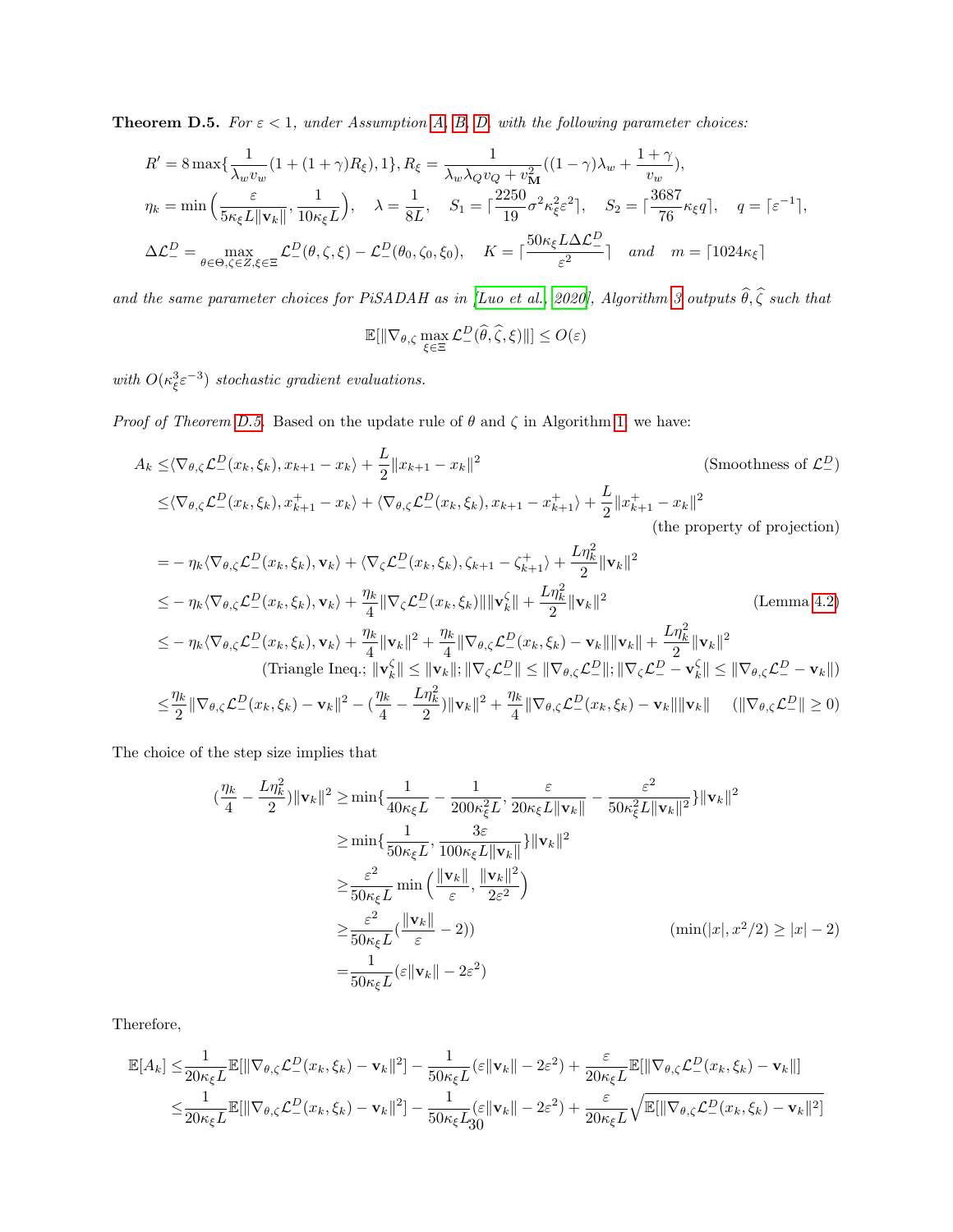$$
\leq \frac{1}{20\kappa_{\xi}L} \cdot \frac{19}{1125} \kappa_{\xi}^{-2} \varepsilon^{2} - \frac{1}{50\kappa_{\xi}L} (\varepsilon \|\mathbf{v}_{k}\| - 2\varepsilon^{2}) + \frac{\varepsilon}{20\kappa_{\xi}L} \cdot \sqrt{\frac{19}{1125}} \kappa_{\xi}^{-1} \varepsilon
$$
\n(Corollary 2 in [Luo et al., 2020])\n
$$
\leq \frac{\varepsilon^{2}}{20\kappa_{\xi}L} - \frac{1}{50\kappa_{\xi}L} \varepsilon \|\mathbf{v}_{k}\|
$$

Therefore, combining with Lemma [D.3](#page-28-0) and taking average over  $K$ , we have

$$
\frac{1}{K}\sum_{k=0}^{K-1}\mathbb{E}[\mathcal{L}_{-}^D(x_{k+1},\xi_{k+1})-\mathcal{L}_{-}^D(x_k,\xi_k)] \leq \frac{1}{K}\sum_{k=0}^{K-1}(\frac{\varepsilon^2}{20\kappa_{\xi}L}-\frac{1}{50\kappa_{\xi}L}\varepsilon\|\mathbf{v}_k\|+\frac{134\varepsilon^2}{\kappa_{\xi}L})
$$

Consequently, we have:

$$
\frac{\varepsilon}{50\kappa_{\xi}L}\frac{1}{K}\sum_{k=0}^{K-1}\|\mathbf{v}_k\| \le \frac{135\varepsilon^2}{\kappa_{\xi}L} + \frac{\Delta\mathcal{L}^D_-}{K}
$$

which means

$$
\frac{1}{K} \sum_{k=0}^{K-1} \|\mathbf{v}_k\| \le 6750\varepsilon + \frac{50\kappa_{\xi} L\Delta\mathcal{L}_-^D}{K\varepsilon}
$$

Under [A](#page-3-4)ssumptions A and [B](#page-3-2) and Condition that that both Z and  $\Xi$  have finite diameter,  $\Delta \mathcal{L}_{-}^D$  is a finite constant. By choosing  $K = \left\lceil \frac{50\kappa_{\xi} L\Delta\mathcal{L}_{-}^{D}}{\varepsilon^{2}} \right\rceil$ , we have:

$$
\mathbb{E} \|\nabla_{\theta,\zeta} \max_{\xi \in \Xi} \mathcal{L}_{-}^{D}(\widehat{\theta},\widehat{\zeta},\xi)\| = \frac{1}{K} \sum_{k=0}^{K-1} \mathbb{E} \|\nabla_{\theta,\zeta} \max_{\xi \in \Xi} \mathcal{L}_{-}^{D}(\theta_k,\zeta_k,\xi)\| \leq \frac{1}{K} \sum_{k=0}^{K-1} (\mathbb{E} \|\mathbf{v}_k\| + \frac{15\varepsilon}{7}) \leq 6754\varepsilon
$$

which finishes the proof.  $\Box$ 

## <span id="page-30-1"></span>E Concrete Examples for Saddle-Point Solver Oracle

### E.1 Connection with Previous Methods

The inner optimization oracle in our second strategy essentially solves the off-policy policy evaluation problem, i.e., given a policy, compute its value function and marginalized importance weighting function. Among the plethora of works studying off-policy policy evaluation with linear function approximation, [\[Liu et al.,](#page-9-20) [2020\]](#page-9-20) connected the GTD family and stochastic gradient optimization, and established finite-sample analysis for their off-policy algorithms. Their convergence rate is worse than ours, because their objective is only convex-strongly-concave, whereas our objective is strongly-convex-strongly-concave thanks to the regularization on the parameters of the Q function.

Besides, [\[Du et al., 2017\]](#page-9-21) adapted variance-reduced stochastic gradient optimization algorithms for policy evaluation, which can be extended to off-policy setting. However, they focused on the finite-sum case and their algorithms will be inefficient for our purpose when the dataset is prohibitively large. Besides, they did not analyze the bias resulting from regularization and approximation error, which we do in this paper.

#### <span id="page-30-0"></span>E.2 The First Example for Saddle-Point Solver Oracle

In the proof of Property [4.1,](#page-5-1) we show that in our linear setting, it's possible to derive a close form solution for  $\zeta^*, \xi^* = \arg \max_{\zeta \in \mathbb{Z}} \min_{\xi \in \Xi} \mathcal{L}^D(\theta, \zeta, \xi)$  for arbitrary  $\theta \in \Theta$ :

$$
\zeta_{\pi}^* = \left(\lambda_w \lambda_Q \mathbf{K}_w + \mathbf{M}_{\pi} \mathbf{K}_Q^{-1} \mathbf{M}_{\pi}^{\top}\right)^{-1} \Big(\frac{}{-3} \left(1 - \gamma\right) \mathbf{M}_{\pi} \mathbf{K}_Q^{-1} \boldsymbol{\Phi}_Q^{\top} \nu_D^{\pi} + \lambda_Q \boldsymbol{\Phi}_w^{\top} \Lambda^D R\Big),
$$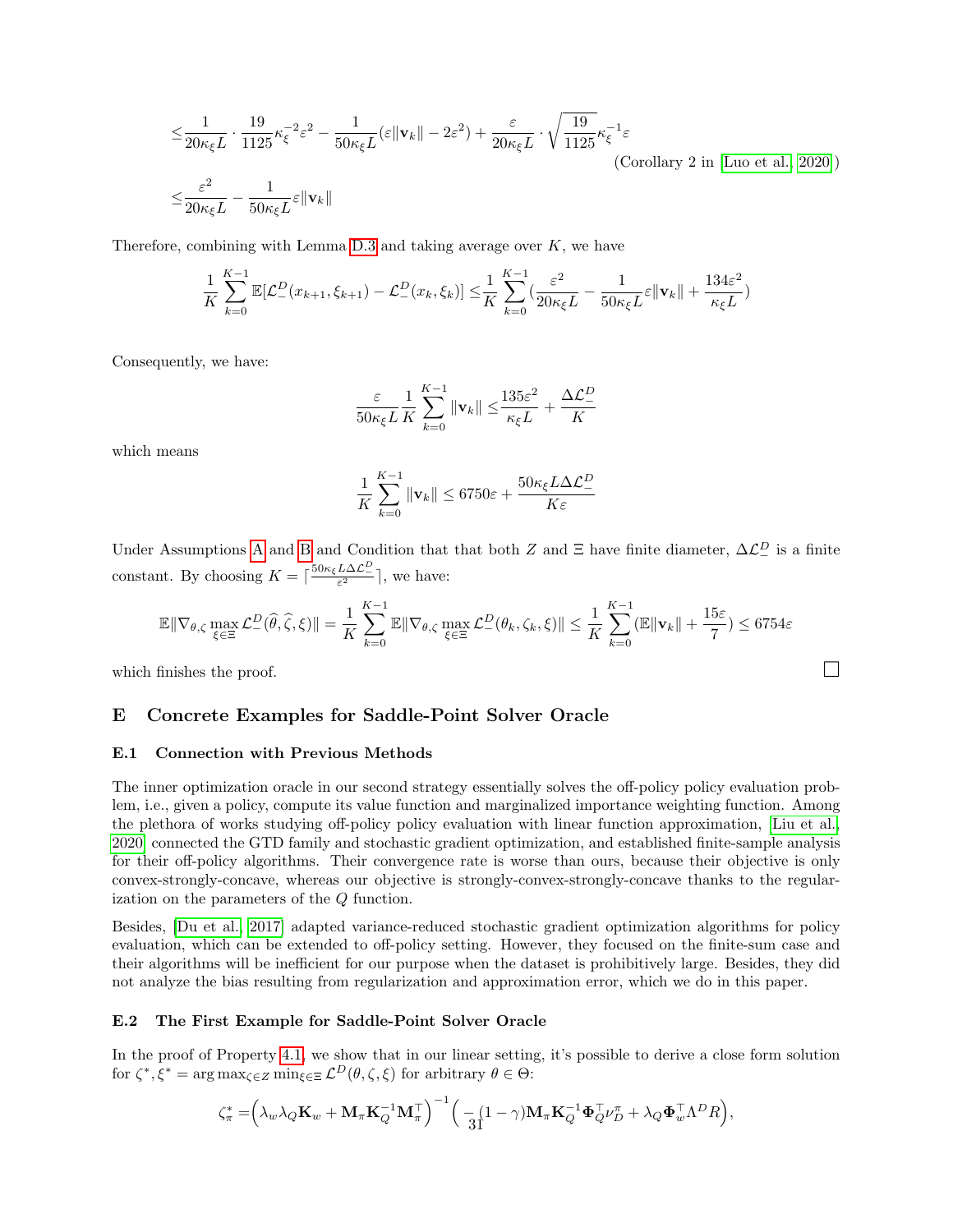$$
\xi_{\pi}^* = \left(\lambda_w \lambda_Q \mathbf{K}_Q + \mathbf{M}_{\pi}^{\top} \mathbf{K}_w^{-1} \mathbf{M}_{\pi}\right)^{-1} \left((1 - \gamma) \lambda_w \boldsymbol{\Phi}_Q^{\top} \boldsymbol{\nu}_D^{\pi} + \mathbf{M}_{\pi}^{\top} \mathbf{K}_w^{-1} \boldsymbol{\Phi}_w^{\top} \boldsymbol{\Lambda}^D R\right).
$$

Therefore, we can directly use our sample data to estimate **K**, **M**,  $\Phi^{\top} \Lambda^D R$  and  $\Phi^{\top} \nu_D^{\pi}$  and then estimate  $(\zeta^*, \xi^*)$ . In this section, we provide an algorithm based on this idea in Alg. [3,](#page-7-0) and prove that such algorithm satisfies the requirement of the ORACLE in Definition [5.1.](#page-6-0)

#### E.2.1 Estimation Error of Least-Square Oracle

We first show a useful Lemma:

Lemma E.1 (Matrix Bernstein Theorem (Theorem 6.1.1 in [\[Tropp, 2015\]](#page-10-21))). Consider a finite sequence  ${\{S_k\}}$  of independent, random matrices with common dimension  $d_1 \times d_2$ . Assume that

$$
\mathbb{E} \mathbf{S}_k = 0 \quad and \quad \|\mathbf{S}_k\| \le L \quad for \ each \ index \ k
$$

Introduce the random matrix

$$
\mathbf{Z}=\sum_k \mathbf{S}_k
$$

Let  $v(\mathbf{Z})$  be the matrix variance statistic of the sum:

$$
v(\mathbf{Z}) = \max{\{\|\mathbb{E}(\mathbf{Z}\mathbf{Z}^*)\|,\|\mathbb{E}(\mathbf{Z}^*\mathbf{Z})\|\}\}
$$

$$
= \max{\{\|\sum_{k}\mathbb{E}(\mathbf{S}_k\mathbf{S}_k^*)\|,\|\sum_{k}\mathbb{E}(\mathbf{S}_k^*\mathbf{S}_k)\|\}}
$$

Then,

$$
\mathbb{E} \|\mathbf{Z}\| \leq \sqrt{2v(\mathbf{Z})\log(d_1+d_2)} + \frac{1}{3}L\log(d_1+d_2)
$$

Furthermore, for all  $t \geq 0$ 

$$
\mathbb{P}\{\|\mathbf{Z}\| \ge t\} \le (d_1 + d_2) \exp\left(\frac{-t^2/2}{v(\mathbf{Z}) + Lt/3}\right)
$$

For Algorithm [3,](#page-7-0) we have the following guarantee:

**Proposition E.2.** Suppose we have  $N-(s, a, r, s', a', a_0)$  tuples independently sampling according to  $d^D \times \pi$ , and  $N \ge \max\{2\sigma_K^2 + \frac{4\sigma_{\min}}{3}, 2\sigma_M^2 + \frac{8(1+\gamma)\sigma_{\min}}{3}\}\frac{4}{\sigma_{\min}^2}\log\frac{2d}{\delta}$ . For arbitrary  $1/5 > \delta > 0$ , with probability at least 1 − 5δ,  $\hat{\mathbf{K}}_w$ ,  $\hat{\mathbf{K}}_Q$ ,  $\widehat{\mathbf{M}}$  are invertible and their smallest eigenvalues (for  $\widehat{\mathbf{M}}$  we consider the smallest sigular values) are larger than  $v_w/2$ ,  $v_Q/2$  and  $v_M/2$ , respectively, while the following conditions hold at the same time:

$$
\|\mathbf{K}_{w} - \hat{\mathbf{K}}_{w}\| \leq \frac{2}{3N_{all}} \log \frac{2d}{\delta} + \sqrt{\frac{2\sigma_{\mathbf{K}}^{2}}{N_{all}} \log \frac{2d}{\delta}} = O(\frac{\sigma_{\mathbf{K}}}{\sqrt{N_{all}}})
$$

$$
\|\mathbf{K}_{Q} - \hat{\mathbf{K}}_{Q}\| \leq \frac{2}{3N_{all}} \log \frac{2d}{\delta} + \sqrt{\frac{2\sigma_{\mathbf{K}}^{2}}{N_{all}} \log \frac{2d}{\delta}} = O(\frac{\sigma_{\mathbf{K}}}{\sqrt{N_{all}}})
$$

$$
\|\mathbf{M}_{\pi} - \widehat{\mathbf{M}}_{\pi}\| = \|\mathbf{M}_{\pi}^{T} - \widehat{\mathbf{M}}_{\pi}^{T}\| \leq \frac{4(1+\gamma)}{3N_{all}} \log \frac{2d}{\delta} + \sqrt{\frac{2\sigma_{\mathbf{M}}^{2}}{N_{all}} \log \frac{2d}{\delta}} = O(\frac{\sigma_{\mathbf{M}}}{\sqrt{N_{all}}})
$$

$$
\|\widehat{\mathbf{u}}_{w}^{\pi} - \mathbf{u}_{w}^{\pi}\| \leq \frac{4}{3N_{all}} \log \frac{2d}{\delta} + \sqrt{\frac{2\sigma_{\nu}^{2}}{N_{all}} \log \frac{2d}{\delta}} = O(\frac{\sigma_{\nu}}{\sqrt{N_{all}}})
$$

$$
\|\widehat{\mathbf{u}}_{R} - \mathbf{u}_{R}\| \leq \frac{4}{3N_{all}} \log \frac{2d}{\delta} + \sqrt{\frac{2\sigma_{R}^{2}}{N_{all}} \log \frac{2d}{\delta}} = O(\frac{\sigma_{R}}{\sqrt{N_{all}}})
$$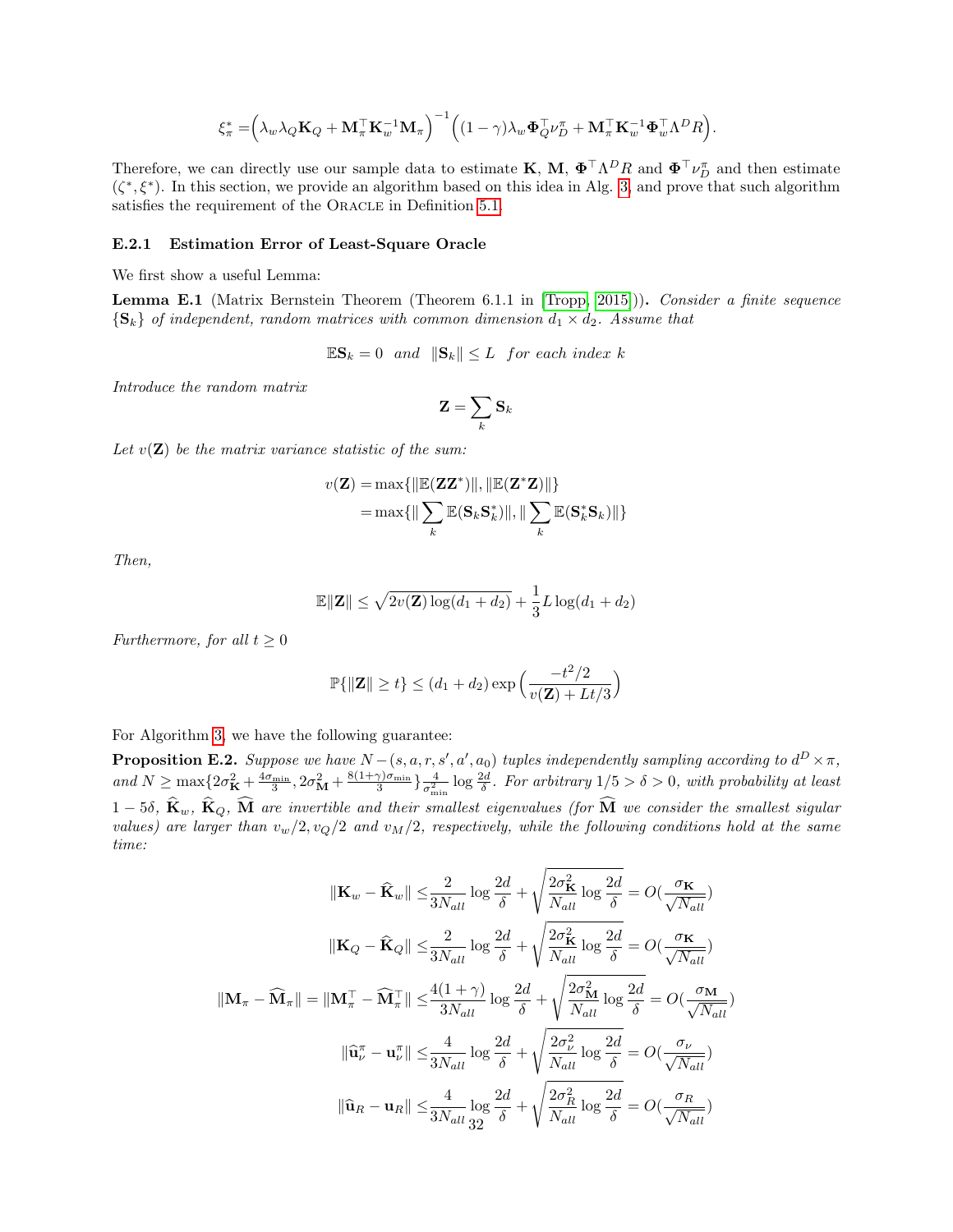*Proof.* First, we try to bound  $\|\mathbf{K}_w - \hat{\mathbf{K}}_w\|$ . We take a look at a series of random matrices

$$
A_i = \mathbf{K}_w - \boldsymbol{\phi}_w(s_i, a_i) \boldsymbol{\phi}_w(s_i, a_i)^\top, \quad i = 1, 2, \dots
$$

where  $(s_i, a_i)$  are sampled from  $d^D$  independently. Easy to verify that  $A_i$  has the following properties as a result of  $\|\boldsymbol{\phi}_w(s, a)\| \leq 1$ :

$$
\mathbb{E}[A_i] = 0, \quad ||A_i|| = ||\mathbf{K}_w - \boldsymbol{\phi}_w(s, a)^\top \boldsymbol{\phi}_w(s_i, a_i)^\top|| \le 1
$$

Under Assumption [D,](#page-3-6) according to the Matrix Bernstein Theorem and the union bound, we have:

$$
P\left(\frac{\|\sum_{i=1}^{N} A_i\|}{N_{all}} \ge \varepsilon\right) \le P(\sigma_{\max}\left(\sum_{i=1}^{N} A_i\right) \ge N_{all}\varepsilon) + P(\sigma_{\max}\left(\sum_{i=1}^{N} - A_i\right) \ge N_{all}\varepsilon)
$$

$$
\le 2d \exp\left(-\frac{N_{all}\varepsilon^2/2}{\sigma_K^2 + \varepsilon/3}\right)
$$

which implies that, with probability  $1 - \delta$ :

$$
\|\mathbf{K}_{w} - \widehat{\mathbf{K}}_{w}\| \le \frac{2}{3N_{all}} \log \frac{2d}{\delta} + \sqrt{\frac{2\sigma_{\mathbf{K}}^{2}}{N_{all}} \log \frac{2d}{\delta}} = O(\frac{\sigma_{\mathbf{K}}}{\sqrt{N_{all}}})
$$

The discussion for  $\widehat{\mathbf{K}}_Q$  is similar and we omit here. As for  $||\mathbf{M}_{\pi} - \widehat{\mathbf{M}}_{\pi}||$ , notice that,

$$
\|\mathbf{M}_{\pi} - (\phi_w(s, a)\phi_Q(s, a)^{\top} - \gamma\phi_w(s, a)\phi_Q(s', a'))\| \le 2(1 + \gamma)\|\mathbf{M}_{\pi}^{\top} - (\phi_Q(s, a)\phi_w(s, a)^{\top} - \gamma\phi_Q(s', a')\phi_w(s, a))\| \le 2(1 + \gamma)
$$

Therefore, w.p.  $1 - \delta$ ,

$$
\|\mathbf{M}_\pi - \widehat{\mathbf{M}}_\pi\| = \|\mathbf{M}_\pi^\top - \widehat{\mathbf{M}}_\pi^\top\| \le \frac{4(1+\gamma)}{3N_{all}}\log\frac{2d}{\delta} + \sqrt{\frac{2\sigma_{\mathbf{M}}^2}{N_{all}}\log\frac{2d}{\delta}} = O(\frac{\sigma_{\mathbf{M}}}{\sqrt{N_{all}}})
$$

As for the bounds for the difference of vectors  $\|\hat{\mathbf{u}}_k^{\pi} - \mathbf{u}_k^{\pi}\|$  and  $\|\hat{\mathbf{u}}_k - \mathbf{u}_k\|$ , since vectors are special cases of metrics (or we can concertant to vector with a gene vector to make a  $n \times 2$  m matrices (or we can concatenate the vector with a zero-vector to make a  $n \times 2$  matrix and make the proof more rigorous), again, we can apply the same technique again. Notice that,

$$
\|\mathbf{u}_R - \phi_w(s, a)r(s, a)\| \le 2
$$
  

$$
\|\mathbf{u}_\nu^\pi - \phi_Q(s_0, a_0)\| \le 2
$$

Besides, for random column vectors  $x$  with bounded norm, we should have

$$
\|\mathbb{E}_x[x x^\top]\| \le tr(\mathbb{E}_x[x x^\top]) = \mathbb{E}_x[tr(xx^\top)] = \mathbb{E}_x[x^\top x] = \|\mathbb{E}_x[x^\top x]\|
$$

As a result, combining Assumption [D,](#page-3-6) we have

$$
\|\widehat{\mathbf{u}}_{\nu}^{\pi} - \mathbf{u}_{\nu}^{\pi}\| \le \frac{4}{3N_{all}} \log \frac{2d}{\delta} + \sqrt{\frac{2\sigma_{\nu}^{2}}{N_{all}} \log \frac{2d}{\delta}} = O(\frac{\sigma_{\nu}}{\sqrt{N_{all}}}), \quad w.p. \quad 1 - \delta
$$
  

$$
\|\widehat{\mathbf{u}}_{R} - \mathbf{u}_{R}\| \le \frac{4}{3N_{all}} \log \frac{2d}{\delta} + \sqrt{\frac{2\sigma_{R}^{2}}{N_{all}} \log \frac{2d}{\delta}} = O(\frac{\sigma_{R}}{\sqrt{N_{all}}}), \quad w.p. \quad 1 - \delta
$$

Therefore, w.p.  $1 - 2\delta$  the concentration results in this Proposition hold. Next, we derive the smallest eigenvalues of  $\hat{\mathbf{K}}_w$ ,  $\hat{\mathbf{K}}_Q$  and  $\widehat{\mathbf{M}}_{\pi}$  when n is large enough. For arbitrary  $x \in \mathbb{R}^{d \times 1}$  with  $||x|| = 1$ , we have:

$$
x^{\top} \widehat{\mathbf{K}}_w x = x^{\top} \mathbf{K}_w x + x^{\top} (\widehat{\mathbf{K}}_{\mathbf{W} \mathbf{S}} - \mathbf{K}_w) x \ge v_w - \|\mathbf{K}_w - \widehat{\mathbf{K}}_w\|
$$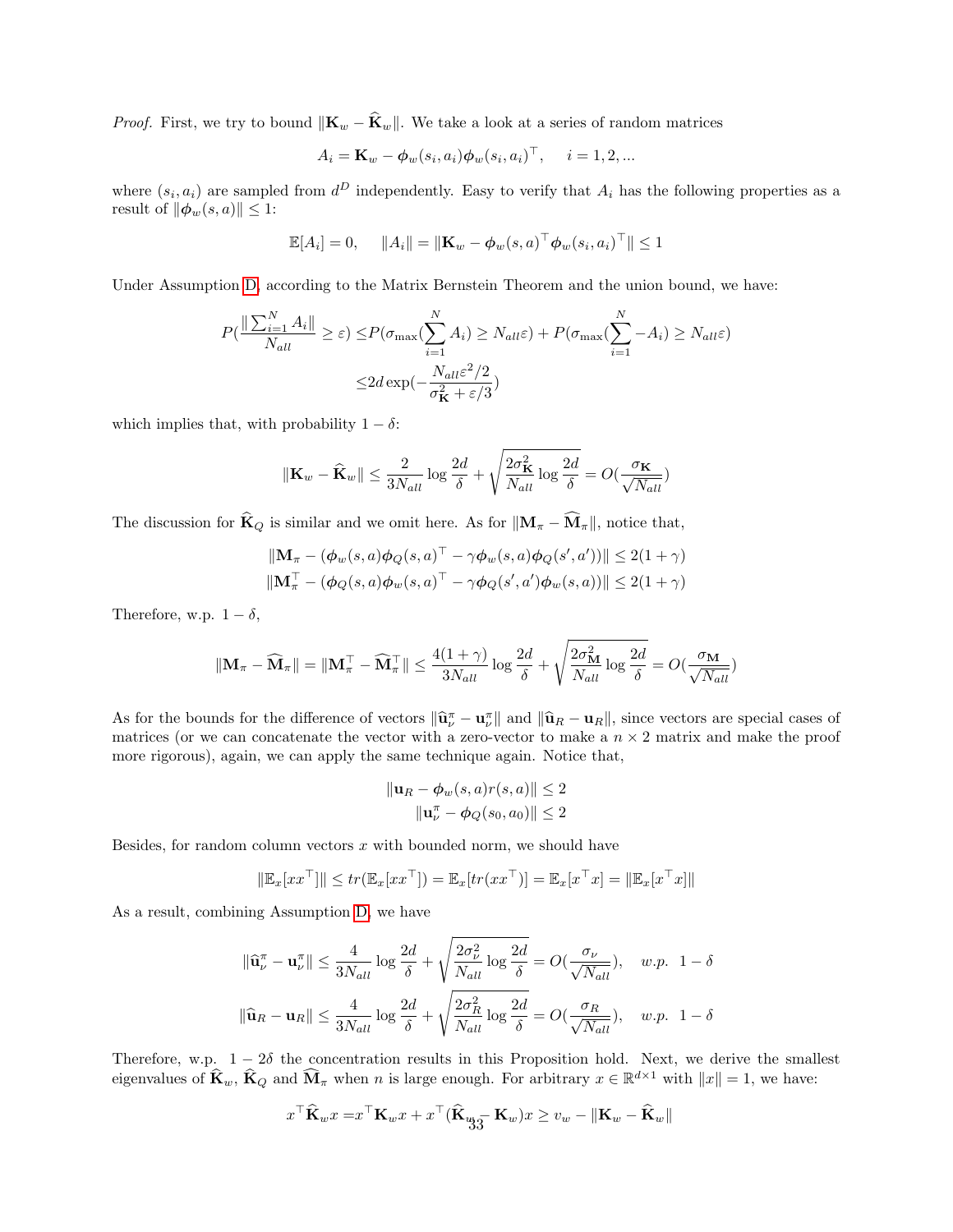$$
x^{\top} \widehat{\mathbf{K}}_{Q} x = x^{\top} \mathbf{K}_{Q} x + x^{\top} (\widehat{\mathbf{K}}_{Q} - \mathbf{K}_{Q}) x \ge v_{Q} - \|\mathbf{K}_{Q} - \widehat{\mathbf{K}}_{Q}\|
$$

$$
x^{\top} \widehat{\mathbf{M}}_{\pi} x \ge |x^{\top} \mathbf{M} x| - |x^{\top} (\widehat{\mathbf{M}} - \mathbf{M}) x| \ge v_{M} - \|\mathbf{M} - \widehat{\mathbf{M}}\|
$$

Therefore, easy to verify that, when the concentration results hold, and  $N \ge \max\{8\frac{\sigma_{\mathbf{k}}^2}{v_w^2} + \frac{16}{3v_w}, 8\frac{\sigma_{\mathbf{k}}^2}{v_Q^2} + \frac{16}{3v_Q}, 8\frac{\sigma_{\mathbf{k}}^2}{v_M^2} + \frac{1}{3v_w}, \sigma_{\mathbf{k}}^2 \ge \sigma_{\mathbf{k}}^2\}$  $32(1+\gamma)$  $\frac{2(1+\gamma)}{3v_M}$  log  $\frac{2d}{\delta}$ ,  $\hat{\mathbf{K}}_w$ ,  $\hat{\mathbf{K}}_Q$ ,  $\hat{\mathbf{M}}$  are invertible and their smallest eigenvalues (for  $\hat{\mathbf{M}}$  we consider the smallest sigular values) are larger than  $v_w/2$ ,  $v_Q/2$  and  $v_M/2$ 

Next, we are ready to show that Algorithm [3](#page-7-0) is also an example of the Oracle Algorithm.

**Theorem E.3.** Algorithm [3](#page-7-0) satisfies the Oracle Condition [5.1](#page-6-0) with  $\beta = 0$  and arbitrary  $c > 0$ , with a proper choice of  $N_{all}$ .

*Proof.* Denote  $\zeta^*, \xi^*$  as the saddle-point of  $\mathcal{L}^D$  given θ, and use  $\hat{\zeta}^*, \hat{\xi}^*$  to denote the  $\zeta$  and  $\xi$  in Algorithm [3](#page-7-0) before the projection. Given the proposition above, we are ready to bound  $\|\zeta$ list two properties below which we will use frequently later. Firstly, for arbitrary invertible  $d \times d$  matrices A and B, we have:

$$
\|\mathbf{A}^{-1} - \mathbf{B}^{-1}\| = \|\mathbf{A}^{-1}(\mathbf{B} - \mathbf{A})\mathbf{B}^{-1}\| \le \|\mathbf{A}^{-1}\|\|\mathbf{B} - \mathbf{A}\|\|\mathbf{B}^{-1}\|
$$

Secondly, for arbitrary  $d \times d$  matrices  $\mathbf{X}_1, \mathbf{Y}_1, \mathbf{X}_2, \mathbf{Y}_2$ , we have:

 $\sqrt{2}$ 

$$
\|\mathbf{X}_1\mathbf{Y}_1-\mathbf{X}_2\mathbf{Y}_2\| = \|\mathbf{X}_1(\mathbf{Y}_1-\mathbf{Y}_2)+\mathbf{Y}_2(\mathbf{X}_1-\mathbf{X}_2)\| \le \|\mathbf{X}_1\|\|\mathbf{Y}_1-\mathbf{Y}_2\| + \|\mathbf{Y}_2\|\|\mathbf{X}_1-\mathbf{X}_2\|
$$

Then, we have

$$
\label{eq:32} \begin{split} &\|\zeta^*-\widehat{\zeta^*}\|\\ \leq &(1-\gamma)\|\Big(\Big(\lambda_w\lambda_Q\mathbf{K}_w+\mathbf{M}_\pi\mathbf{K}_Q^{-1}\mathbf{M}_\pi^\top\Big)^{-1}\mathbf{M}_\pi\mathbf{K}_Q^{-1}-\Big(\lambda_w\lambda_Q\widehat{\mathbf{K}}_w+\widehat{\mathbf{M}}_\pi\widehat{\mathbf{K}}_Q^{-1}\widehat{\mathbf{M}}_\pi^\top\Big)^{-1}\widehat{\mathbf{M}}_\pi\widehat{\mathbf{K}}_Q^{-1}\widehat{\mathbf{M}}_\pi^\top\Big)^{-1}\widehat{\mathbf{M}}_\pi\widehat{\mathbf{K}}_Q^{-1}(\mathbf{M}_\pi^\top\Big)^{-1}\widehat{\mathbf{M}}_\pi\widehat{\mathbf{K}}_Q^{-1}(\mathbf{M}_\pi^\top\Big)^{-1}\widehat{\mathbf{M}}_\pi\widehat{\mathbf{K}}_Q^{-1}(\mathbf{M}_\pi^\top\Big)^{-1}\widehat{\mathbf{M}}_\pi\widehat{\mathbf{K}}_Q^{-1}(\mathbf{M}_\pi^\top\Big)\\ &+\| \Big(\lambda_w\lambda_Q\widehat{\mathbf{K}}_w+\widehat{\mathbf{M}}_\pi\widehat{\mathbf{K}}_Q^{-1}\widehat{\mathbf{M}}_\pi^\top\Big)^{-1}\lambda_Q(\mathbf{u}_R-\widehat{\mathbf{u}}_R)\|\\ &+\| \Big(\Big(\lambda_w\lambda_Q\mathbf{K}_w+\mathbf{M}_\pi\mathbf{K}_Q^{-1}\mathbf{M}_\pi^\top\Big)^{-1}-\Big(\lambda_w\lambda_Q\widehat{\mathbf{K}}_w+\widehat{\mathbf{M}}_\pi\widehat{\mathbf{K}}_Q^{-1}\widehat{\mathbf{M}}_\pi^\top\Big)^{-1}\Big)\lambda_Q\mathbf{u}_R\|\\ \leq& (1-\gamma)\| \Big(\lambda_w\lambda_Q\widehat{\mathbf{K}}_w+\mathbf{M}_\pi\mathbf{K}_Q^{-1}\widehat{\mathbf{M}}_\pi^\top\Big)^{-1}\|\|\mathbf{M}_w\lambda_Q\mathbf{K}_w+\mathbf{M}_\pi\mathbf{K}_Q^{-1}\mathbf{M}_\pi-\lambda_w\lambda_Q\widehat{\mathbf{K}}_w-\widehat{\mathbf{M}}_\pi\widehat{\mathbf{K}}_Q^{-1}\widehat{\mathbf{M}}_\pi^\top\|\\ &\cdot\| \Big(\lambda_w
$$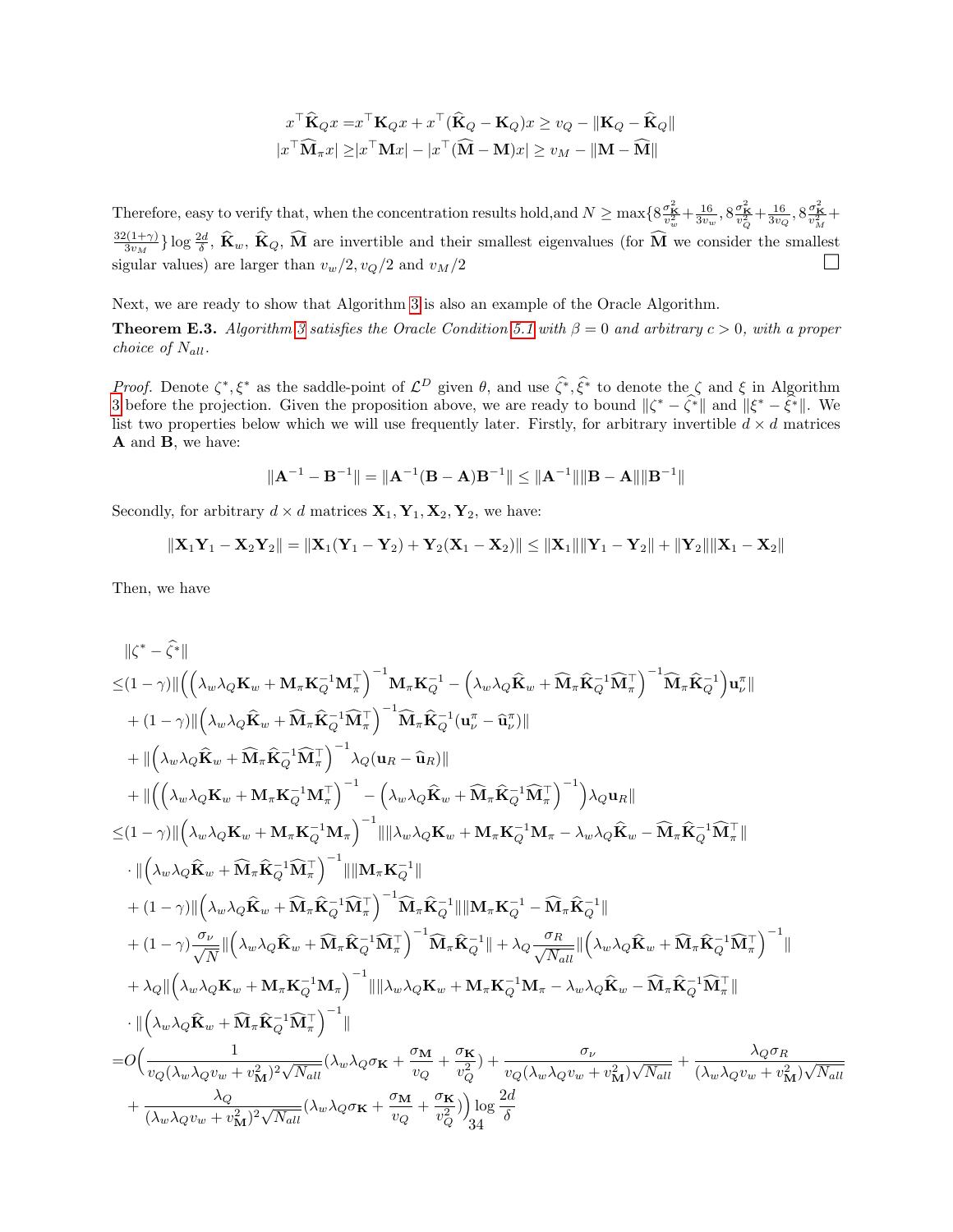$$
=O\Big(\frac{1+\lambda_Qv_Q}{v_Q(\lambda_w\lambda_Qv_w+v_M^2)^2}(\lambda_w\lambda_Q\sigma_{\mathbf{K}}+\frac{\sigma_{\mathbf{M}}}{v_Q}+\frac{\sigma_{\mathbf{K}}}{v_Q^2})+\frac{\sigma_{\nu}}{v_Q(\lambda_w\lambda_Qv_w+v_M^2)}+\frac{\lambda_Q\sigma_{R}}{(\lambda_w\lambda_Qv_w+v_M^2)}\Big)\sqrt{N_{all}}\log\frac{2d}{\delta}
$$

where we omit constant number in  $O(·)$ .

Similarly, we have

$$
\|\xi^* - \hat{\xi}^*\|
$$
\n
$$
\leq \| (1 - \gamma) \lambda_w \left( \left( \lambda_w \lambda_Q \mathbf{K}_Q + \mathbf{M}_\pi^\top \mathbf{K}_w^{-1} \mathbf{M}_\pi \right)^{-1} - \left( \lambda_w \lambda_Q \hat{\mathbf{K}}_Q + \widehat{\mathbf{M}}_\pi^\top \hat{\mathbf{K}}_w^{-1} \widehat{\mathbf{M}}_\pi \right)^{-1} \right) \mathbf{u}_\nu^\pi \|
$$
\n
$$
+ \| (1 - \gamma) \lambda_w \left( \lambda_w \lambda_Q \hat{\mathbf{K}}_Q + \widehat{\mathbf{M}}_\pi^\top \hat{\mathbf{K}}_w^{-1} \widehat{\mathbf{M}}_\pi \right)^{-1} (\mathbf{u}_\nu^\pi - \widehat{\mathbf{u}}_\nu^\pi) \|
$$
\n
$$
+ \| \left( \left( \lambda_w \lambda_Q \mathbf{K}_Q + \mathbf{M}_\pi^\top \mathbf{K}_w^{-1} \mathbf{M}_\pi \right)^{-1} \mathbf{M}_\pi^\top \mathbf{K}_w^{-1} - \left( \lambda_w \lambda_Q \hat{\mathbf{K}}_Q + \widehat{\mathbf{M}}_\pi^\top \hat{\mathbf{K}}_w^{-1} \widehat{\mathbf{M}}_\pi \right)^{-1} \widehat{\mathbf{M}}_\pi^\top \widehat{\mathbf{K}}_w^{-1} \right) \mathbf{u}_R \|
$$
\n
$$
+ \| \left( \lambda_w \lambda_Q \widehat{\mathbf{K}}_Q + \widehat{\mathbf{M}}_\pi^\top \widehat{\mathbf{K}}_w^{-1} \widehat{\mathbf{M}}_\pi \right)^{-1} \widehat{\mathbf{M}}_\pi^\top \widehat{\mathbf{K}}_w^{-1} (\mathbf{u}_R - \widehat{\mathbf{u}}_R) \|
$$
\n
$$
= O \left( \frac{\lambda_w v_w + 1}{v_w (\lambda_w \lambda_Q v_Q + v_\mathbf{M}^2)^2} (\lambda_w \lambda_Q \sigma_\mathbf{K} + \frac{\sigma_\mathbf{M}}{v_w} + \frac{\sigma_\mathbf{K}}{v_w^2}) + \frac{\sigma_R}{v_w (\lambda_w \lambda_Q v_Q + v_\mathbf{M}^2)} + \frac{\lambda_w \sigma_\nu}{(\lambda_w \lambda_Q v_Q + v_\mathbf{M}^2)} \right) \sqrt{N_{all}} \log \frac{2
$$

As a result, for arbitrary  $1/5 > \delta > 0$ , w.p. at least  $1 - 5\delta$ ,

$$
\sqrt{\|\zeta^* - \hat{\zeta}^*\|^2 + \|\xi^* - \hat{\zeta}^*\|^2} \le \|\zeta^* - \hat{\zeta}^*\| + \|\xi^* - \hat{\zeta}^*\|
$$
\n
$$
= O\Big(\frac{1 + \lambda_Q v_Q}{v_Q(\lambda_w \lambda_Q v_w + v_M^2)^2 \sqrt{N_{all}}} (\lambda_w \lambda_Q \sigma_K + \frac{\sigma_M}{v_Q} + \frac{\sigma_K}{v_Q^2}) + \frac{\sigma_V}{v_Q(\lambda_w \lambda_Q v_w + v_M^2) \sqrt{N_{all}}} + \frac{\lambda_Q \sigma_R}{(\lambda_w \lambda_Q v_w + v_M^2) \sqrt{N_{all}}} + \frac{\lambda_w v_w + 1}{v_w(\lambda_w \lambda_Q v_Q + v_M^2)^2} (\lambda_w \lambda_Q \sigma_K + \frac{\sigma_M}{v_w} + \frac{\sigma_K}{v_w^2}) + \frac{\sigma_R}{v_w(\lambda_w \lambda_Q v_Q + v_M^2)} + \frac{\lambda_w \sigma_V}{(\lambda_w \lambda_Q v_Q + v_M^2)}\Big) \sqrt{N_{all}} \log \frac{2d}{\delta} \tag{22}
$$

For simplicity, we use  $C_{LS}$  to as a shorthand of

$$
O\Big(\frac{1+\lambda_Q v_Q}{v_Q(\lambda_w\lambda_Q v_w + v_\mathbf{M}^2)^2}(\lambda_w\lambda_Q \sigma_\mathbf{K} + \frac{\sigma_\mathbf{M}}{v_Q} + \frac{\sigma_\mathbf{K}}{v_Q^2}) + \frac{\sigma_\nu}{v_Q(\lambda_w\lambda_Q v_w + v_\mathbf{M}^2)} + \frac{\lambda_Q \sigma_R}{(\lambda_w\lambda_Q v_w + v_\mathbf{M}^2)} \\ + \frac{\lambda_w v_w + 1}{v_w(\lambda_w\lambda_Q v_Q + v_\mathbf{M}^2)^2}(\lambda_w\lambda_Q \sigma_\mathbf{K} + \frac{\sigma_\mathbf{M}}{v_w} + \frac{\sigma_\mathbf{K}}{v_w^2}) + \frac{\sigma_R}{v_w(\lambda_w\lambda_Q v_Q + v_\mathbf{M}^2)} + \frac{\lambda_w \sigma_\nu}{(\lambda_w\lambda_Q v_Q + v_\mathbf{M}^2)}\Big)
$$

Next, we try to convert the above high probability bound to an upper bound for expectation. We use  $X$  to denote  $\|\zeta^* - \hat{\zeta}^*\|^2 + \|\xi^* - \hat{\xi}^*\|^2$  and treat it as a r.v.. Then, we have:

$$
P(X \le \frac{C_{LS}^2}{N_{all}} \log^2 \frac{2d}{\delta}) \ge 1 - 5\delta
$$

or equivalently,

$$
P(X \le x) \ge 1 - 10 d \exp(-\frac{\sqrt{x N_{all}}}{C_{LS}})
$$

Therefore, computing the expectation of the distribution described by the following C.D.F. can provide us an upper bound for  $\mathbb{E}[X]$ : √

$$
F_X(x) = P(X \le x) = 1 - 10d \exp\left(-\frac{\sqrt{x} N_{all}}{C_{LS}}\right)
$$

As a result,

$$
\mathbb{E}[X] \le \int_{x=0}^{\infty} (1 - F_X(x)) dx = \int_{x=0}^{\infty} 10 d \exp(-\frac{\sqrt{x N_{all}}}{C_{LS}}) dx
$$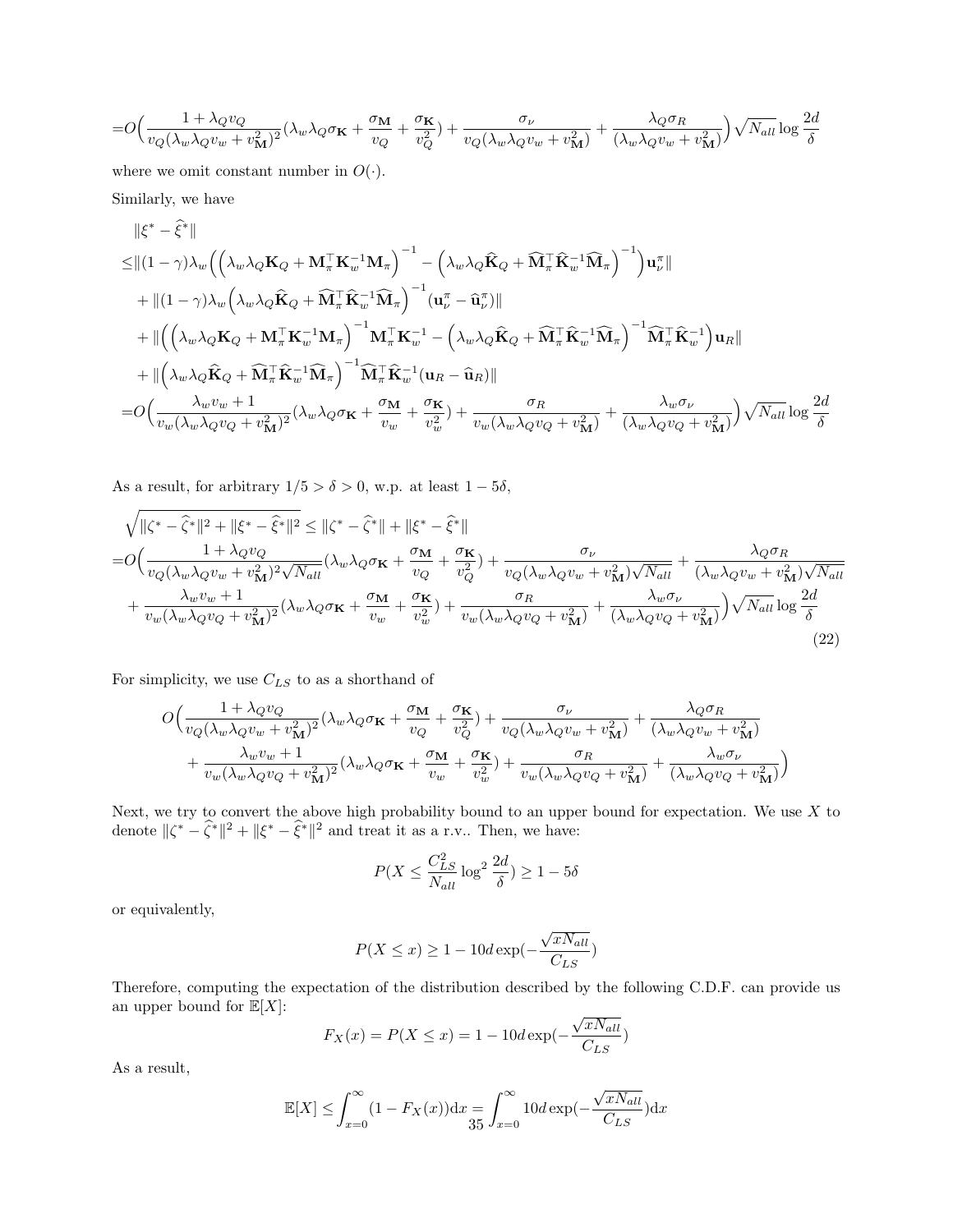$$
=10d \int_{x=0}^{\infty} \exp(-x) d \frac{C_{LS}^{2}}{N_{all}} x^{2} = 20d \frac{C_{LS}^{2}}{N_{all}}
$$

which means that,

$$
\mathbb{E}[\|\zeta^* - \hat{\zeta}^*\|^2 + \|\xi^* - \hat{\xi}^*\|^2] = 20d \frac{C_{LS}^2}{N_{all}}
$$
\n(23)

Because  $\zeta \in Z$  and  $\xi \in \Xi$ , the projection can only shrink the distance:

$$
\mathbb{E}[\|\zeta^* - P_Z(\widehat{\zeta}^*)\|^2 + \|\xi^* - P_{\Xi}(\widehat{\xi}^*)\|^2] \le \mathbb{E}[\|\zeta^* - \widehat{\zeta}^*\|^2 + \|\xi^* - \widehat{\xi}^*\|^2]
$$

As a result, for arbitrary c, we can choose  $N_{all} = 20d \frac{C_{LS}^2}{c}$  in Algorithm [3,](#page-7-0) and Algorithm [3](#page-7-0) satisfies the oracle condition with  $\beta = 0$ :

$$
\mathbb{E}[\|P_Z(\zeta) - \zeta^*\|^2 + \|P_{\Xi}(\xi) - \xi^*\|^2] \le c \tag{24}
$$

 $\Box$ 

### <span id="page-35-0"></span>E.3 The Second Example for Saddle-Point Solver Oracle

In this section, we provide another example for the oracle in Definition [5.1](#page-6-0) based on first-order optimization, which is inspired by SVRE[\[Chavdarova et al., 2019\]](#page-9-7).

### <span id="page-35-1"></span>E.3.1 Proofs for Algorithm 4

For simplification, we will use  $\omega = [\zeta, \xi] \in Z \times \Xi := \Omega$  to denote the vector concatenated by  $\zeta$  and  $\xi$ . Similarly,  $g_t = [-g_t^{\zeta}, g_t^{\xi}],$  and  $F_N(\omega) = \mathbb{E}_{(s,a,r,s',a_0,a') \sim N} \{ [-\nabla_{\zeta} \mathcal{L}^{(s,a,r,s',a_0,a')}(\theta, \zeta, \xi), \nabla_{\xi} \mathcal{L}^{(s,a,r,s',a_0,a')}(\theta, \zeta, \xi) ] \},$  where N is the mini batch data sampled according to  $d^D$ , and  $\nabla \mathcal{L}^{(s,a,r,s',a_0,a')}(\theta,\zeta,\xi)$  is the gradient computed with one sample  $(s, a, r, s', a_0, a')$ . We use  $F(\omega) := \mathbb{E}_{N \sim D}[F_N(\omega)]$  to denote the gradient expected over entire dataset distribution. Besides,

$$
\eta g_t = [-\eta_\zeta g_t^\zeta, \eta_\xi g_t^\xi]; \qquad \eta^2 \|\omega\|^2 = \eta_\theta^2 \|\zeta\|^2 + \eta_\xi^2 \|\xi\|^2; \qquad \mu \|\omega\|^2 = \mu_\zeta \|\zeta\|^2 + \mu_\xi \|\xi\|^2
$$
  

$$
\bar{L}^2 \|\omega\|^2 = \bar{L}_\zeta^2 \|\zeta\|^2 + \bar{L}_\xi^2 \|\xi\|^2; \qquad \eta^2 \bar{L}^2 = \eta_\zeta^2 \bar{L}_\zeta^2 + \eta_\xi^2 \bar{L}_\xi^2; \qquad \eta \mu = \eta_\zeta \mu_\zeta + \eta_\xi \mu_\xi
$$

The update rule for Algorithm [4](#page-8-0) can be summarized as

$$
\begin{aligned} \text{Extrapolation}: \quad &\omega_{t+1/2} = P_{\Omega}(\omega_t - \eta g_t) \\ \text{Update}: \quad &\omega_{t+1} = P_{\Omega}(\omega_t - \eta g_{t+1/2}) \end{aligned}
$$

Besides, in this section, the expectation  $E$  concerns all the randomness starting from the beginning of the algorithm.

<span id="page-35-2"></span>**Lemma E.4** (Lemma 1 in [\[Chavdarova et al., 2019\]](#page-9-7)). Let  $\omega \in \Omega$  and  $\omega^+ := P_{\Omega}(w+u)$ , then for all  $w' \in \Omega$ , we have

$$
\|\omega^+ - \omega'\|^2 \le \|\omega - \omega'\|^2 + 2u^\top(\omega^+ - \omega') - \|\omega^+ - \omega\|^2
$$

<span id="page-35-3"></span>**Lemma E.5** (Adapted from Lemma 3 in [\[Chavdarova et al., 2019\]](#page-9-7)). For any  $w \in \Omega$ , when  $t > 0$ , we have

$$
\|\omega_{t+1} - \omega\|^2 \le \|\omega_t - \omega\|^2 - 2\eta g_{t+1/2}^{\top}(\omega_{t+1/2} - \omega) + \eta^2\|g_t - g_{t+1/2}\| - \|\omega_{t+1/2} - \omega_t\|^2
$$

and when  $t = 0$ , we have

$$
\|\omega_1 - \omega\|^2 \le \|\omega_0 - \mathcal{H}\|^2 - 2\eta g_0^\top(\omega_1 - \omega)
$$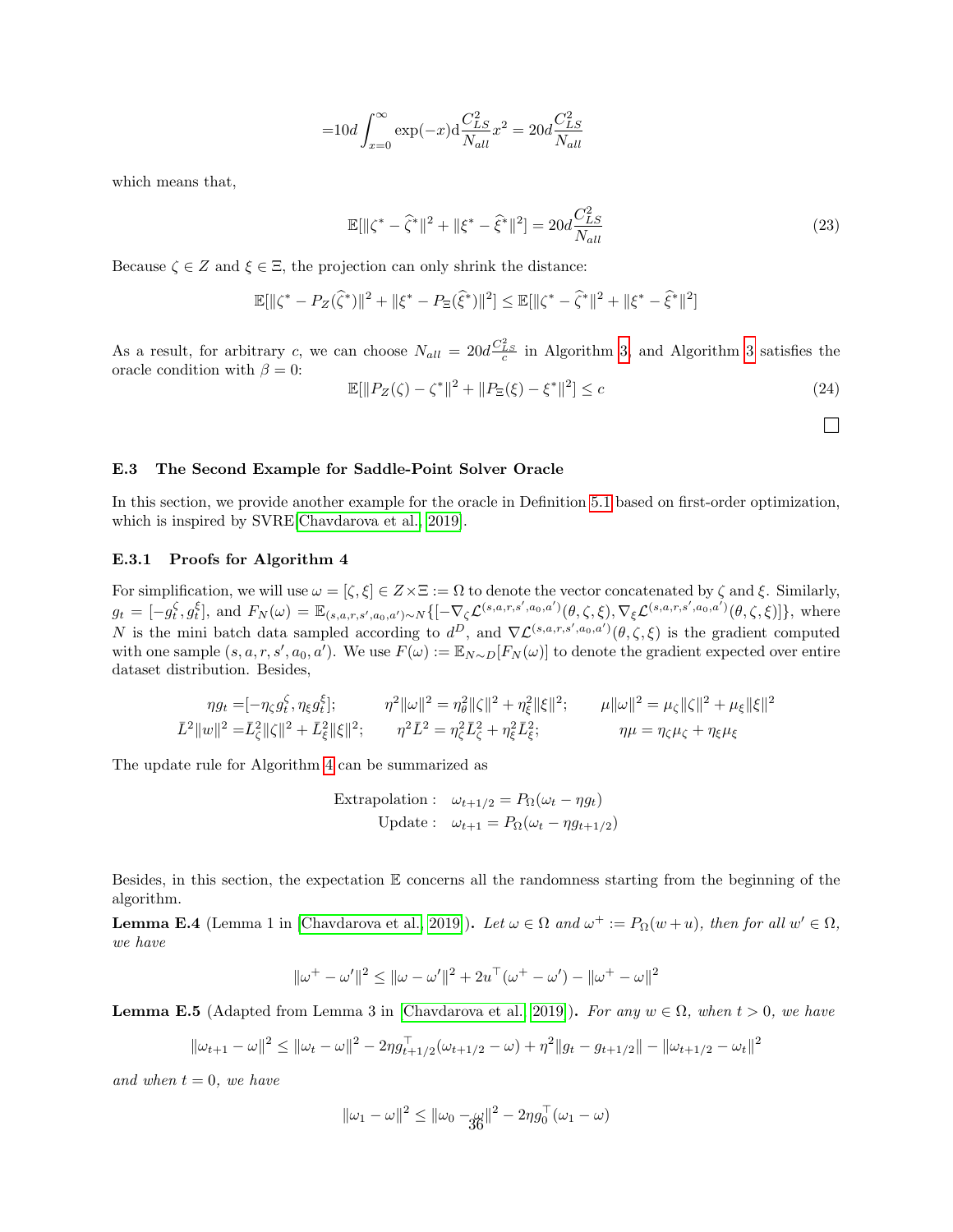*Proof.* For  $t = 0$ , by simply applying Lemma [E.4](#page-35-2) for  $(\omega, u, \omega^+, \omega') = (\omega_0, -\eta g_0^+, \omega_1, \omega)$ , we have:

$$
\|\omega_1 - \omega\|^2 \le \|\omega_0 - \omega\|^2 - 2\eta g_0^{\top}(\omega_1 - \omega) - \|\omega_1 - \omega_0\|^2 \le \|\omega_0 - \omega\|^2 - 2\eta g_0^{\top}(\omega_1 - \omega)
$$

For  $t > 0$ , the proof is exactly the same as Lemma 3 in [\[Chavdarova et al., 2019\]](#page-9-7)

<span id="page-36-0"></span>**Lemma E.6** (Bound  $||g_t - g_{t+1/2}||^2$ ). For  $t > 0$ , we have:

$$
\mathbb{E}[\|g_t - g_{t+1/2}\|^2] \le 10 \mathbb{E}[\|F_N(w_t) - F_N(\omega^*)\|^2] + 10 \mathbb{E}[\|F_N(\omega^*) - F_N(w_{t-1})\|^2] + 5\bar{L}^2 \mathbb{E}[\|w_t - w_{t+1/2}\|]
$$

*Proof.* For  $t > 0$ :

$$
\mathbb{E}[\|g_t - g_{t+1/2}\|^2]
$$
\n
$$
= \mathbb{E}[\|F_N(w_t) - F_N(w_{t-1}) + m_t - F_{N'}(w_{t+1/2}) + F_{N'}(w_{t-1}) - m_t\|^2]
$$
\n
$$
= \mathbb{E}[\|F_N(w_t) \pm F_N(w^*) - F_N(w_{t-1}) - F_{N'}(w_{t+1/2}) \pm F_{N'}(w_t) \pm F_{N'}(w^*) + F_{N'}(w_{t-1})\|^2]
$$
\n
$$
\leq 5 \mathbb{E}[\|F_N(w_t) - F_N(\omega^*)\|^2] + 5 \mathbb{E}[\|F_N(\omega^*) - F_N(w_{t-1})\|^2]
$$
\n
$$
+ 5 \mathbb{E}[\|F_{N'}(w_{t+1/2}) - F_{N'}(w_t)\|^2]] + 5 \mathbb{E}[\|F_{N'}(w_t) - F_{N'}(\omega^*)\|^2] + 5 \mathbb{E}[\|F_{N'}(w^*) - F_{N'}(w_{t-1})\|^2]
$$
\n
$$
= 10 \mathbb{E}[\|F_N(w_t) - F_N(\omega^*)\|^2] + 10 \mathbb{E}[\|F_N(\omega^*) - F_N(w_{t-1})\|^2] + 5 \mathbb{E}[\|F_{N'}(w_{t+1/2}) - F_{N'}(w_t)\|^2]]
$$

where in the inequality we use the extended Young's inequality; in the last equation we use the fact that

$$
\mathbb{E}_{N \sim D}[\|F_N(w_t) - F_N(w)\|^2] = \mathbb{E}_{N' \sim D}[\|F_{N'}(w_t) - F_{N'}(w)\|^2], \quad \forall w \in \Omega
$$

Besides, according to Assumption [B.4](#page-16-0)

$$
\mathbb{E}[\|F_{N'}(w_{t+1/2}) - F_{N'}(w_t)\|^2] \le \bar{L}^2 \mathbb{E}[\|w_t - w_{t+1/2}\|]
$$

As a result,

$$
\mathbb{E}[\|g_t - g_{t+1/2}\|^2] \le 10 \mathbb{E}[\|F_N(w_t) - F_N(\omega^*)\|^2] + 10 \mathbb{E}[\|F_N(\omega^*) - F_N(w_{t-1})\|^2] + 5\bar{L}^2 \mathbb{E}[\|w_t - w_{t+1/2}\|]
$$

<span id="page-36-1"></span>**Proposition E.7.** With Property [B.1,](#page-12-0) for arbitrary  $\theta$ , the operator  $F(\omega)$  satisfying:

$$
\left(F(\omega_1) - F(\omega_2)\right)^{\top} \left(\omega_1 - \omega_2\right) \ge \mu \|\omega_1 - \omega_2\|^2
$$

Proof. Based on Property [B.1,](#page-12-0) we have:

$$
-\mathcal{L}^{D}(\theta,\zeta_{1},\xi_{2}) \geq -\mathcal{L}^{D}(\theta,\zeta_{2},\xi_{2}) - \nabla_{\zeta}\mathcal{L}^{D}(\theta,\zeta_{1},\xi_{1})^{\top}(\zeta_{2} - \zeta_{1}) + \frac{\mu_{\zeta}}{2} \|\zeta_{2} - \zeta_{1}\|^{2}
$$
  
\n
$$
-\mathcal{L}^{D}(\theta,\zeta_{2},\xi_{1}) \geq -\mathcal{L}^{D}(\theta,\zeta_{2},\xi_{2}) - \nabla_{\zeta}\mathcal{L}^{D}(\theta,\zeta_{2},\xi_{2})^{\top}(\zeta_{1} - \zeta_{2}) + \frac{\mu_{\zeta}}{2} \|\zeta_{2} - \zeta_{1}\|^{2}
$$
  
\n
$$
\mathcal{L}^{D}(\theta,\zeta_{1},\xi_{2}) \geq \mathcal{L}^{D}(\theta,\zeta_{1},\xi_{1}) + \nabla_{\xi}\mathcal{L}^{D}(\theta,\zeta_{1},\xi_{1})^{\top}(\xi_{2} - \xi_{1}) + \frac{\mu_{\xi}}{2} \|\xi_{2} - \xi_{1}\|^{2}
$$
  
\n
$$
\mathcal{L}^{D}(\theta,\zeta_{2},\xi_{1}) \geq \mathcal{L}^{D}(\theta,\zeta_{2},\xi_{2}) + \nabla_{\xi}\mathcal{L}^{D}(\theta,\zeta_{2},\xi_{2})^{\top}(\xi_{1} - \xi_{2}) + \frac{\mu_{\xi}}{2} \|\xi_{2} - \xi_{1}\|^{2}
$$

Sum up and we can obtain

$$
\begin{split} &\left(F(\omega_{1}) - F(\omega_{2})\right)^{\top} \left(\omega_{1} - \omega_{2}\right) := \left(F(\zeta_{1}, \xi_{1}) - F(\zeta_{2}, \xi_{2})\right)^{\top} \left([\zeta_{1}, \xi_{1}] - [\zeta_{2}, \xi_{2}]\right) \\ &= -\left(\nabla_{\zeta} \mathcal{L}^{D}(\theta, \zeta_{1}, \xi_{1}) - \nabla_{\zeta} \mathcal{L}^{D}(\theta, \zeta_{2}, \xi_{2})\right)^{\top} (\zeta_{1} - \zeta_{2}) + \left(\nabla_{\xi} \mathcal{L}^{D}(\theta, \zeta_{1}, \xi_{1}) - \nabla_{\xi} \mathcal{L}^{D}(\theta, \zeta_{2}, \xi_{2})\right)^{\top} (\xi_{1} - \xi_{2}) \\ &\geq \mu_{\zeta} \|\zeta_{2} - \zeta_{1}\|^{2} + \mu_{\xi} \|\xi_{2} - \xi_{1}\|^{2} := \mu \|\omega_{1} - \omega_{2}\|^{2} \end{split}
$$

 $\Box$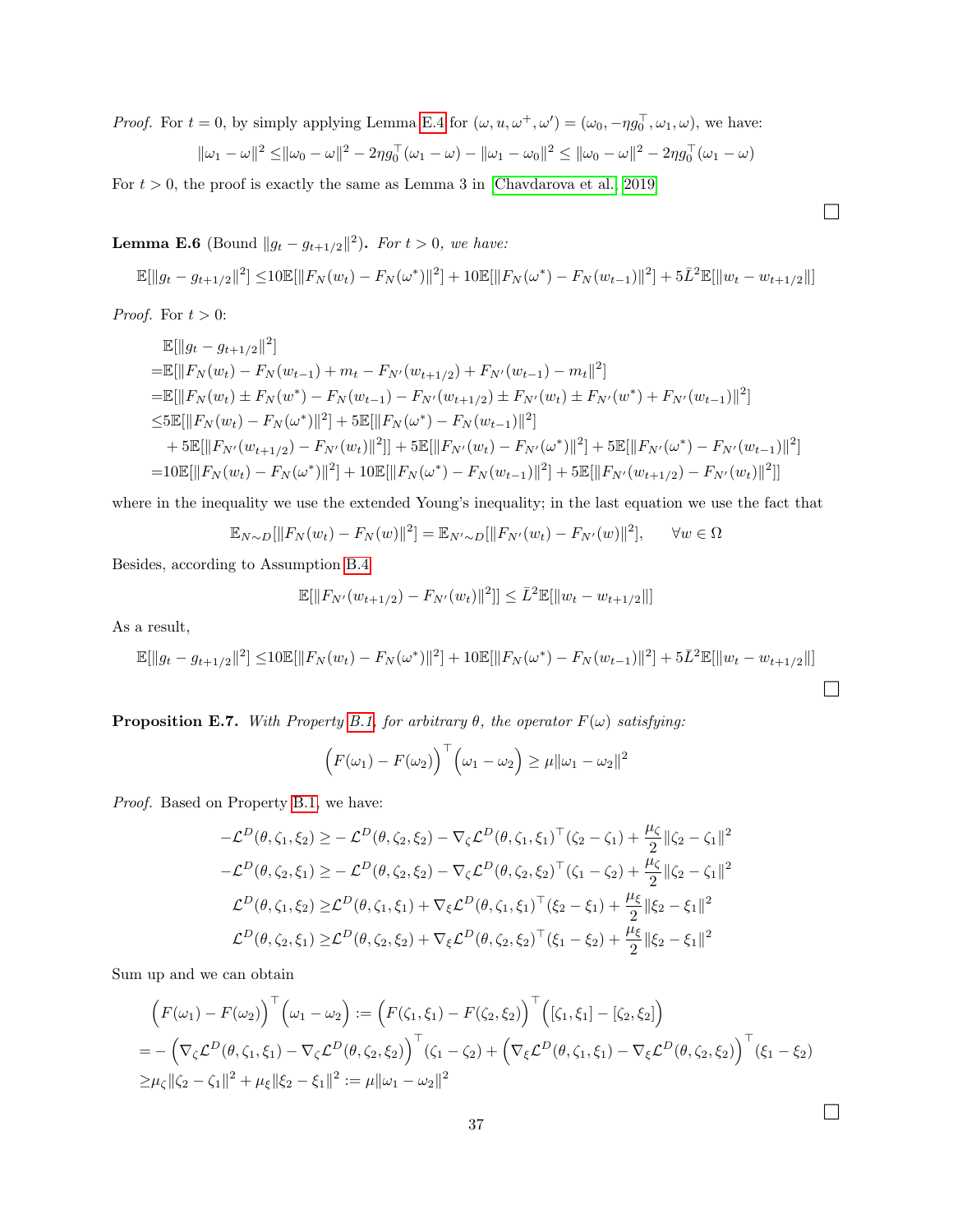Theorem 5.4. Under Assumptions in Section [2.2,](#page-3-1) in Algorithm [4,](#page-8-0) if step sizes satisfy

$$
\eta_\zeta \leq \frac{1}{50\max\{\bar{L}_\zeta, \mu_\zeta\}}, \qquad \eta_\xi \leq \frac{1}{50\max\{\bar{L}_\xi, \mu_\xi\}}
$$

after K iterations, the algorithm will output  $(\zeta_K, \xi_K)$ :

$$
\mathbb{E}[\|\zeta_K - \zeta^*\|^2 + \|\xi_K - \xi^*\|^2] \n\leq \frac{201}{100} \left(1 - \frac{\mu\eta}{4}\right)^K \mathbb{E}[\|\zeta_0 - \zeta^*\|^2 + \|\xi_0 - \xi^*\|^2] \n+ \frac{8\sigma^2}{\min\{\frac{\mu_{\zeta}\eta_{\zeta}}{4}, \frac{\mu_{\zeta}\eta_{\zeta}}{4}\}|N|} \left(\frac{\eta_{\zeta}}{\mu_{\zeta}} + \frac{\eta_{\xi}}{\mu_{\xi}}\right)
$$

where  $(\zeta^*, \xi^*)$  is the saddle point of  $\mathcal{L}^D(\theta, \zeta, \xi)$  given input  $\theta$ .

*Proof.* When  $t > 0$ , from Lemma [E.5,](#page-35-3) we have

$$
\|\omega_{t+1} - \omega^*\|^2 \le \|\omega_t - \omega^*\|^2 - 2\eta g_{t+1/2}^\top (\omega_{t+1/2} - \omega^*) - \|\omega_{t+1/2} - \omega_t\|^2 + \eta^2 \|g_t - g_{t+1/2}\|^2
$$

Next, we use  $P_{t+1}$  to denote  $\mathbb{E}[\|\omega_{t+1} - \omega^*\|^2] + \tau \mathbb{E}[\|F_N(\omega^*) - F_N(w_t)\|^2]$ , where  $\tau$  will be determined later, then we have

$$
P_{t+1} = \mathbb{E}[\|\omega_t - \omega^*\|^2] + \tau \mathbb{E}[\|F_N(\omega^*) - F_N(w_t)\|^2]
$$
\n
$$
\leq \mathbb{E}[\|\omega_t - \omega^*\|^2] - 2\eta \mathbb{E}[F(\omega_{t+1/2})^\top(\omega_{t+1/2} - \omega^*)] - \mathbb{E}[\|\omega_{t+1/2} - \omega_t\|^2]
$$
\n
$$
+ \eta^2 \mathbb{E}[\|\|g_t - g_{t+1/2}\|^2] + \tau \mathbb{E}[\|F_N(\omega^*) - F_N(w_t)\|^2]
$$
\n
$$
- 2\eta \mathbb{E}[(m_t - F(\omega_{t-1}))^\top(\omega_{t+1/2} - \omega^*)]
$$
\n
$$
(\mathbb{E}[g_{t+1/2}^\top(\omega_{t+1/2} - \omega^*)]) = \mathbb{E}[(F(\omega_{t+1/2}) - F(\omega_{t-1}) + m_t)^\top(\omega_{t+1/2} - \omega^*)])
$$
\n
$$
\leq \mathbb{E}[\|\omega_t - \omega^*\|^2] - 2\eta \mathbb{E}[F(\omega_{t+1/2})^\top(\omega_{t+1/2} - \omega^*)] - (1 - 5\eta^2 \bar{L}^2) \mathbb{E}[\|[\omega_{t+1/2} - \omega_t\|^2]
$$
\n
$$
+ (\tau + 10\eta^2) \mathbb{E}[\|F_N(w_t) - F_N(\omega^*)\|^2] + 10\eta^2 \mathbb{E}[\|F_N(\omega^*) - F_N(w_{t-1})\|^2]
$$
\n
$$
+ 2\eta \sqrt{\mathbb{E}[\|m_t - F(\omega_{t-1})\|^2] \mathbb{E}[\|\omega_{t+1/2} - \omega^* \|^2]}
$$
\n
$$
(\text{Lemma E. 6 and Cauthy Inequality: } \mathbb{E}[a^\top b|c] \leq \sqrt{\mathbb{E}[\|a\|^2|c\|} \mathbb{E}[\|b\|^2|c])
$$
\n
$$
\leq \mathbb{E}[\|\omega_t - \omega^*\|^2] - 2\eta \mathbb{E}[F(\omega_{t+1/2})^\top(\omega_{t+1/2} - \omega^*)] - (1 - 5\eta^2 \bar{L}^2)
$$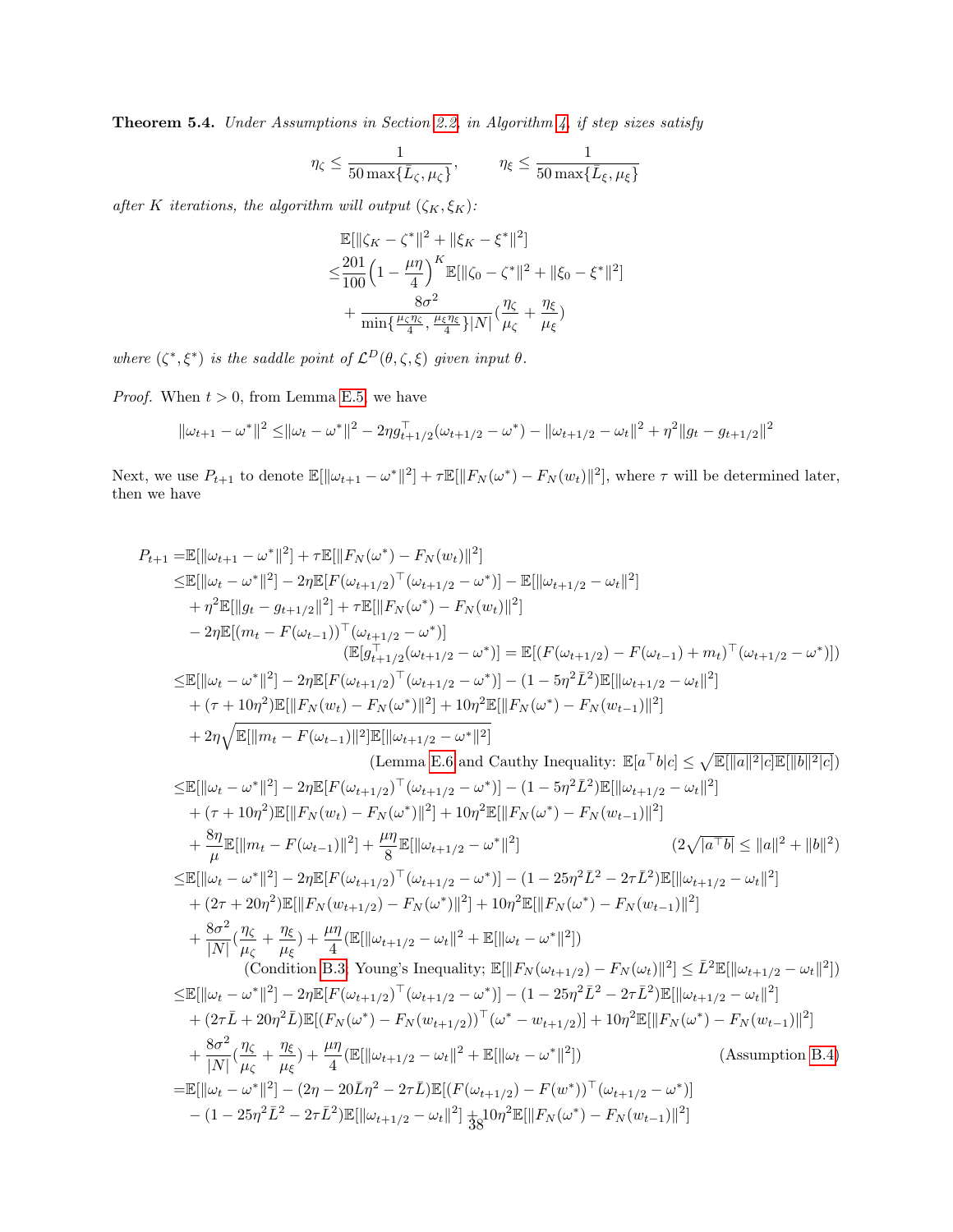<span id="page-38-0"></span>
$$
+\frac{8\sigma^2}{|N|}(\frac{\eta_{\zeta}}{\mu_{\zeta}}+\frac{\eta_{\xi}}{\mu_{\xi}})+\frac{\mu\eta}{4}(\mathbb{E}[\|\omega_{t+1/2}-\omega_t\|^2+\mathbb{E}[\|\omega_t-\omega^*\|^2])
$$

By Prop. [E.7,](#page-36-1) we have:

$$
(F(w^*) - F(\omega_{t+1/2}))^\top (\omega^* - \omega_{t+1/2}) \ge \mu \| \omega^* - \omega_{t+1/2} \|^2 \ge \frac{\mu}{2} \| w_t - \omega^* \|^2 - \mu \| w_{t+1/2} - w_t \|^2 \tag{25}
$$

By choosing  $0 < \eta_{\zeta} \le \frac{1}{50 \max\{L_{\zeta}, \mu_{\zeta}\}}, 0 < \eta_{\xi} \le \frac{1}{50 \max\{L_{\xi}, \mu_{\xi}\}}, \text{ and } \tau = 15\eta^2$ , we know  $2\eta - 20\bar{L}\eta^2 - 2\tau\bar{L} = 2\eta - 50\bar{L}\eta^2 \ge 0$ 

As a result, we can use [\(25\)](#page-38-0) to get:

$$
P_{t+1} \leq (1 - \mu \eta + 10\mu \eta^{2} \bar{L} + \tau \mu \bar{L} + \frac{\mu \eta}{4}) \mathbb{E}[\|\omega_{t} - \omega^{*}\|^{2}]
$$
  
\n
$$
- (1 - 25\eta^{2} \bar{L}^{2} - 2\tau \bar{L}^{2} - 2\mu \eta + 20\mu \bar{L}\eta^{2} + 2\mu \tau \bar{L} - \frac{\mu \eta}{4}) \mathbb{E}[\|\omega_{t+1/2} - \omega_{t}\|^{2}]
$$
  
\n
$$
+ \frac{10\eta^{2}}{\tau} \tau \mathbb{E}[\|F_{N}(\omega^{*}) - F_{N}(\omega_{t-1})\|^{2}] + \frac{8\sigma^{2}}{|N|} (\frac{\eta_{\zeta}}{\mu_{\zeta}} + \frac{\eta_{\xi}}{\mu_{\xi}})
$$
  
\n
$$
\leq \underbrace{(1 - \frac{3}{4}\mu \eta + 25\mu \eta^{2} \bar{L})}_{p_{1}} \mathbb{E}[\|\omega_{t} - \omega^{*}\|^{2}] + \underbrace{(55\eta^{2} \bar{L}^{2} + \frac{9}{4}\mu \eta - 50\mu \bar{L}\eta^{2} - 1)}_{p_{2}} \mathbb{E}[\|\omega_{t+1/2} - \omega_{t}\|^{2}]
$$
  
\n
$$
+ \frac{2}{3}\tau \mathbb{E}[\|F_{N}(\omega^{*}) - F_{N}(\omega_{t-1})\|^{2}] + \frac{8\sigma^{2}}{|N|} (\frac{\eta_{\zeta}}{\mu_{\zeta}} + \frac{\eta_{\xi}}{\mu_{\xi}})
$$

since  $0<\eta\mu\leq 1/50$  and  $0<\eta\bar{L}\leq 1/50$ 

$$
p_1 \le 1 - \frac{3}{4}\mu\eta + \frac{25\mu\eta}{50} = 1 - \frac{\mu\eta}{4}
$$
  

$$
p_2 \le \frac{11}{500} + \frac{9}{200} - 1 \le \frac{11}{500} + \frac{9}{200} - 1 \le 0
$$

As a result

$$
P_{t+1} \leq (1 - \frac{\mu\eta}{4}) \mathbb{E}[\|w_t - \omega^*\|^2] + \frac{2}{3}\tau \mathbb{E}[\|F_N(\omega^*) - F_N(w_{t-1})\|^2] + \frac{8\sigma^2}{|N|} (\frac{\eta_{\zeta}}{\mu_{\zeta}} + \frac{\eta_{\xi}}{\mu_{\xi}})
$$
  
\n
$$
\leq \left(1 - \min\{\frac{\mu\eta}{4}, \frac{1}{3}\}\right) P_t + \frac{8\sigma^2}{|N|} (\frac{\eta_{\zeta}}{\mu_{\zeta}} + \frac{\eta_{\xi}}{\mu_{\xi}})
$$
  
\n
$$
= \left(1 - \frac{\mu\eta}{4}\right) P_t + \frac{8\sigma^2}{|N|} (\frac{\eta_{\zeta}}{\mu_{\zeta}} + \frac{\eta_{\xi}}{\mu_{\xi}})
$$
  
\n
$$
\leq \left(1 - \frac{\mu\eta}{4}\right)^t P_1 + \frac{8\sigma^2}{\min\{\frac{\mu_{\zeta}\eta_{\zeta}}{\mu_{\zeta}}, \frac{\mu_{\zeta}\eta_{\xi}}{\mu_{\xi}}\}|N|} (\frac{\eta_{\zeta}}{\mu_{\zeta}} + \frac{\eta_{\xi}}{\mu_{\xi}})
$$
  
\n
$$
= \left(1 - \frac{\mu\eta}{4}\right)^t (\mathbb{E}[\|w_1 - \omega^*\|] + \tau \mathbb{E}[\|F_N(\omega^*) - F_N(\omega_0)\|^2]) + \frac{8\sigma^2}{\min\{\frac{\mu_{\zeta}\eta_{\zeta}}{4}, \frac{\mu_{\zeta}\eta_{\xi}}{\mu_{\xi}}\}|N|} (\frac{\eta_{\zeta}}{\mu_{\zeta}} + \frac{\eta_{\xi}}{\mu_{\xi}})
$$

Next, we take a look at  $\mathbb{E}[\Vert w_1 - \omega^* \Vert]$ , from Lemma [E.5,](#page-35-3) we have:

$$
\mathbb{E}[\|\omega_1 - \omega^*\|^2] \leq \mathbb{E}[\|\omega_0 - \omega^*\|^2 - 2\eta g_0^\top(\omega_1 - \omega^*)] \n= \mathbb{E}[\|\omega_0 - \omega^*\|^2] + 2\eta \mathbb{E}[(F(\omega_0) - g_0)^\top(\omega_1 - g_0^*)] + 2\eta \mathbb{E}[(F(\omega^*) - F(\omega_0))^\top(\omega_1 - \omega^*)]
$$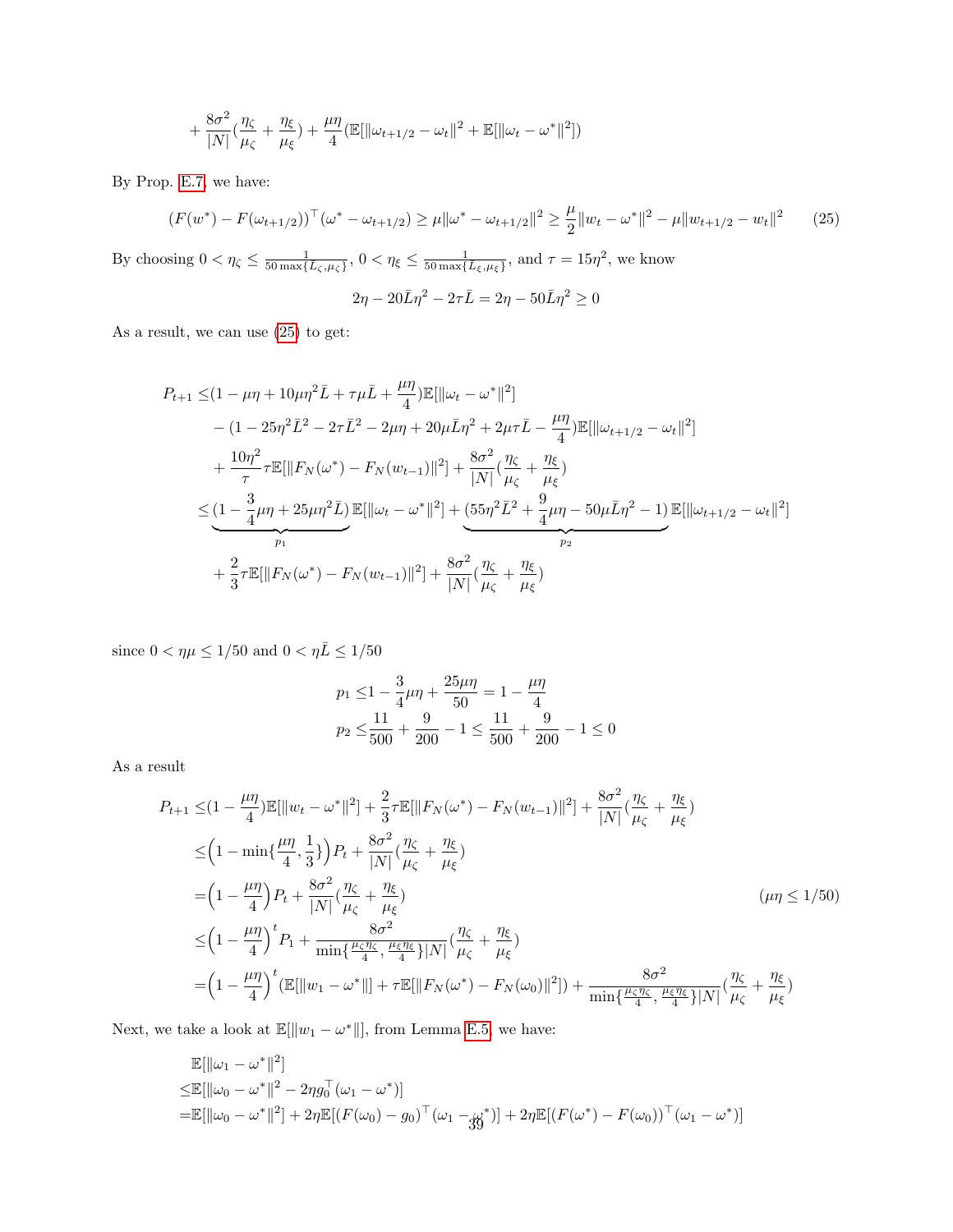$$
\leq \mathbb{E}[\|\omega_0 - \omega^*\|^2] + 2\eta \mathbb{E}[\|F(\omega_0) - g_0\|^2] \mathbb{E}[\|\omega_1 - \omega^*\|^2] + 2\eta \mathbb{E}[(F(\omega^*) - F(\omega_0))^T(\omega_1 - \omega^*)]
$$
  
\n
$$
\leq \mathbb{E}[\|\omega_0 - \omega^*\|^2] + \frac{2\eta\sigma^2}{|N|}\mathbb{E}[\|\omega_1 - \omega^*\|] + 3\eta^2 \mathbb{E}[\|F(\omega^*) - F(\omega_0)\|^2] + \frac{1}{3}\mathbb{E}[\|\omega_1 - \omega^*\|^2]
$$
  
\n
$$
\leq \mathbb{E}[\|\omega_0 - \omega^*\|^2] + \frac{\mu\eta}{4}\mathbb{E}[\|\omega_1 - \omega^*\|] + 3\eta^2 \mathbb{E}[\|F(\omega^*) - F(\omega_0)\|^2] + \frac{1}{3}\mathbb{E}[\|\omega_1 - \omega^*\|^2]
$$
  
\n
$$
\leq \mathbb{E}[\|\omega_0 - \omega^*\|^2] + \frac{1}{2}\mathbb{E}[\|\omega_1 - \omega^*\|] + 3\eta^2 \mathbb{E}[\|F(\omega^*) - F(\omega_0)\|^2]
$$
 (  $\eta\mu < 1/50$ )

Therefore,

$$
\mathbb{E}[\|\omega_1 - \omega\|^2] \le 2\mathbb{E}[\|\omega_0 - \omega^*\|^2] + 6\eta^2 \mathbb{E}[\|F(\omega^*) - F(\omega_0)\|^2]
$$

Finally, using the fact that  $\mathbb{E}[\|F_N(\omega^*) - F_N(\omega_0)\|^2] \leq \bar{L}^2 \mathbb{E}[\|\omega^* - \omega_0\|^2]$ , we have

$$
\mathbb{E}[\|\omega_{t+1} - \omega^*\|^2] - \frac{8\sigma^2}{\min\{\frac{\mu_{\zeta}\eta_{\zeta}}{4}, \frac{\mu_{\xi}\eta_{\xi}}{4}\}|N|}(\frac{\eta_{\zeta}}{\mu_{\zeta}} + \frac{\eta_{\xi}}{\mu_{\xi}}) \le P_{t+1} - \frac{8\sigma^2}{\min\{\frac{\mu_{\zeta}\eta_{\zeta}}{4}, \frac{\mu_{\xi}\eta_{\xi}}{4}\}|N|}(\frac{\eta_{\zeta}}{\mu_{\zeta}} + \frac{\eta_{\xi}}{\mu_{\xi}})
$$
  
\n
$$
\leq \left(1 - \frac{\mu\eta}{4}\right)^t \left(2\mathbb{E}[\|\omega_0 - \omega^*\|^2] + 6\eta^2 \mathbb{E}[\|F(\omega^*) - F(\omega_0)\|^2] + \tau \mathbb{E}[\|F_N(\omega^*) - F_N(\omega_0)\|^2]\right)
$$
  
\n
$$
= \left(1 - \frac{\mu\eta}{4}\right)^t \left(2\mathbb{E}[\|\omega_0 - \omega^*\|^2] + 6\eta^2 \bar{L}^2 \mathbb{E}[\|\omega^* - \omega_0\|^2] + 15\eta^2 \bar{L}^2 \mathbb{E}[\|\omega^* - \omega_0\|^2]\right)
$$
  
\n
$$
\leq \left(1 - \frac{\mu\eta}{4}\right)^t \left(2 + \frac{6}{2500} + \frac{15}{2500}\right) \mathbb{E}[\|\omega^* - \omega_0\|^2]
$$
  
\n
$$
\leq \frac{201}{100} \left(1 - \frac{\mu\eta}{4}\right)^t \mathbb{E}[\|\omega^* - \omega_0\|^2]
$$

which finishes the proof.  $\Box$ 

# <span id="page-39-0"></span>F Missing details for Algorithm 2

In the following, we will use  $\mathcal{L}_t^D$ ,  $\mathcal{L}_t^B$  and  $\mathcal{L}_t^{D*}$  as shortnotes of  $\mathcal{L}^D(\theta_t, \zeta_t, \xi_t)$ ,  $\mathcal{L}^B(\theta_t, \zeta_t, \xi_t)$  and  $\mathcal{L}^D(\theta_t, \zeta_t^*, \xi_t^*)$ , where  $\zeta_t^*, \zeta_t^*$  is the only one saddle point of  $\mathcal{L}^D(\theta_t, \zeta, \xi)$ . Besides, we use  $\nabla_{\theta} \mathcal{L}_t^D$  and  $\nabla_{\theta} \mathcal{L}_t^B$  as a shortnote of the gradient averaged over  $d^D$  and the gradient averaged over batch, respectively.

<span id="page-39-2"></span>**Lemma F.1.** Denote  $(\zeta_1^*, \zeta_1^*)$  and  $(\zeta_2^*, \zeta_2^*)$  as the saddle-point of  $\max_{\zeta \in \mathcal{Z}} \min_{\xi \in \Xi} \mathcal{L}^D(\theta_1, \zeta, \xi)$  and  $\max_{\zeta \in Z} \min_{\xi \in \Xi} \mathcal{L}^D(\theta_2, \zeta, \xi)$  respectively. Under Assumptions in Section [2.2](#page-3-1) and Condition [4.1,](#page-5-1) we have

<span id="page-39-1"></span>
$$
\|\zeta_1^*-\zeta_2^*\|\leq \kappa_\zeta (\kappa_\xi+1)\|\theta_1-\theta_2\|,\quad \|\xi_1^*-\xi_2^*\|\leq \kappa_\xi (\kappa_\zeta+1)\|\theta_1-\theta_2\|
$$

Proof. With Condition [4.1,](#page-5-1) we have

$$
\|\nabla_{\zeta} \mathcal{L}^{D}(\theta_{2}, \zeta_{1}^{*}, \xi_{1}^{*})\| = \|\nabla_{\zeta} \mathcal{L}^{D}(\theta_{1}, \zeta_{1}^{*}, \xi_{1}^{*}) - \nabla_{\zeta} \mathcal{L}^{D}(\theta_{2}, \zeta_{1}^{*}, \xi_{1}^{*})\| \le L \|\theta_{1} - \theta_{2}\|
$$
\n(26)

$$
\|\nabla_{\xi} \mathcal{L}^{D}(\theta_{2}, \zeta_{1}^{*}, \xi_{1}^{*})\| = \|\nabla_{\xi} \mathcal{L}^{D}(\theta_{1}, \zeta_{1}^{*}, \xi_{1}^{*}) - \nabla_{\xi} \mathcal{L}^{D}(\theta_{2}, \zeta_{1}^{*}, \xi_{1}^{*})\| \le L \|\theta_{1} - \theta_{2}\|
$$
\n(27)

Recall in Lemma [A.1,](#page-11-1) we know  $\Phi_{\theta_2}(\zeta)$  should be a  $\mu_{\zeta}$ -strongly-concave function. Then, we have

$$
\begin{split}\n\|\zeta_{1}^{*} - \zeta_{2}^{*}\| &\leq \frac{1}{\mu_{\zeta}} \|\nabla_{\zeta} \Phi_{\theta_{2}}(\zeta_{1}^{*})\| = \frac{1}{\mu_{\zeta}} \|\nabla_{\zeta} \mathcal{L}^{D}(\theta_{2}, \zeta_{1}^{*}, \phi_{\theta_{2}}(\zeta_{1}^{*}))\| \\
&\leq \frac{1}{\mu_{\zeta}} \|\nabla_{\zeta} \mathcal{L}^{D}(\theta_{2}, \zeta_{1}^{*}, \phi_{\theta_{2}}(\zeta_{1}^{*})) - \nabla_{\zeta} \mathcal{L}^{D}(\theta_{2}, \zeta_{1}^{*}, \zeta_{1}^{*})\| + \frac{1}{\mu_{\zeta}} \|\nabla_{\zeta} \mathcal{L}^{D}(\theta_{2}, \zeta_{1}^{*}, \zeta_{1}^{*}))\| \\
&\leq \frac{1}{\mu_{\zeta}} \|\nabla_{\zeta} \mathcal{L}^{D}(\theta_{2}, \zeta_{1}^{*}, \phi_{\theta_{2}}(\zeta_{1}^{*})) - \nabla_{\zeta} \mathcal{L}^{D}(\theta_{2}, \zeta_{1}^{*}, \zeta_{1}^{*})\| + \frac{L}{\mu_{\zeta}} \|\theta_{1} - \theta_{2}\| \\
&\leq \frac{L}{\mu_{\zeta}} \|\phi_{\theta_{2}}(\zeta_{1}^{*}) - \xi_{1}^{*}\| + \frac{L}{\mu_{\zeta}} \|\theta_{1} - \theta_{2}\| \\
&\leq \frac{L}{\mu_{\zeta}\mu_{\zeta}} \|\nabla_{\xi} \mathcal{L}^{D}(\theta_{2}, \zeta_{1}^{*}, \xi_{1}^{*})\| + \frac{L}{\mu_{q}} \|\theta_{1} - \theta_{2}\| \\
\end{split}
$$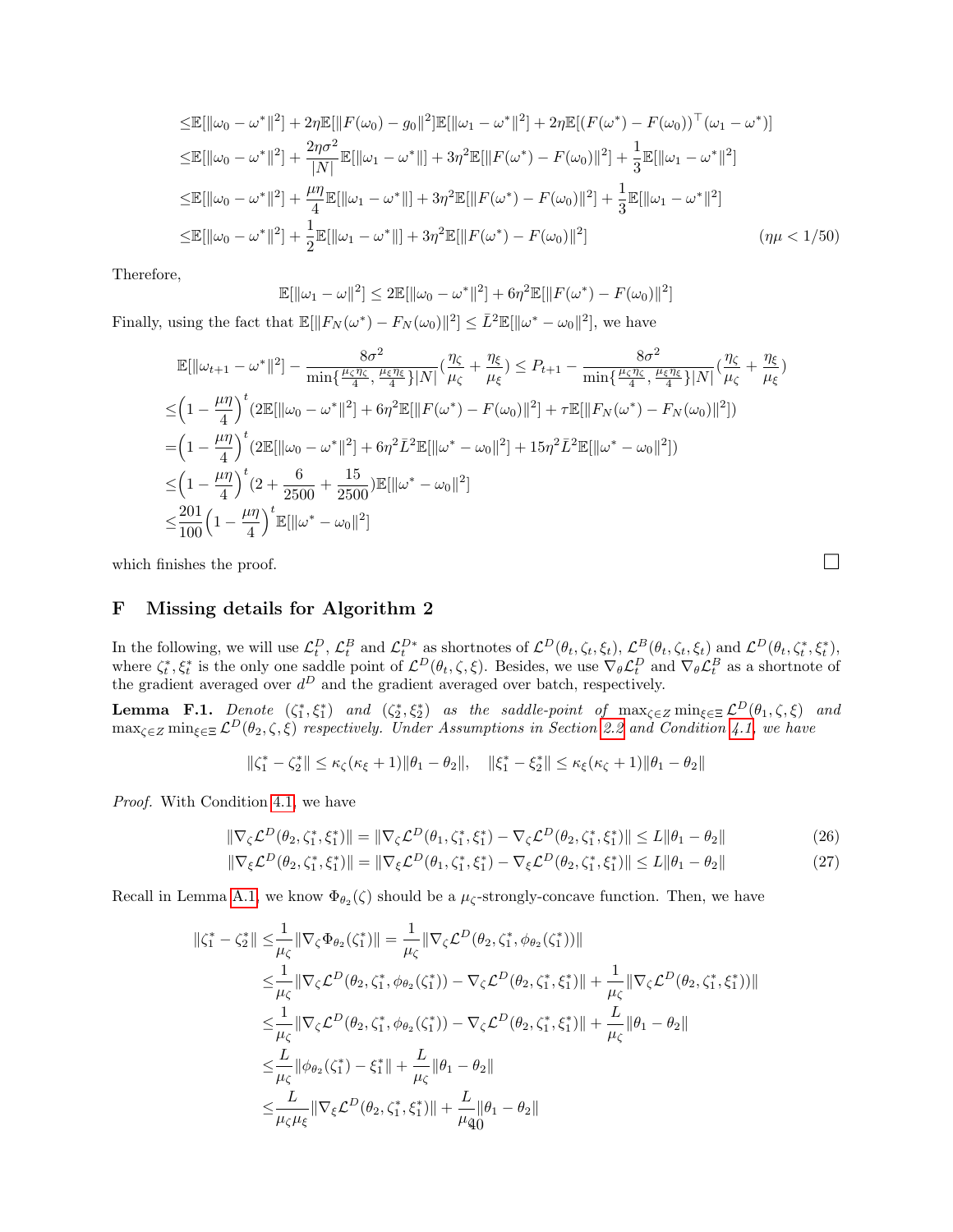$$
\leq \kappa_{\zeta}(\kappa_{\xi}+1)\|\theta_1-\theta_2\|
$$

where in the first step, we use Lemma [A.3;](#page-11-2) in the fourth and fifth inequalities, we use the Property [2.2;](#page-4-2) in the last inequality, we use Eq.[\(26\)](#page-39-1) again.

We can give a similarly discussion for  $\|\xi_1^* - \xi_2^*\|$ :

$$
\begin{split}\n\|\xi_{1}^{*} - \xi_{2}^{*}\| &\leq \frac{1}{\mu_{\xi}} \|\nabla_{\xi} \Psi_{\theta_{2}}(\xi_{1}^{*})\| = \frac{1}{\mu_{\xi}} \|\nabla_{\xi} \mathcal{L}^{D}(\theta_{2}, \psi_{\theta_{2}}(\xi_{1}^{*}), \xi_{1}^{*})\| \\
&\leq \frac{1}{\mu_{\xi}} \|\nabla_{\xi} \mathcal{L}^{D}(\theta_{2}, \psi_{\theta_{2}}(\xi_{1}^{*}), \xi_{1}^{*}) - \nabla_{\xi} \mathcal{L}^{D}(\theta_{2}, \zeta_{1}^{*}, \xi_{1}^{*})\| + \frac{1}{\mu_{\xi}} \|\nabla_{\xi} \mathcal{L}^{D}(\theta_{2}, \zeta_{1}^{*}, \xi_{1}^{*})\|\| \\
&\leq \frac{1}{\mu_{\xi}} \|\nabla_{\xi} \mathcal{L}^{D}(\theta_{2}, \psi_{\theta_{2}}(\xi_{1}^{*}), \xi_{1}^{*}) - \nabla_{\xi} \mathcal{L}^{D}(\theta_{2}, \zeta_{1}^{*}, \xi_{1}^{*})\| + \frac{L}{\mu_{\xi}} \|\theta_{1} - \theta_{2}\| \\
&\leq \frac{L}{\mu_{\xi}} \|\zeta_{1}^{*} - \psi_{\theta_{2}}(\xi_{1}^{*})\| + \frac{L}{\mu_{\xi}} \|\theta_{1} - \theta_{2}\| \\
&\leq \frac{L}{\mu_{\xi} \mu_{\zeta}} \|\nabla_{\zeta} \mathcal{L}^{D}(\theta_{2}, \zeta_{1}^{*}, \xi_{1}^{*})\| + \frac{L}{\mu_{\xi}} \|\theta_{1} - \theta_{2}\| \\
&\leq \kappa_{\xi} (\kappa_{\zeta} + 1) \|\theta_{1} - \theta_{2}\| \\
\end{split}
$$

**Lemma 5.2.** [Relate the shift of  $\zeta_t$  and  $\xi_t$  with  $\theta_t$ ] Denote  $(\theta_t, \zeta_t, \xi_t)$  as the parameter value at the beginning at the step t in Algorithm [2,](#page-6-2) and denote  $(\zeta_t^*, \xi_t^*) = \arg \max_{\zeta \in \mathcal{Z}} \min_{\xi \in \mathcal{Z}} \mathcal{L}^D(\theta_t, \zeta, \xi)$  as the only saddle point given  $\theta_t$ . Under Assumptions in Section [2.2,](#page-3-1) we have:

 $\Box$ 

$$
\mathbb{E}[\|\zeta_{t+1} - \zeta_t\|^2 + \|\xi_{t+1} - \xi_t\|^2]
$$
  

$$
\leq 6\beta^{t+1}d^2 + 6\eta_\theta^2C_{\zeta,\xi}\sum_{\tau=0}^t \beta^{t-\tau}\mathbb{E}[\|g_\theta^\tau\|^2] + \frac{6c}{1-\beta}.
$$

where  $d := \max\{C_W, C_Q\}$  is the maximum of diameters of Z and  $\Xi$ ,  $C_{\zeta,\xi}$  is a short note of  $\kappa^2_\mu (\kappa_{\xi} + 1)^2$  +  $\kappa_{\xi}^2(\kappa_{\mu}+1)^2$ ,  $g_{\theta}^{\tau} := \frac{1}{\eta_{\theta}}(\theta^{\tau+1} - \theta^{\tau})$ , and  $\eta_{\theta}$  is the step size of  $\theta$ .

*Proof.* We will use  $\Delta_t(\zeta, \xi)$  to denote  $\mathbb{E}[\|\zeta - \zeta_t^*\|^2 + \|\xi - \xi_t^*\|^2]$ . We first study some useful properties of  $\Delta_t(\zeta,\xi)$ .

**Property 1** For  $t \geq 1$ 

$$
\Delta_t(\zeta_{t-1}^*, \xi_{t-1}^*) = \mathbb{E}[\|\zeta_t^* - \zeta_{t-1}^*\|^2 + \|\xi_t^* - \xi_{t-1}^*\|^2] \le C_{\zeta, \xi} \mathbb{E}[\|\theta_t - \theta_{t-1}\|^2] = \eta_\theta^2 C_{\zeta, \xi} \mathbb{E}[\|g_\theta^{t-1}\|^2]
$$

where in the inequality, we use Lemma [F.1;](#page-39-2) and the last equality results from the update rule  $\theta_t = \theta_{t-1}$  +  $\eta_\theta g_\theta^{t-1}$ 

**Property 2** For  $t \geq 0$ ,

$$
\Delta_t(\zeta_t, \xi_t) \leq \frac{\beta}{2} \Delta_t(\zeta_{t-1}, \xi_{t-1}) + c = \frac{\beta}{2} \mathbb{E}[\|\zeta_{t-1} - \zeta_t^*\|^2 + \|\xi_{t-1} - \xi_t^*\|^2] + c
$$
  
\n
$$
\leq \beta \mathbb{E}[\|\zeta_{t-1} - \zeta_{t-1}^*\|^2 + \|\xi_{t-1} - \xi_{t-1}^*\|^2 + \|\zeta_t^* - \zeta_{t-1}^*\|^2 + \|\xi_t^* - \xi_{t-1}^*\|^2] + c
$$
  
\n
$$
= \beta \Delta_{t-1}(\zeta_{t-1}, \xi_{t-1}) + \beta \Delta_t(\zeta_{t-1}^*, \xi_{t-1}^*) + c
$$
  
\n
$$
\leq \beta^t \Delta_0(\zeta_0, \xi_0) + \sum_{\tau=1}^t \beta^{t-\tau+1} \Delta_\tau(\zeta_{\tau-1}, \xi_{\tau-1}^*) + \sum_{\tau=0}^{t-1} \beta^\tau c
$$
  
\n
$$
\leq \beta^{t+1} d^2 + \eta_\theta^2 C_{\zeta, \xi} \sum_{\tau=0}^{t-1} \beta^{t-\tau} \mathbb{E}[\|g_\theta^\tau\|^2] + \sum_{\tau=0}^t \beta^\tau c
$$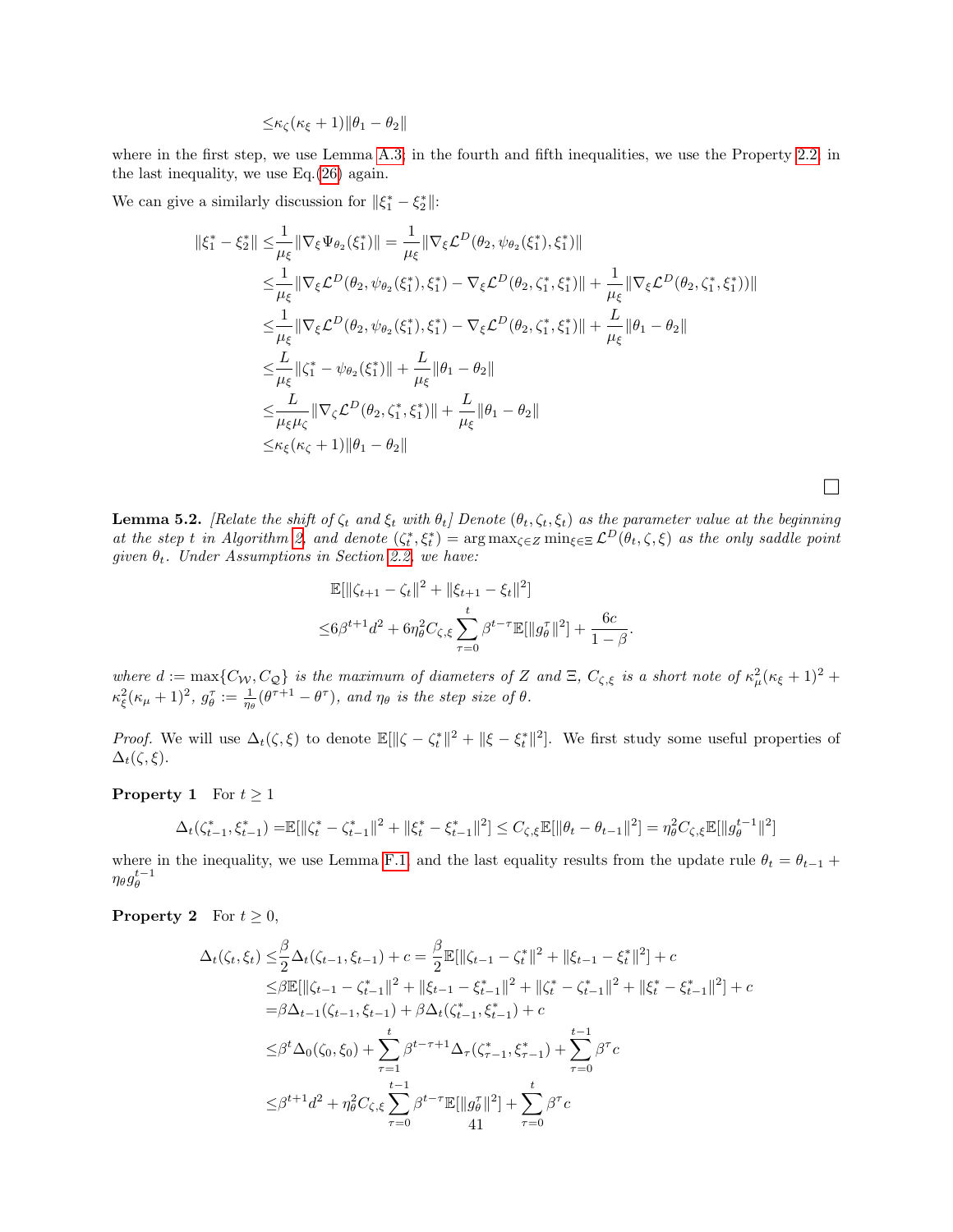$$
\leq \beta^{t+1} d^2 + \eta_\theta^2 C_{\zeta, \xi} \sum_{\tau=0}^{t-1} \beta^{t-\tau} \mathbb{E}[\|g_\theta^\tau\|^2] + \frac{c}{1-\beta}
$$

where the first inequality is because of the property of the Oracle; for the second inequality we use Young's inequality; In the last step, we use

$$
\Delta_0(\zeta_0, \xi_0) = \mathbb{E}[\|\zeta_0 - \zeta_0^*\|^2 + \|\xi_0 - \xi_0^*\|^2] \le \frac{\beta}{2} \mathbb{E}[\|\zeta_{-1} - \zeta_0^*\|^2 + \|\xi_{-1} - \xi_0^*\|^2] + c \le \beta d^2 + c
$$

With the two properties above, we can bound:

$$
\mathbb{E}[\|\zeta_{t+1} - \zeta_t\|^2 + \|\xi_{t+1} - \xi_t\|^2]
$$
\n
$$
\leq 3\mathbb{E}[\|\zeta_{t+1} - \zeta_{t+1}^*\|^2 + \|\xi_{t+1} - \xi_{t+1}^*\|^2 + \|\zeta_{t+1}^* - \zeta_t^*\|^2 + \|\xi_{t+1}^* - \xi_t^*\|^2 + \|\zeta_t^* - \zeta_t\|^2 + \|\xi_t^* - \xi_t\|^2]
$$
\n
$$
= 3\Delta_{t+1}(\zeta_{t+1}, \xi_{t+1}) + 3\Delta_{t+1}(\zeta_t^*, \xi_t^*) + 3\Delta_t(\zeta_t, \xi_t)
$$
\n
$$
\leq 3\beta^{t+2}d^2 + 3\eta_\theta^2C_{\zeta,\xi} \sum_{\tau=0}^t \beta^{t-\tau+1}\mathbb{E}[\|g_\theta^{\tau}\|^2] + 3\eta_\theta^2C_{\zeta,\xi}\mathbb{E}[\|g_\theta^t\|^2] + 3\beta^{t+1}d^2 + 3\eta_\theta^2C_{\zeta,\xi} \sum_{\tau=0}^{t-1} \beta^{t-\tau}\mathbb{E}[\|g_\theta^{\tau}\|^2]
$$
\n
$$
+ \frac{6c}{1-\beta}
$$
\n
$$
= 3(1+\beta)\beta^{t+1}d^2 + 3\eta_\theta^2C_{\zeta,\xi} \sum_{\tau=0}^t (1+\beta)\beta^{t-\tau}\mathbb{E}[\|g_\theta^{\tau}\|^2] + \frac{6c}{1-\beta}
$$
\n
$$
\leq 6\beta^{t+1}d^2 + 6\eta_\theta^2C_{\zeta,\xi} \sum_{\tau=0}^t \beta^{t-\tau}\mathbb{E}[\|g_\theta^{\tau}\|^2] + \frac{6c}{1-\beta}
$$

where for the first one we use an extended version of Young's inequality  $\|\sum_{i=1}^k x_i\|^2 \le k \sum_{i=1}^k \|x_i\|^2$ ; in the second inequality, we use the Property 1 and 2 to give the upper bound; in the third inequality, we use the fact that  $0 < \beta \leq 1$ .

<span id="page-41-0"></span>**Lemma F.2.** Define  $L^{D*}(\theta) := \max_{\zeta \in \mathbb{Z}} \min_{\xi \in \mathbb{Z}} \mathcal{L}^D(\theta, \zeta, \xi)$ . Under the same condition of Lemma [5.2](#page-7-1) above, with an additional constraint  $\beta \leq (1-\alpha)^2/2$ , for  $t \geq 0$ , we have:

$$
\mathbb{E}[\|g_{\theta}^{t+1} - \nabla_{\theta} \mathcal{L}^{D*}(\theta_{t+1})\|^{2}] \leq 2\lambda^{t+1} \mathbb{E}[\|g_{\theta}^{0} - \nabla_{\theta} \mathcal{L}_{0}^{D}\|^{2}] + 2 \frac{\alpha^{2} \sigma^{2}}{(1-\lambda)|B|} \n+ 4L^{2} \left(\beta^{t+2} d^{2} + \frac{c}{1-\beta} + \frac{3\lambda c}{(1-\beta)(1-\lambda)} + \frac{3d^{2}\beta \lambda^{t+2}}{\lambda - \beta}\right) \n+ 2\eta_{\theta}^{2} L^{2} \mathbb{E} \Big[\sum_{i=0}^{t} \left(\lambda^{t-i+1} \left(6C_{\zeta,\xi} \frac{\lambda}{\lambda - \beta} + 1\right) + 2C_{\zeta,\xi} \beta^{t-i+1}\right) \|g_{\theta}^{i}\|^{2}\Big]
$$

where  $\varepsilon_{data}$ ,  $\varepsilon_{func}$ ,  $\varepsilon_{reg}$  are the same as those in Theorem [3.3,](#page-4-5) and  $\lambda$  as a shortnote of  $2(1-\alpha)^2$ .

*Proof.* Recall that we will use  $\nabla_{\theta} \mathcal{L}_{t}^{B}$ ,  $\nabla_{\theta} \mathcal{L}_{t}^{D}$  and  $\nabla_{\theta} \mathcal{L}_{t}^{D*}$  as a shortnote of  $\nabla_{\theta} \mathcal{L}^{B}(\theta_t, \zeta_t, \xi_t)$ ,  $\nabla_{\theta} \mathcal{L}^{D}(\theta_t, \zeta_t, \xi_t)$ ,  $\nabla_{\theta} \mathcal{L}^{D*}(\theta_t)$  respectively, and in Property [B.3,](#page-15-0) we have already shown the variance of batch gradient can be bounded. First we can use the Young's inequality to obtain

$$
\mathbb{E}[\|g_{\theta}^{t+1} - \nabla_{\theta} \mathcal{L}_{t+1}^{D*}\|^2] \leq 2 \underbrace{\mathbb{E}[\|g_{\theta}^{t+1} - \nabla_{\theta} \mathcal{L}_{t+1}^D\|^2]}_{p_1} + 2 \underbrace{\mathbb{E}[\|\nabla_{\theta} \mathcal{L}_{t+1}^D - \nabla_{\theta} \mathcal{L}_{t+1}^{D*}\|^2]}_{p_2}
$$

Since the first term has already been bounded in Theorem [3.3.](#page-4-5) Next, we bound  $p_1$  and  $p_2$ :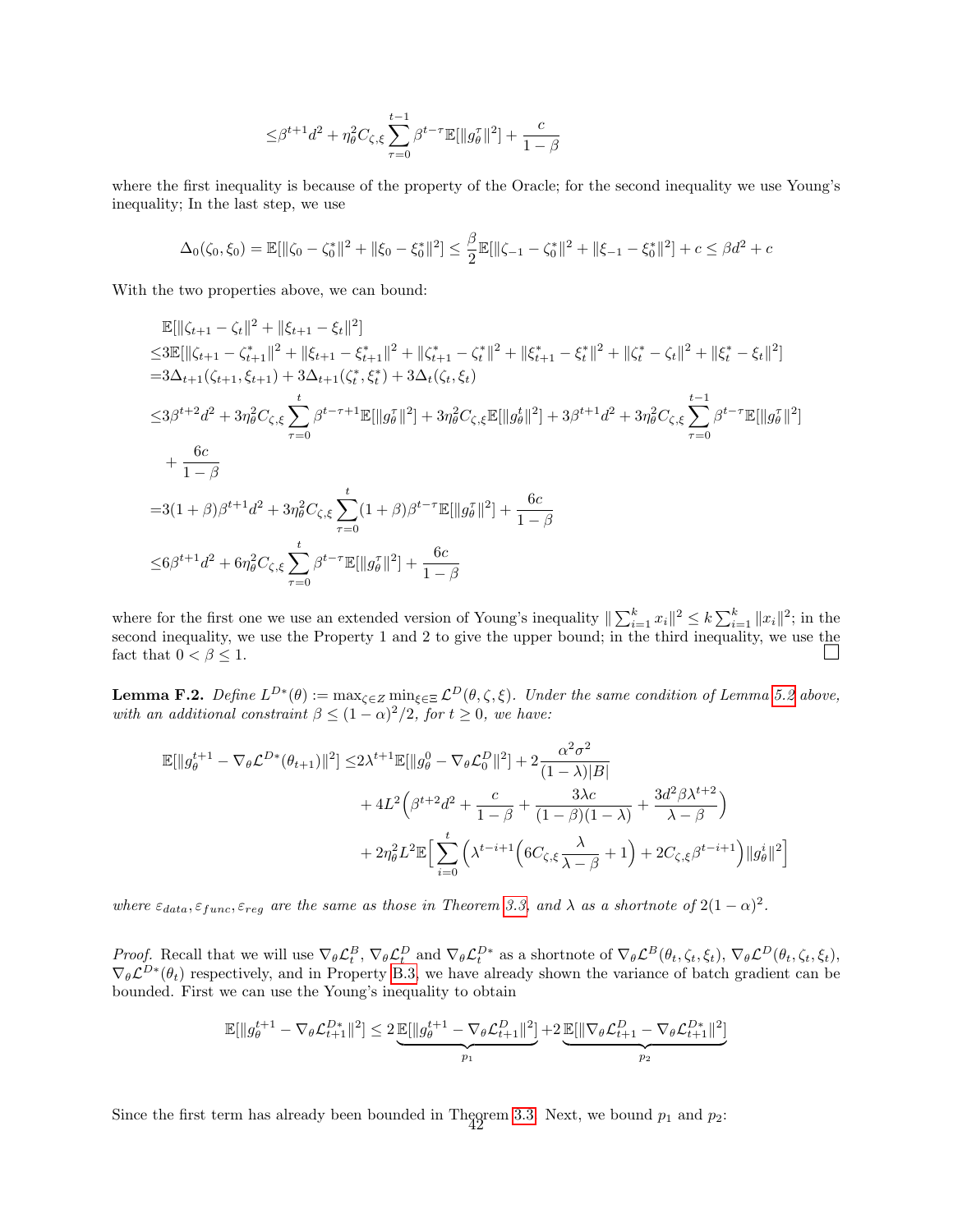**Upper bound**  $p_1$  We again use  $C_{\zeta,\xi}$  as a short note of  $\kappa^2_\mu(\kappa_\xi+1)^2 + \kappa^2_\xi(\kappa_\zeta+1)^2$ . From Lemma [5.2,](#page-7-1) we know that,

$$
\mathbb{E}[\|\zeta_{t+1} - \zeta_t\|^2 + \|\xi_{t+1} - \xi_t\|^2] \le 6\beta^{t+1}d^2 + 6\eta_\theta^2 C_{\zeta,\xi} \sum_{\tau=0}^t \beta^{t-\tau} \mathbb{E}[\|g_\theta^\tau\|^2] + \frac{6c}{1-\beta}
$$

In the following, we will use  $\lambda$  as a shortnote of  $2(1-\alpha)^2$ .

$$
p_1 = \mathbb{E}[\|g_{\theta}^{t+1} - \nabla_{\theta} \mathcal{L}_{t+1}^D\|^2]
$$
  
\n
$$
= \mathbb{E}\left[\left\|(1-\alpha)g_{\theta}^t + \alpha \nabla_{\theta} \mathcal{L}_{t+1}^B - \nabla_{\theta} \mathcal{L}_{t+1}^D \pm (1-\alpha) \nabla_{\theta} \mathcal{L}_t^D\right\|^2\right]
$$
  
\n
$$
= \mathbb{E}\left[\left\|(1-\alpha)(g_{\theta}^t - \nabla_{\theta} \mathcal{L}_t^D) + \alpha(\nabla_{\theta} \mathcal{L}_{t+1}^B - \nabla_{\theta} \mathcal{L}_{t+1}^D) + (1-\alpha)(\nabla_{\theta} \mathcal{L}_t^D - \nabla_{\theta} \mathcal{L}_{t+1}^D)\right\|^2\right]
$$
  
\n
$$
= \mathbb{E}\left[\left\|(1-\alpha)(g_{\theta}^t - \nabla_{\theta} \mathcal{L}_t^D) + (1-\alpha)(\nabla_{\theta} \mathcal{L}_t^D - \nabla_{\theta} \mathcal{L}_{t+1}^D)\right\|^2\right] + \mathbb{E}\left[\left\|\alpha(\nabla_{\theta} \mathcal{L}_{t+1}^B - \nabla_{\theta} \mathcal{L}_{t+1}^D)\right\|^2\right]
$$
  
\n(Drop 0 expectation)

$$
\leq \lambda \mathbb{E} \left[ \left\| (g_{\theta}^{t} - \nabla_{\theta} \mathcal{L}_{t}^{D}) \right\|^{2} \right] + \lambda \mathbb{E} \left[ \left\| (\nabla_{\theta} \mathcal{L}_{t}^{D} - \nabla_{\theta} \mathcal{L}_{t+1}^{D}) \right\|^{2} \right] + \frac{\alpha^{2} \sigma^{2}}{|B|}
$$
 (Young's Ineq.)  
\n
$$
\leq \lambda \mathbb{E} \left[ \left\| (g_{\theta}^{t} - \nabla_{\theta} \mathcal{L}_{t}^{D}) \right\|^{2} \right] + \lambda L^{2} \mathbb{E} [\left\| \zeta_{t+1} - \zeta_{t} \right\|^{2} + \left\| \xi_{t+1} - \xi_{t} \right\|^{2} + \left\| \theta_{t+1} - \theta_{t} \right\|^{2} \right] + \frac{\alpha^{2} \sigma^{2}}{|B|}
$$
 (Smoothness of  $\mathcal{L}^{D}$ )

$$
\leq \lambda^{t+1} \mathbb{E}[\|g_{\theta}^0 - \nabla_{\theta} \mathcal{L}_0^D\|^2] + \frac{\alpha^2 \sigma^2}{|B|} \frac{1 - \lambda^{t+1}}{1 - \lambda} + \mathbb{E}\Big[\sum_{i=0}^t \lambda^{t-i+1} L^2 \Big(\|\zeta_{i+1} - \zeta_i\|^2 + \|\xi_{i+1} - \xi_i\|^2 + \|\theta_{i+1} - \theta_i\|^2\Big)\Big]
$$

$$
\leq \lambda^{t+1} \mathbb{E}[\|g_{\theta}^{0} - \nabla_{\theta} \mathcal{L}_{0}^{D}\|^{2}] + \frac{\alpha^{2} \sigma^{2}}{(1-\lambda)|B|} \n+ \mathbb{E}\Big[\sum_{i=0}^{t} \lambda^{t-i+1} L^{2} \Big(6\beta^{i+1} d^{2} + 6\eta_{\theta}^{2} C_{\zeta,\xi} \sum_{\tau=0}^{i} \beta^{i-\tau} \mathbb{E}[\|g_{\theta}^{T}\|^{2}] + \frac{6c}{1-\beta} + \eta_{\theta}^{2} \|g_{\theta}^{i}\|^{2}\Big)\Big] \n\leq \lambda^{t+1} \mathbb{E}[\|g_{\theta}^{0} - \nabla_{\theta} \mathcal{L}_{0}^{D}\|^{2}] + \mathbb{E}\Big[\sum_{i=0}^{t} \eta_{\theta}^{2} L^{2} \Big(6C_{\zeta,\xi} \sum_{\tau=i}^{t} \lambda^{t-\tau+1} \beta^{\tau-i} + \lambda^{t-i+1}\Big) \|g_{\theta}^{i}\|^{2}\Big] \n+ \frac{\alpha^{2} \sigma^{2}}{(1-\lambda)|B|} + \frac{6\lambda c L^{2}}{(1-\beta)(1-\lambda)} + \frac{6L^{2} d^{2} \beta \lambda^{t+2}}{\lambda - \beta} \n\leq \lambda^{t+1} \mathbb{E}[\|g_{\theta}^{0} - \nabla_{\theta} \mathcal{L}_{0}^{D}\|^{2}] + \mathbb{E}\Big[\sum_{i=0}^{t} \eta_{\theta}^{2} L^{2} \lambda^{t-i+1} \Big(6C_{\zeta,\xi} \frac{\lambda}{\lambda - \beta} + 1\Big) \|g_{\theta}^{i}\|^{2}\Big] + \frac{\alpha^{2} \sigma^{2}}{(1-\lambda)|B|} \n+ \frac{6\lambda c L^{2}}{(1-\beta)(1-\lambda)} + \frac{6L^{2} d^{2} \beta \lambda^{t+2}}{\lambda - \beta}
$$

where the fourth equality because  $\mathbb{E}[\nabla_{\theta} \mathcal{L}_{t}^{B}] = \nabla_{\theta} \mathcal{L}_{t}^{D}$  holds for all t and so the cross terms has 0 expectation; the first inequality is because variance is less than the second momentum; the second inequality we apply Assumption [A;](#page-3-4) in the last but two inequality, we apply the summation formula of equal ratio sequence and use the fact that  $0 < \alpha \leq 1, \beta \leq 1$ ; in the last step, we use our condition  $\beta \leq (1 - \alpha)^2/2$ 

**Upper bound**  $p_2$  Next, we give an upper bound for  $p_2$ . From the Property 2 in Lemma [5.2,](#page-7-1) we know that

$$
\Delta_{t+1}(\zeta_{t+1}, \xi_{t+1}) = \mathbb{E}[\|\zeta_{t+1} - \zeta_{t+1}^*\|^2] + \mathbb{E}[\|\xi_{t+1} - \xi_{t+1}^*\|^2]
$$
  

$$
\leq \beta^{t+2} d^2 + \eta_\theta^2 C_{\zeta, \xi} \sum_{\tau=0}^t \beta^{t-\tau+1} \mathbb{E}[\|g_\theta^\tau\|^2] + \frac{c}{1-\beta}
$$

As a result

$$
p_2 = \mathbb{E}[\|\nabla_{\theta} \mathcal{L}_{t+1}^D - \nabla_{\theta} \mathcal{L}_{t+1}^{D*}\|^2] \le 2L_4^2 \mathbb{E}[\|\zeta_{t+1} - \zeta_{t+1}^*\|^2 + \|\xi_{t+1} - \xi_{t+1}^*\|^2]
$$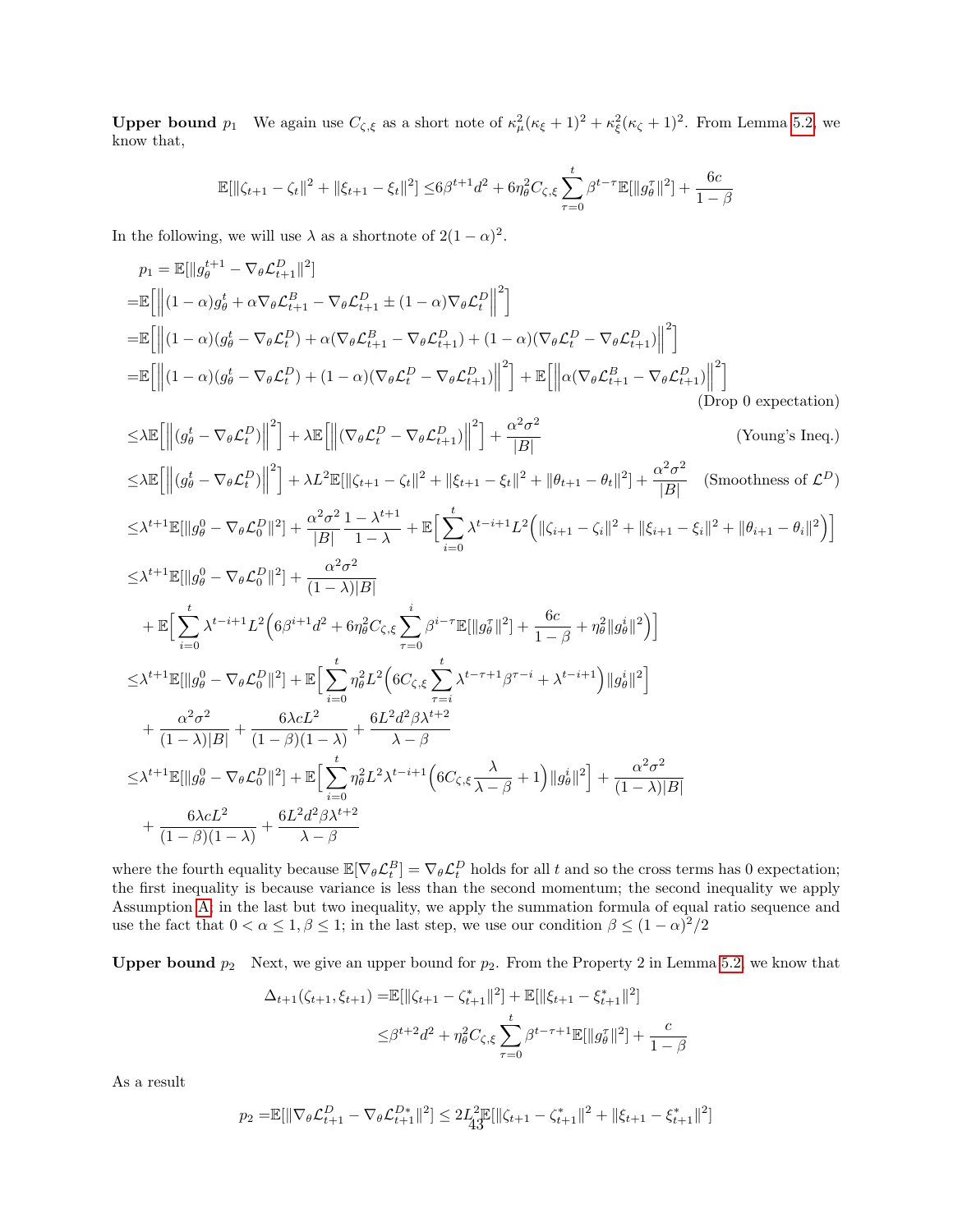$$
\leq 2L^2 \Big( \beta^{t+2} d^2 + \eta_\theta^2 C_{\zeta, \xi} \sum_{\tau=0}^t \beta^{t-\tau+1} \mathbb{E}[\|g_\theta^\tau\|^2] + \frac{c}{1-\beta} \Big)
$$

Combine these two results we can finish the proof:

$$
\mathbb{E}[\|g_{\theta}^{t+1} - \nabla_{\theta} \mathcal{L}^{D*}(\theta_{t+1})\|^{2}] \leq 2p_{1} + 2p_{2}
$$
\n
$$
\leq 2\lambda^{t+1}\mathbb{E}[\|g_{\theta}^{0} - \nabla_{\theta} \mathcal{L}_{0}^{D}\|^{2}] + 2\mathbb{E}\Big[\sum_{i=0}^{t} \eta_{\theta}^{2} L^{2} \lambda^{t-i+1} \Big(6C_{\zeta,\xi} \frac{\lambda}{\lambda - \beta} + 1\Big) \|g_{\theta}^{i}\|^{2}\Big]
$$
\n
$$
+ 2\frac{\alpha^{2} \sigma^{2}}{(1 - \lambda)|B|} + \frac{12\lambda c L^{2}}{(1 - \beta)(1 - \lambda)} + \frac{12L^{2} d^{2} \beta \lambda^{t+2}}{\lambda - \beta} + 4L^{2} \Big(\beta^{t+2} d^{2} + \eta_{\theta}^{2} C_{\zeta,\xi} \sum_{\tau=0}^{t} \beta^{t-\tau+1} \mathbb{E}[\|g_{\theta}^{\tau}\|^{2}] + \frac{c}{1 - \beta}\Big)
$$
\n
$$
\leq 2\lambda^{t+1}\mathbb{E}[\|g_{\theta}^{0} - \nabla_{\theta} \mathcal{L}_{0}^{D}\|^{2}] + 2\frac{\alpha^{2} \sigma^{2}}{(1 - \lambda)|B|} + 4L^{2} \Big(\beta^{t+2} d^{2} + \frac{c}{1 - \beta} + \frac{3\lambda c}{(1 - \beta)(1 - \lambda)} + \frac{3d^{2} \beta \lambda^{t+2}}{\lambda - \beta}\Big)
$$
\n
$$
+ 2\eta_{\theta}^{2} L^{2} \mathbb{E}\Big[\sum_{i=0}^{t} \Big(\lambda^{t-i+1} \Big(6C_{\zeta,\xi} \frac{\lambda}{\lambda - \beta} + 1\Big) + 2C_{\zeta,\xi} \beta^{t-i+1}\Big) \|g_{\theta}^{i}\|^{2}\Big]
$$

<span id="page-43-1"></span>**Proposition F.3.** Under [A](#page-3-4)ssumption A and [B,](#page-3-2) define  $L^{D*}(\theta) := \max_{\zeta \in \mathbb{Z}} \min_{\xi \in \mathbb{Z}} \mathcal{L}^D(\theta, \zeta, \xi)$  is  $L_{\zeta, \xi}$  smooth with  $L_{\zeta,\xi} := L(1 + \kappa_{\zeta}(\kappa_{\xi} + 1) + \kappa_{\zeta}(\kappa_{\zeta} + 1)).$ 

*Proof.* For arbitrary  $\theta_1, \theta_2 \in \Theta$ , denote  $(\zeta_1^*, \zeta_1^*)$  and  $(\zeta_2^*, \zeta_2^*)$  as the saddle-point of  $\arg \max_{\zeta \in \mathcal{Z}} \min_{\xi \in \mathcal{Z}} \mathcal{L}^D(\theta, \zeta, \xi)$  when  $\theta = \theta_1$  and  $\theta = \theta_2$ , respectively, according to Lemma [F.1](#page-39-2) we have:

$$
\|\nabla_{\theta} L^{D*}(\theta_1) - \nabla_{\theta} L^{D*}(\theta_2)\| \le L(\|\theta_1 - \theta_2\| + \|\zeta_1 - \zeta_2\| + \|\xi_1 - \xi_2\|)
$$
  

$$
\le L(1 + \kappa_{\zeta}(\kappa_{\xi} + 1) + \kappa_{\zeta}(\kappa_{\zeta} + 1))\|\theta_1 - \theta_2\|
$$

 $\Box$ 

<span id="page-43-0"></span>**Theorem F.4.** Under Assumption [A,](#page-3-4) [B](#page-3-2) and [C,](#page-3-3) given arbitrary  $\varepsilon$ , Algorithm [2](#page-6-2) will return us a policy  $\pi_{\hat{\theta}}$ , satisfying

$$
\mathbb{E}[\|\nabla_{\theta}J(\pi_{\widehat{\theta}})\|\] \leq \varepsilon + \varepsilon_{reg} + \varepsilon_{data} + \varepsilon_{func}
$$

if the hyper-parameters in Alg. [2](#page-6-2) satisfy the following constraints:

$$
T = \left[\max\{96, \frac{16\Delta L^{D*}L_{\zeta,\xi}}{\varepsilon^2}, \frac{16\Delta L^{D*}L\sqrt{28C_{\zeta,\xi}+2}}{\varepsilon^2}\}\right] = O(\varepsilon^{-2}), \quad |B| = \left[\frac{36\sigma^2}{\varepsilon^2}\right] = O(\varepsilon^{-2})\right],
$$
  

$$
\alpha = 0.5, \quad \lambda = 2(1-\alpha)^2 = 0.5, \quad \beta = \min\{\frac{\varepsilon^2}{L^2d^2}, (1-\lambda)^2, 1/2\}, \quad \eta_\theta = \min\{\frac{1}{2L_{\zeta,\xi}}, \sqrt{\frac{1-\lambda}{6L^2(14C_{\zeta,\xi}+1)}}\}.
$$

where  $\Delta L^{D*} := \max_{\theta \in \Theta} \mathcal{L}^{D*}(\theta) - \mathcal{L}^{D*}(\theta_0)$ ,  $C_{\zeta, \xi} = \kappa_{\mu}^2 (\kappa_{\xi} + 1)^2 + \kappa_{\xi}^2 (\kappa_{\zeta} + 1)^2$ , and  $c_{oracle}$  is an independent constant.

Besides, the total gradient computation for O-SRM to obtain  $\hat{\theta}$  should be  $O(\varepsilon^{-4})$ , if:

(1) either we choose Algorithm [3](#page-7-0) in Appendix [E.2](#page-30-0) as the ORACLE and set the hyper-parameter  $|N_{all}|$  in Algorithm [3](#page-7-0) to be

$$
|N_{all}| = 480 \frac{d(2L^2 + 1)C_{LS}^2}{44} = O(\varepsilon^{-2})
$$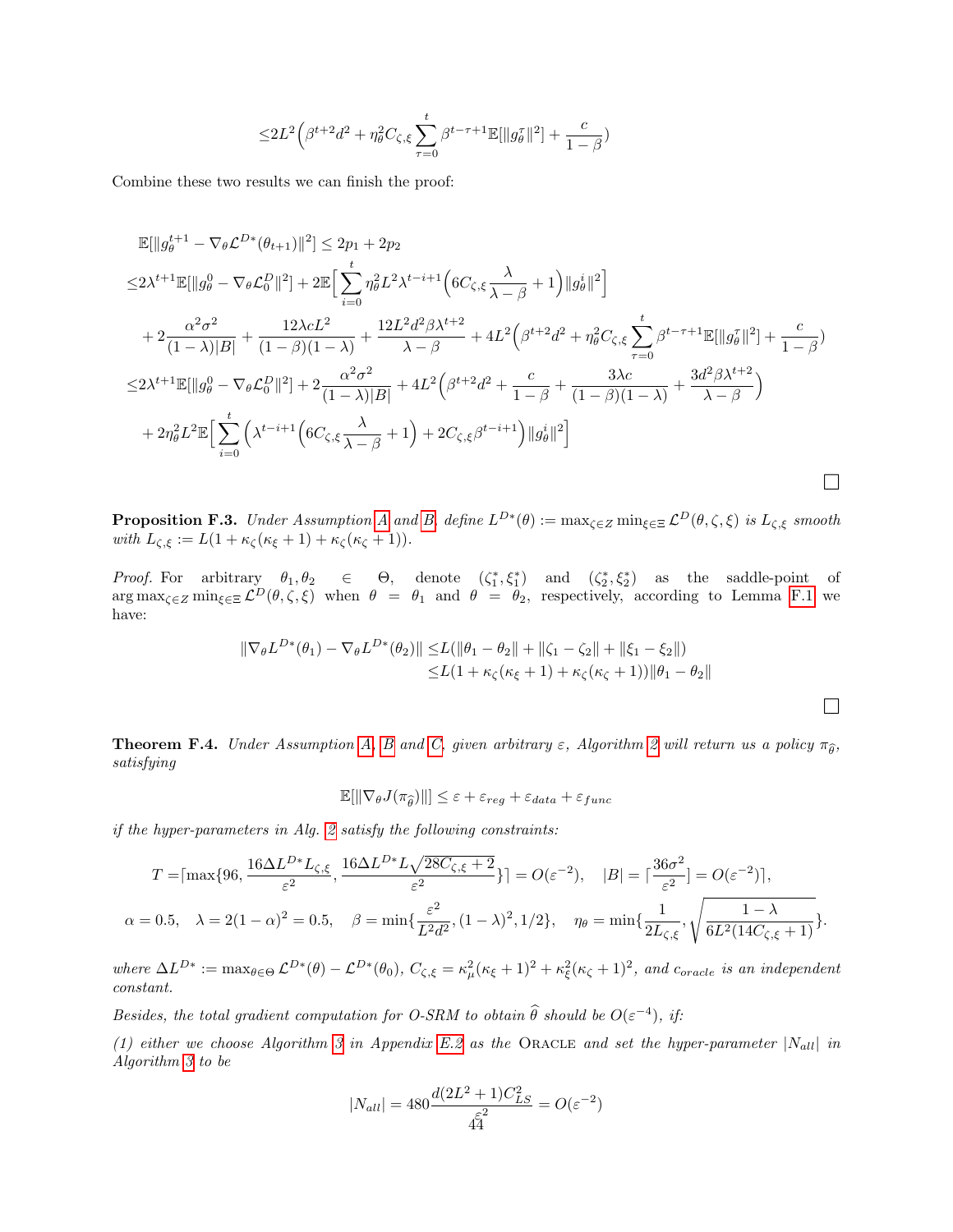where  $C_{LS}$  is a constant defined in Appendix [E.2,](#page-30-0)

(2) or we choose Algorithm [4](#page-8-0) in Appendix [E.3](#page-35-0) as the ORACLE and set the hyper-parameters in Algorithm 4 to be:

$$
|N| = \lceil \frac{240(L^2 + 1)\sigma^2}{\min\{\frac{\mu_{\zeta}\eta_{\zeta}}{4}, \frac{\mu_{\zeta}\eta_{\zeta}}{4}\}\varepsilon^2} \left(\frac{\eta_{\zeta}}{\mu_{\zeta}} + \frac{\eta_{\xi}}{\mu_{\xi}}\right)\rceil, \quad K = c_{oracle} \log\left(\frac{1}{\beta}\right),
$$
  

$$
\eta_{\zeta} \le \frac{1}{50 \max\{\bar{L}_{\zeta}, \mu_{\zeta}\}}, \quad \eta_{\xi} \le \frac{1}{50 \max\{\bar{L}_{\xi}, \mu_{\xi}\}}.
$$

where  $\bar{L}_{\zeta}$  and  $\bar{L}_{\xi}$  are defined in Condition [B.4.](#page-16-0)

*Proof.* Recall the definition of  $\mathcal{L}^{D*}$  in Prop [F.3](#page-43-1) and  $\mathcal{L}^{D*}$  is  $L + C_{\zeta,\zeta}$ -smooth.

$$
L^{D*}(\theta_{T+1}) = L^{D*}(\theta_T + \eta_{\theta} g_{\theta}^T)
$$
  
\n
$$
\geq L^{D*}(\theta_T) + \eta_{\theta} (g_{\theta}^T)^{\top} \nabla_{\theta} L^{D*}(\theta_T) - \frac{\eta_{\theta}^2 L_{\zeta, \xi}}{2} \|g_{\theta}^T\|^2
$$
  
\n
$$
= L^{D*}(\theta_T) + \frac{\eta_{\theta}}{2} \|\nabla_{\theta} L^{D*}(\theta_T)\|^2 - \frac{\eta_{\theta}}{2} \|g_{\theta}^T - \nabla_{\theta} L^{D*}(\theta_T)\|^2 + (\frac{\eta_{\theta}}{2} - \frac{\eta_{\theta}^2 L_{\zeta, \xi}}{2}) \|g_{\theta}^T\|^2
$$
  
\n
$$
\geq L^{D*}(\theta_T) + \frac{\eta_{\theta}}{2} \|\nabla_{\theta} L^{D*}(\theta_T)\|^2 - \frac{\eta_{\theta}}{2} \|g_{\theta}^T - \nabla_{\theta} L^{D*}(\theta_T)\|^2 + \frac{\eta_{\theta}}{4} \|g_{\theta}^T\|^2
$$
  
\n
$$
\geq L^{D*}(\theta_0) + \frac{\eta_{\theta}}{2} \sum_{t=0}^T \|\nabla_{\theta} L^{D*}(\theta_T)\|^2 - \frac{\eta_{\theta}}{2} \left( \sum_{t=0}^T \|g_{\theta}^t - \nabla_{\theta} L^{D*}(\theta_T)\|^2 - \frac{1}{2} \|g_{\theta}^t\|^2 \right)
$$

where in the second equation, we use the fact that  $(g_\theta^T)^\top \nabla_\theta L^{D*}(\theta_T) = \frac{1}{2} \|\nabla_\theta L^{D*}(\theta_T)\|^2 + \frac{1}{2} \|g_\theta^T\|^2 - \frac{1}{2} \|g_\theta^T \nabla_{\theta} L^{D*}(\theta_T) \|^{2}$ ; in the second inequality, we add a constraint for  $\eta_{\theta}$  that  $\eta_{\theta} \leq \frac{1}{2L_{\zeta,\xi}}$ ;

Next, we give a upper bound for  $p$  with Lemma [F.2:](#page-41-0)

$$
\begin{split} &p=\sum_{t=0}^{T}\|g_{\theta}^{\tau}-\nabla_{\theta}\mathcal{L}^{D*}(\theta_{t})\|^{2}-\frac{1}{2}\|g_{\theta}^{t}\|^{2} \\ \leq &\sum_{t=0}^{T}\left\{2\lambda^{t+1}\mathbb{E}[\|g_{\theta}^{0}-\nabla_{\theta}\mathcal{L}_{0}^{D}\|^{2}] +2\frac{\alpha^{2}\sigma^{2}}{(1-\lambda)|B|}+4L^{2}\Big(\beta^{t+2}d^{2}+\frac{c}{1-\beta}+\frac{3\lambda c}{(1-\beta)(1-\lambda)}+\frac{3d^{2}\beta\lambda^{t+2}}{\lambda-\beta}\Big) \\ &+2\eta_{\theta}^{2}L^{2}\mathbb{E}\Big[\sum_{i=0}^{t}\Big(\lambda^{t-i+1}\Big(6C_{\zeta,\xi}\frac{\lambda}{\lambda-\beta}+1\Big)+2C_{\zeta,\xi}\beta^{t-i+1}\Big)\|g_{\theta}^{i}\|^{2}\Big]-\frac{1}{2}\mathbb{E}[\|g_{\theta}^{t}\|^{2}]\Big\}\\ \leq &2(T+1)\frac{\alpha^{2}\sigma^{2}}{(1-\lambda)|B|}+4(T+1)cL^{2}(\frac{1}{1-\beta}+\frac{3\lambda}{(1-\beta)(1-\lambda)})+\frac{2(T+1)}{1-\lambda}\mathbb{E}[\|g_{\theta}^{0}-\nabla_{\theta}\mathcal{L}_{0}^{D}\|^{2}] \\ &+4L^{2}d^{2}(\frac{\beta^{2}}{1-\beta}+\frac{3\beta\lambda^{2}}{(1-\lambda)(\lambda-\beta)})+\sum_{t=0}^{T}\mathbb{E}[\|g_{\theta}^{t}\|^{2}]\Big\{-\frac{1}{2}+2\eta_{\theta}^{2}L^{2}\sum_{i=0}^{T-t+1}\mathbb{E}\Big[\lambda^{i}\Big(6C_{\zeta,\xi}\frac{\lambda}{\lambda-\beta}+1\Big)+2C_{\zeta,\xi}\beta^{i}\Big]\Big\}\\ \leq &2(T+1)\frac{\alpha^{2}\sigma^{2}}{(1-\lambda)|B|}+4(T+1)cL^{2}(\frac{1}{1-\beta}+\frac{3\lambda}{(1-\beta)(1-\lambda)})+\frac{2(T+1)}{1-\lambda}\mathbb{E}[\|g_{\theta}^{0}-\nabla_{\theta}\mathcal{L}_{0}^{D}\|^{2}] \\ &+4L^{2}d^{2}(\frac{\
$$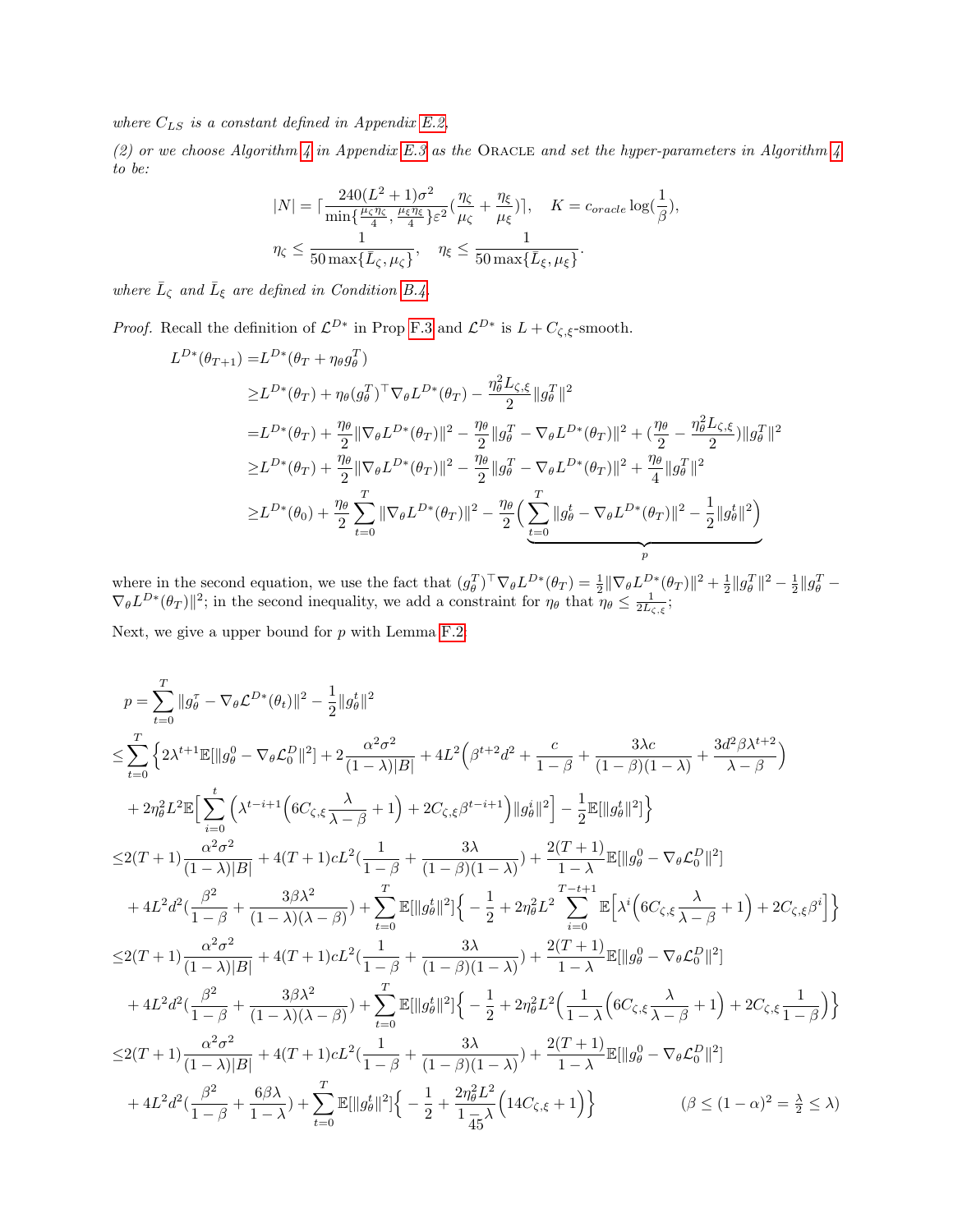$$
\leq 2(T+1)\frac{\alpha^2\sigma^2}{(1-\lambda)|B|} + 4(T+1)cL^2(\frac{1}{1-\beta} + \frac{3\lambda}{(1-\beta)(1-\lambda)}) + \frac{2(T+1)}{1-\lambda}\mathbb{E}[\|g_\theta^0 - \nabla_\theta \mathcal{L}_0^D\|^2] + 4L^2d^2(\frac{\beta^2}{1-\beta} + \frac{6\beta\lambda}{1-\lambda}).
$$

In the fourth inequality, we add the following constraint to drop the terms containing  $||g_{\theta}||$ :

$$
\eta_{\theta} \le \sqrt{\frac{1-\lambda}{4L^2(14C_{\zeta,\xi}+1)}}.\tag{28}
$$

Therefore,

$$
\frac{1}{T+1} \sum_{t=0}^{T} \|\nabla_{\theta} \mathcal{L}^{D*}(\theta_{\tau})\|^{2} \leq \frac{2}{(T+1)\eta_{\theta}} (\mathcal{L}^{D*}(\theta_{T}) - \mathcal{L}^{D*}(\theta_{0})) + \frac{1}{T+1} \sum_{\tau=0}^{T} \left( \|g_{\theta}^{\tau} - \nabla_{\theta} \mathcal{L}^{D*}(\theta_{\tau})\|^{2} - \frac{1}{2} \|g_{\theta}^{\tau}\|^{2} \right)
$$
  

$$
\leq 4cL^{2} \left( \frac{1}{1-\beta} + \frac{3\lambda}{(1-\beta)(1-\lambda)} \right) + \frac{2\Delta \mathcal{L}^{D*}}{(T+1)\eta_{\theta}}
$$
  

$$
+ \frac{2}{1-\lambda} \mathbb{E}[\|g_{\theta}^{0} - \nabla_{\theta} \mathcal{L}_{0}^{D}\|^{2}] + 2 \frac{\alpha^{2} \sigma^{2}}{(1-\lambda)|B|} + 4L^{2} d^{2} \left( \frac{\beta^{2}}{1-\beta} + \frac{6\beta\lambda}{1-\lambda} \right)
$$
  

$$
\leq 4cL^{2} \frac{(6\lambda+1)}{1-\lambda} + \frac{2\Delta \mathcal{L}^{D*}}{(T+1)\eta_{\theta}} + \frac{2(1+\alpha^{2})}{1-\lambda} \frac{\sigma^{2}}{|B|} + 24L^{2} d^{2} \frac{\beta\lambda}{(T+1)(1-\lambda)}.
$$
  

$$
\left(\beta \leq 1/2, \beta \leq \lambda, \mathbb{E}[g_{\theta}^{0}] = \mathcal{L}_{0}^{D}\right)
$$

The choice of  $\alpha$  In order to guarantee that  $\lambda = 2(1 - \alpha)^2 < 1$  and  $\alpha < 1$ , we first need  $\alpha \in (1 - \frac{\sqrt{2}}{2}, 1)$ . Easy to observe that, the coefficient of  $p_2$ :

$$
\frac{1+\alpha^2}{1-\lambda} = \frac{1+\alpha^2}{1-2(1-\alpha)^2} = \frac{1/2+2\alpha}{-1+4\alpha-2\alpha^2} - 1/2.
$$

By taking the derivative w.r.t.  $\alpha$ , we have:

$$
\left(\frac{1+\alpha^2}{1-2(1-\alpha)^2}\right)'=\frac{2(-1+4\alpha-2\alpha^2)-(1/2+2\alpha)(4-4\alpha)}{(-1+4\alpha-2\alpha^2)^2}=\frac{4\alpha^2+2\alpha-4}{(-1+4\alpha-2\alpha^2)^2}.
$$

We can observe easily that the zero point of the first-order derivative should located in interval  $(\frac{1}{2}, 1)$ . Besides,  $p_0, p_1, p_3$  are decreasing as  $\alpha$  approaching 1 (i.e.  $\lambda$  approaching 0). Therefore, the optimal choice of  $\alpha$  should locates in  $(\frac{1}{2}, 1)$ .

As we can see, the introduction of  $\alpha$  is to balancing the bias of momentum term and the variance in the current step to provide a better estimation of the gradient in current step. In the following, for simplicity, we directly choose  $\alpha = 1/2$ .

Next, we want to carefully choose other hyper-parameters to make sure  $p_0, p_1, p_2, p_3 \leq \varepsilon^2/4$ . We consider  $\beta \le \min\{\frac{\varepsilon^2}{L^2 d^2}, (1 - \lambda)^2, 1/2\}.$ 

**Control**  $p_0$  Since  $\beta < 1/2$ , we know

$$
p_0 \le 32cL^2.
$$

To make sure  $p_0 \leq \varepsilon^2/4$ , we need

$$
c\leq \frac{\varepsilon^2}{488L^2}.
$$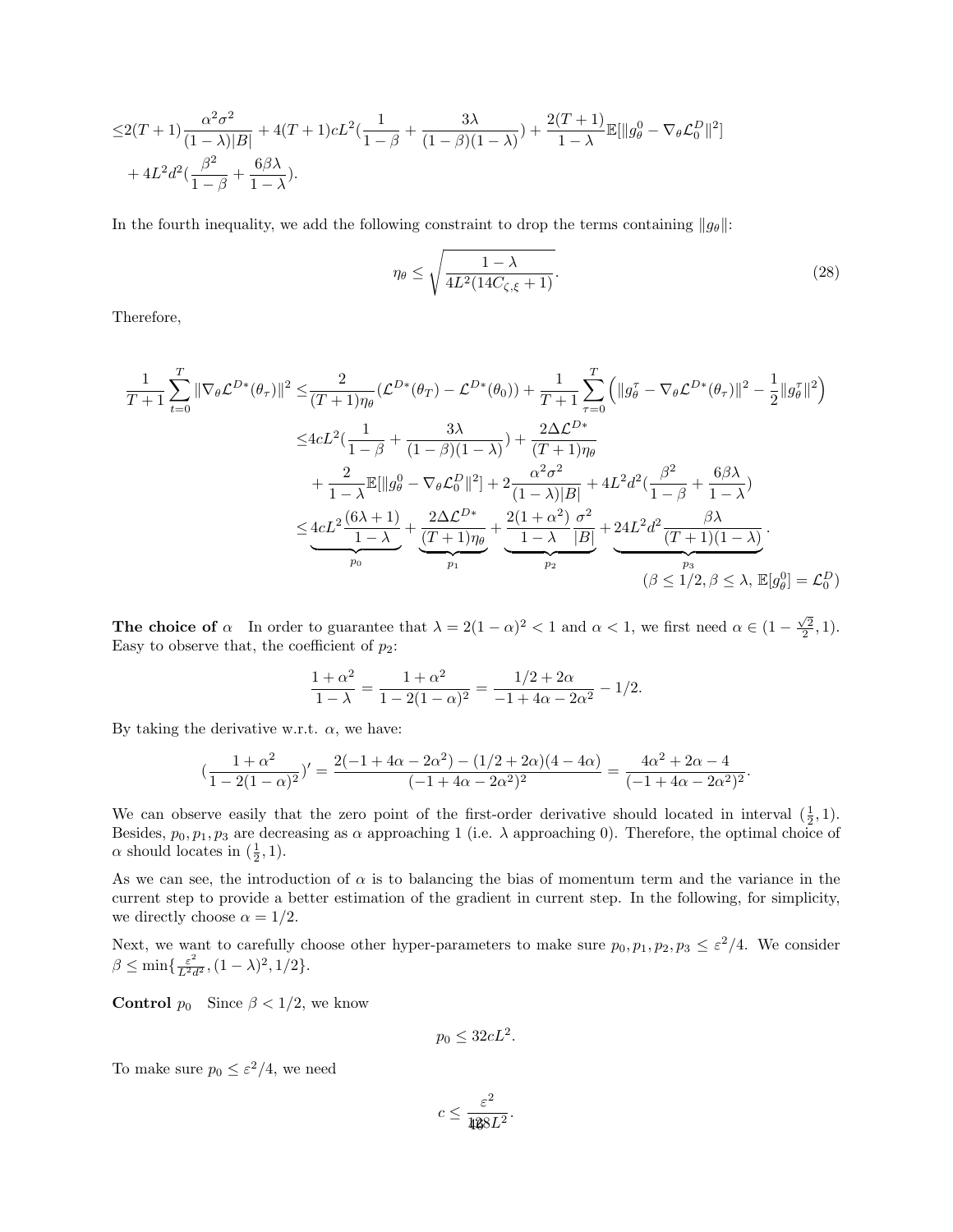If we choose Algorithm [3](#page-7-0) as ORACLE, the hypyer-parameter  $|N|$  (total sample size) in Algorithm 3 should be set to:

$$
|N| \ge 20d \frac{C_{LS}^2}{c} = O(\varepsilon^{-2})
$$

If we choose Algorithm [2,](#page-6-2) the hyper-parameter |N| (mini batch size) and K (total iteration) in Algorithm [3](#page-7-0) should be set to:

$$
\frac{8\sigma^2}{\min\{\frac{\mu_{\zeta}\eta_{\zeta}}{4},\frac{\mu_{\xi}\eta_{\xi}}{4}\}|N|}(\frac{\eta_{\zeta}}{\mu_{\zeta}}+\frac{\eta_{\xi}}{\mu_{\xi}})\leq \frac{\varepsilon^2}{128L^2}, \quad K=c_{oracle}\log(1/\beta)=O(\log\frac{1}{\varepsilon}).
$$

where  $c_{oracle}$  is an independent constant. Therefore,

$$
|N| \ge \frac{240(L^2+1)\sigma^2}{\min\{\frac{\mu_{\zeta}\eta_{\zeta}}{4}, \frac{\mu_{\xi}\eta_{\xi}}{4}\}\varepsilon^2}(\frac{\eta_{\zeta}}{\mu_{\zeta}}+\frac{\eta_{\xi}}{\mu_{\xi}}) = O(\varepsilon^{-2}).
$$

**Control**  $p_1$  Since we have two constrains on  $\eta_\theta$ :  $\eta_\theta \leq \frac{1}{2L_{\zeta,\xi}}$  and  $\eta_\theta \leq \sqrt{\frac{1-\lambda}{4L^2(14C_{\zeta,\xi}+1)}}$ . To make sure  $p_1 \leq \frac{\varepsilon^2}{4}$  $\frac{1}{4}$ , we need,

$$
\frac{2\Delta L^{D*}}{(T+1)}\max\{\sqrt{\frac{4L^2(14C_{\zeta,\xi}+1)}{1-\lambda}},2L_{\zeta,\xi}\}\leq \frac{\varepsilon^2}{4}.
$$

Therefore, we requirement

<span id="page-46-0"></span>
$$
T \ge \max\{\frac{16\Delta L^{D*}L_{\zeta,\xi}}{\varepsilon^2}, \frac{16\Delta L^{D*}L\sqrt{28C_{\zeta,\xi}+2}}{\varepsilon^2}\}.
$$
\n(29)

**Control**  $p_2$  Recall that we choose  $\alpha = 1/2$ , we need:

$$
p_2 = \frac{2(1+\alpha)^2}{1-\lambda} \frac{\sigma^2}{|B|} = 9 \frac{\sigma^2}{|B|} \le \frac{\varepsilon^2}{4}.
$$

which requires:

<span id="page-46-1"></span>
$$
|B| \ge \frac{36\sigma^2}{\varepsilon^2} \tag{30}
$$

**Control**  $p_3$  Because K (iteration number of *Oracle* Algorithm) only depends on log  $\frac{1}{\beta}$ , we choose  $\beta \leq \frac{\varepsilon^2}{L^2 d^2}$ . Then, as long as  $T \ge 168$ , we have:

$$
p_3 = 24L^2d^2 \frac{\beta \lambda}{(T+1)(1-\lambda)} = \frac{24\beta L^2d^2}{T+1} \le \frac{\varepsilon^2}{4}
$$
 (31)

Combine  $(29)-(31)$  $(29)-(31)$  $(29)-(31)$ , we need

$$
T \ge \max\{96, \frac{16\Delta L^{D*}L_{\zeta,\xi}}{\varepsilon^2}, \frac{16\Delta L^{D*}L\sqrt{28C_{\zeta,\xi}+2}}{\varepsilon^2}\}, \quad |B| \ge \frac{36\sigma^2}{\varepsilon^2};
$$

As a result, if we use Algorithm [3](#page-7-0) as ORACLE, the total computation before obtaining  $\theta_{out}$  should be

$$
|B| \cdot (T+1) + |N| \cdot T = O(\varepsilon^{-2}) + O(\varepsilon^{-4}) + O(\varepsilon^{-2}) \cdot O(\varepsilon^{-2}) = O(\varepsilon^{-4})
$$

and if we use Algorithm [4](#page-8-0) as ORACLE, it should be

$$
|B| \cdot (T+1) + |N| \cdot K \cdot T = O(\varepsilon^{-2}) + O(\varepsilon^{-4}) + O(\varepsilon^{-2}) \cdot O(\log \frac{1}{\varepsilon}) \cdot O(\varepsilon^{-2}) = O(\varepsilon^{-4})
$$

where we omit log terms in  $O(\cdot)$ . 47